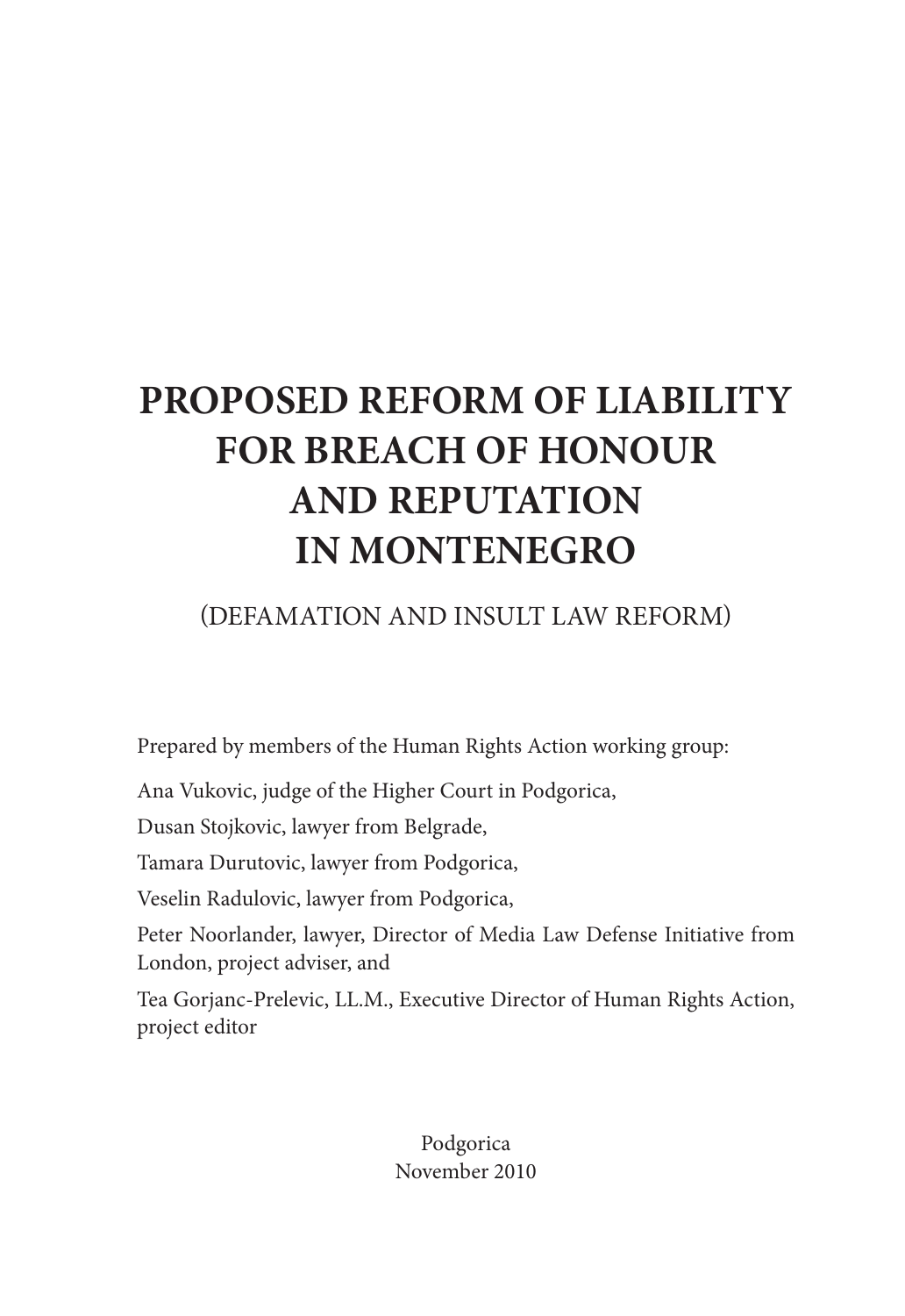#### PROPOSED REFORM OF LIABILITY FOR BREACH OF HONOUR AND REPUTATION IN MONTENEGRO

*Publisher:* Human Rights Action Moskovska bb, 20 000 Podgorica, Crna Gora Tel/fax: +382 20 510 040/1 E-mail: hra@t-com.me www.hraction.org

*For the Publisher:* mr Tea Gorjanc-Prelević

*Editor:* mr Tea Gorjanc-Prelević

*Translators:* Ana Tonić and Andrea Berišić

*Layout and print:* YUGRAFIC, Podgorica

*Print run:* 500

Implementation of the project and printing of this publication was supported by Open Society Institute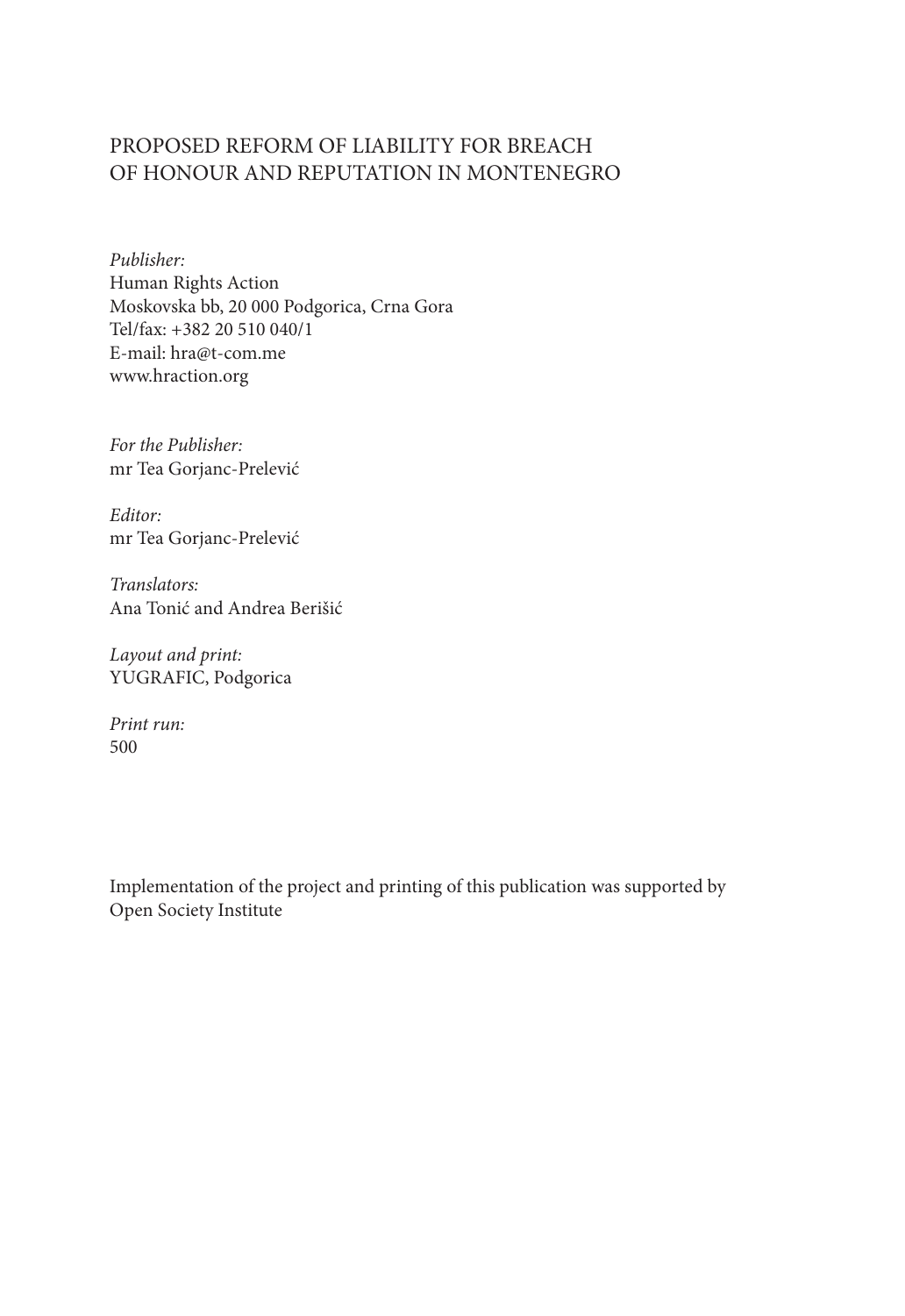### TABLE OF CONTENTS

| 1.    | PROPOSED REFORM OF CONSTITUTIONAL PROVISIONS  13                                                                                                                                                                                                                                                         |
|-------|----------------------------------------------------------------------------------------------------------------------------------------------------------------------------------------------------------------------------------------------------------------------------------------------------------|
| 1.1   |                                                                                                                                                                                                                                                                                                          |
| 1.2   |                                                                                                                                                                                                                                                                                                          |
|       | (a) The right to damages for publication of inaccurate data or                                                                                                                                                                                                                                           |
|       | (b) The right of reply and correction of false, incomplete or incorrectly<br>stated information that violates one's rights or interests  19                                                                                                                                                              |
| 2.    | REFORM PROPOSAL OF THE CRIMINAL CODE (CC) OF                                                                                                                                                                                                                                                             |
| 2.1   | The proposal to fully decriminalize criminal acts under Chapter<br>XVII of the CC of Montenegro: criminal offences against honor and                                                                                                                                                                     |
| 2.1.1 |                                                                                                                                                                                                                                                                                                          |
|       | a) Inability to clearly and precisely define the crimes  24                                                                                                                                                                                                                                              |
|       |                                                                                                                                                                                                                                                                                                          |
|       | c) The possibility that civil and criminal trials run side by side for the<br>same offence, and the possibility to have two sanctions imposed  31                                                                                                                                                        |
|       | d) The offender is considered to have been convicted of a crime  31                                                                                                                                                                                                                                      |
|       | e) Comparative practice and recommendations by international                                                                                                                                                                                                                                             |
| 2.1.2 | Specific reasons for decriminalization of the criminal act of Stating and<br>transmitting information from family life (Article 197)  33                                                                                                                                                                 |
| 2.1.3 | Specific reasons for decriminalization of the criminal act Damaging the<br>reputation of Montenegro (Art. 198), Damaging the reputation of the<br>people, minorities and other minority ethnic groups (Art. 199), Damaging<br>the reputation of the country or international organization (Art. 200)  34 |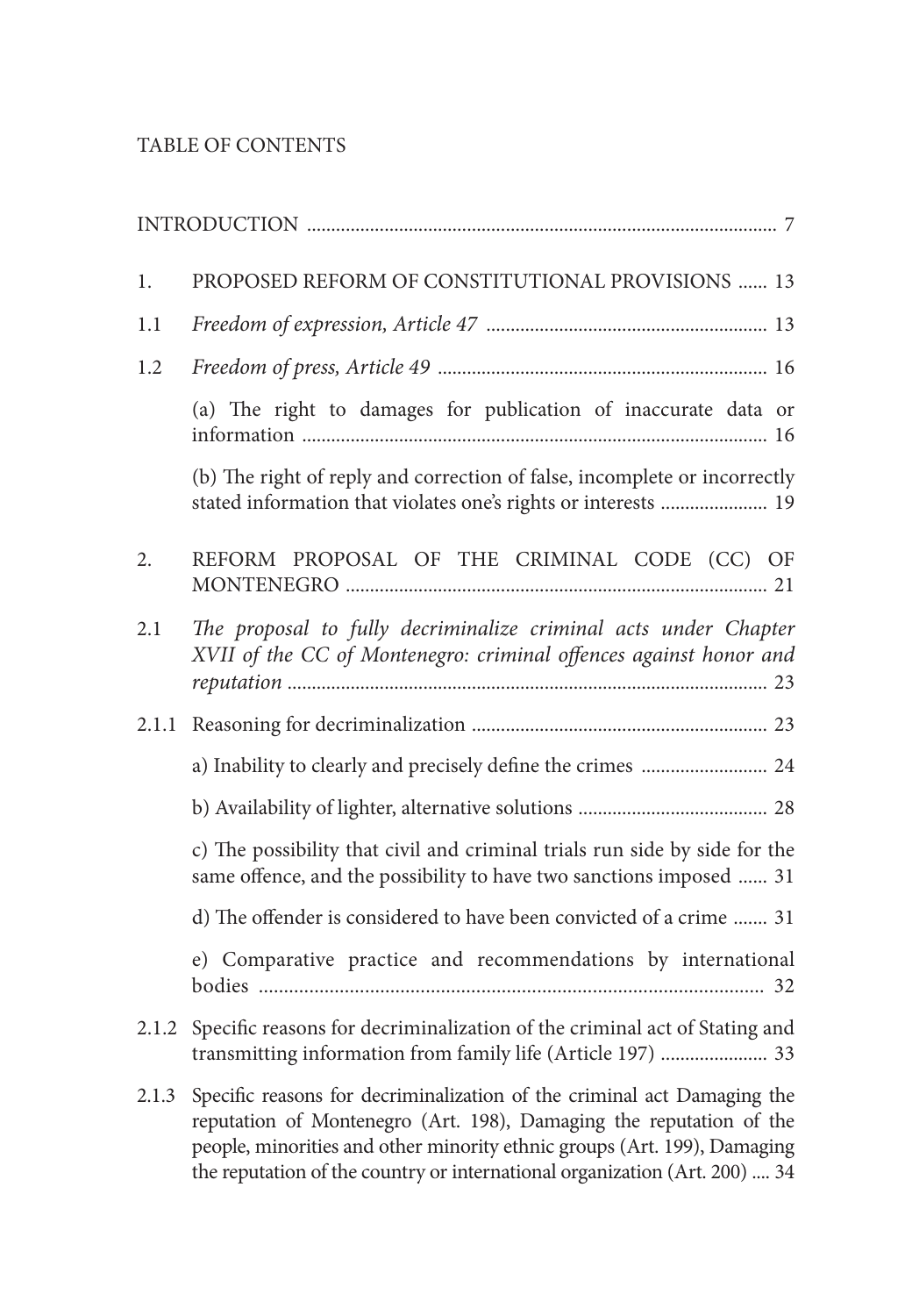| 2.2   |                                                                                                                                                                                                                    |
|-------|--------------------------------------------------------------------------------------------------------------------------------------------------------------------------------------------------------------------|
| 2.2.1 | Specific provisions on criminal responsibility for criminal acts                                                                                                                                                   |
|       |                                                                                                                                                                                                                    |
|       |                                                                                                                                                                                                                    |
|       | Amendments to paragraphs 3 and 4 - excluding unlawfulness  44                                                                                                                                                      |
|       | "Arbitrary personal attack" - instead of "lack of intention to discredit"  46                                                                                                                                      |
|       |                                                                                                                                                                                                                    |
|       | Exclusion of unlawfulness in the case of performing "other public or                                                                                                                                               |
|       | Paragraph 4 - impunity of journalists and editors for transmitting                                                                                                                                                 |
|       |                                                                                                                                                                                                                    |
|       | Making a distinction between factual allegations and value                                                                                                                                                         |
|       |                                                                                                                                                                                                                    |
|       |                                                                                                                                                                                                                    |
|       | Deletion of paragraph 3 - the qualified form of defamation  51                                                                                                                                                     |
|       |                                                                                                                                                                                                                    |
|       | Paragraph 4 - release of liability for journalists who have acted with "due                                                                                                                                        |
|       |                                                                                                                                                                                                                    |
|       | 2.2.4 Stating and transmitting details from personal and family life, Article                                                                                                                                      |
| 2.2.5 | Damaging the reputation of Montenegro; Damaging the reputation of<br>the people, minorities and other minority ethnic groups; Damaging the<br>reputation of the country or international organization and impunity |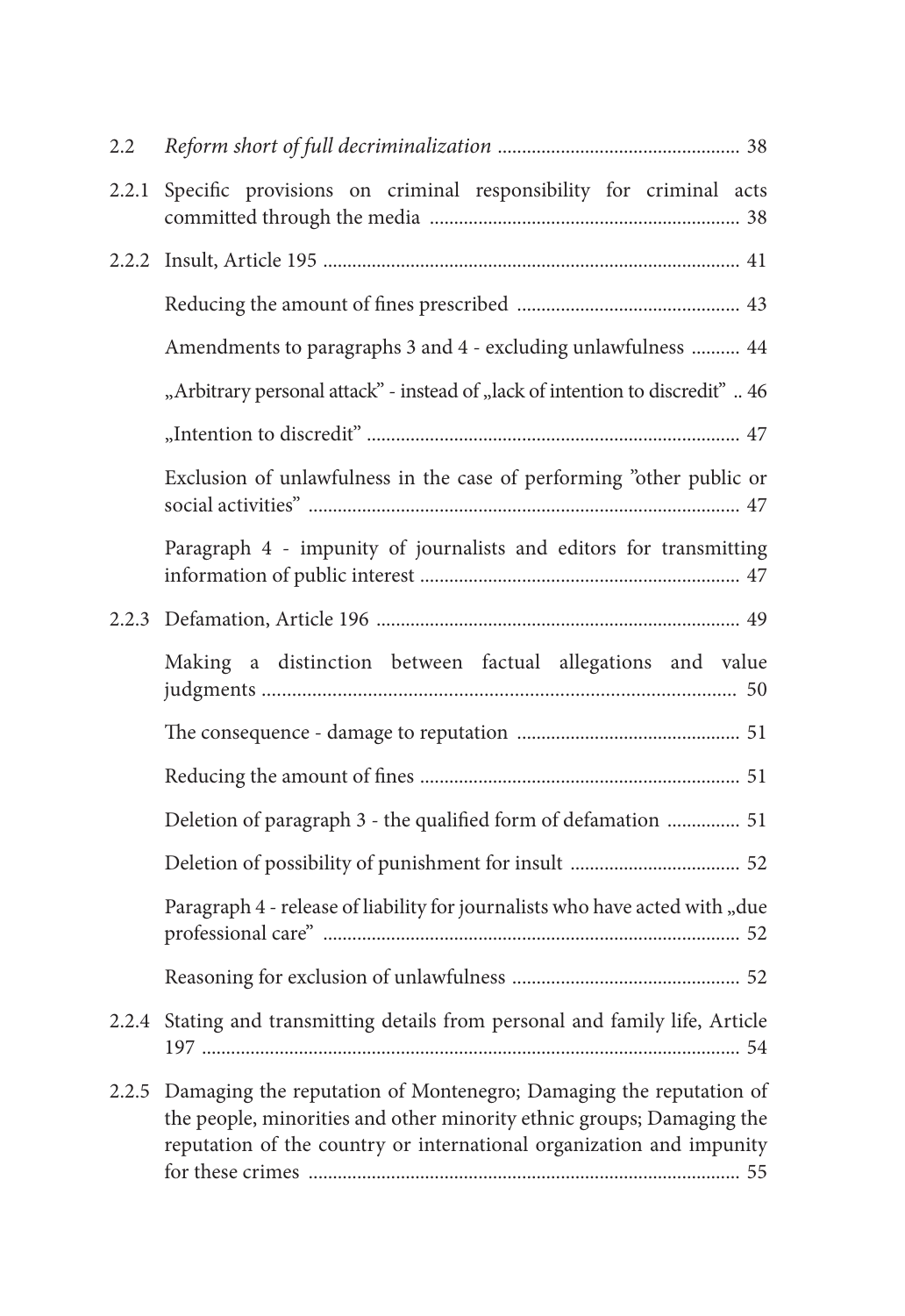|     | 2.2.6 Publication of a sentence imposed for crimes against honor and                                                                                                                                                 |
|-----|----------------------------------------------------------------------------------------------------------------------------------------------------------------------------------------------------------------------|
| 2.3 | Proposal of new criminal acts so as to increase the protection of                                                                                                                                                    |
| 3.  |                                                                                                                                                                                                                      |
| 3.1 | Proposal of amendments to Article 1 - basic principles and application<br>of the Law in accordance with international standards  66                                                                                  |
| 3.2 | Proposal of amendments to Article 2 - basic principles  68                                                                                                                                                           |
| 3.3 |                                                                                                                                                                                                                      |
| 3.4 | Proposal of amendments to Article 4 - basic principles, the urgency of<br>judicial protection and access to information in the possession of public<br>authorities and other legal entities with public authority 72 |
| 3.5 | Proposal of new Article 4a - the standard of Due Professional Care  74                                                                                                                                               |
|     | Paragraph 1 - Checking the veracity of the information  74                                                                                                                                                           |
|     | Paragraph 2 - Addressing the person to whom the information relates  76                                                                                                                                              |
|     | Paragraph 3 - Republishing statements from other media  76                                                                                                                                                           |
|     | Paragraph 4 - Degree of due care is proportionate to the gravity of                                                                                                                                                  |
| 3.6 | Proposal of amendments to Article 20 - Liability of the founder, editor                                                                                                                                              |
| 3.7 | Proposal of new Article 20a - Exclusion of liability for damage  81                                                                                                                                                  |
|     | Item 1 - Publishing content which is essentially true, and false only in                                                                                                                                             |
|     | Item 2 - Publishing content based on information for which there are<br>reasonable grounds to believe it is complete or accurate, and the public                                                                     |
|     | Item 3 - Transmitting information from discussions at the meetings<br>of legislative, executive and judicial authorities, or the acts of these                                                                       |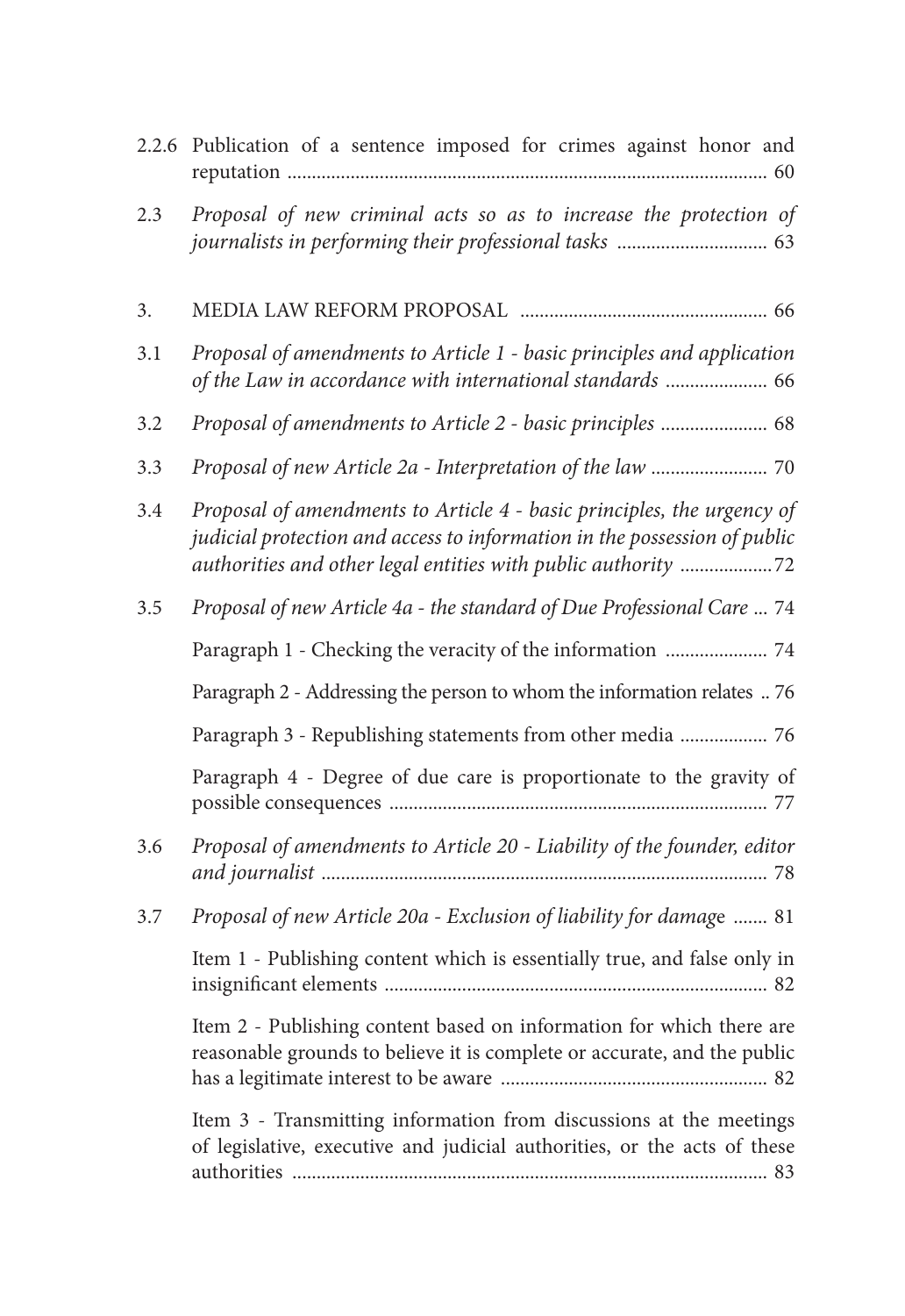|      | Item 4 - Transmitting information of public interest from other media                                                                         |
|------|-----------------------------------------------------------------------------------------------------------------------------------------------|
| 3.8  | Proposal of new Article 20b - Limiting the amount of non-pecuniary                                                                            |
|      | Paragraph 1 - Limiting the amount of damages paid by a journalist and                                                                         |
|      | Paragraph 2 - Limiting the amount of damages paid by the media                                                                                |
|      | Paragraph 3 - Circumstances relevant in determining the amount of                                                                             |
| 3.9  | Proposal of new Article 20c - Responsibility of state authorities and                                                                         |
|      | Paragraph 2 - Prohibition for government bodies to file claims for harm                                                                       |
|      | Paragraphs 3 and 4 - Claims filed by holders of government functions<br>in their individual capacity and degree of tolerance for criticism of |
| 3.10 |                                                                                                                                               |
|      | 3.10.1 Proposal of new Articles 23a and 23b - Giving consent to publishing                                                                    |
|      | 3.10.2 Proposal of new Articles 23c and 23d - Exceptions to the protection of                                                                 |
|      | 3.10.3 Proposal of new Article 23e - Claim for violation of the right to                                                                      |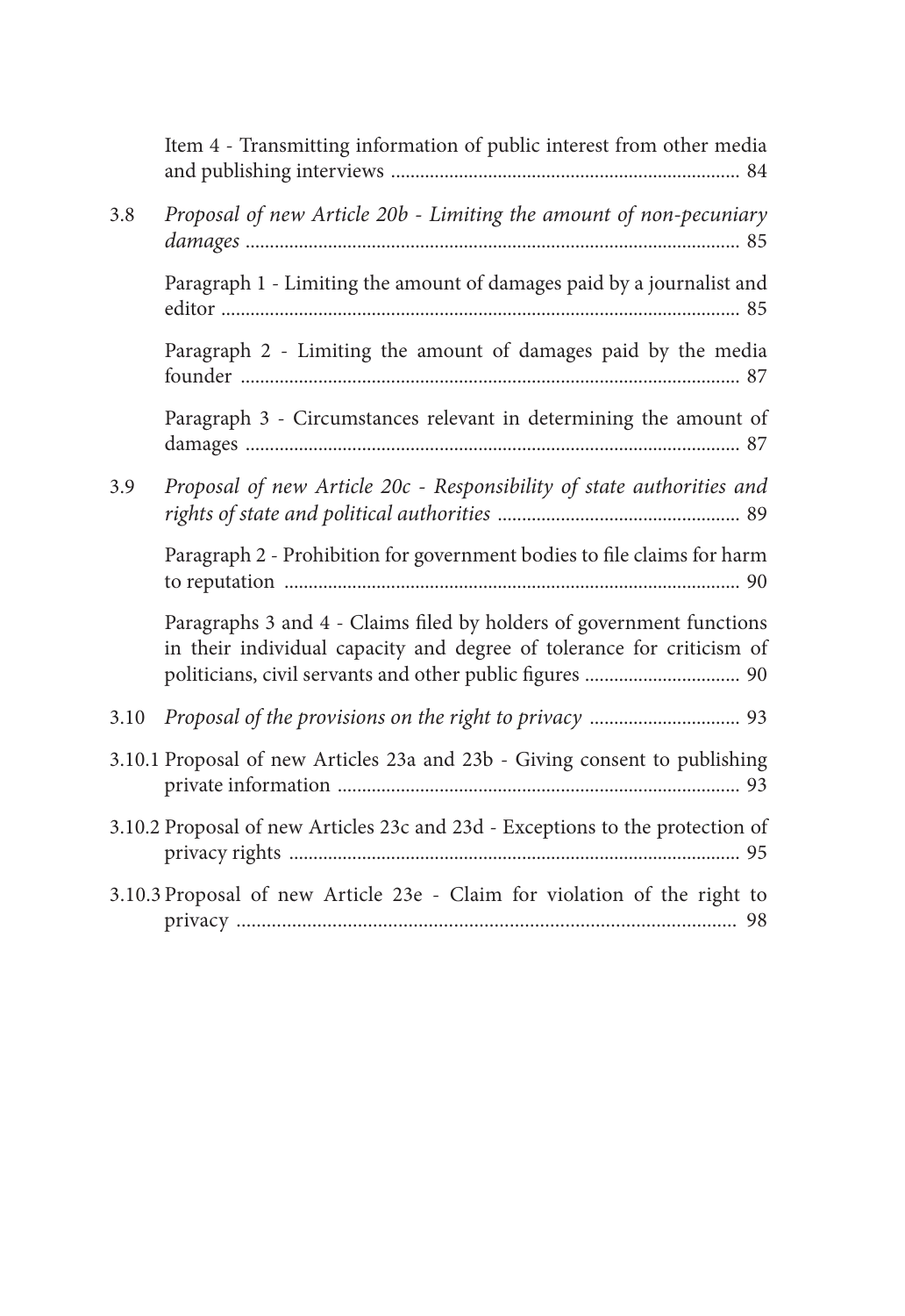Human Rights Action working group

# INTRODUCTION

Following the principle of freedom of expression being the foundation of a democratic society, necessary for open exchange of opinion, Human Rights Action (HRA) has paid particular attention to monitoring respect for freedom of expression in Montenegro in accordance with European standards.

Our conclusions that the constitutional and statutory provisions, as well as non-mandatory training of judges on the practice of the European Court of Human Rights, do not ensure respect for freedom of expression in Montenegro have been confirmed by the European Commission's Opinion on Montenegro's application for European Union membership, published on 9 November 2010<sup>1</sup>

In order to ensure respect for freedom of expression and right to protection of reputation and honor in Montenegro in accordance with the European Convention on Human Rights and the European Court of Human Rights case law, it is crucial to implement the reform of constitutional provisions and laws governing criminal and civil liability for violation of reputation and honor. In order to contribute to this aim, HRA has formed a working group consisting of: Ana Vukovic, judge of the Higher Court in Podgorica, Dusan Stojkovic, lawyer from Belgrade, Tamara Durutovic, lawyer from Podgorica, Veselin Radulovic, lawyer from Podgorica, Tea Gorjanc-Prelevic, LL.M., executive director of Human Rights Action and project editor, and Peter Noorlander, lawyer, Director of Media Law Defense Initiative from London, project advisor, which, after months of work, on 17 November 2010 announced the *Reform proposal for violation of honor and reputation in Montenegro*.

<sup>1</sup> *As regards freedom of media, intimidation of journalists and disproportionate fines for defamation are a matter of concern. Legislation and practice on defamation needs to be fully aligned with the jurisprudence of the European Court of Human Rights.* Commission Opinion on Montenegro's application for membership of the European Union, Brussels, 9.11. 2010 COM(2010) 670, http://ec.europa.eu/enlargement/pdf/key\_documents/2010/ package/mn\_opinion\_2010\_en.pdf.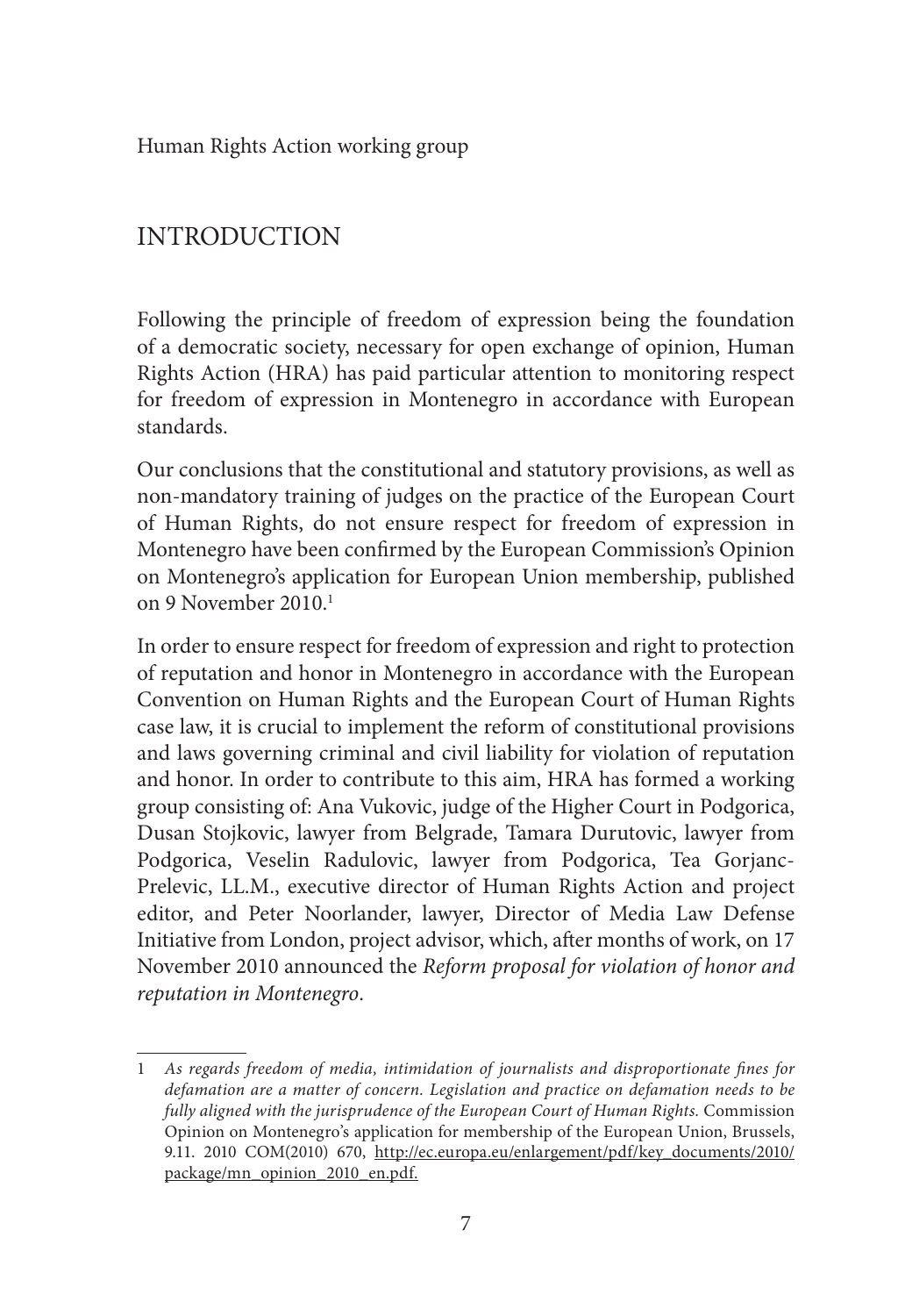Proposed are the amendments to two articles of the Constitution, to the Criminal Code and the Media Law, which include the following:

- 1. Amendments to constitutional provisions, Art. 47, *Freedom of expression and Art*. 49, *Freedom of the press*, in order to conform the permitted restrictions on freedom of expression to Art. 10, para. 2 of the European Convention on Human Rights, as well as the deletion of a guarantee of the right to damages for publishing false information, in accordance with the European Court of Human Rights case law;
- 2. Amendments to the Criminal Code (CC), which include:
	- Decriminalization of criminal offences against honor and reputation - deletion of criminal offences under Chapter XVII of the CC: *Insult, Defamation, Stating details from personal and family life, Damaging the reputation of Montenegro, Damaging the reputation of peoples, minorities and minority groups, Damaging the reputation of a foreign country or international organization;*
	- Introduction of two new criminal offences: *Obstructing journalists in performing professional duties* and *Assaulting journalists in performing professional duties*, following the example of criminal acts protecting officials in performing their official duties (Art. 375 and 376 of the CC).

In case the proposal for full decriminalization, which we consider an advanced solution in comparative practice, is not adopted, we have proposed:

- Harmonization of the above provisions of the CC with the standards established in the jurisprudence of the European Court of Human Rights, such as: major reduction of the maximum amount of fine; abolition of imprisonment for the criminal act Damaging the reputation of Montenegro; specifying the basis for the exclusion of unlawfulness; deletion of provisions on the objective responsibility of editors, publishers, printers and manufacturers for criminal acts committed through the media, etc.
- 3. Reform proposal also includes amendments to the Media Law:
	- Specifying the standard of "due professional care" of journalists and editors, which is the basis for the exclusion of liability for damage;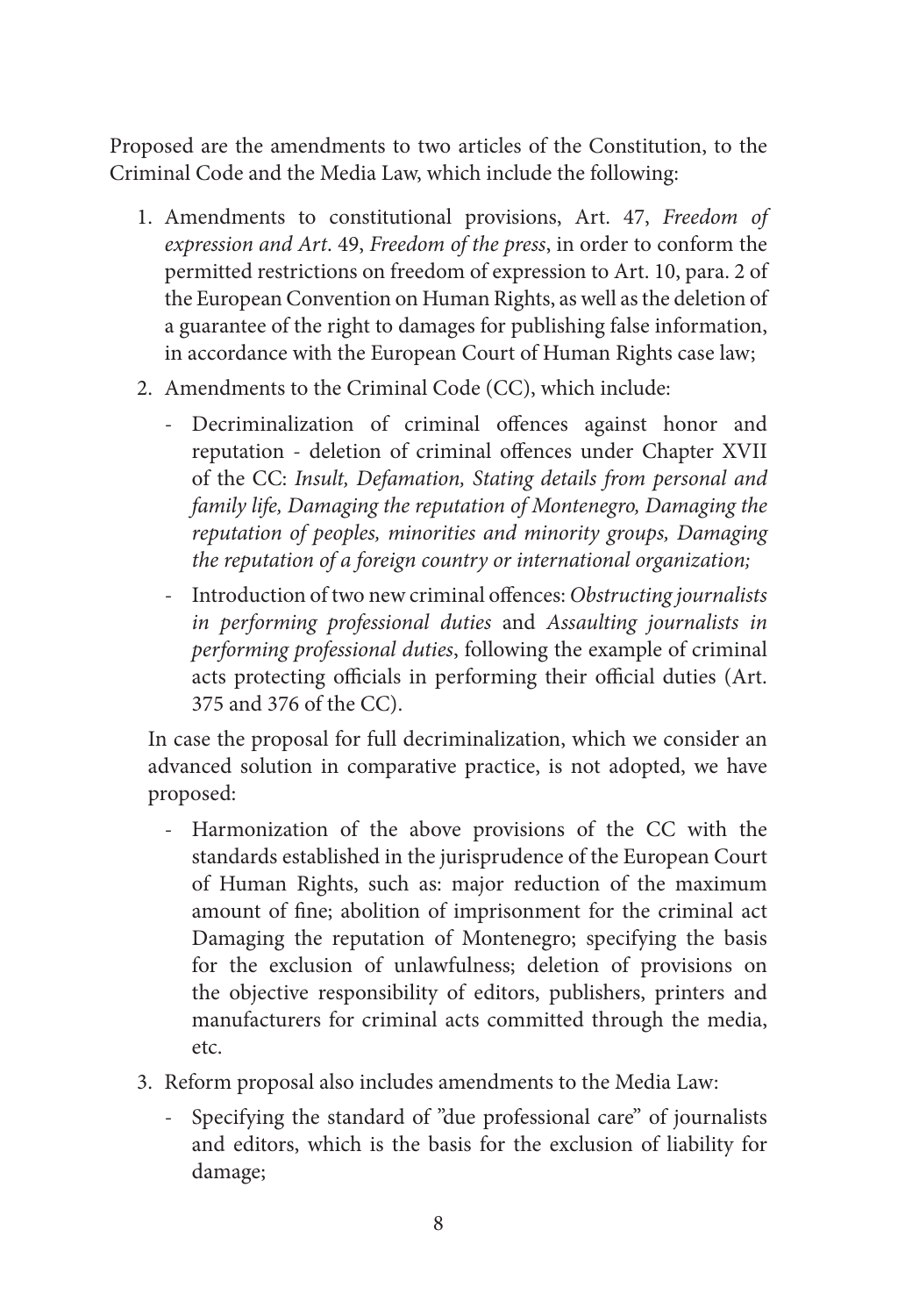- Limiting the amount of non-pecuniary damages that may be imposed against journalists and editors as individuals and against the media founder, as a legal entity;
- Specifying the right to protection of privacy, i.e. the right to prevent disclosure of private information.

#### *Why did we approach this task?*

In recent years Human Rights Action has been monitoring implementation of European standards in the practice of Montenegrin courts, particularly regarding freedom of expression and its legitimate limitation for the protection of reputation and rights of others.

Since 2002 the Media Law of Montenegro provides that it should be implemented in accordance with the case law of the European Court of Human Rights. When the European Convention on Human Rights was ratified and Montenegro, in the state union with Serbia, admitted to the Council of Europe in 2003, this became an international legal obligation, explicitly emphasized at admission of Montenegro as a sovereign state to this organization in 2007. At that time, the presidents of the state, the Government and the Parliament of Montenegro in a letter to the Secretary General of the Council of Europe committed themselves to ensure that the Montenegrin courts apply the standards set forth in the case law of the Court in Strasbourg.

Now, in November 2010, the European Commission reiterated the same in its opinion on Montenegro's application for membership of the European Union, in the form of one of the seven requests that Montenegro has to meet within the next year. One of the manifestations of ignoring these European standards are disproportionate fines (e.g. that of 14,000 EUR imposed to Danilo Vukovic, deputy editor of the daily newspaper Dan in 2007, which then amounted to 38 average salaries in Montenegro) or damages imposed for mental distress due to the violation of honor in the amount of 15,000 EUR, which corresponds to the amount to be awarded for mental distress for the death of a close family member, according to the views of the Civil Section of the Higher Court in Podgorica. Other examples of practices contrary to the standards of the European Court of Human Rights are: requesting proof of the absolute truthfulness of the information published, including those transferred from other media; lack of distinction between facts and value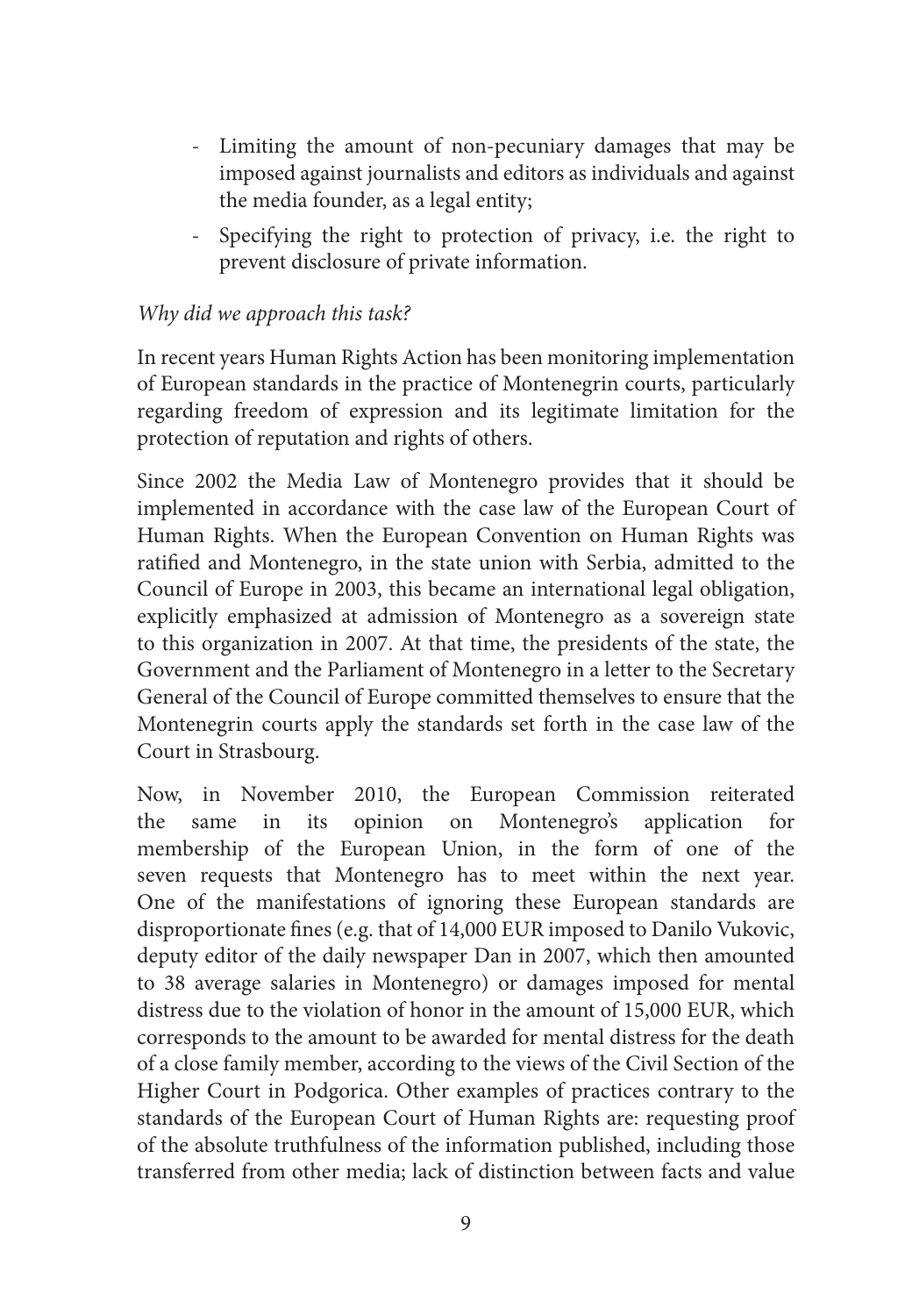judgments; disregard for the public interest for consideration of important issues and provocations in order to provide a value judgment; disregard for the principle that public figures, particularly politicians and government officials, have to tolerate a higher degree of criticism, etc.

Implementation of these standards is not easy because it requires studying numerous judgments of the European Court of Human Rights, which have not been translated into Montenegrin language, nor into Serbian, Bosnian or Croatian language. Only recently the Office of the Agent of Montenegro has published translations of four judgments of the Court in Strasbourg concerning freedom of expression, which is not enough. Training of judges on the law of the European Court in Strasbourg is not mandatory, and the Supreme Court has not done anything to promote the application of this practice to date.

Bearing all this in mind, in collaboration with the Montenegrin Journalistic Self-regulatory Body, HRA organized a regional round table on 11 June 2010 in Podgorica, on the reforms implemented in the field of liability for breach of honor and reputation in line with European standards in the Western Balkans. I recommend to your attention the book *Reform of liability for defamation and insult - how to ensure the implementation of standards of the jurisprudence of the European Court of Human Rights in domestic legal order*, which includes presentations, discussion and conclusions of this inspiring event, supported by the Open Society Institute, the Council of Europe and the British Embassy in Podgorica.

One of the conclusions of the round table was that in the region it has been proved useful to implement the standards of the European Court into the legal provisions so that the judges apply these standards easier, and journalists and other "public speakers" align their behavior with the European standard, request in the form of "due professional care". This standard, introduced in April this year into the Criminal Code as a type of the journalists' defense from charges for defamation, is defined neither in this nor in other laws, and not even in the Journalists Code of Montenegro. Considering that we are to understand this standard only if it is appropriately prescribed by law, we have proposed two new provisions of the Media Law, in accordance with the case law of the European Court of Human Rights.

Reform proposal is based on the judgments of the European Court, the Council of Europe recommendations and good solutions from the laws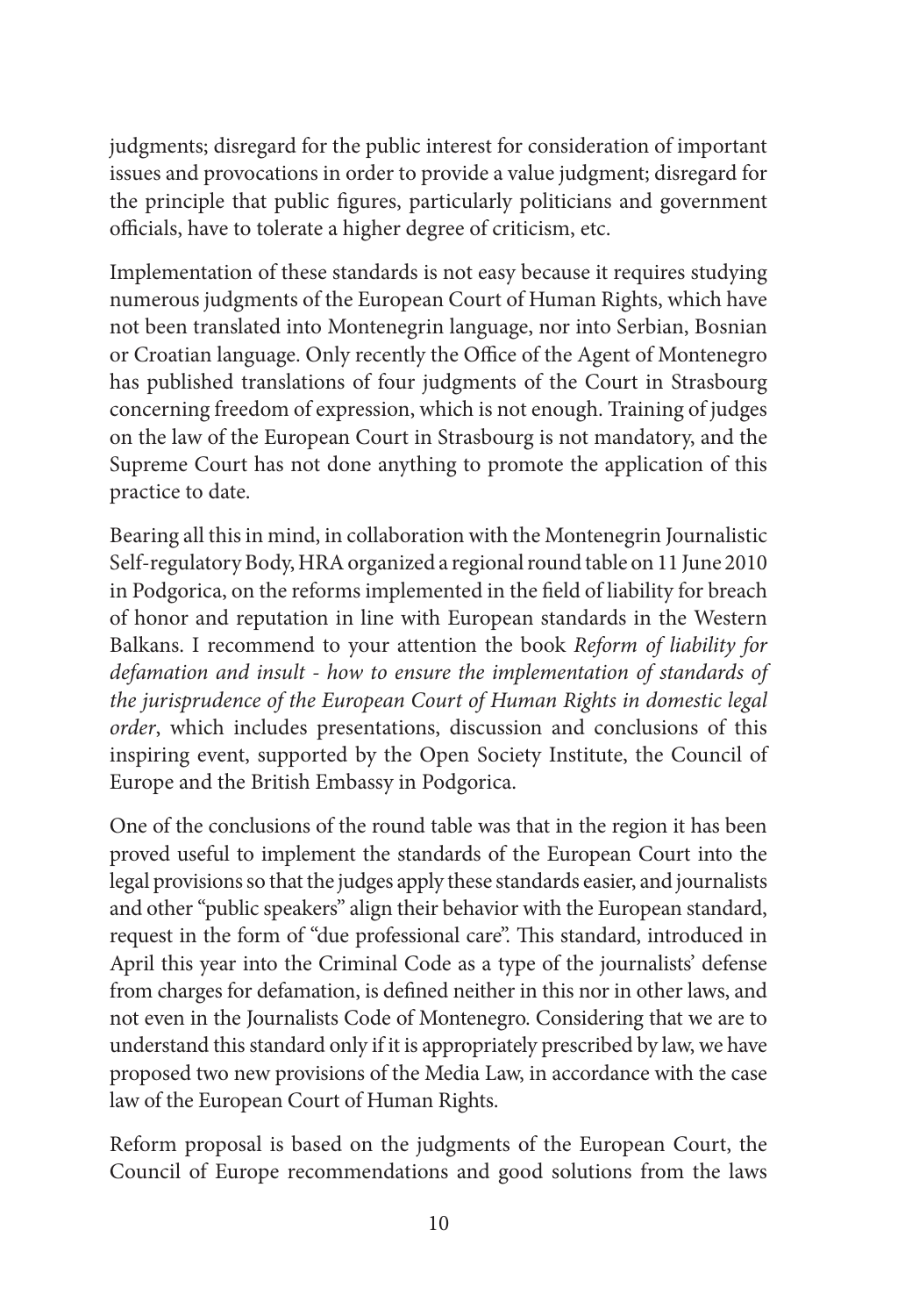of the countries in the region, which have already implemented a similar reform. We do not think we did the best job, which is impossible to improve, but we do believe that we, in light of the opinion of the European Commission given on 9 November 2010, that "Laws and practices, with regard to establishing liability for defamation, must be fully compliant with the European Court of Human Rights jurisprudence", offered Montenegro a well-reasoned basis for work on an emergency meeting of one of the seven criteria that will, hopefully soon, lead us to the European Union.

We pay a special thanks to the donor of this project, the Open Society Institute, and all the members of the working group, which collaborated on the development of this Reform proposal.

We hope that the Reform proposal shall be of use to the representatives of the Government and the Parliament, who are responsible for the improvement of human rights guarantees in Montenegro and meeting the criteria to begin negotiations on membership of Montenegro in the European Union.

Tea Gorjanc-Prelevic, LL.M.

*Executive Director of Human Rights Action and editor of the project "Reform Proposal for the liability for violation of the honor and reputation"* 

(Opening speech given at the round table on 26 November 2010 in Podgorica, where the representatives of the Government, the media, NGOs and political parties discussed the Reform proposal with the members of the HRA Working Group).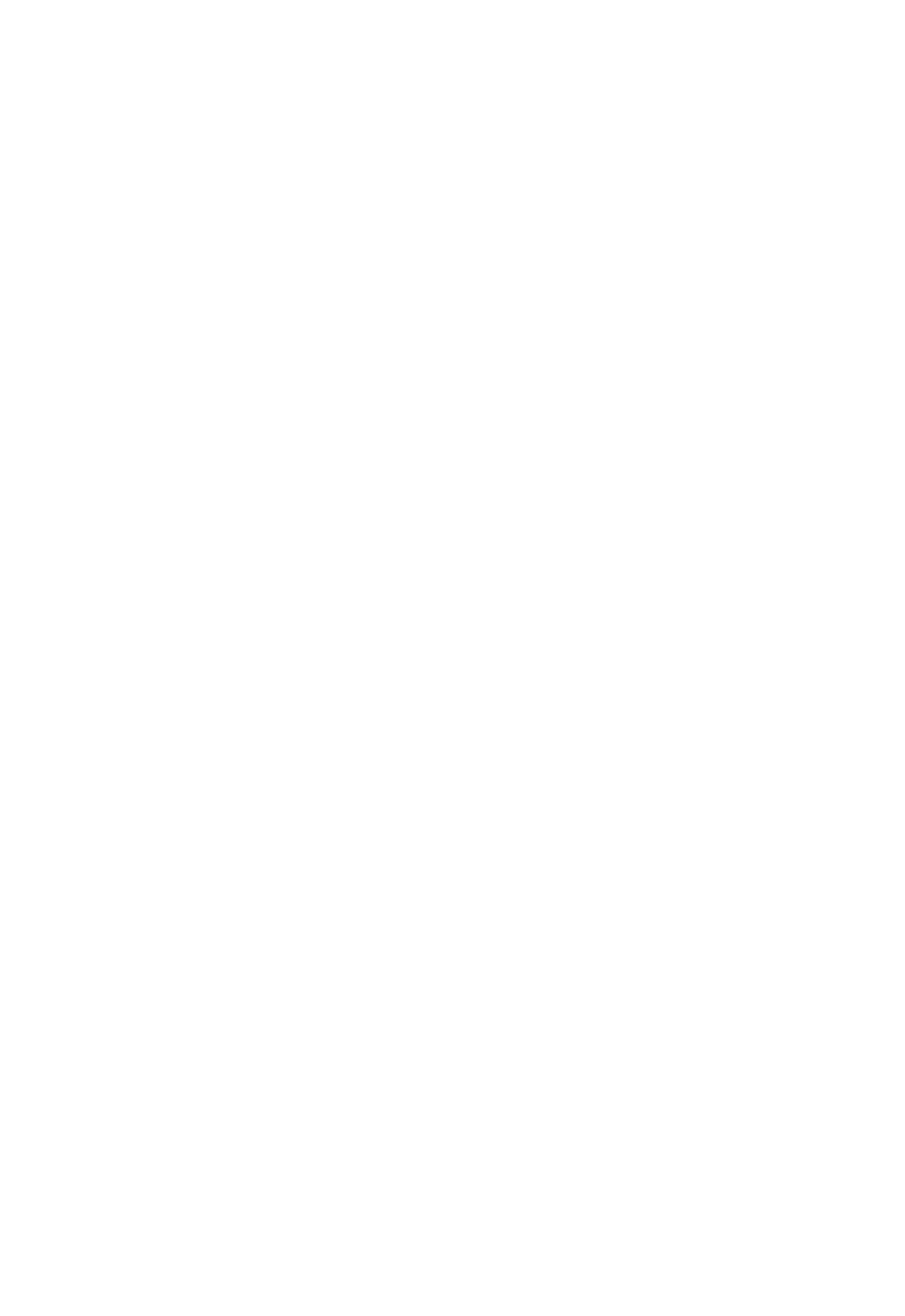# 1. REFORM PROPOSAL FOR CONSTITUTIONAL PROVISIONS (ART. 47 AND 49)

## *1.1 Freedom of expression, Article 47*

#### *Freedom of expression*

#### *Article 47*

Everyone shall have the right to freedom of expression by speech, writing, picture or in some other manner.

The right to freedom of expression may be limited only by the right of others to dignity, reputation and honor and if it threatens public morality or the security of Montenegro.

#### *Reform proposal:*

In paragraph 2 the words "by the right of others to dignity, reputation and honor" should be replaced with words "in order to protect the reputation or rights of others or", so that paragraph 2 reads:

The right to freedom of expression may be limited only *in order to protect the reputation or rights of others* or if it threatens public morality or the security of Montenegro.

#### *Reasoning:*

Proposed is the change of a part of paragraph 2 Article 47, concerning restriction of freedom of expression in order to protect the interests of other persons, in accordance with the provision of paragraph 2 Article 10 of the *European Convention on Human Rights* (ECHR) and paragraph 3 Article 19 of the *International Covenant on Civil and Political Rights*. The Convention and the Covenant are the main international instruments of human rights protection binding for Montenegro.

Both of these international agreements allow the limitation of freedom of expression in order to protect the general public interest (the *Covenant* allows restrictions to protect national security, public order, public health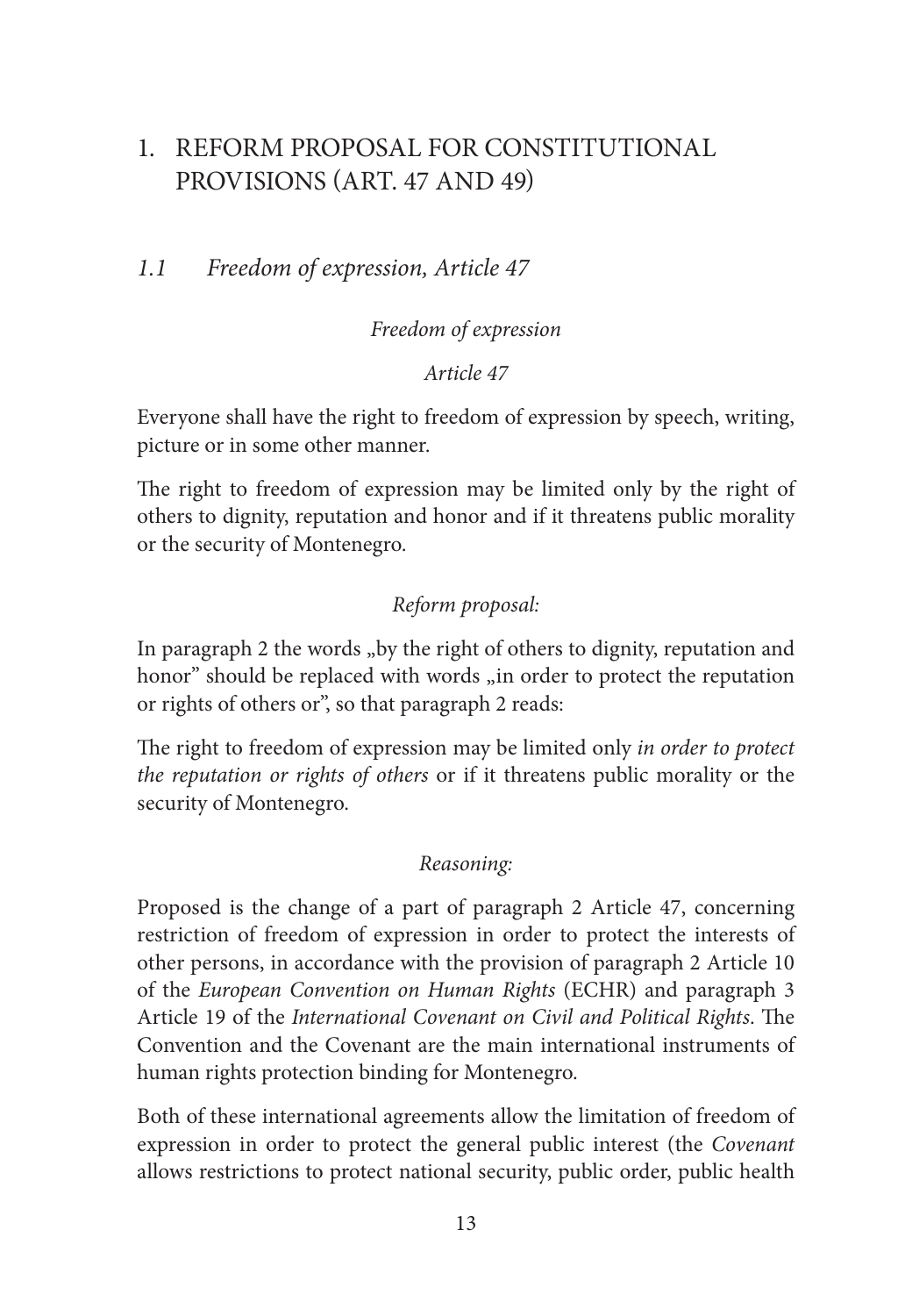and morals, and the *Convention* adds the prevention of disorder or crime, prevention of disclosure of information received in confidence and protection of authorities and impartiality of the judiciary) and individual interests so as to protect "the reputation and rights of others." In an Article prescribing the protection of private and family life, the *Covenant* provides for the protection of "unlawful attacks on honor and reputation" (Article 17, paragraph 1).

Restrictions on freedom of expression permitted by the Constitution to protect the interests of society are much narrower than those provided by international treaties, while the restrictions in order to protect individual interests are prescribed so as to allow a broad interpretation. Restriction of freedom of expression by "others' right to dignity, reputation and honor" leads the broad interpretation of allowable restrictions on freedom of expression under international agreements "in order to protect the reputation and rights of others", especially in combination with a particularly arguable guarantee to the right to damages for publishing false information or notice under the Art. 49 paragraph 3, which will be discussed further below.

Protection of "dignity" of a person, including privacy and personal rights, is prescribed in Article 28 of the Constitution, while the right to privacy is particularly protected in Article 40. We find it excessive emphasizing the dignity and honor in the context of permitted restrictions on freedom of expression, especially because it can lead to neglect of the practice of the European Court of Human Rights (ECtHR), according to which freedom of expression in the proper context may involve a degree of exaggeration and provocation, which may lead to violation of honor and dignity of another person (i.e. the subjective perception of oneself).

The European Court of Human Rights has ruled many times that freedom of expression protects not only information that is favorably received or regarded as inoffensive or something that does not cause reactions, "but also those that offend, shock or disturb, because such are the demands of that pluralism, tolerance and broadmindedness without which there is no "democratic society" (see the judgments: *Handyside v. UK*, 1976; *Lingens v. Austria*, 1986; *Oberschlick v. Austria*, 1991; *Jersild v. Denmark*, 1994, *Maronek v. Slovakia*, 2001, etc.). Thus, the Court held that the freedom of expression includes the description of a person as being "grotesque", "buffoon", "boor", "idiot", if the use of such words is a response to strong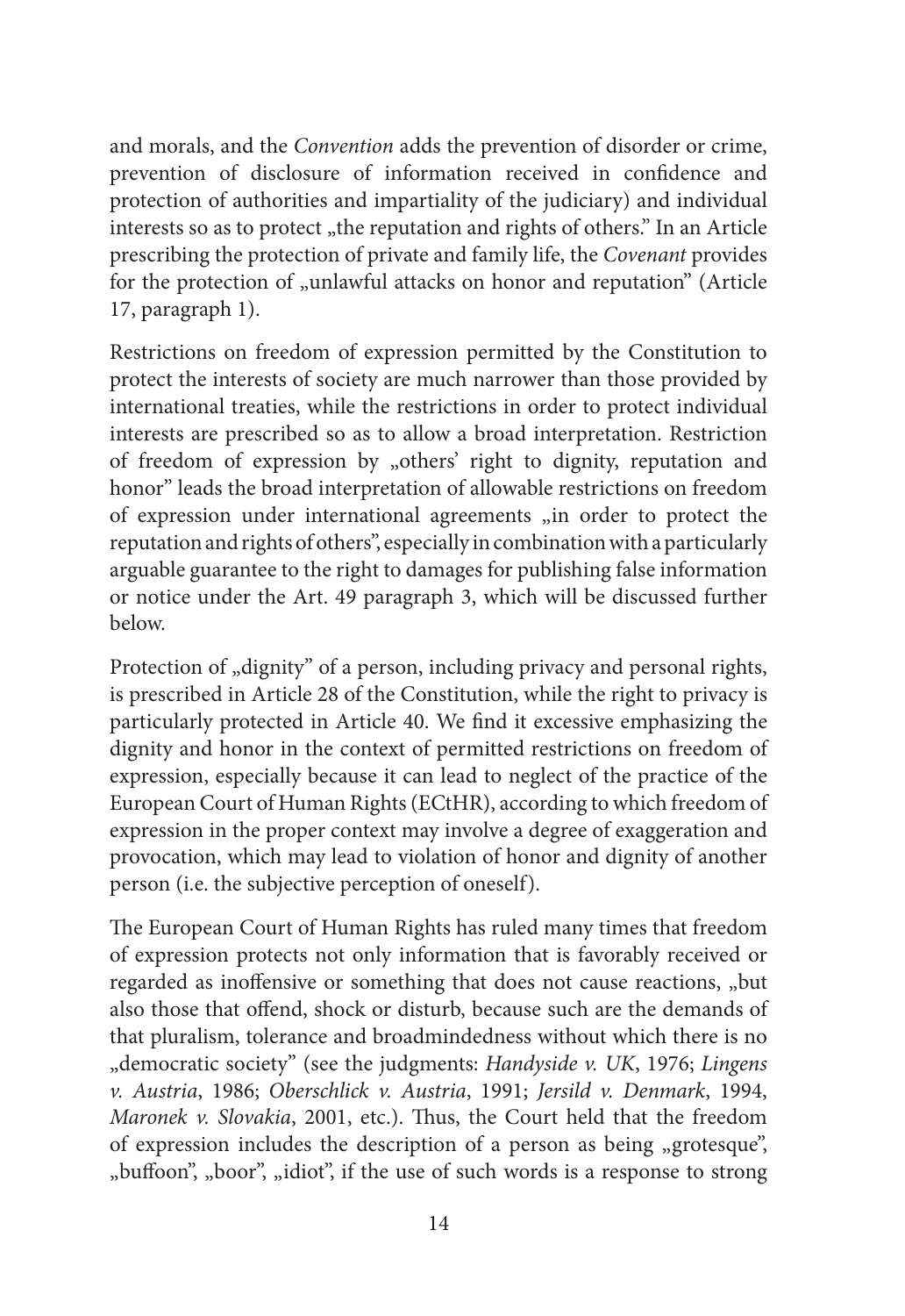provocation (*Lopes Gomes da Silva v. Portugal,* 2000; *Oberschlick v. Austria*, no. 2, 1997).

In order to limit the debate of general interest, for example, about the democratic development of the country which has recently gained sovereignty, in its verdict protecting individual rights, the European Court requires to prove <sub>n</sub>a pressing social need" for such restrictions, emphasizing thus the overall importance of freedom of expression at the cost of a protection of subjective feelings and violation of the dignity of the individual. Given the complexity of establishing a balance between the protection of these freedoms and personal rights of individuals, we believe that the broad wording of allowed restrictions on freedom of expression, which may lead to erroneous interpretations of international standards in this area, should be kept to a moderate wording used by international instruments for protection of human rights, binding Montenegro, and thus ensure their proper implementation, that is, the protection of human rights in accordance with international standards.

In addition to the above, the current text of this article was unclear because the interpretation of language indicating the cumulative application of two otherwise separate grounds for restricting freedom of expression "... the right of others to dignity, reputation and honor and if it threatens public morality or the security of Montenegro." By replacing the word "and" with "or" these two grounds are clearly separated.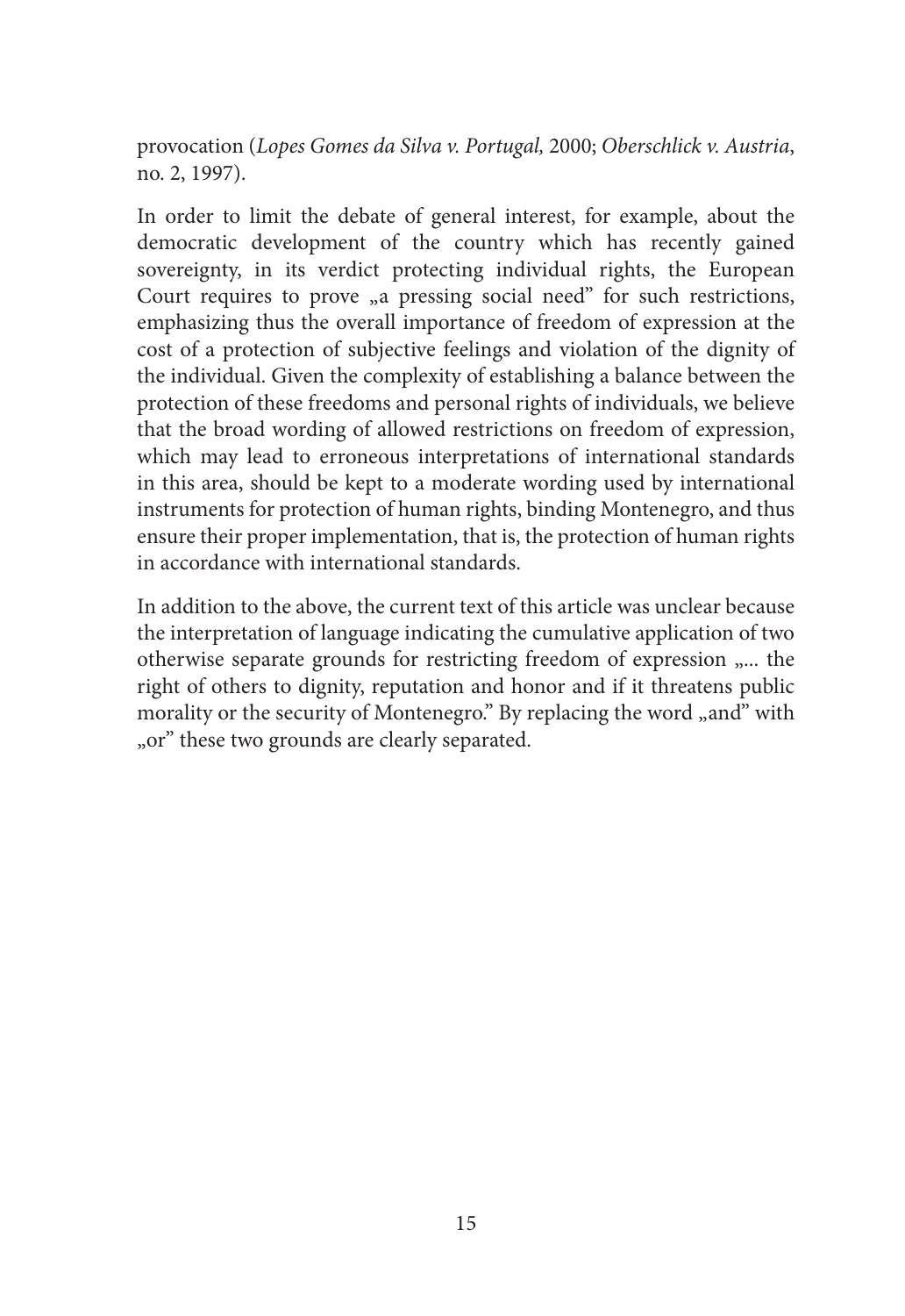#### *Freedom of press*

*Article 49*

Freedom of press and other forms of public information shall be guaranteed.

The right to establish newspapers and other public information media, without approval, by registration with the competent authority, shall be guaranteed.

The right to a response and the right to a correction of any untrue, incomplete or incorrectly conveyed information that violates a person's right or interest and the right to compensation of damage caused by the publication of untruthful data or information shall be guaranteed.

#### *Reform proposal*

Delete paragraph 3 Article 49.

#### *Reasoning*

The Constitution in paragraph 3 Article 49 guarantees *(A) the right to damages* caused by the publication of inaccurate data or information and *(B) the right of reply and correction* of false, incomplete or incorrectly stated information.

*(A) The right to damages for publication of inaccurate data or information* 

Guaranteeing the right to damages for publication of inaccurate data or information, the Constitution introduces a guarantee that is not fully consistent with:

- a) European standards set forth in the practice of the European Court of Human Rights,
- b) the provisions of the Law on Obligations.

The European Court of Human Rights has found the so-called standard of "reasonable publication", which means that if a journalist acts in good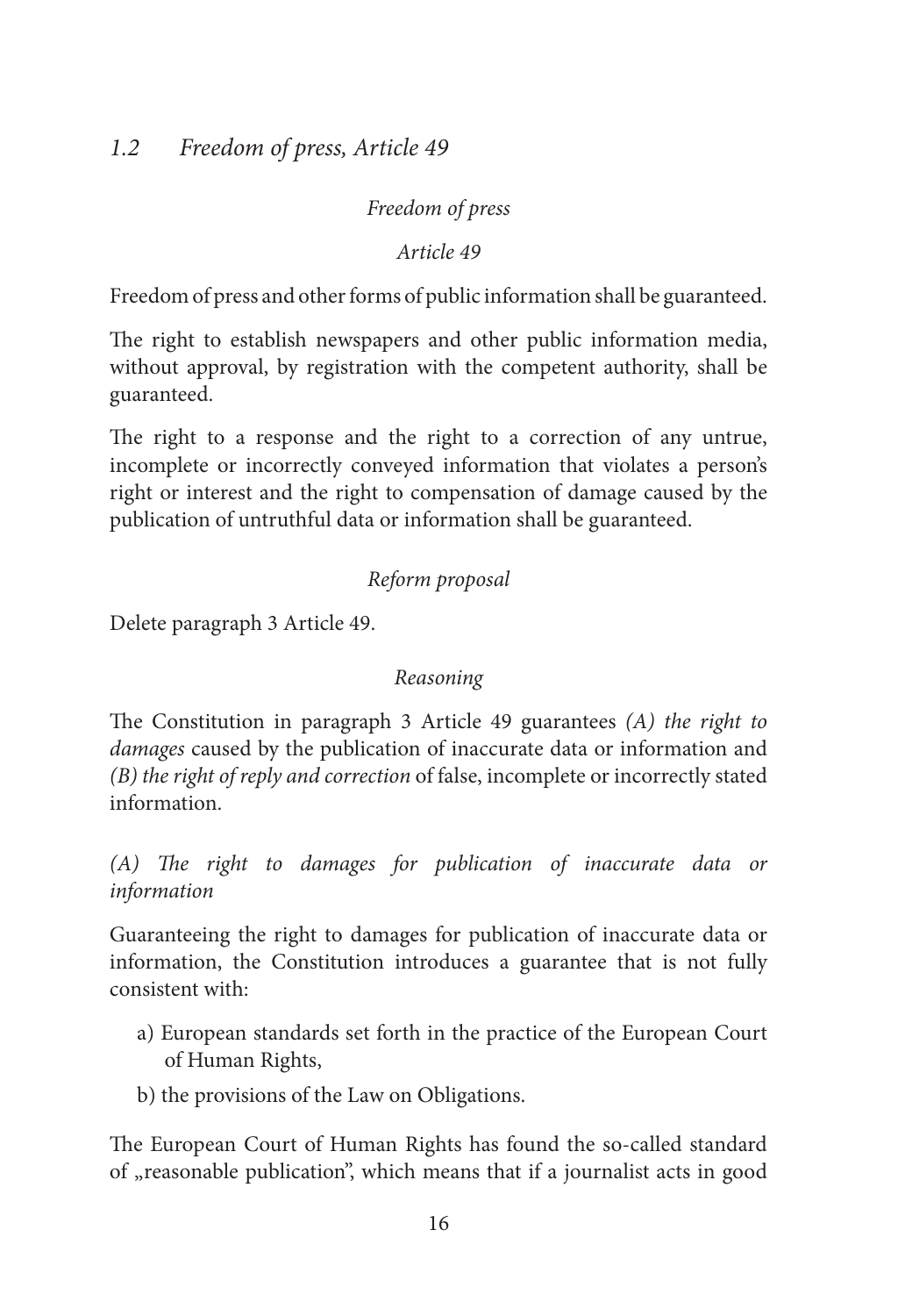faith, i.e. adhere to the standards of professional ethics, even defamatory statements on matters of public interest can be protected from liability. For example, if a journalist, or editor, has done all that was reasonably possible before he announced the news<sup>1</sup> of legitimate public interest to check its accuracy and if he had reasonable grounds to believe its truth, a conviction for damages will mean a violation of his right to freedom of expression.2 This may be the case if a journalist relied on the report of the State Inspector General, which is later found to be wrong (*Bladet Tromso and Stensaas v. Norway*<sup>3</sup> ), or if he transferred the statement of another person, or the media in order to continue the debate of public interest, and not intentionally attack someone's reputation (*Thoma v. Luxembourg*<sup>4</sup> ; *Bladet*  Tromso<sup>5</sup>; Lepojić v. Serbia<sup>6</sup>).

Law of Obligations contains the following provision: "One shall not be liable for damages caused by a false statement about another person if one has been unaware that the statement was false, and if the one or those to whom

3 *Ibid*, para. 68-72.

<sup>1</sup> "News is a perishable commodity and to delay its publication, even for a short period, may well deprive it of all its value and interest" (*Sunday Times v. UK*, 1991).

<sup>2</sup> "Article 10 'protects journalists' rights to divulge information on issues of general interest provided that they are acting in good faith and on an accurate factual basis and provide 'reliable and precise' information in accordance with the ethics of journalism…", *Bladet Tromso and Stensaas v. Norwa*y, 1991, para. 65.

<sup>4</sup> In the case *Thoma*, the European Court found that the judgments obliging a journalist to damages for harm to reputation because he quoted fellow journalist was contrary to freedom of expression guaranteed by the Convention, stating, in paragraph  $64:$  "A general requirement for journalists systematically and formally to distance themselves from the content of a quotation that might insult or provoke others or damage their reputation is not reconcilable with the press's role of providing information on current events, opinions and ideas."

<sup>5</sup> In the case *Bladet Tromso*, the Court found that "the thrust of the impugned articles was not primarily to accuse certain individuals of committing offences against the seal hunting regulations or of cruelty to animals. On the contrary, the call by the paper on 18 July 1988 for the fisheries authorities to make a "constructive use" of the findings in the Lindberg report in order to improve the reputation of seal hunting can reasonably be seen as an aim underlying the various articles published on the subject by *Bladet Tromsø*. The impugned articles were part of an ongoing debate of evident concern to the local, national and international public, in which the views of a wide selection of interested actors were reported…" (para. 63).

<sup>6</sup> "In any event, although the applicant's article contained some strong language, it was not a gratuitous personal attack and focused on issues of public interest rather than the Mayor's private life, which transpired from the article's content, its overall tone as well as the context…" (*Lepojić v. Serbia*, 2007, para 77).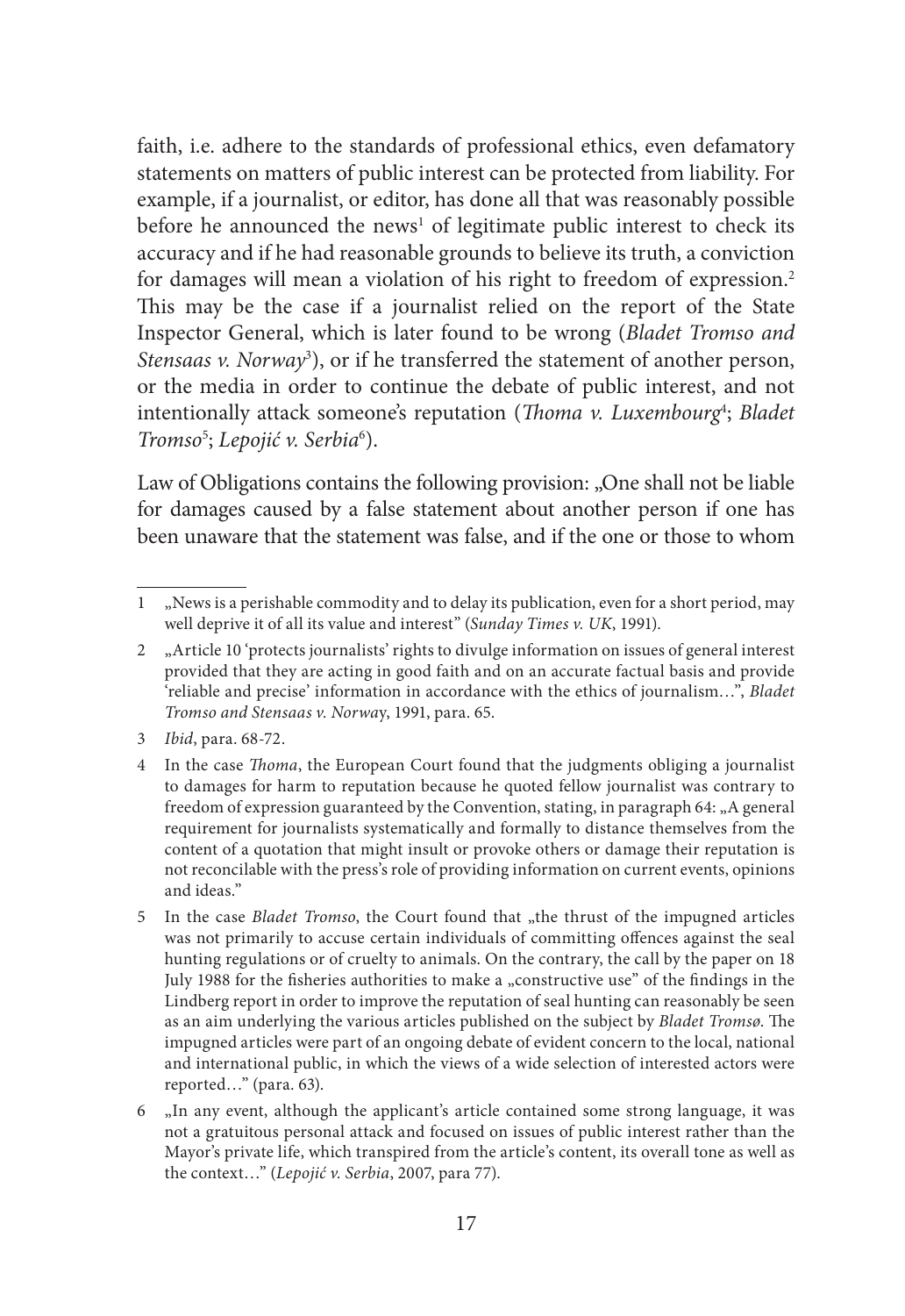the statement was communicated had a serious interest in the matter"7 , the formulation in accordance with the above international standards, but not in accordance with the disputed constitutional provision, which "guarantees" the responsibility for publishing false information. Also, the Law on Obligations provides that "in case of violation of personal rights the court may order, at the expense of the defendant, publishment of a judgment or a correction, or order the defendant to withdraw a statement in question, or anything else which may achieve the purpose also achieved by compensation"8 , which is also not in line with the guarantee of damages prescribed by the Constitution. All of this puts into question the constitutionality of the Law on Obligations which relativize the constitutional guarantee, while the Constitution does not allow its limitations.

In considering the proposed deletion of paragraph 3, we should take into account the opinion of the Venice Commission, assessing Article 47 (Freedom of expression) and Article 49 of the Constitution (Freedom of the press), as follows:

"Given that these two articles in many ways contribute to the implementation of the provisions of Article 10 ECHR, it would be desirable if they could be formulated in a way that would more closely correspond to this Convention. This articles focus on the protection of "dignity, reputation and honor" and a provision that refers to a remedy for the publication of false, incomplete or inaccurate information conveyed, which is not necessarily how the Strasbourg Court interprets Article 10 ECHR."9

An additional argument for removing the guarantee of the right to damages for publication of inaccurate data or information is the fact that in this manner it is ensured that the Constitution of Montenegro, which expressly guarantees the right as such, does not recognize any international treaty for protection of human rights, nor one of ten verified constitutions in the region, while, at the same time, it is not ensured that the Constitution guarantees, for example, the right to damages caused by torture, inhuman or degrading treatment, specifically provided for in Article 15 of the *Convention against Torture and* 

<sup>7</sup> Art. 205 paragraph 2 of the Law on Obligations, *Official Gazette of Montenegro*, No. 47/2008, former Article 198 para. 2 of the Law on Obligations SFRY and FRY, *Official Gazette of SFRY*, No. 29/78, 39/85, 57/89 and *Official Gazette FRY*, No. 31/93.

<sup>8</sup> Art. 204 of the Law on Obligations of Montenegro and Art. 199 of former Law on Obligations of FRY.

<sup>9</sup> Venice Commission on the Constitution of Montenegro, *Opinion No. 392/2006*, CDL-AD (2007) 047, December 2007, translation published in "International human rights *standards and constitutional guarantees in Montenegro*," Human Rights Action, 2008.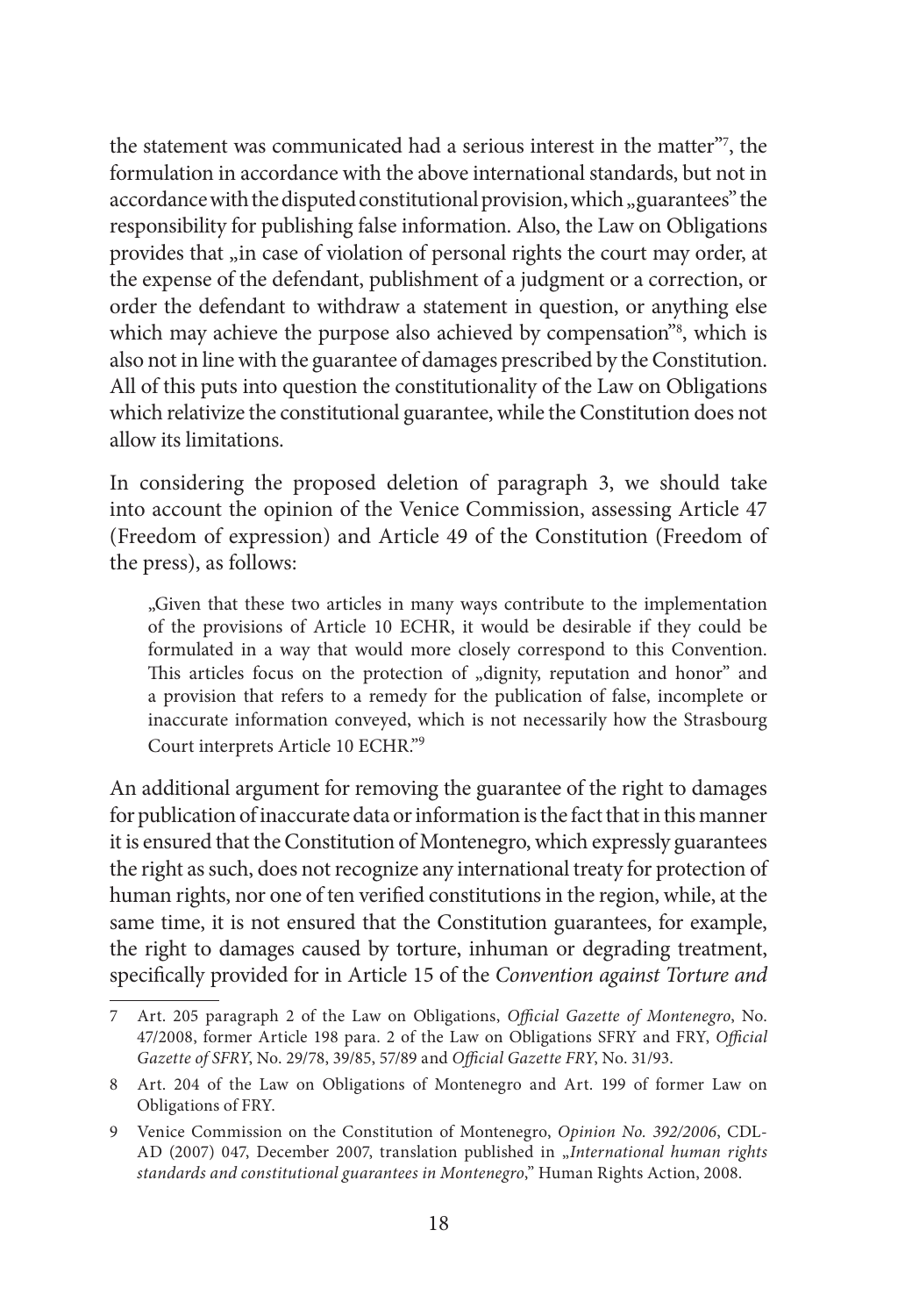*Other Cruel, Inhuman or Degrading Treatment or Punishment*, which binds Montenegro. Moreover, the Constitution did not guarantee the general right to damages caused by the illegal actions of the state authorities, unlike the constitutions of some countries in the region.10

#### *(B) The right of reply and correction of false, incomplete or incorrectly stated information that violates one's rights or interests*

Deletion of the constitutional guarantees of the right of reply or correction of "false, incomplete or incorrectly stated information that violates the rights or interests of any person" is proposed because this constitutional provision is vaguely worded, without reference to legal regulation, and restrictions on rights to freedom of expression must be very clearly defined (see, for example, paragraph 81 *Sanoma v. Netherlands*). It is disputable whether one could give an answer to a statement that offends someone's "interest". "Interest" is not a defined concept, as opposed to "rights" and can encompass a range of meanings, and therefore also does not meet the requirement that restrictions should be clearly defined.

Although the right of reply and correction in the media is recommended as a mechanism to prevent judicial proceedings to protect honor and reputation<sup>11</sup>, this right is not absolute, as can be inferred from Article 49 para 3 of the Constitution, because in that case it would be subject to the abuse of freedom of information. The Media Law of Montenegro provides for appropriate restrictions to the right of reply and correction, but since the constitutional provision does not refer to possible legal limit, that questions of constitutionality of these Media Law provisions.12 We therefore hold that the best solution is to remove the entire paragraph 3 of Article 49 from the Constitution, and regulate the issues of the right to correction, reply and the damages in the Law.

Alternatively, the Constitution should provide that the right of correction or response is regulated by law. 13

<sup>10</sup> See, for example, Article 35 para. 2 of the Constitution of the Republic of Serbia.

<sup>11</sup> *Recommendation Rec (2004) 16 of the Committee of Ministers to member states on the right to reply in the new media environment; Resolution (74) 26 on the right of reply.*

<sup>12</sup> See Chapter VI of the Media Law, *Official Gazette of MNE*, No. 51/2002, and 62/02, *Official Gazette MNE* 46/10.

<sup>13</sup> As provided under Art. 50 para 3 of the Serbian Constitution and Art. 42 para 3 of the Constitution of Kosovo.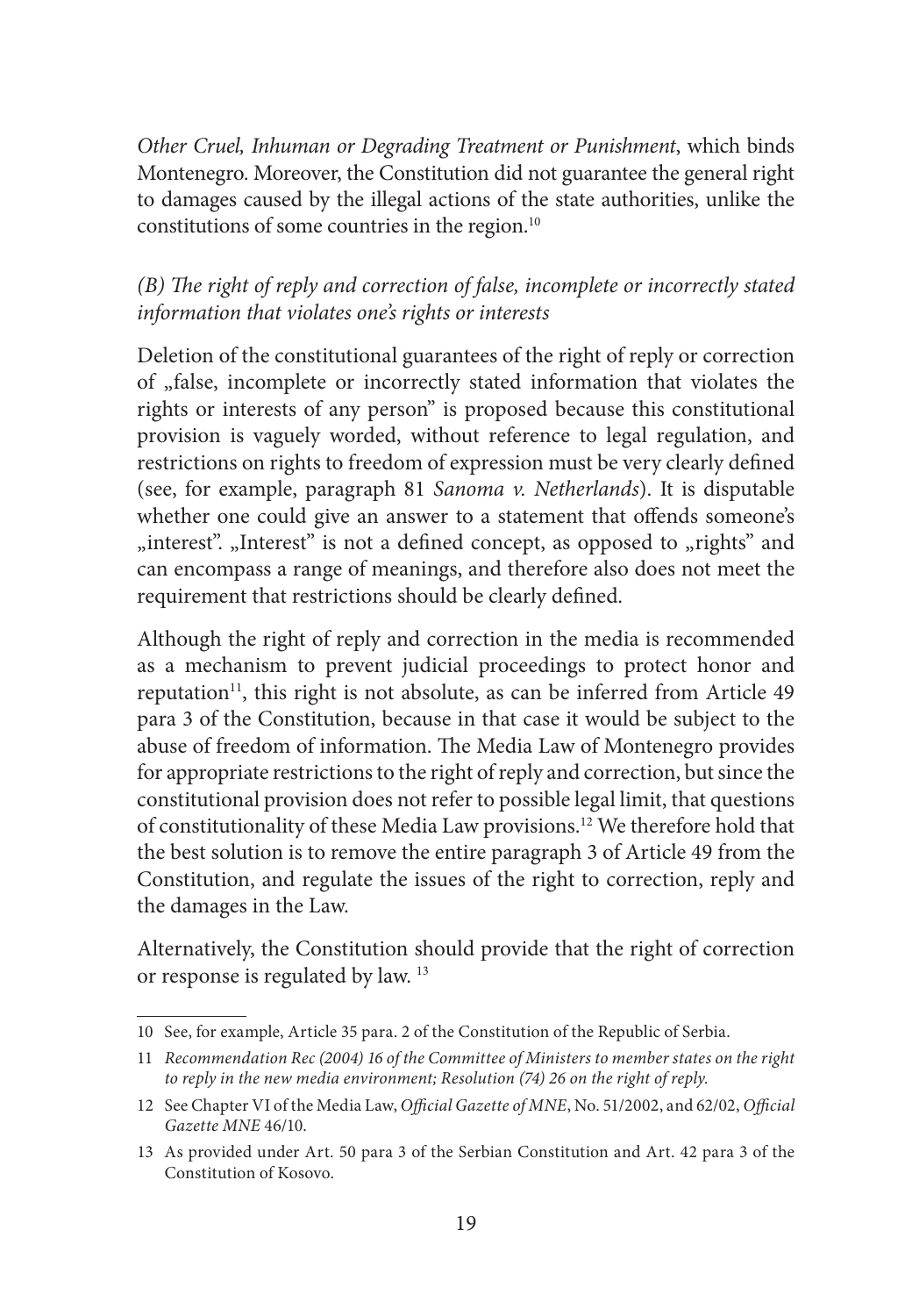## *Comparative law:*

*The Constitution of the Republic of Serbia* does not guarantee the right to damages for publishing false information; Art. 50, para. 3 (Freedom of the Media) provides that the exercise of the right to correct false, incomplete or inaccurately transmitted information resulting in violation of others' rights or interest and the right to reply to published information is regulated by law.

*The Constitution of the Republic of Croatia* does not guarantee the right to damages for publishing false information. Art. 38, para. 5 guarantees the right to correction to a person whose "constitutional and legal right public has been violated by the public information."

*The Constitution of the Republic of Slovenia* does not guarantee the right to damages for publishing false information. Art. 40 guarantees the right of correction and reply to information that has caused harm to the interest or right of another person.

*The Constitution of the Republic of Macedonia* also does not guarantee the right to damages for publishing false information, but it guarantees the right to correction and reply in the media (Art. 16, para. 4 and 5).

*The Constitution of the Republic of Kosovo* (Kosovo / UNMIK) also does not guarantee the right to damages for publishing false information, but guarantees the right to correction and reply to inaccurate or incomplete information, if violated the right or interest in accordance with the law (Art. 42 , para. 3).

*The Constitution of Bosnia and Herzegovina* directly implements the rights and freedoms guaranteed by the European Convention on Human Rights, and, with regard to this, only states, among other rights, the right to freedom of expression.

*The Constitution of Bulgaria* does not contain a guarantee of damages nor the right of correction or reply.

*The Constitution of Romania* stipulates that civil and criminal liability of the media in the sphere of public information be regulated by law (Article 30).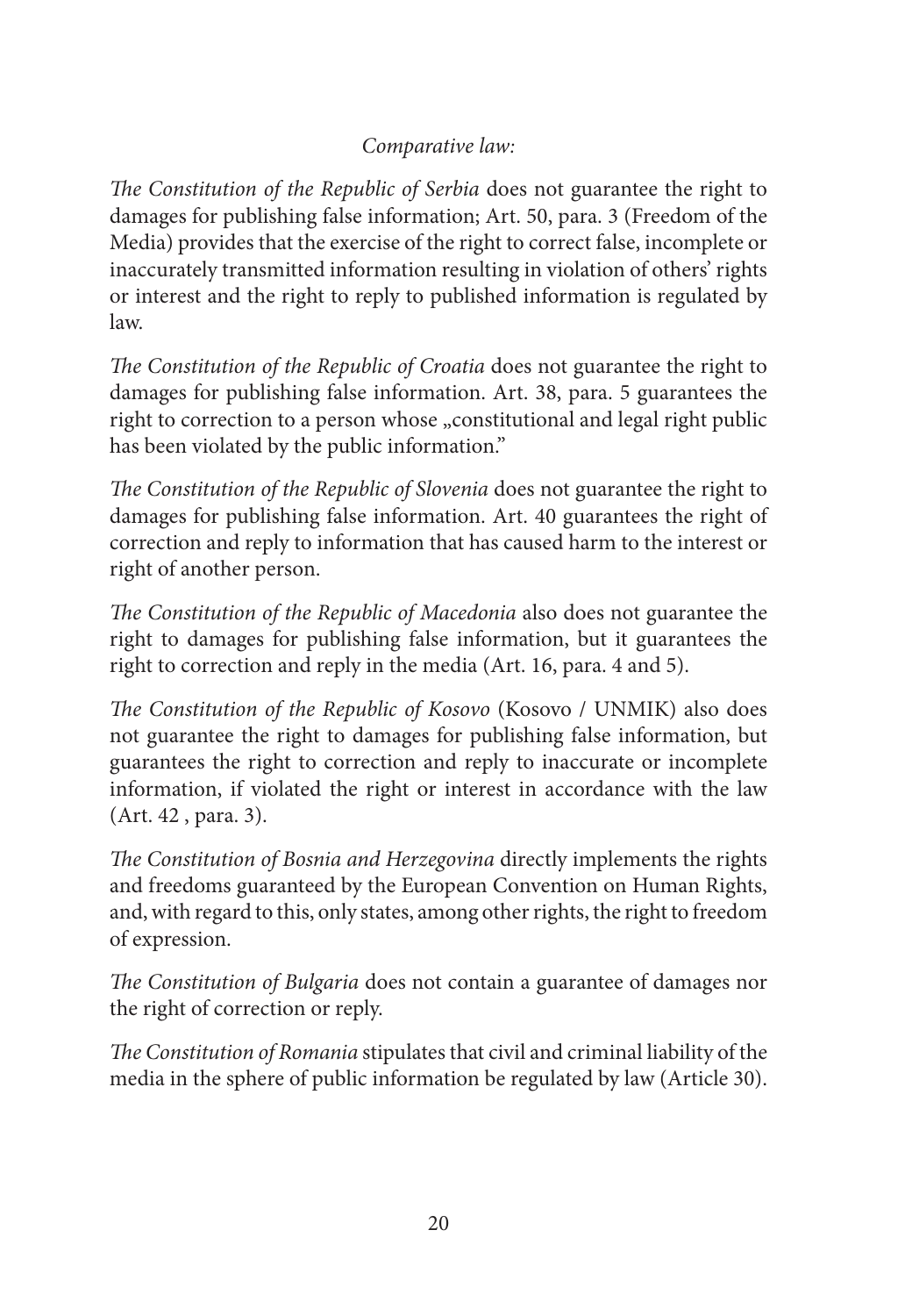# 2. REFORM PROPOSAL OF THE CRIMINAL CODE OF MONTENEGRO (CHAPTER XVII: CRIMINAL OFFENCES AGAINST HONOUR AND REPUTATION AND ART. 28-30)

Freedom of expression, one of the essential foundations of a democratic society, in accordance with Article 10 of the *ECHR*, 14 may be limited with the legitimate aim of protecting the reputation and rights of others, only to the extent necessary in a democratic society. In its practice, establishing minimum European standards, the European Court of Human Rights continuously stresses that Article 10 of the *Convention* protects not only ideas and information that are considered reasonable, inoffensive and absolutely accurate, but also those that offend, shock or disturb,<sup>15</sup> or are somewhat inaccurate and incomplete, but in the public interest, given under certain circumstances and without ill intent.<sup>16</sup>

Also, the European Court has repeatedly emphasized that States parties should resort to criminal liability for publishing false information only in extreme cases,<sup>17</sup> also emphasized by the Council of Europe Parliamentary Assembly in its 2007 resolution "*Towards Decriminalization of Defamation*".<sup>18</sup> Therefore, the provisions of the Criminal Code of Montenegro regarding the criminal offenses against honor and reputation deserve to be reexamined in terms of compliance with the standards of the Council of Europe, European *Convention on Human Rights and Fundamental Freedoms* and views expressed in the decisions of the European Court of Human Rights, responsible for interpreting the Convention.19 This in particular because any restriction of freedom of expression must be closely interpreted, and necessity of any restriction must be credibly established<sup>20</sup>.

<sup>14</sup> Law Amending the Law on Ratification of the *European Convention on Human Rights and Fundamental Freedoms*, Official Gazette (International Agreements), 5/05.

<sup>15</sup> Inter alia: The judgment *Handyside*, 1976, para 49.

<sup>16</sup> E.g. *Lepojić v. Serbia*, 2007, *Bladet Tromso and Stensaas v. Norway*, 1991.

<sup>17</sup> *Cumpana and Mazare v. Romania*, 2004, para 115.

<sup>18</sup> *Resolution 1577 (2007) Towards decriminalization of defamation.*

<sup>19</sup> *European Convention on Human Rights and Fundamental Freedoms*, Art. 32 (Court Jurisdiction).

<sup>20</sup> For example, *Lingens v. Austria*, 1986, para 41, *Sunday Times v. UK*, 1979.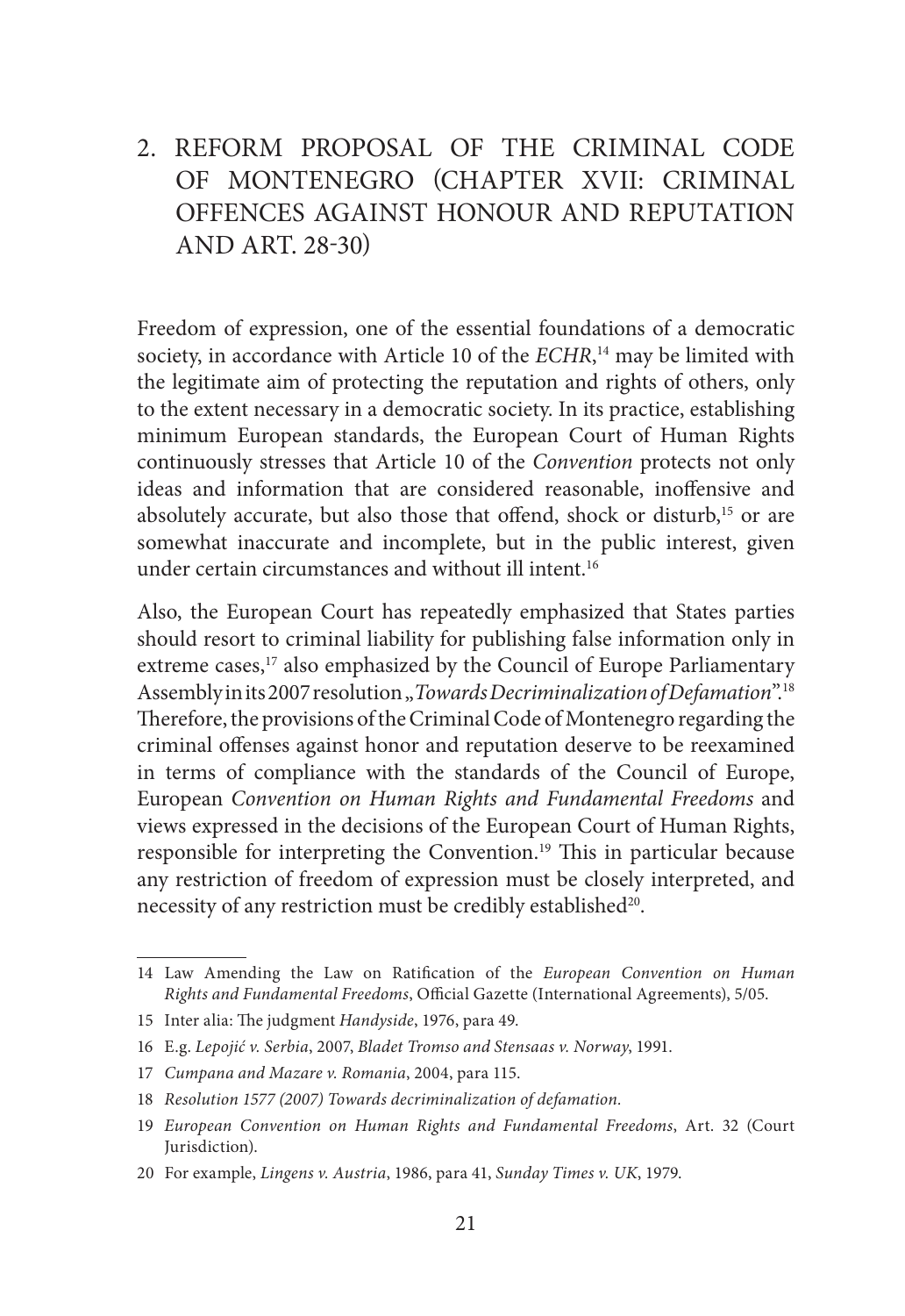With this in mind, the working group of Human Rights Action proposes:

- a) complete decriminalization by deletion of all criminal offenses against honor and reputation, provided for in Chapter XVII of the CC (Art. 195, Insult; Art. 196, Defamation; Art. 197, Spreading information about private and family life; Art. 198 Damaging the reputation of Montenegro (flag, emblem , anthem); Art. 199 Damaging the reputation of people, minority groups and other minority ethnic groups; Art. 200 Damaging the reputation of a foreign state or international organizations), including Art. 28- 30, Special provisions on criminal liability for crimes committed through the media, providing for the Liability of editors and Liability of publishers, printers and manufacturers.
- b) In case of refusal of full decriminalization of all criminal offences of this Chapter of the CC of Montenegro, Human Rights Action particularly advocates for deletion of criminal offences from Art. 195, Art. 197, Art. 198, 199, 200, and Art. 28-30 of the CC.
- c) In case the proposal for decriminalization is rejected, it is necessary to align the formulations of criminal offenses under Chapter XVII with the European standards established in the jurisprudence of the European Court of Human Rights.
- d) We propose new criminal offences: *Prevention of journalists in performing professional duties* (Article 179 a) and *Assault on journalists in the performance of professional duties* (Article 179 b), in order to level the protection of public officials and journalists on duty.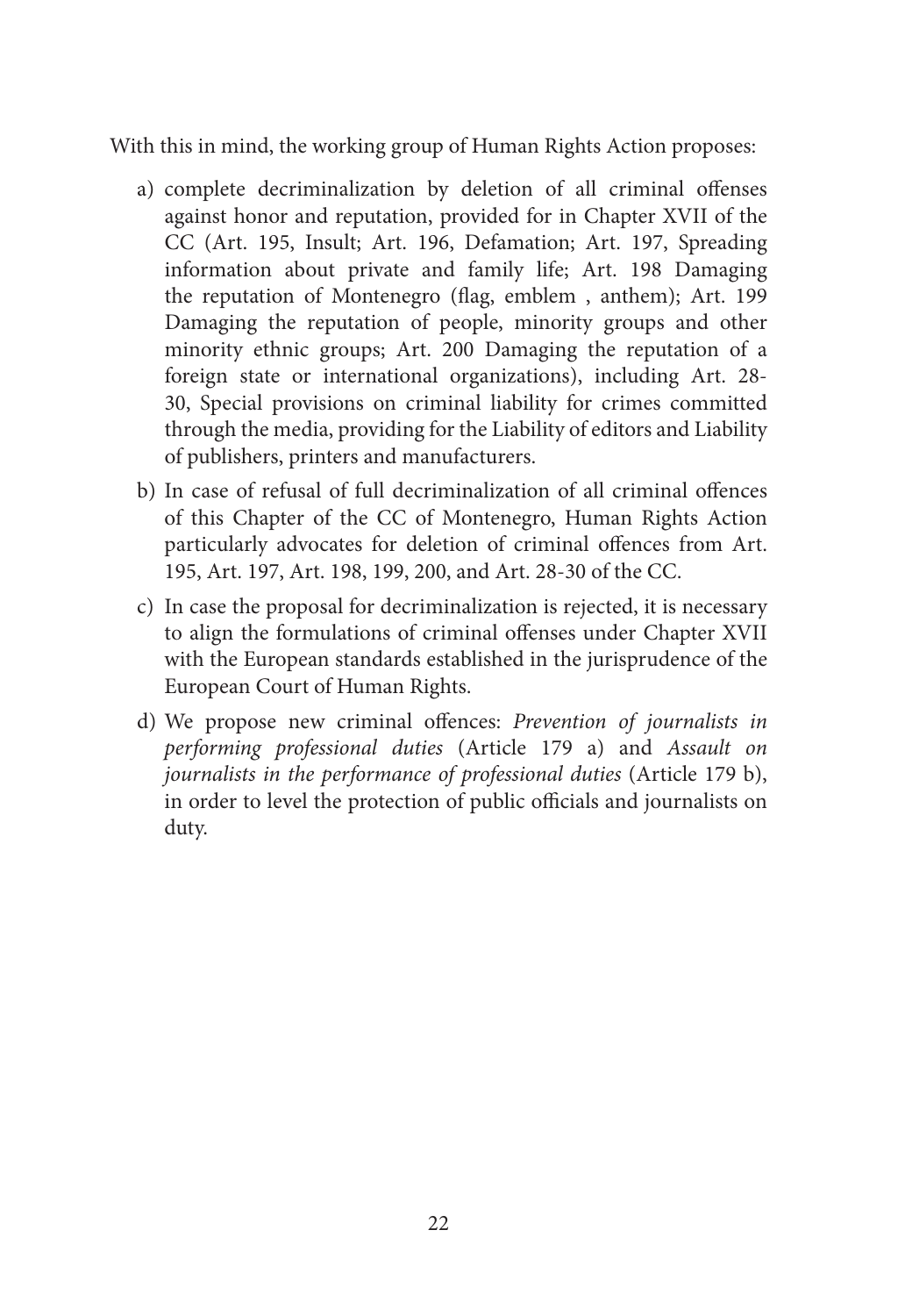*2.1 The proposal to fully decriminalise criminal offences under Chapter XVII of the CC of Montenegro: criminal offences against honor and reputation*

#### *2.1.1 Reasoning for decriminalisation*

Generally, criminal laws exist to punish objectively socially dangerous acts that harm society as a whole, such as murder, assault, theft, fraud, inciting of violence and hatred and the like. Basic means and measures of criminal law is punishment, whose application leads to the violation and restriction of freedoms and rights of the convicted person. Even the threat of punishment is a restriction of freedom. In this regard, the application of penalties and criminal repression is justified only when all other possibilities for providing adequate protection are exhausted. The legitimacy of prescribing behavior as a crime requires prior verification of fulfillment of these requirements, particularly of the criminal repression as last resort (*ultima ratio*), legitimate and justified only in such cases. Therefore, saying something bad, even if it were incorrect, about someone else, which is the essence of criminal acts of Insult and Defamation and other acts under Chapter XVII, simply does not belong to that category of social risk, nor does it provide legitimacy to the criminal repression. Journalists, NGO activists, artists and others who publicly express their position in a democratic society, not protected by immunity as MPs are, should not be condemned as criminals. Criminal liability for defamation and insult comes from an age when people fought each other in duels for harm to honor and reputation. There is no need in the XXI century for the law to remain stuck in a time when the prison sentence as a method of solving problems of honor and dignity was considered a progress in comparison to murder. This does not mean that the honor and reputation are not values that require protection. However, we find it absolutely unnecessary to protect those values by criminal law, as they have already been protected enough by the civil sanctions.

Below we present in more detail the following reasons in favor of decriminalization:

- a) inability to clearly and precisely define the crimes;
- b) availability of milder, alternative solutions;
- c) disproportion of punishment due to double prosecution and sanctioning in criminal and civil proceedings;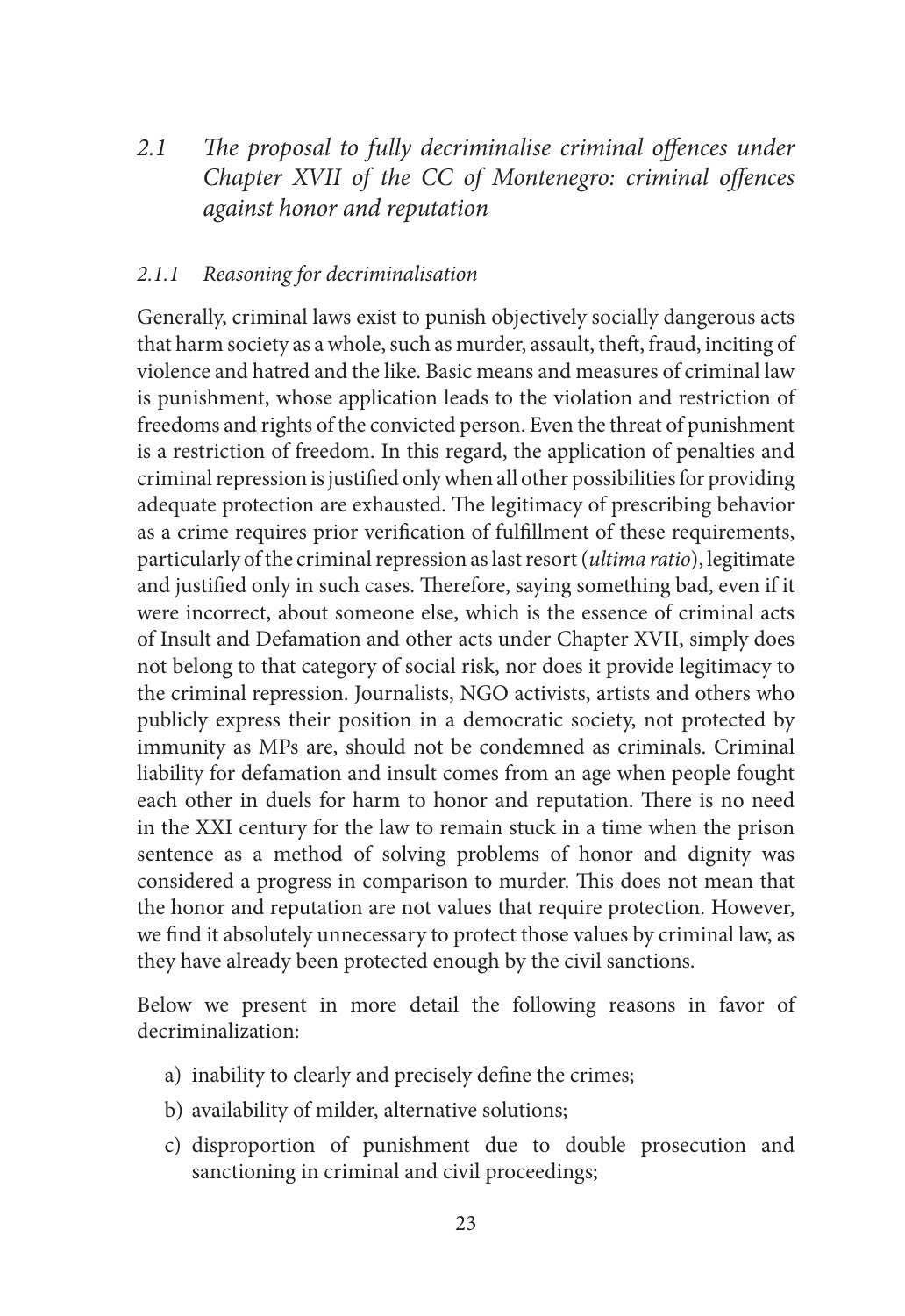- d) the offender is considered to be convicted of a crime;
- e) comparative practices and attitudes of international bodies for the protection of human rights in favor of decriminalization.

## *a) Inability to clearly and precisely define the crimes*

The subjective nature of the crimes of Insult, Defamation and Spreading information about private and family life, makes it difficult to define the notion of these crimes by the law, and that their definitions are inevitably too general and allow for arbitrary interpretation by courts, which is not in accordance with the principle of *nulla poena sine lege certa*, stating that imprecise norm be avoided as much as possible (*certus*-precise), also accepted by the European Court of Human Rights.

In order for the limit of the rights guaranteed by the *European Convention on Human Rights and Fundamental Freedoms* ("*Convention*") to meet a condition "to be prescribed by law", it is not enough that the state only formally adopts the law with restrictions, the law must meet certain standards as well. The law must be predictable and precise enough to give citizens the ability to predict what shall be considered a criminal offense, so as to regulate their behavior in accordance with it. Thus, an individual must be able to predict the consequences of certain behaviors to the extent that is reasonable in the circumstances.<sup>21</sup> In this regard, the Resolution of the Parliamentary Assembly of the Council of Europe "*Towards decriminalization of defamation*'' specifically states that a state should "precisely define the notion of defamation in its laws, to avoid arbitrary application of the law''22. Provision that does not even in a general way specify behavior that is defined as a criminal offense can not meet the quality standards under Article 10 of the *ECHR*.

## *Article 195, Insult*

The problem of imprecise formulation of an action of crime execution is particularly evident in the crime of Insult, where the wording <sub>n</sub>a person who offends others'' practically does not define one characteristic of this crime. In practice and theory an insult is considered to be a statements or

<sup>21</sup> Judgments of the ECtHR *Rekvenyi v. Hungary*, 1999, para 34; *Hashman and Harrup*, 1999, *Amann v. Switzerland*, 1999.

<sup>22</sup> *Resolution 1577 (2007) Towards decriminalization of defamation.*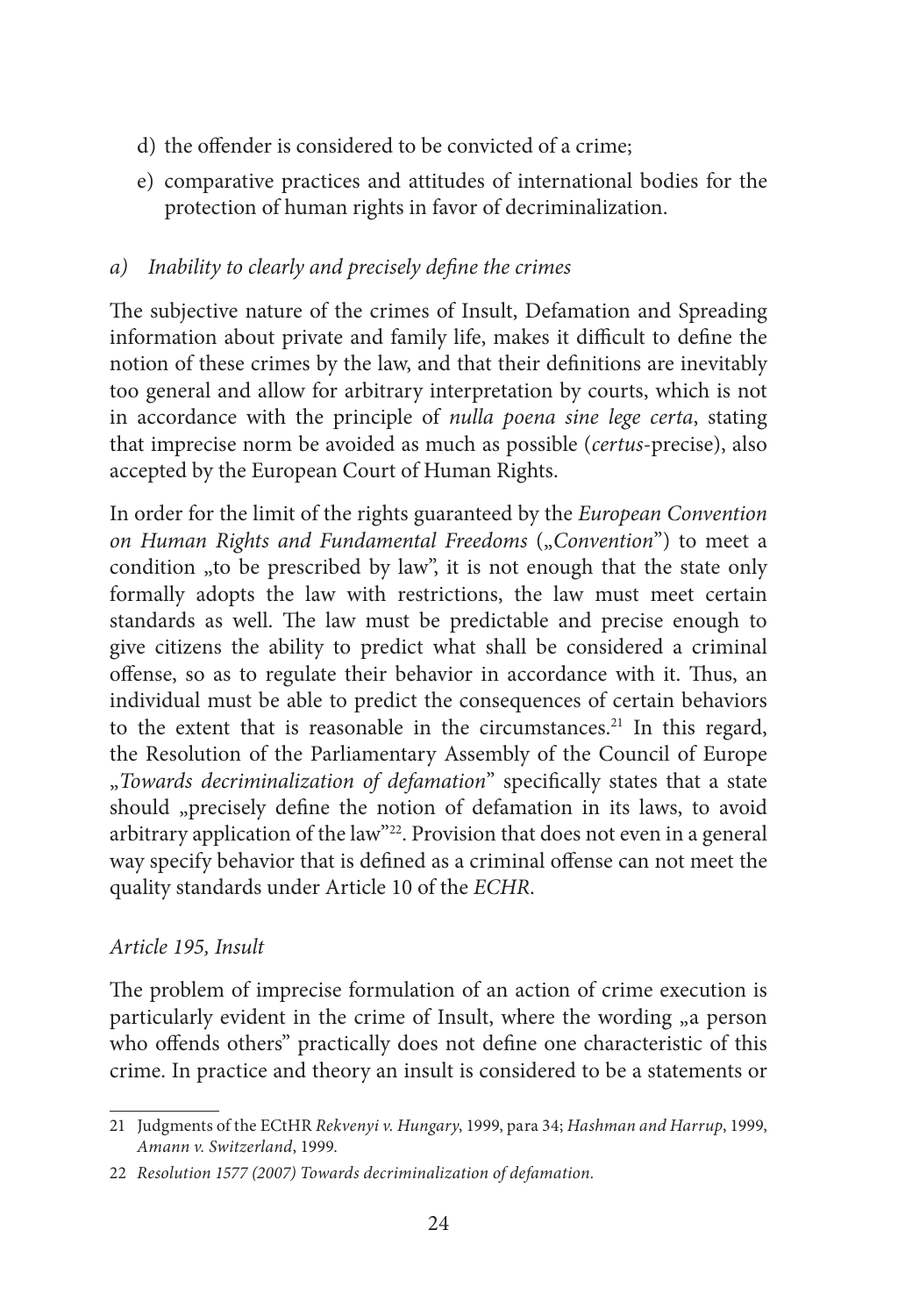behavior that *belittles* or *discredits* another person, the terms subject to very subjective assessment, and therefore arbitrary interpretation particularly unacceptable in the criminal law.

Namely, a particular behavior or statements may be offensive to one person, and not to another (for example, one may be offended by being called a womanizer, gay, lazy person, former member of the Communist Party, etc, while someone else might not). In such situations, where initiating a criminal proceeding for defamation, it should be determined whether the offender acted with the intent to discredit, which is inconsistent with the legal description of the execution of this crime, because the law does not stipulate the existence of intent in this crime.

However, if this intent is not to be assessed, a person would be punished for defamation on the basis of personal feeling of the offended person to whom the statement relates, which is contrary to the principle of individual subjective responsibility (principle of guilt). All this leaves too much room for arbitrary interpretation of the law by a court, which is contrary to the principle of guilt (*nulla poena sine culpa*). The principle of legality in criminal law exists to prevent arbitrary punishment on the basis of uncertain law, determines the position of a person and limits of his free action and represents a guarantee for the exercise of freedoms and rights.

In addition, apart from the approach in theory and case law that insult is committed with the intention to discredit or humiliate, such intent is not required for the criminal offence of Insult. Therefore, it is theoretically possible that a person acted in good faith, without any intent to discredit, but that the court nevertheless finds that he "offended" another person and convicts him of this crime. In addition to opposing the principle of guilt, this view is also inconsistent with the views set out in the practice of the European Court of Human Rights, which always makes sure that the person whose freedom of expression is limited in order to protect someone's right to protection of honor and reputation, acted in good faith - *bona fidae*. 23

The provision in paragraph 4 Article 195 of the Criminal Code stipulates that a person shall not be liable to any punishment whatsoever if the statement is given within serious critique in a scientific, literary or artistic work, performance of a public service, or journalistic writing, political activity, or to defend a right or protect justifiable interests, *if the manner in* 

<sup>23</sup> E.g, *Prager and Oberschlick v. Austria*, 1995, para 37.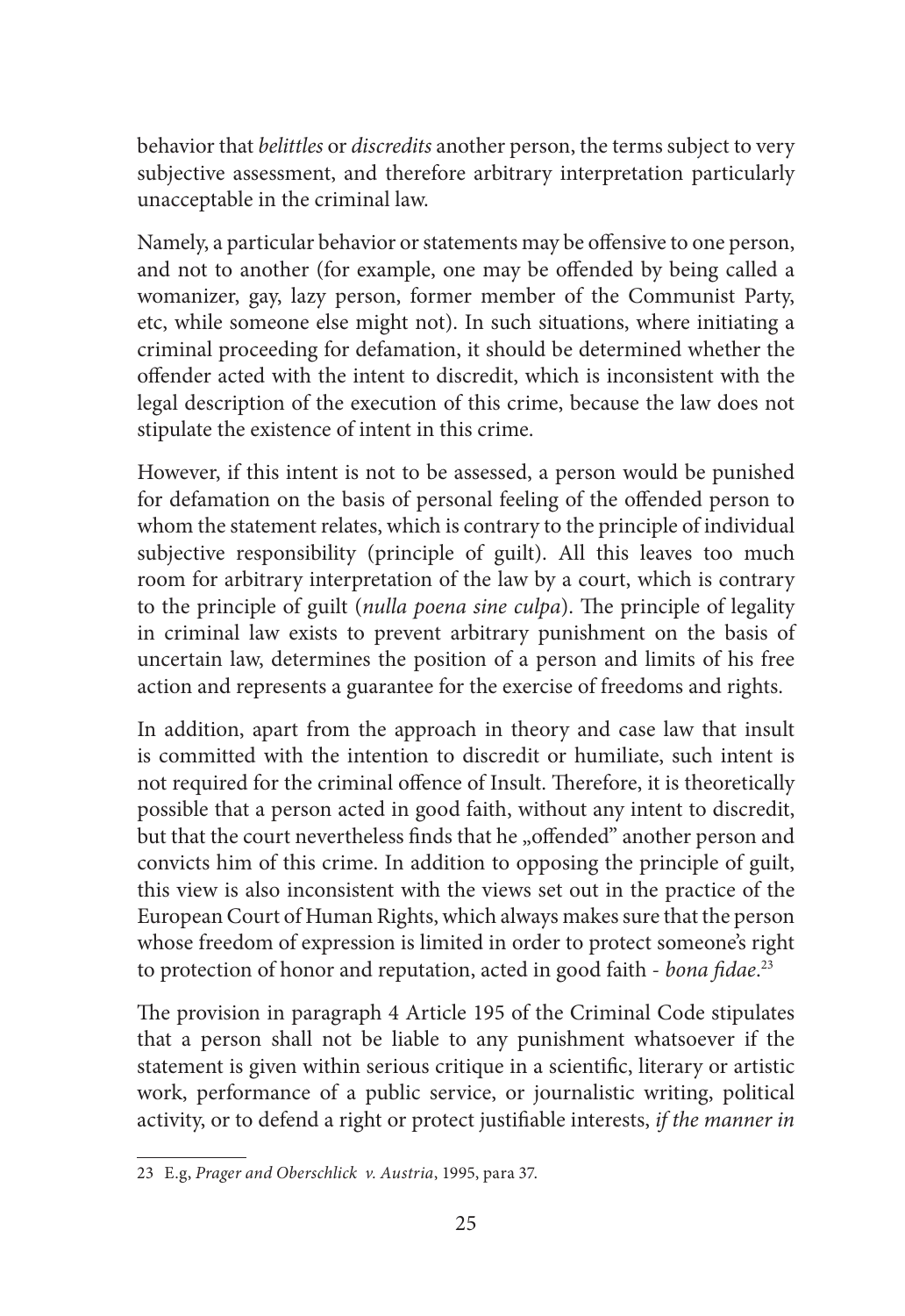*which the statement is expressed or other circumstances indicate it is not done on the grounds of discrediting a person*. This provision is also not precise enough and allows extensive and arbitrary interpretation. Specifically, the first condition, which excludes unlawfulness and the existence of the crime, includes certain activities through which a criminal offense of defamation may be committed. In addition, it is unclear on what criteria the court should determine that it is a "serious criticism" in a scientific, literary or artistic work, and whether the offenses has been committed while performing these activities. It is unclear why the illegality is excluded if the insult has been committed in the performance of official duties, as well as what are the official duties in question, and so on.

Thus, the subjective nature of the criminal act of Insult and inaccuracy of the provision of the Criminal Code which does not describe the action of that act, not even in a general way, as well as the inability to specify the action without being superficial, represent special reasons why this offense should be decriminalized.

The rule of *nulla poena sine lege certa* states that imprecise norms should be avoided as much as possible (*certus*-precise). It is true that the CC contains other incriminations, which also do not describe the action of the crime (for instance: Murder). However, despite the fact that this is the crime prosecuted ex officio and its legitimacy can not be questioned, as opposed to Insult, the consequences of such crimes are obvious and clearly visible, and every person can simply adjust their behavior in a way that will not cause this effect, which can not always be said of the criminal offense of Insult. It is undisputed that the criminal offense of Insult limits the right to freedom of expression. Since the Criminal Code does not describe the act of committing this crime and since the consequence of this crime is not visible as in some other crimes, it would seem that the court has a lot of room left for an arbitrary assessment of the necessity of restricting freedom of expression.

The crime of insult is executed, as a rule, by making value judgments, and it is known that the European Court of Human Rights has found a violation of freedom of expression in several cases because of the imposition of criminal sanctions for stating value judgments, especially if they are based on confirmed and undisputed facts (e.g. *Lingens v. Austria*).

All these reasons, along with the reasons and arguments that follow and relate to the crime of Insult and crime of Defamation, certainly justify the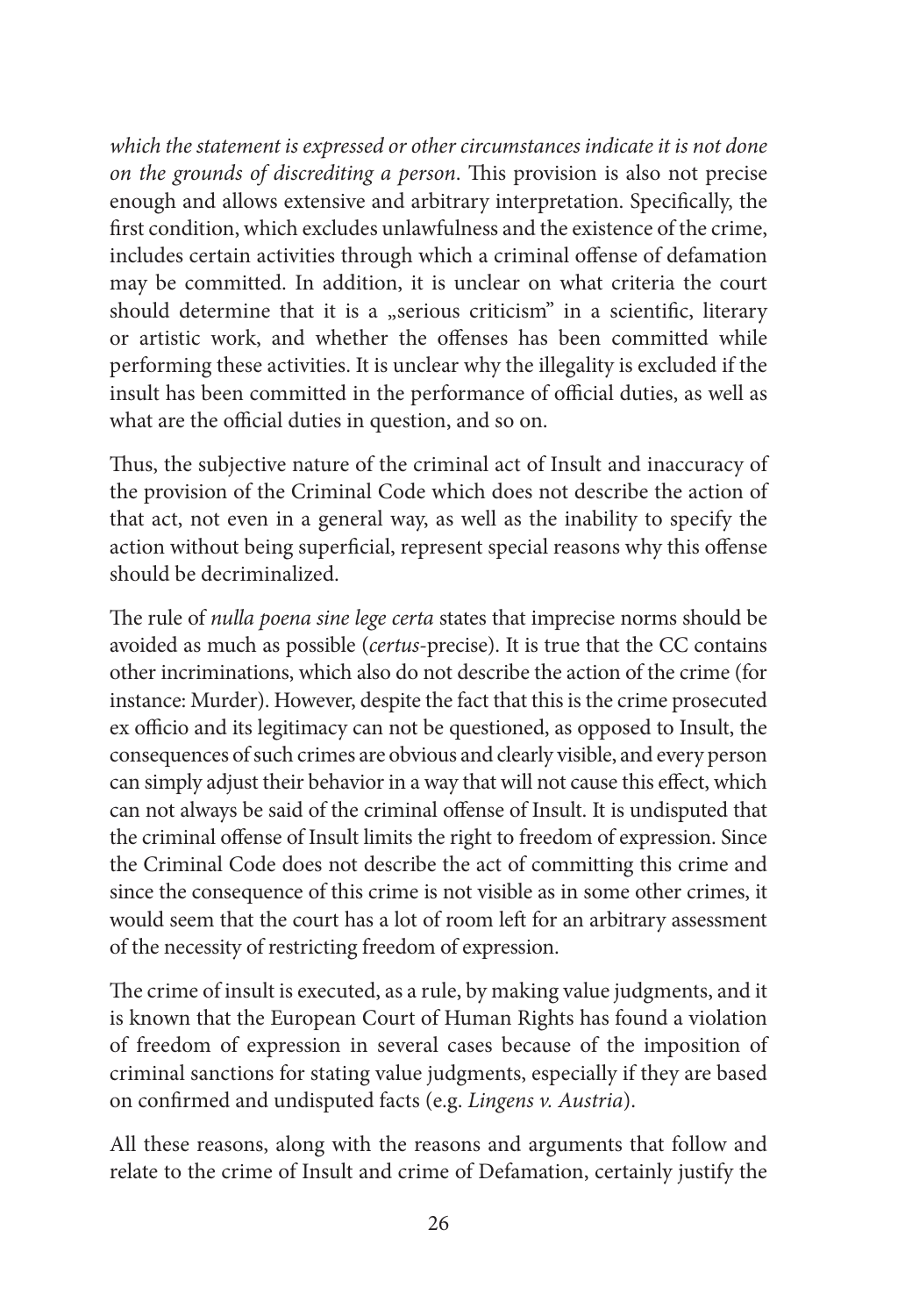effort to decriminalize Insult, even if the proposal for full decriminalization of all the provisions of Chapter XVII is rejected.

#### *Article 196, Defamation*

Unlike the criminal acts of insult, CC describes the act of committing the crime of defamation as speaking or transmitting untrue information about someone, *that may harm his/her honor and reputation*, emphasizing the subjective nature of this crime as well, subject to various arbitrary interpretations, as stated above.

Unlike the criminal act of Insult, falsity of what is stated or transmitted is the main feature of the crime of Defamation. The burden of proof is particularly problematic, since the defendant has to prove the truth of his allegations or that he had reasonable grounds to believe the veracity of his statements (paragraph 4). The European Court of Human Rights in some of its decisions criticized shifting the burden of proof onto the defendant, finding that the prosecutor is apparently in a better position to prove that something is untrue, and that the obligation of proving the truth of one's statements may be a violation of Article 10 of the Convention (for example, *Lingens v. Austria*). Shifting the burden of proof from plaintiff to defendant has been criticized by the special rapporteurs and representatives for the freedom of expression of the United Nations, Council of Europe, the Organization for Security and Cooperation, the Organization of American States and the African Commission on Human and Peoples' Rights<sup>24</sup>, as well as the participants of the 2003 OSCE conference in Paris, stating that shifting the burden of proof represents unacceptable deviation from the general principle of the presumption of innocence, based on which the plaintiff bears the burden of proof.25

According to the solution from the CC, even if to prove the truth of his allegations or that he had reasonable grounds to believe the veracity of his allegations, the defendant may still be punished for defamation. This solution particularly threatens the right to freedom of expression,

<sup>24</sup> Joint Declaration "Ten key challenges to freedom of expression in the next decade," Washington, 2 February 2010: http://www.article19.org/pdfs/standards/tenthanniversary-joint-declaration-ten-key-challenges-to-freedom-of-express.pdf.

<sup>25</sup> *Ending the Chilling Effect - Working to Repeal Criminal Libel and Insult Laws*, *OSCE Representative on Freedom of the Media*, Paris, 2003: http://www.osce.org/publications/ rfm/2004/06/12242\_100\_en.pdf.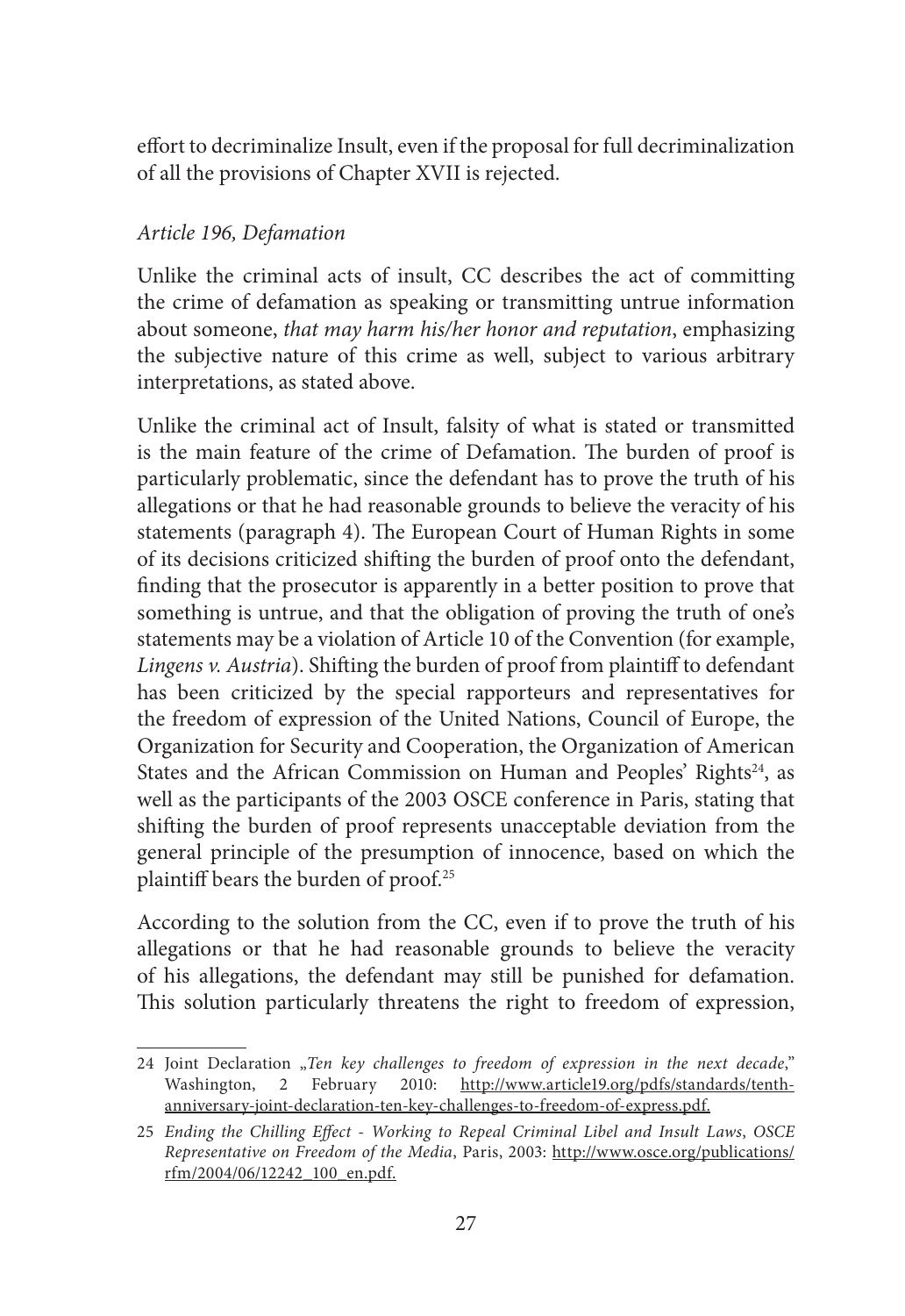discouraging people to make statements for whose authenticity they have solid evidence and whose authenticity is checked, and all for fear that they may be prosecuted and convicted, even in this case.

Also, in addition to stating something false, CC prescribes the transmission of something false as the act of committing the crime of defamation. This enables the criminal conviction of a person who uses or transmits information already available to the public or easily accessible to the public. The European Court of Human Rights found a violation of Article 10 of the *Convention* in the case where two journalists got sentenced for publishing information about financial and tax situation of the head of a big company, although such information was already available in public tax books (*Fressoz and Roire v. France*, 1999), and in the case where journalists and activists for environmental protection got convicted for threatening the confidentiality of judicial investigations at a press conference where the facts were already available to the public even before the press conference (*Weber v. Switzerland*, 1990).

#### *b) Availability of lighter, alternative solutions*

The crimes of defamation and insult restrict the freedom of expression. The fact is that the European Court has never ruled that the very existence of these crimes is incompatible with the right to freedom of expression, but it has repeatedly stressed that states should make use of criminal measures to limit free speech just as the last remaining solution and that criminal sanctions should be applied only to maintain public order, and not in private conflicts, that the majority of defamation cases is (*Castells v. Spain*). Further, in order to justify the limit of freedom of expression, it must be absolutely necessary, which means that there is not any other milder solution available. The prosecution and conviction may be considered proportional only in exceptional circumstances of serious attacks on individual's rights. For example, in its recent decision in the case *Gavrilovic v. Moldova*, the European Court stated:

"The Court recalls that imposing criminal sanctions on someone who exercises the right to freedom of expression can be considered compatible with Article 10 ".... only in exceptional circumstances, notably where other fundamental rights have been seriously impaired ..."<sup>26</sup>

<sup>26</sup> Judgment of 15 December 2009, para. 60.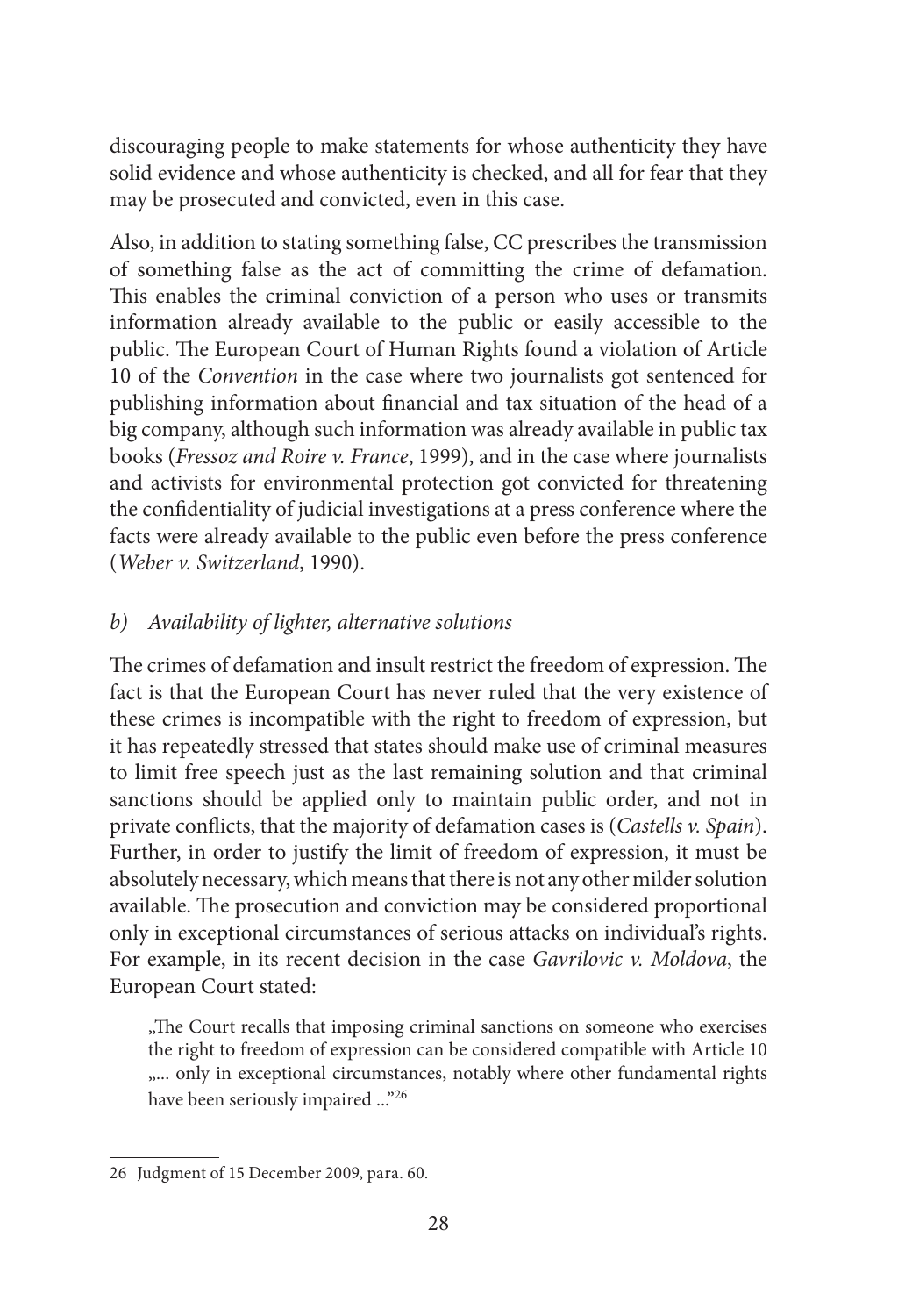Similarly, in *Bodrožić and Vujin v. Serbia*, the Court found:

"Recourse to criminal prosecution against journalists for purported insults raising issues of public debate, such as those in the present case, should be considered proportionate only in very exceptional circumstances involving a most serious attack on an individual's rights."27

The European Court of Human Rights does not support the imposition of prison sentences for insult or defamation, except in the case of hate speech or incitement to violence.<sup>28</sup> Parliamentary Assembly of the Council of Europe called all the member states to delete prison sentences for defamation in case their laws still provide it, regardless of whether they are applied in practice or not.<sup>29</sup> Although the previous reform of the Criminal Code in principle excluded prison sentence for criminal offenses against honor and reputation, except for criminal offense Damaging the reputation of Montenegro, there is still a realistic danger in Montenegro that a person convicted of any of these crimes spends some time in prison, if s/he does not pay the fine by a deadline set in the verdict.<sup>30</sup> The case of Milorad Mitrovic, president of the Ecological Society "Breznica" proves that this danger is not just theoretical, whose fine of 5,000 Euros has recently been replaced by imprisonment.<sup>31</sup> The very possibility of serving prison sentences for these crimes, in the opinion of the European Court of Human Rights, has the effect of censorship and is especially discouraging for freedom of expression.<sup>32</sup>

In *Cumpana and Mazare v. Romania*, the Grand Chamber of the European Court explained that the exceptional circumstances that could justify the imposition of sentence could include "cases of hate speech or incitement to violence".33 Also, in 2004 the Committee of Ministers of the Council of Europe called on member states to abolish the prison sentence in all cases

<sup>27</sup> Judgment of 23 June 2009, para. 39.

<sup>28</sup> *Cumpana and Mazare v. Romania*, 2004, para. 115; *Dlugolecki v. Poland*, 2009, para 46.

<sup>29</sup> *Resolution Towards Decriminalization of Defamation*, item 13, 2007.

<sup>30</sup> Art. 39, para 6, Criminal Code, *Official Gazzette of Montenegro*, No. 70/2003, 13/2004, 47/2006 and *Official Gazzette of Montenegro*, No. 40/2008.

<sup>31</sup> "Mitrovic returns to ZIKS", *Vijesti*, 11 November 2010.

<sup>32</sup> *Bodrožić v. Serbia*, 2009, para 58; *Bodrožić i Vujin v. Serbia*, 2009, para. 40-41; *Dlugolecki v. Poland,* 2009, para 46.

<sup>33</sup> Judgment of 17 December 2004, para. 115; See, e.g., *Mahmud and Agazade v. Azerbaijan*, para. 50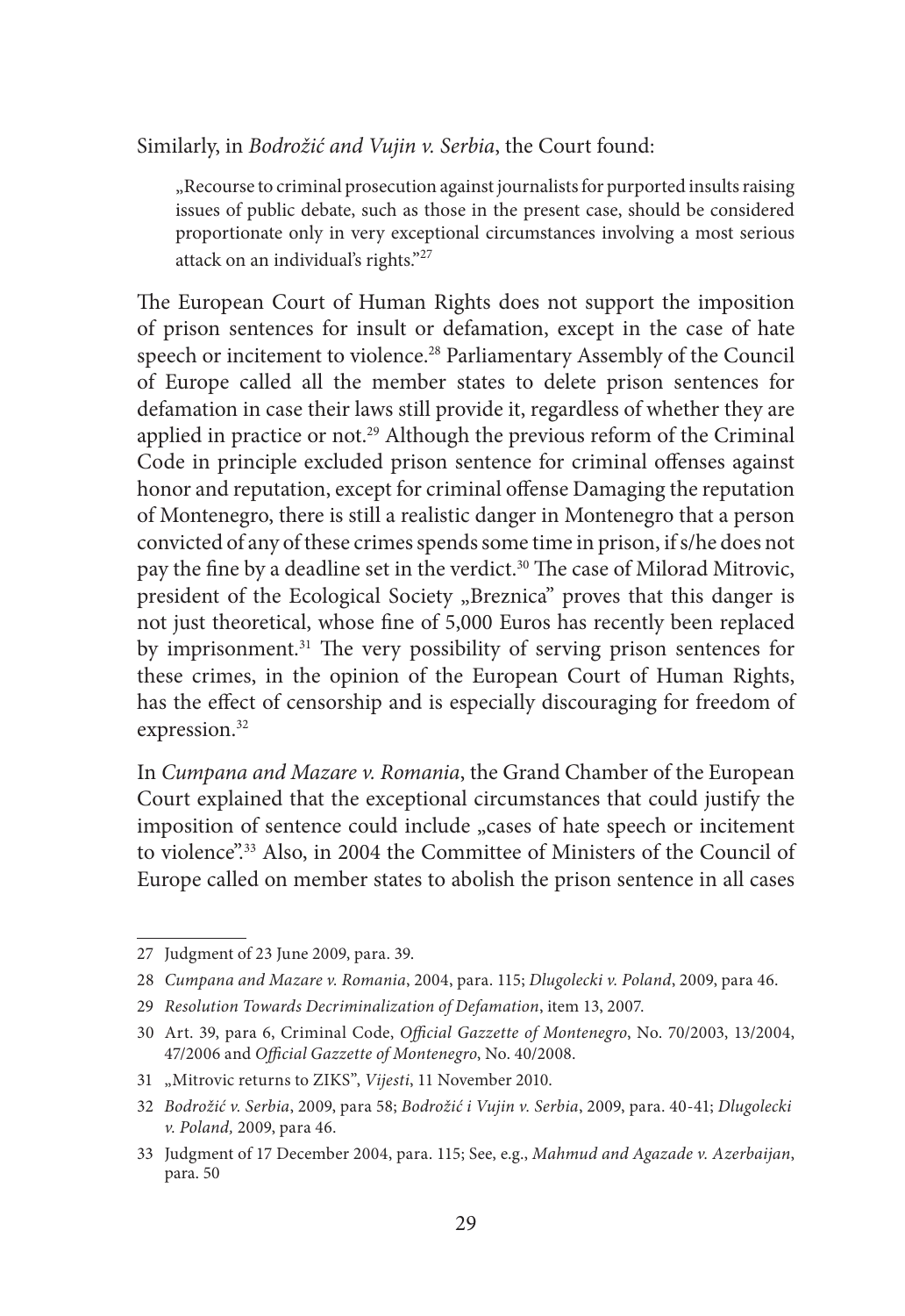except the most extreme ones of hate speech.<sup>34</sup> This means that, unlike defamation and insult, the imposition of prison sentences for offenses such as inciting of racial, religious and other hatred, which exists in our Criminal Code, is quite acceptable. Human Rights Action does not advocate for decriminalization of those crimes, but on the contrary, we advocate for their consistent application. The fact that such crimes exist in our CC is yet another reason for the abolition of criminal offenses against honor and reputation, which are not hate speech.

The legal system of Montenegro protects the honor and reputation through civil action for damages, which means that there is always a milder alternative to criminal sanctions. In this regard, in addition to the above issue of the legitimacy of criminal protection, it should be noted that the ECtHR on several occasions pointed out that the imposition of criminal sanctions for speech, while other alternatives are available (litigation, civil procedure), means a violation of Article 10 of the *Convention*. For example, in *Mahmud and Agazade v. Azerbaijan*, the Court took into account that the imposed punitive measure "is undoubtedly very strict, especially keeping in mind that milder alternative options existed in domestic law" (para. 50). In *Liashko v. Ukraine*, the Court held:

"The dominant position which the Government occupies makes it necessary for it to display restraint in resorting to criminal proceedings, *particularly where other means are available for replying to the unjustified attacks and criticisms of its adversaries or the media."*<sup>35</sup>

In many other recent cases the European Court has held that civil law remedies for defamation take precedence over criminal sanctions.<sup>36</sup> For example, in the case *Raichinov v. Bulgaria*, the Court stated:

"the assessment of the proportionality of an interference with the rights protected thereby will in many cases depend on whether the authorities could have resorted to means other than a criminal penalty, such as civil and disciplinary remedies".<sup>37</sup>

This in itself leads to the inescapable conclusion that criminal defamation laws, if used when suitable civil law alternatives are available, violate the right to freedom of expression.

<sup>34</sup> *Declaration on freedom of political debate in the media*, 2004.

<sup>35</sup> Application No. 21040/02, Judgment of 10 August 2006.

<sup>36</sup> See, e.g., Fedchanko v. Russia, 2010; Krutov v. Russia, 2009; Lombardo and others v. Malta, 2007.

<sup>37</sup> Judgment of 20 April 2006, para 39.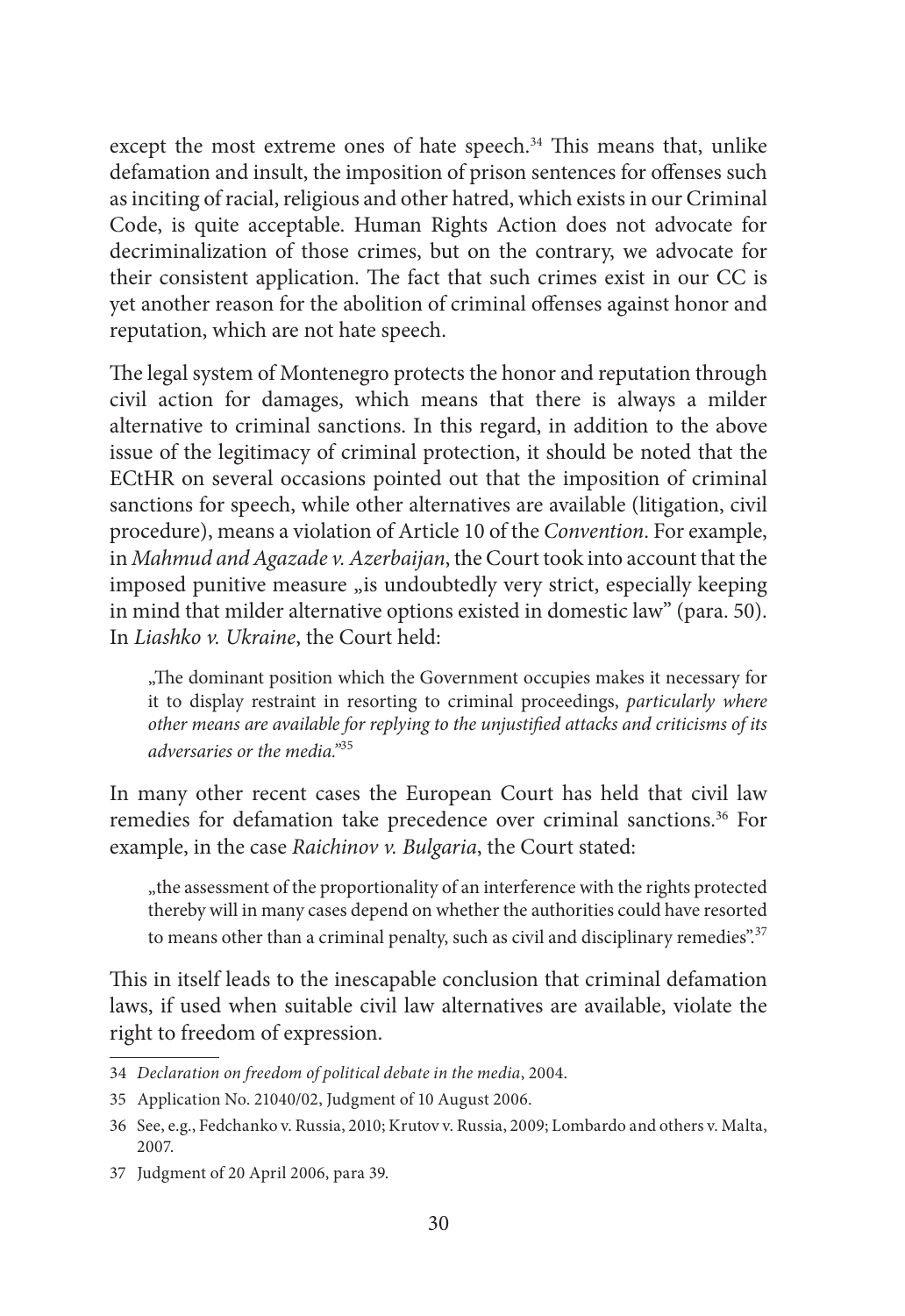#### *c) The possibility that civil and criminal trials run side by side for the same offence, and the possibility to have two sanctions imposed*

According to current legal solutions in cases of insult and defamation it is possible to have two separate proceedings, as most often happens in practice. Starting from the prescribed range of fines for such offenses (for insult 1,200.00 to 4,000.00 €, and for defamation 3,000.00 to 14,000.00€), and unlimited amounts that may be imposed in a civil action for compensation of non-pecuniary damage, it is almost certain that the total amount in any case will be disproportionate and excessive by the standards of the European Court of Human Rights.<sup>38</sup>

Also, there is the question of justification of supplying the state budget with funds from the collection of penalties for criminal offenses of Defamation, Insult and Stating information from private and family life. These acts are prosecuted by private action. Regarding the total number of incrimination, the number of crimes that are prosecuted by private action is very low. The reason for this is in their nature, because these crimes primarily, or exclusively, insult personal interest rather than broader social interest, as the crimes that are prosecuted ex officio. So, bearing in mind the personal nature of the protected interest and disinterest of the state to prosecute for these crimes, it is difficult to find reasonable grounds for state's "interest" that the fines imposed in those proceedings be paid to the state budget. When we bring this option in connection with the possibility of damages in civil proceedings, and we add the obligation to pay the costs of both procedures (which, due to the inefficiency of the courts, often exceed the amount of fines and damages), it is almost certain that every criminal conviction could be qualified as a violation of freedom of expression. Also, it is safe to say that the penalties for these crimes, prosecuted by private action, have predominantly retributive character since the penalties are paid to the state budget and do not represent any sort of satisfaction to the victim.

#### *d) The offender is considered to have been convicted of a crime*

Also, one of the reasons for decriminalization of defamation and insult is the fact that the sentence for this offense remains in the criminal records and a person is considered to have been convicted. That fact in

<sup>38</sup> Eight average monthly salaries in *Lepojić v. Serbia*, 2007, i.e. six net monthly salaries of the defendant, were held disproportionate in the case *Filipović v. Serbia*, 2007.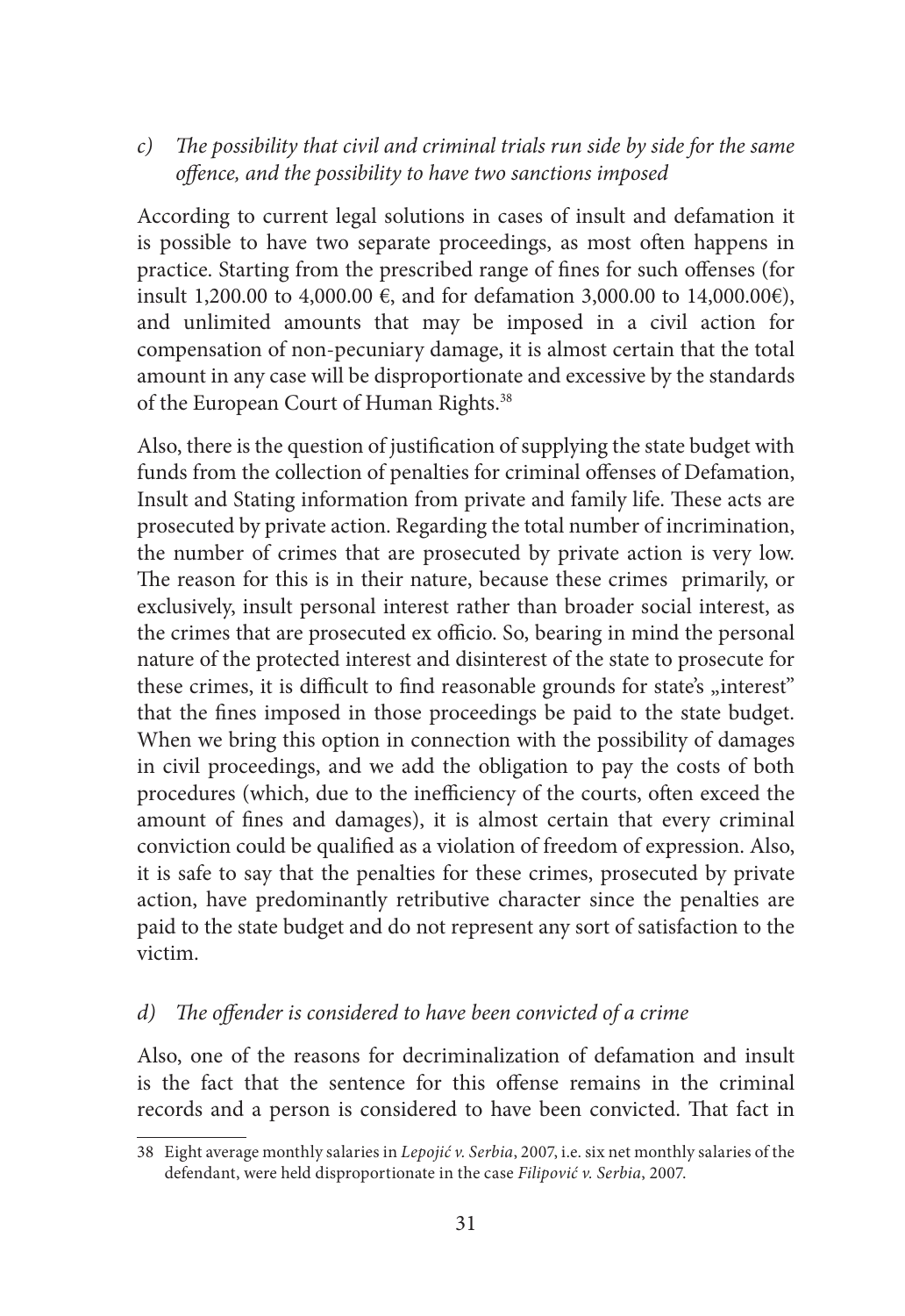itself has stigmatizing effect on that person, and may have other negative consequences, for example, in employment, although these are less serious offenses, a result of issues that are not of general importance and where the state has no interest in taking prosecution of those crimes. In this respect the European Court of Human Rights has held that the imposition of even very mild criminal penalty means that the person has a criminal record and has a chilling effect on the media.<sup>39</sup>

#### *e) Comparative practice and recommendations by international bodies*

Nine European countries have fully decriminalized defamation and insult to date: Ireland, United Kingdom (UK), Bosnia and Herzegovina, Romania (decriminalized insult), Estonia, Georgia, Ukraine, Cyprus and Moldova. Globally, defamation and insult are decriminalized in some USA states, Ghana, Sri Lanka, Maldives, New Zealand and Mexico. Most EU member states have long ago ceased to apply the criminal acts of defamation and insult.40

In December 2008 French President Nicolas Sarkozy announced forming of a special committee to examine proposals for the abolition of criminal defamation.<sup>41</sup>

UN Special Rapporteur on freedom of opinion and expression, OSCE Media Freedom Representative and the Special Rapporteur of the Organization of American States, in 2002 joint statement<sup>42</sup> reported that criminal liability for defamation and insult is not justified limitation on freedom of expression and that those offenses should be abolished and replaced by civil liability. In 2007 their position was supported by the European Commissioner for Human Rights, which then asked the member States to immediately declare a moratorium on the application of penal codes in this area.

<sup>39</sup> *Dabrowski v. Poland*, *Dlugolecki v. Poland*, 2009.

<sup>40</sup> Statement by Mr. Harashty, OSCE Freedom of Media Representative (OSCE media freedom representative welcomes Ireland's decriminalization of defamation, calls for crime of 'blasphemy' to be abolished, http://www.osce.org/item/42301.html).

<sup>41</sup> *Nicolas Sarkozy calls for French libel reform,* 11 December 2008, http://www.pressgazette. co.uk/story.asp?storycode=42654.

<sup>42</sup> *JOINT DECLARATION by the UN Special Rapporteur on Freedom of Opinion and Expression, the OSCE Representative on Freedom of the Media and the OAS Special Rapporteur on Freedom of Expression,* http://www.osce.org/documents/rfm/2002/12/190\_ en.pdf.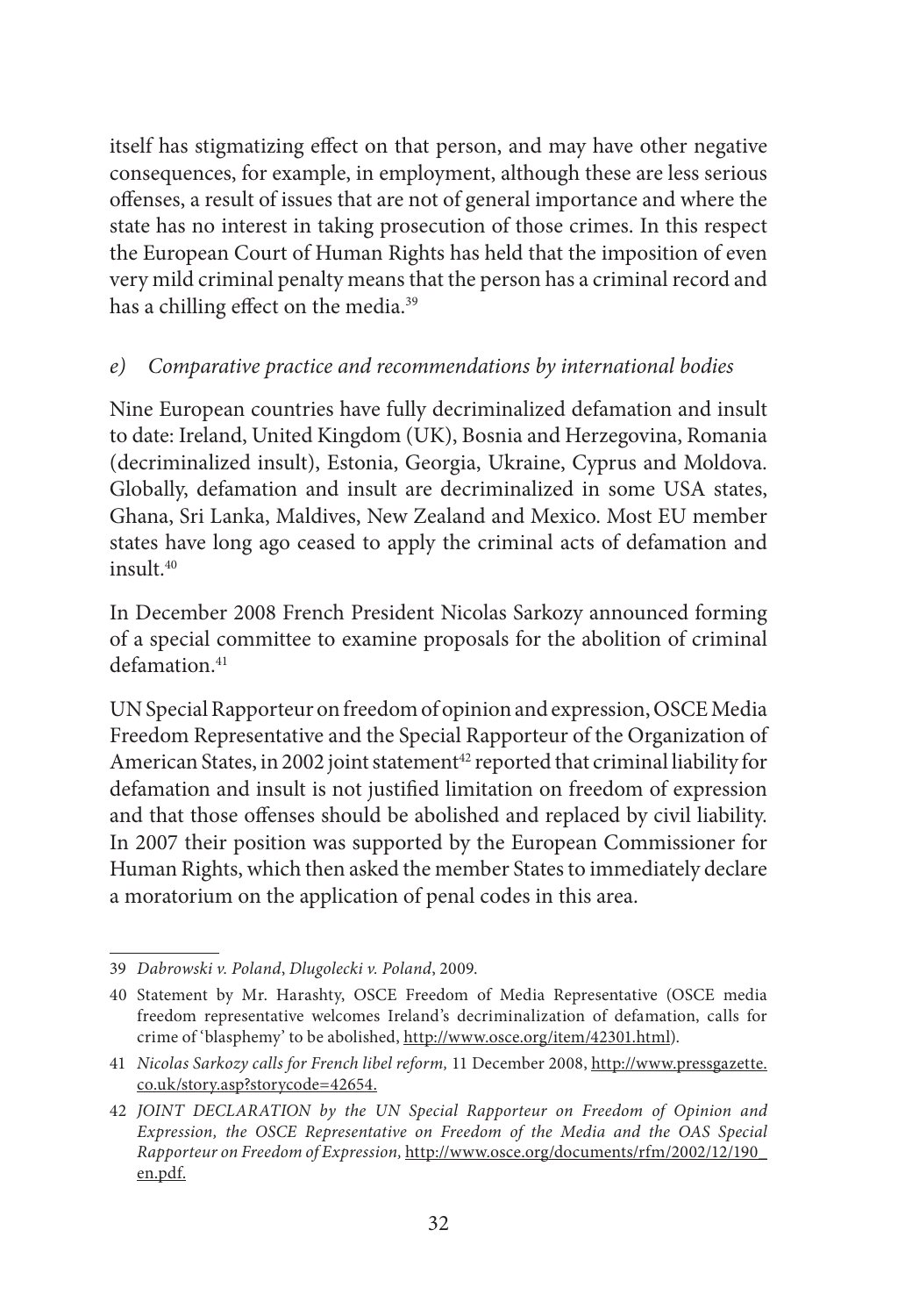Also, the UN Human Rights Committee has often commented on criminal defamation laws, commending their abolition where it happened,<sup>43</sup> calling for "the review and reform of laws relating to criminal defamation"<sup>44</sup> and expressing serious concern over the possibility of abuse of criminal defamation law, in particular when expressing the matters of public interest.

Regarding Montenegro, it is important to recall the recommendations we received from the Member States of the UN Council on Human Rights Working Group, in "*Universal Periodic Review*", which also relate to the decriminalization of defamation and insult.45

*2.1.2. Specific reasons for decriminalization of the criminal act of Stating and transmitting information from family life (Art. 197)*

In addition to already mentioned arguments in favor of the decriminalization of insult and defamation, it should be noted that Article 197 provides a special form of insult, given that the existence of the criminal act of Stating and transmitting information from family life requires that the information stated or transmitted *might harm the honor and reputation*, while its truth or falsity is insignificant. We therefore hold that the nature of this crime, too, is extremely subjective, and that the above-mentioned reasons speaking of the impossibility of precise and clear definition of the crime are applicable here as well.

At first glance it seems that this incrimination protects the right to privacy. However, this offense is classified in the group of offenses against honor and reputation, insisting that what is stated or transmitted might harm

<sup>43</sup> Concluding remarks on Sri Lanka, 1 December 2003, CCPR/CO/79/LKA, st. 17.

<sup>44</sup> For example, Conclusions in relation to Norway, 1 November 1999, CCPR/CO/79/Add.112, para 14.

<sup>45</sup> "Adopt urgent measures to ensure that freedom of expression and press freedom are guaranteed in accordance with international standards (Sweden); change the Criminal Code and the Constitution to include international standards of freedom of expression under Art. 19 of the *International Covenant on Civil and Political Rights* (Canada); adopt all necessary measures to ensure that journalists enjoy the freedom to exercise the profession in accordance with international standards (France); examine the laws and public policies so as to decriminalize defamation and insult and take measures to protect journalists (Mexico)."

*Report of the Working Group on the Universal Periodic Review*, Montenegro, Conclusions and Recommendations, item 14, 9 January 2009, http://lib.ohchr.org/HRBodies/UPR/ Documents/Session3/ME/A\_HRC\_10\_74\_Montenegro\_E.pdf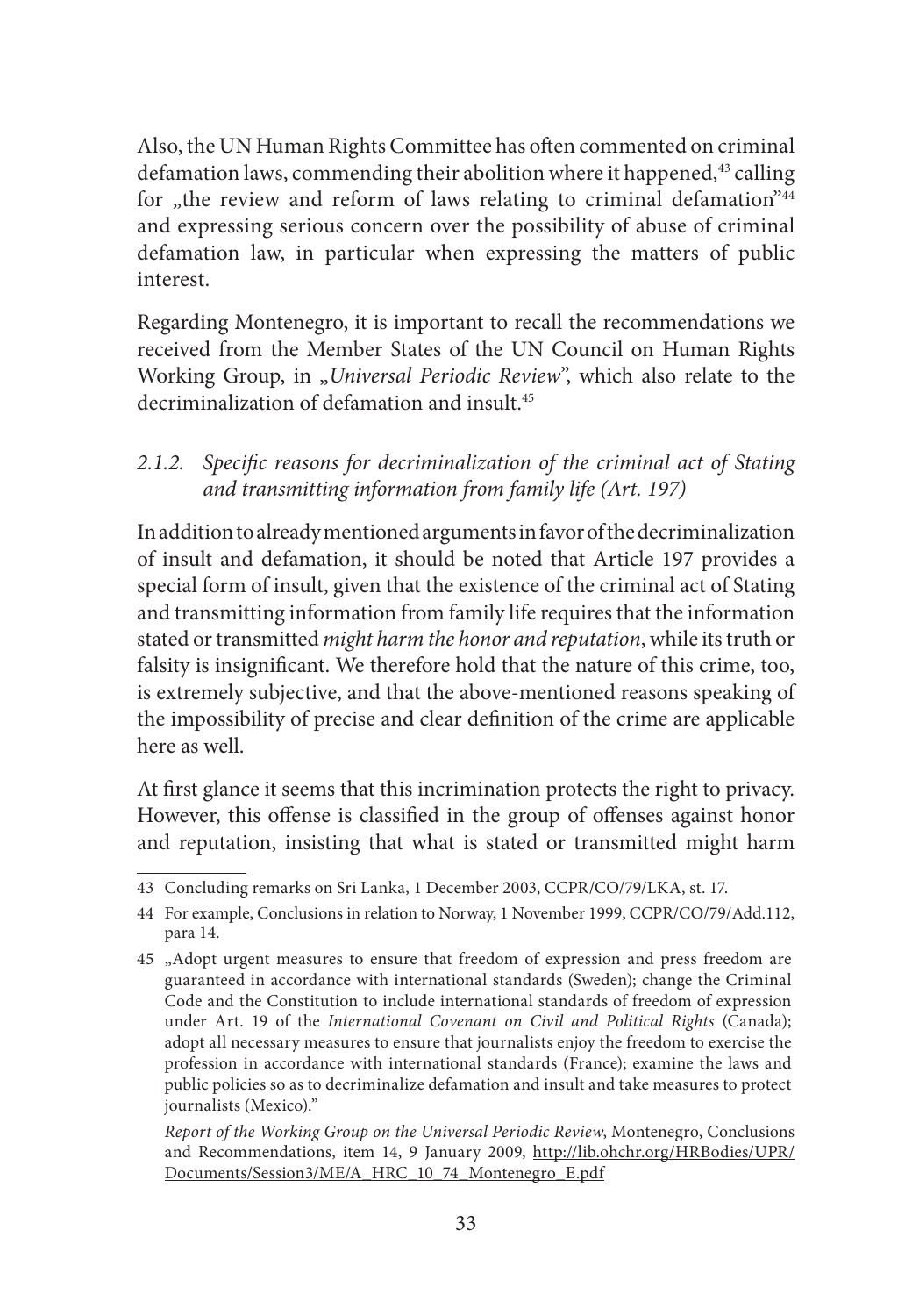the honor and reputation, and paragraph 4, as the reason for the release of liability, prescribes the possibility of determining the truth of what is stated or transmitted from the personal or family life, which is completely contrary to the essence of protecting the right to privacy and honor and reputation.

We particularly point out that the right to privacy can be protected under the Law on Obligations (Article 207) in the form of a right to damages for violation of personal rights, and that in the draft reform of the Media Law we have included provisions which regulate the protection of privacy and provide for the right to sue for such infringement.

In case the proposal for decriminalization of criminal acts of Defamation and Insult is not accepted, there shall not be any justified criminal and political reason for prescribing this offense. In fact, any disclosure or transmission of factual allegations from personal or family life that harms the honor or reputation is already protected by the criminal acts of Defamation and Insult. In practice, insult is most often related to personal or family life, and in that case prescribing criminal offense of Stating information from personal and family life seems to be particularly unjustified.

*2.1.3 Specific reasons for decriminalization of the criminal act Damaging the reputation of Montenegro (Art. 198), Damaging the reputation of the people, minorities and other minority ethnic groups (Art. 199), Damaging the reputation of the country or international organization (Art. 200)*

The provisions of the articles whose deletion is proposed prescribe special forms of defamation or insult. However, given the prescribed punishments, especially imprisonment for the crime from Article 198, and that the perpetrators of these crimes are prosecuted ex officio, it is clear that these crimes are more serious in comparison to Insult, Defamation and Stating information from personal and family life. Therefore these criminal acts restrict the right to freedom of expression even more and so all the arguments in favor of the decriminalization of defamation and insult further gain in significance and specifically relates to the need for the decriminalization of these crimes.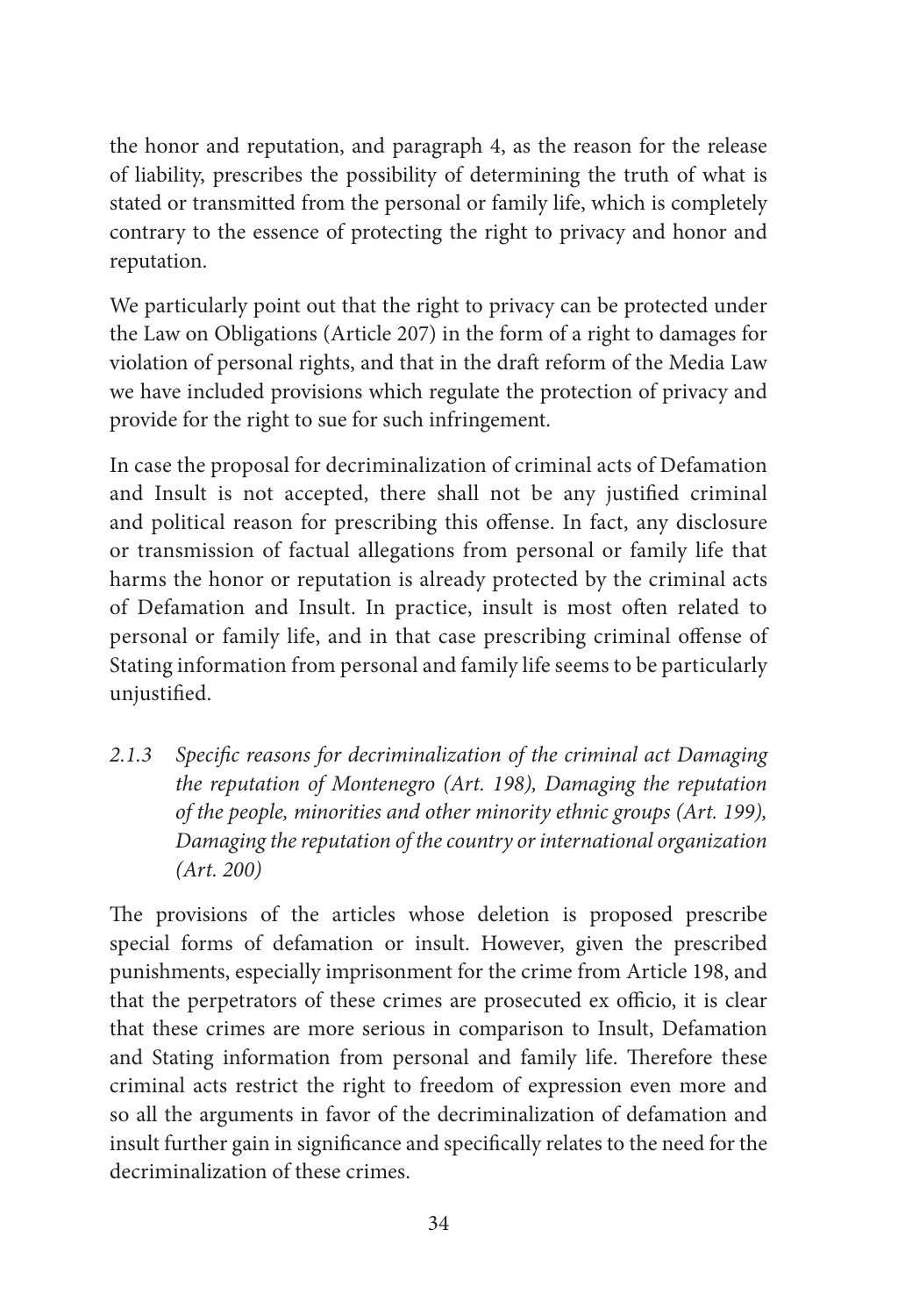The Committee of Ministers of the Council of Europe in its 2004 *Declaration on freedom of political debate in the media*46 found that the state, the government and other executive, legislative or judicial authorities may be subject to criticism in the media, and that, because of its dominant position, these institutions should not be protected from insult and defamation by the criminal law.

The European Court of Human Rights does not provide a specific level of protection of political and public figures in the country, and also does not provide such protection to foreign heads of states. In the case of *Colombani*  and Others v. France (2002) the applicants were convicted of "insulting a foreign head of state'' for publishing an article in which, among other things, Morocco has been identified as one of the leading exporters of drugs.

The European Court of Human Rights in this case found a violation of Article 10 of the Convention, stating:

"To confer a special legal status on heads of State, shielding them from criticism solely on account of their function or status, irrespective of whether the criticism is warranted ... amounts to conferring on foreign heads of State a special privilege that cannot be reconciled with modern practice and political conceptions. Whatever the obvious interest which every State has in maintaining friendly relations based on trust with the leaders of other States, such a privilege exceeds what is necessary for that objective to be attained. Accordingly, the offence of insulting a foreign head of State is liable to inhibit freedom of expression without meeting any "pressing social need" capable of justifying such a restriction." (para. 68, 69).

In addition to the already mentioned arguments concerning the amount of prescribed fines and the possibility of a sentence of imprisonment for the offense under Article 198, and the real possibility of converting fines to imprisonment due to actions that include solely the expression, it is absurd for Article 200 to protect the reputation of foreign countries that Montenegro has diplomatic relations with. It follows that it is permissible to attack the honor and reputation of the countries we do not have diplomatic relations with, which is hypocritical. Similarly, Article 200 para 2 prohibits ridiculing only those organizations Montenegro is a member of, which means it is allowed to ridicule some other organizations (e.g. NATO, etc.) that we aspire to become a member of, which is again a great absurdity. Also, in

<sup>46</sup> Council of Europe Committee of Ministers, *Declaration on freedom of political debate in the media*, Adopted by the Committee of Ministers on 12 February 2004 at the 872nd meeting of the Ministers' Deputies.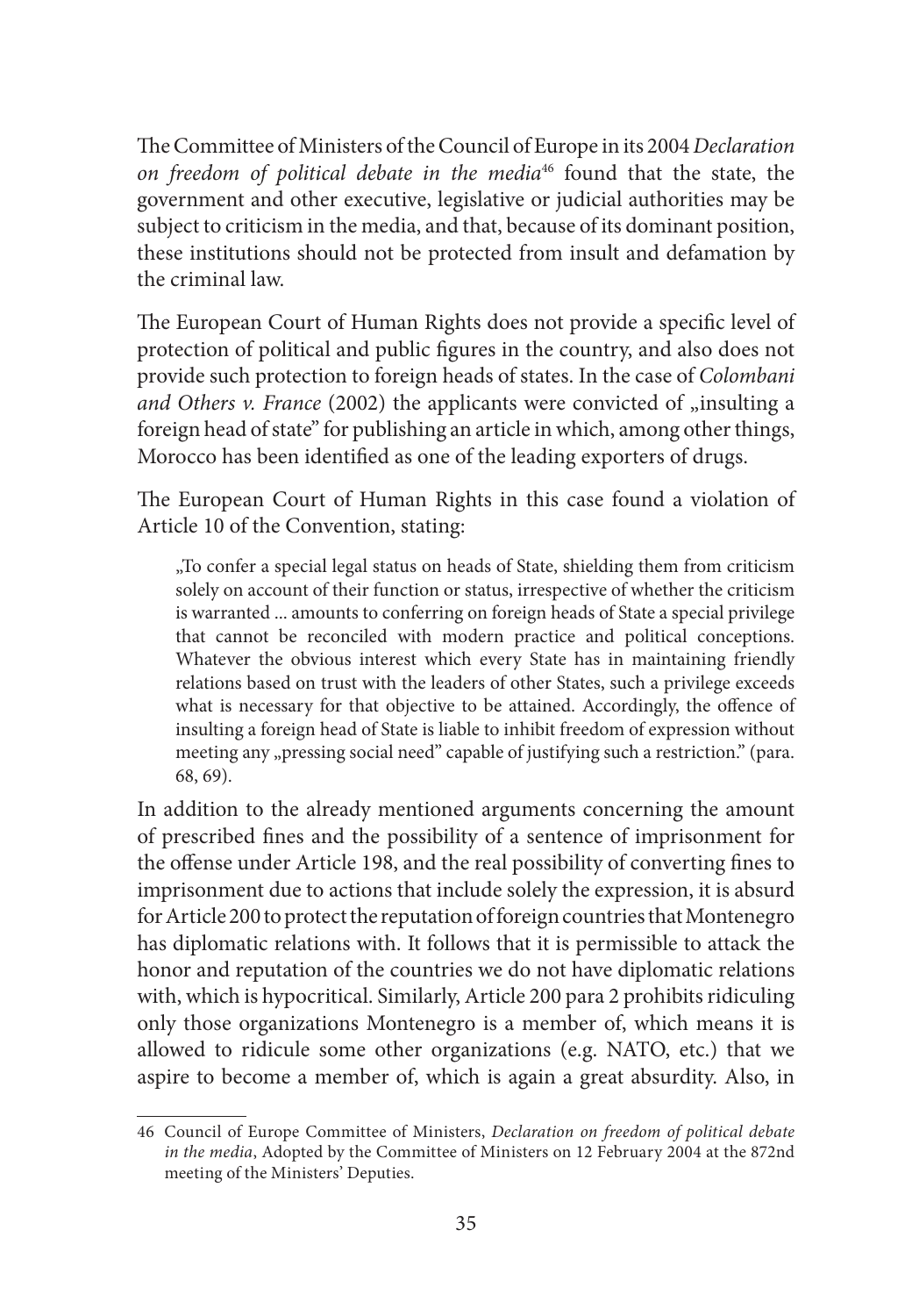many countries whose reputation, flag, emblem and anthem are protected by these incriminations, such actions are not prescribed as criminal acts, nor are punitive, so it follows that we care about the reputation of some states more then those very countries.<sup>47</sup>

The UN Human Rights Committee clearly stated that a state does not deserve special protection by the laws on defamation. For example, in its 1999 concluding observations on Mexico, the Committee said that "it criticizes the existence of the criminal act of *defamation of the state*''. Neither the State nor its symbols have feelings and therefore can not be passive subjects of criminal acts infringing reputation. Special rapporteurs and representatives for the freedom of expression of the United Nations, Council of Europe, the Organization for Security and Cooperation, the Organization of American States and the African Commission on Human and Peoples' Rights share the same opinion. In February 2010 they emphasized once more that all criminal defamation and insult laws are problematic, a traditional threat to freedom of expression, while being particularly concerned about those laws which ensure protection of "public authorities, state symbols and flags or the state as such."48 Also, one of the conclusions of the 2003 Rome conference organized by the OSCE Representative for Freedom of Media and the Reporters without Borders was that the state symbols and other objects (flags, religious symbols) should not enjoy either criminal or civil protection from insult and defamation.49

As for the crimes Damaging the reputation of the people, minorities and other minority ethnic groups (Article 199), we believe that the existence of the crime is not justified bearing in mind a separate crime of Inciting national, racial and religious hatred (Art. 370), which adequately deals

<sup>47</sup> For example, in the U.S. it is allowed to burn the American flag as a form of protest, protected by the Constitution guaranteed freedom of speech in accordance with the decisions of the U.S. Supreme Court (*Texas v. Johnson*, 1989; *United States v. Eichman*, 1990). German Federal Constitutional Court said that "an attack on national symbols, such as flag and anthem, even if rude or satirical, must be tolerated for the purpose of the constitutional protection of freedom of speech, press and art" (81 FCC 278, 294 (1990) and 81 FCC 298, 308 (1990), cited from the *Freedom of Expression and National Security: The Experience of Germany*, Ulrich Karpen, published a book, *National Security, Freedom of Expression and Access to Information*, Kluwer Law Int, 1999.

<sup>48</sup> Joint Declaration "Ten key challenges to freedom of expression in the next decade," Washington, 2 February 2010, item 2 d) http://www.article19.org/pdfs/standards/tenthanniversary-joint-declaration-ten-key-challenges-to-freedom-of-express.pdf.

<sup>49</sup> *Libel and insult laws: what more can be done to decriminalise libel and repeal insult laws?*  24 - 25 November 2003, Paris, http://www.osce.org/documents/rfm/2003/11/3346\_en.pdf.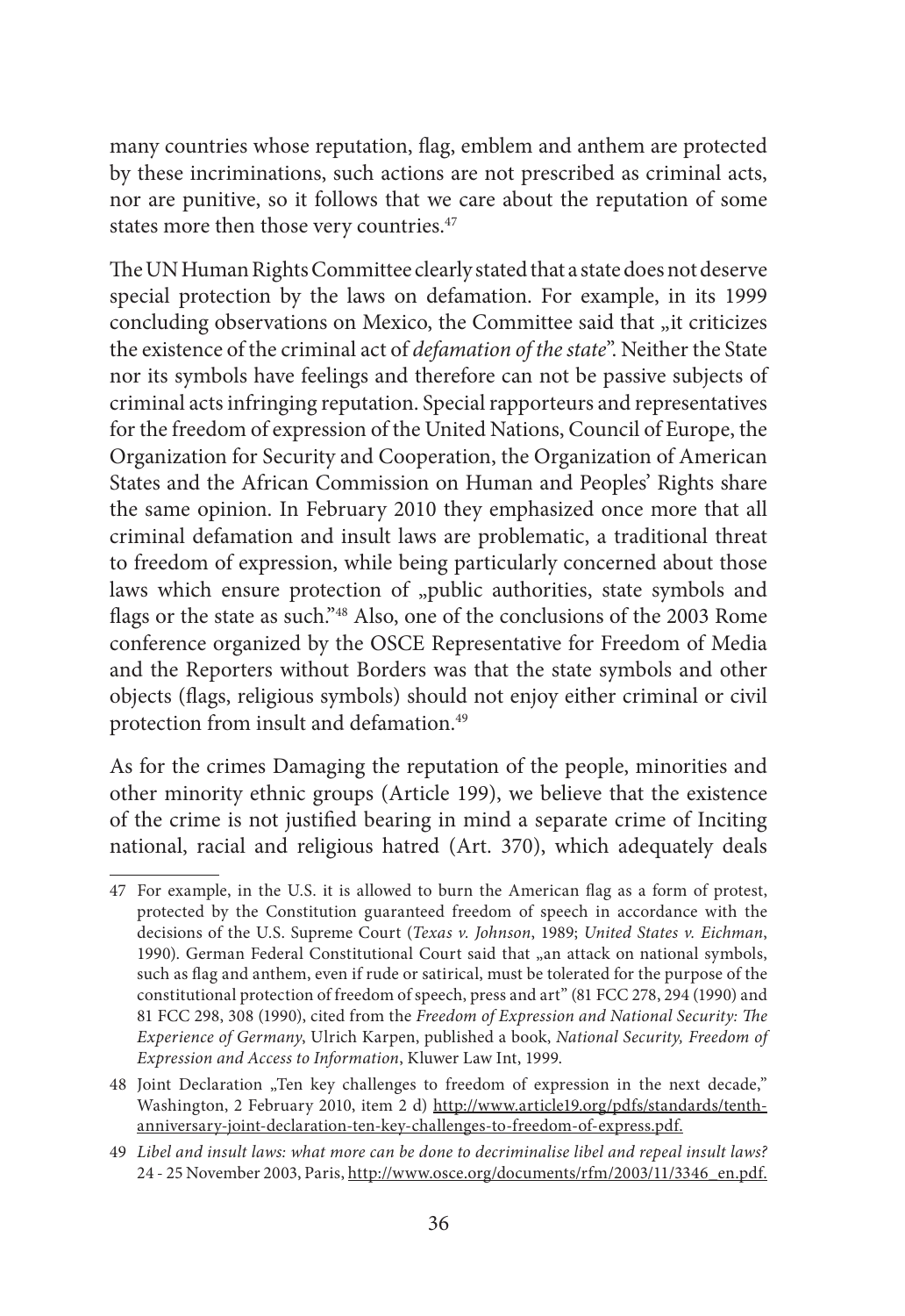with the protection from inciting and promoting hatred, unlike the vague acts such as "exposure to ridicule". We believe that this allows for undue, excessive restrictions on freedom of expression, notwithstanding Article 201, which we consider insufficiently precise, given that as a reason for apologizing it is necessary to verify whether the statement has been given within "serious criticism", and without "intention to discredit" - subjective and imprecise terms subject wide interpretation and inappropriate in determining criminal responsibility.

The above-mentioned special rapporteurs and representatives for the freedom of expression of international organizations UN, OSCE, OAS, BT, highlighted the particular concern over the criminal laws that "allow punishment for insulting a group, outside the narrow framework of inciting hatred."50

<sup>50</sup> Joint Declaration "Ten key challenges to freedom of expression in the next decade", Washington, 2 February 2010, item 2 f) http://www.article19.org/pdfs/standards/tenthanniversary-joint-declaration-ten-key-challenges-to-freedom-of-express.pdf.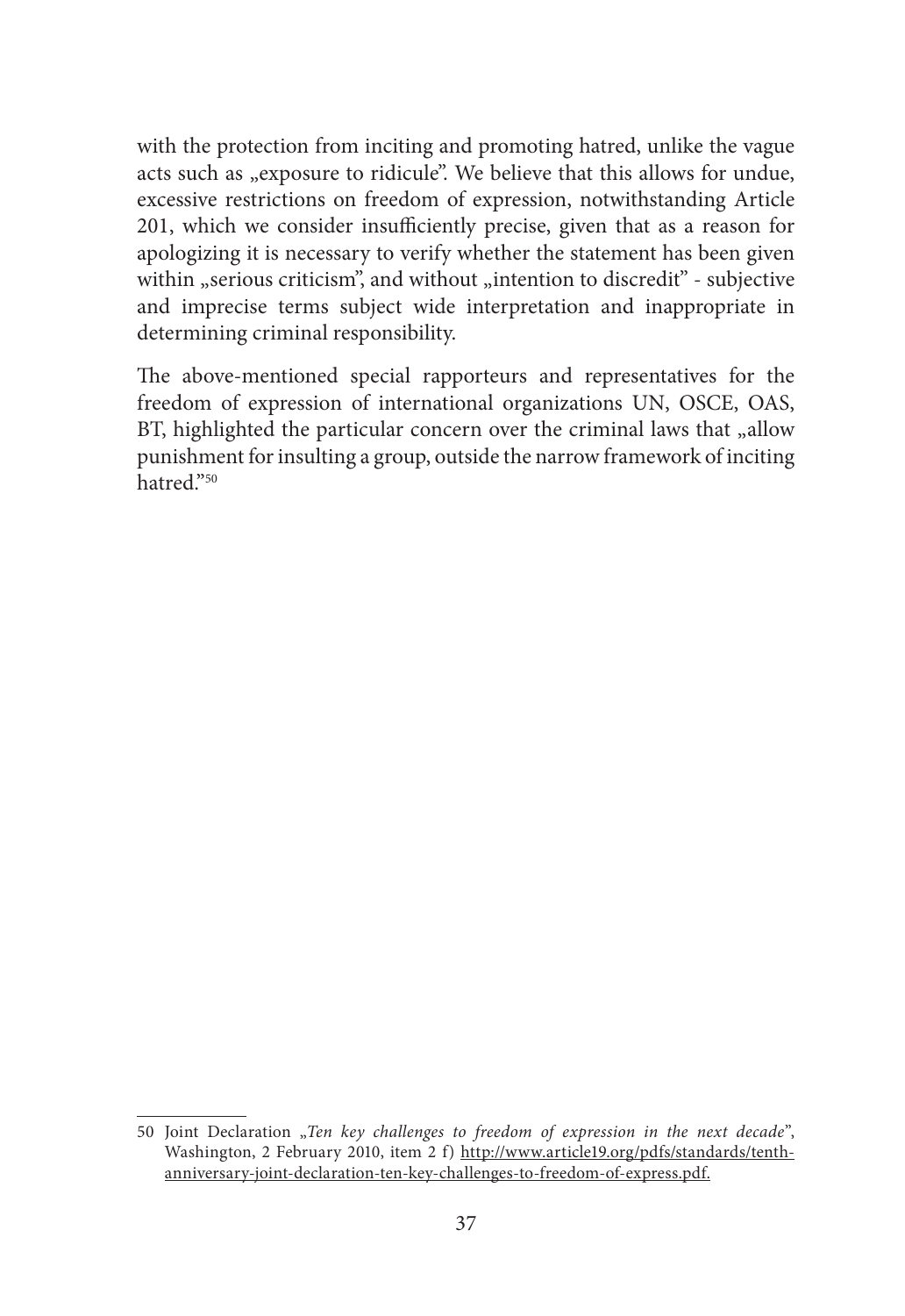# *2.2 Reform short of full decriminalisation*

In case the proposal for full decriminalization of crimes under Chapter XVII of the CC (offenses against honor and reputation) is rejected, it is certainly necessary to align provisions of the Criminal Code with the European standards. Thus, we propose the following amendments.

*2.2.1 Specific provisions on criminal responsibility for criminal acts committed through the media*

#### *Responsibility of the Editor*

*Article 28*

(1) For criminal acts committed through the media, an editor, or a person who had replaced him at the time of publication of the information is criminally responsible, if:

- 1) By the end of the main hearing before the first instance court the author has remained unknown;
- 2) The information is published without permission;
- 3) At the time of publishing the information there were actual or legal obstacles to prosecute the author, which are still ongoing.

The editor, or a person who had replaced him, is not criminally responsible if for justified reasons he was not aware of circumstances specified in paragraph 1. Item 1 to 3 of this Article.

*Responsibility of publishers, printers and manufacturers* 

*Article 29*

(1) When the conditions of Article 28 of this Code are met, entities held criminally responsible are:

- 1) publisher for a criminal offense through regular printed publications, and if there is no publisher or if there are actual or legal obstacles to his prosecution - a printer who was aware of it;
- 2) manufacturer for a criminal offense committed through compact discs, LPs, tapes and other audio means, the film for public and private viewing, slides, videos or video-related means for a wider audience.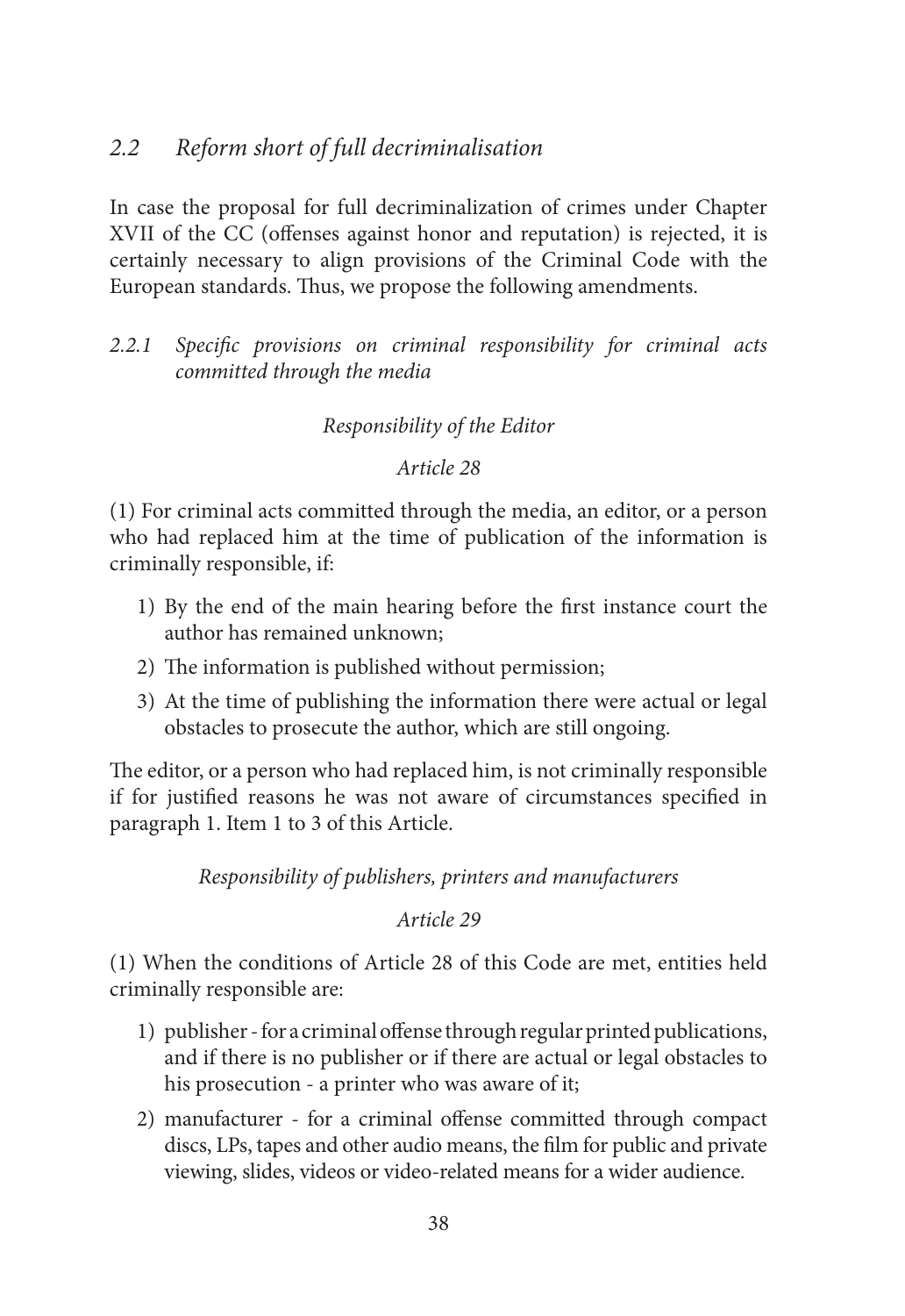(2) If a publisher, printer or manufacturer is a legal entity or a state authority, a person who is responsible for publishing, printing or production is criminally responsible.

#### *Use of provisions from Articles 28 and 29*

#### *Article 30*

The provisions on criminal responsibility of persons under Art. 28 and 29 of this Code apply only if these persons under the general provisions of this code can not be considered to have committed a criminal offense.

#### *Proposal*

In case the proposal of decriminalization is not adopted, we suggest the deletion of existing provisions of the Criminal Code on criminal responsibility for crimes committed through the media, i.e. Articles 28-30 of the CC.

#### *Reasoning*

Application of existing provisions of Articles 28-30 of the CC is limited to cases where persons listed in the publication, publishing, printing or production of incriminating contents have not been involved as perpetrators, collaborator, instigators and accomplices in the act, but are the-so-called "usual suspects."

The existing provisions of Art. 28-30 supersede the general rules of guilt and complicity in criminal acts under the provisions of Art. 26 CC. Deleting Articles 28-30 CC affirms the freedom of information. This does not mean the abolition of media liability for criminal acts, because it does not exclude the responsibility of the editor and other persons covered by a cascading responsibility for criminal acts committed through the media as an accomplice in the criminal offense with the author, but only within their own culpability in terms of art. 26, para 1 CC, a provision which stipulates that the collaborator is criminally responsible within the limits of his intent or negligence and the inciter and the accomplice within the limits of their intent.

The existing provisions on guilt for criminal acts committed through the media under art. 28-30 are in contradiction with the principle of guilt that is laid down in Article 13 of the Criminal Code, because they allow the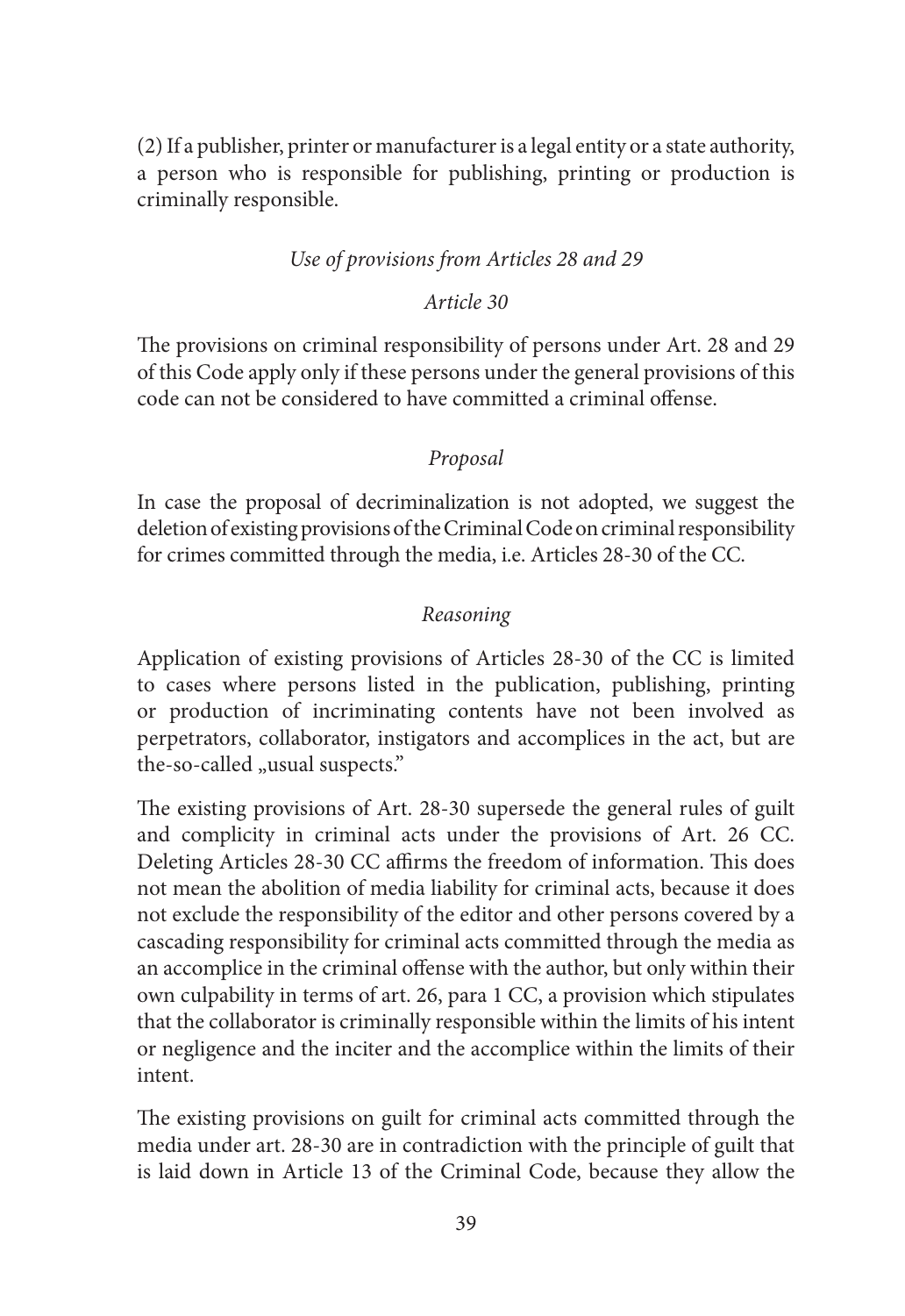editor and other persons responsible for certain deliberate criminal acts, primarily against the honor and reputation, when they do not act with the intention otherwise required for such crimes. This is precisely the main reason why the guilt of the editor and other persons mentioned in the articles cited should be determined according to the general provisions applicable to all perpetrators of crimes. The provisions on guilt of the editor and other persons mentioned in Art. 28-30 CC, when it comes to crimes committed through the media, provoked justified criticism in theory and practice, primarily because this is essentially a criminal liability "transferred" from the executor to another person which does not have the elements of guilt for the execution of the crime, nor can they be transferred from the perpetrator. The so-called cascading responsibility is based on the notion of objective criminal responsibility, which should be avoided in modern criminal law. In this sense, a good example of legislation from the countries in the region is the Criminal Code of the Republic of Croatia, with the provisions of objective responsibility removed from it.

As for the responsibility of editors and publishers, the existing Article 30 of the Criminal Code provides for liability on the basis of Art. 28-29 only when they can not be held liable under general rules of liability for such crimes (in other words, even if it did not have any editorial control over the content). Although according to case law of the European Court of Human Rights it is common that editors and publishers are held liable for defamation, Article 30 creates a legal fiction, by which even when it is obvious that the editor can not be brought into connection with the committed defamation, he still may be criminally charged. Prescribed solution imposes criminal liability to someone who had nothing to do or had minor connections to the criminal offense. This is absolutely unacceptable as a basis for criminal liability, since according to the general rules of criminal law, criminal liability exists only if there is a mens rea (which means that the person intended to commit that offense, i.e. acted intentionally) or acted negligently (which means that the person understood that the actions taken have the effect of a criminal offense).

The objective criminal responsibility of editors, publishers, printers and manufacturers can not stand the test of common European standards that limitation of freedom of expression in each case must be "necessary in a democratic society", i.e. that a "pressing social need"<sup>51</sup> must be determined,

<sup>51</sup> E.g., *Observer and Guaradian v. UK*, 1995.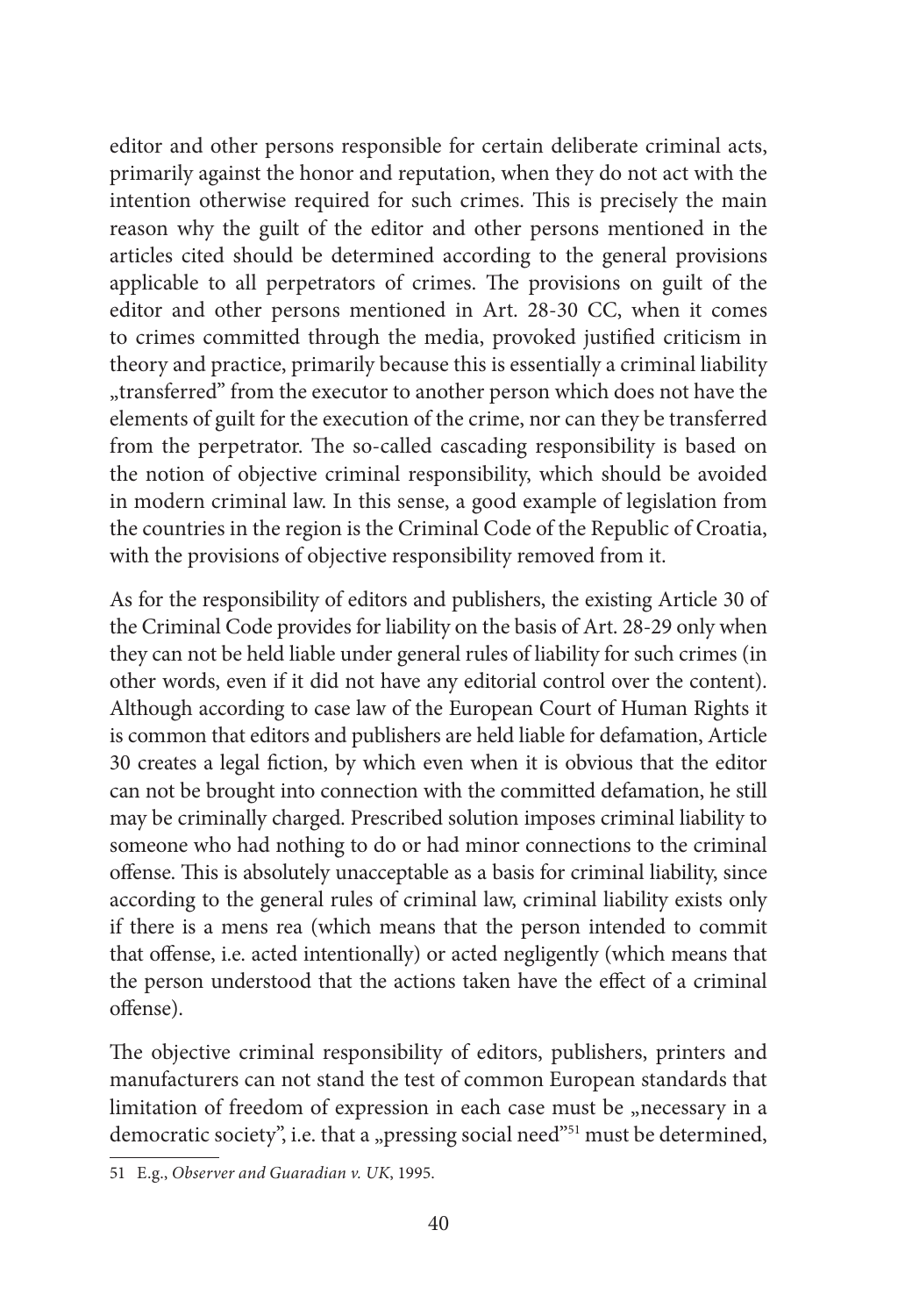and that states should show restraint in resorting to criminal liability, especially where there are other available alternatives for compensation.<sup>52</sup>

Bearing in mind the advanced printing technology, i.e. that the handstacking - print is long obsolete, as well as the fact that printers typically have no knowledge about the content of printed material, it is generally accepted that printers and manufacturers should not be responsible for the content of the print and products (whether those be books, CDs or other forms of printed material). Similar argumentation is accepted regarding the responsibilities of those who provide Internet services, and thus the responsibility of printers and manufacturers is unacceptable.

*2.2.2 Insult*

*Insult*

#### *Article 195*

(1) Anyone who insults other person shall be punished by a fine in the amount of  $\in$  1.200 to 4.000.

(2) If an act referred to in Paragraph 1 of this Article is performed through media or other similar means or at some public gathering, the perpetrator shall be punished by a fine in the amount of  $\epsilon$  3.000 to 10.000.

(3) If the insulted person returned the insult, the court may punish or free both sides or one side from punishment.

(4) Any person who commits an act referred to in Paragraphs 1 to 3 of this Article shall not be liable to any punishment whatsoever if the statement is given within serious critique in a scientific, literary or artistic work, performance of a public service, or journalistic writing, political activity, or to defend a right or protect justifiable interests, if the manner in which the statement is expressed or other circumstances indicate it is not done on the grounds of discrediting a person.

## *Proposal*

In paragraph 1, the words: "... from one thousand and two hundred to four thousand euros...", replaced by the words "....up to one thousand and five hundred euros...".

<sup>52</sup> *Castells v. Spain*, 1992.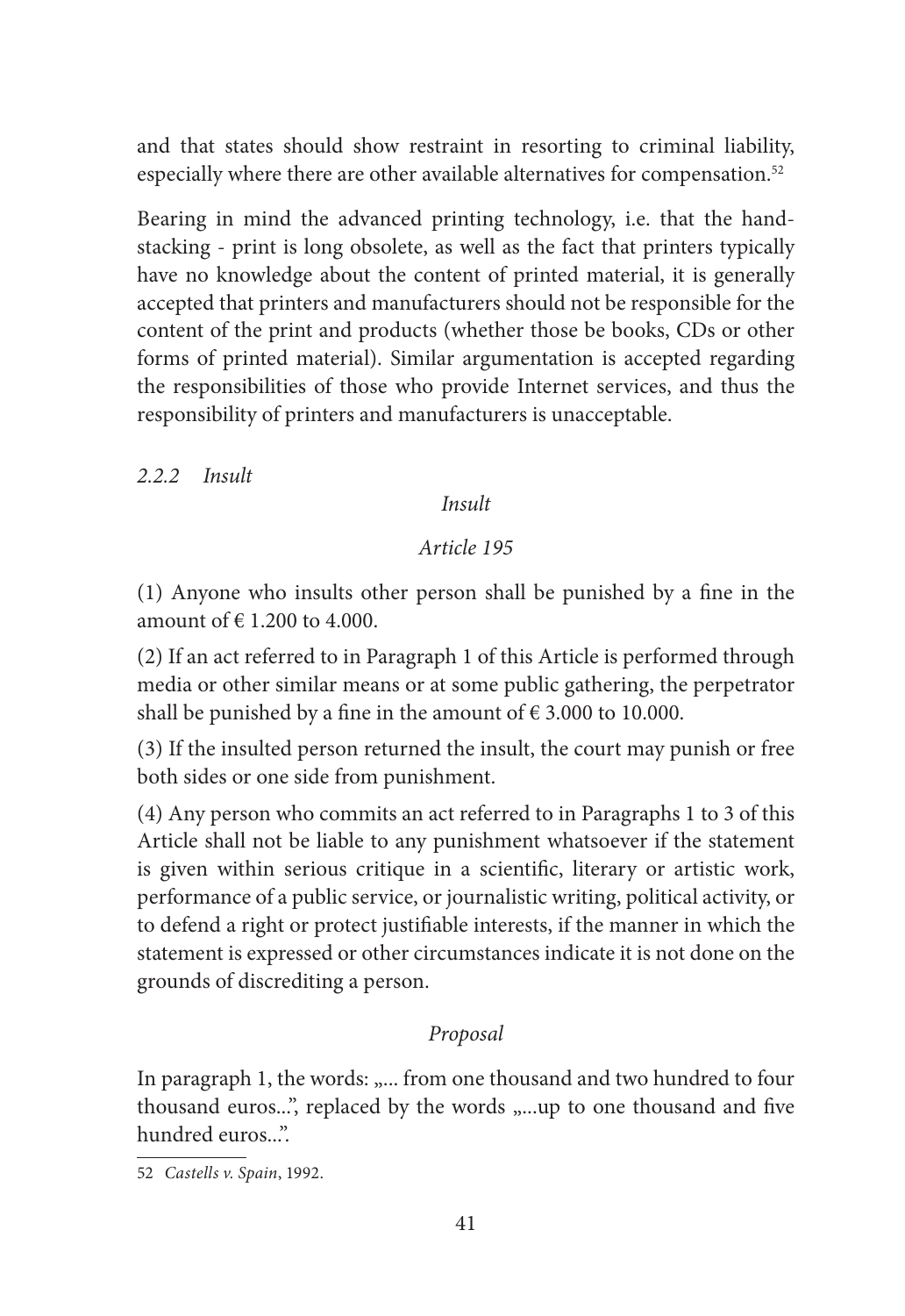In paragraph 2, the words: "...from three thousand to ten thousand...", replaced by the words "....up to three thousand euros...".

Paragraph 3 and 4 are amended to read:

(3) The offender shall not be punished for the criminal offense referred to in paragraph 1 above if the statement is made as a part of scientific, literary or artistic work, public information, in performing official duties, political or other public or social activity, in the newspaper business, in defending the rights, unless all the circumstances indicate that it is a random personal attack.

(4) A journalist and editor shall not be punished for the criminal offense referred to in paragraph 2 above, for authentically transmitted offensive content which relates to matters of public interest, if clearly indicated the source from which the content is transmitted, so that Article 195 reads:

# *Insult*

# *Article 195*

(1) Anyone who insults other person shall be punished by a fine in the amount of up to  $\epsilon$  1.500.

(2) If an act referred to in Paragraph 1 of this Article is performed through media or other similar means or at some public gathering, the perpetrator shall be punished by a fine in the amount of up to  $\epsilon$ 3.000.

(3) The offender shall not be punished for the criminal offense referred to in paragraph 1 above if the statement is made as a part of scientific, literary or artistic work, public information, in performing official duties, political or other public or social activity, in the newspaper business, in defending the rights, unless all the circumstances indicate that it is an arbitrary personal attack.

(4) A journalist and editor shall not be punished for the criminal offense referred to in paragraph 2 above, for authentically transmitted offensive content which relates to matters of public interest, if clearly indicated the source from which the content is transmitted.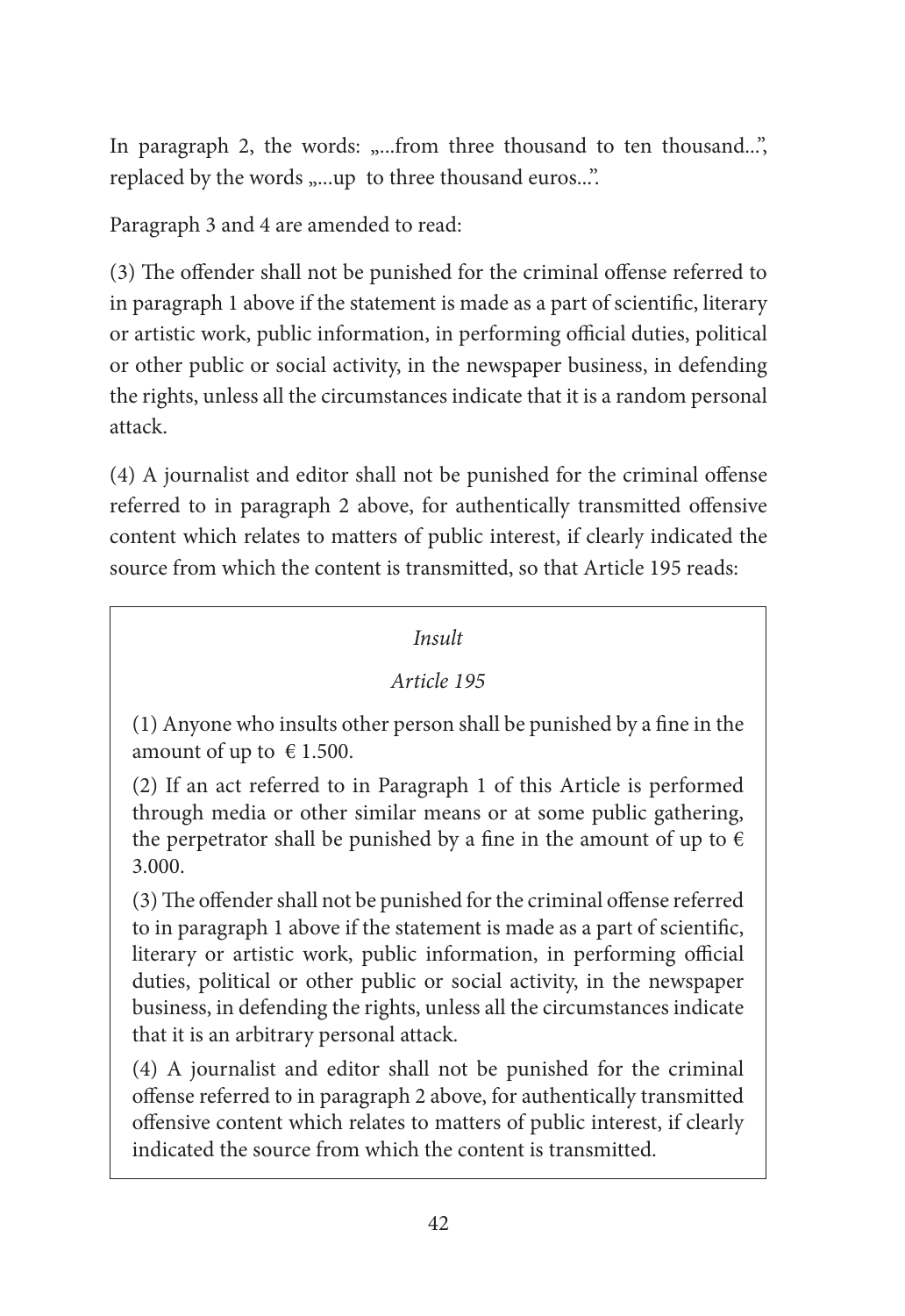#### *Reasoning*

## *Reducing the amount of fines prescribed*

Prescribed amount of fines should be significantly reduced so as to prevent the imposition of fines that would be well above the statutory minimum fines under Article 39, paragraph 2 of the Criminal Code (1.200,00  $\epsilon$ ). This in particular because the civil proceedings provides for damages, and the European Court of Human Rights in its practice on several occasions found which amounts of compensation shall be deemed disproportionate restriction of freedom of expression in order to protect the honor or reputation (*Lepojić v. Serbia*, 2007, *Filipovic v. Serbi*a, 2008: eight, or sixmonthly salaries of the defendant was held disproportionate).

Prescribing maximum fines in the amount of  $1.500,00 \in \text{would allow the}$ punishment for these crimes in any case be lower than 4 the average net salaries in Montenegro, which is still a significant amount, given that it is a less serious act prosecuted by private action. Also, it is important to keep in mind that the amounts of fines imposed in criminal proceedings shall be borne by the perpetrator of the criminal acts of defamation or insult, but paid to the state budget. The amount of fines is not, nor can it represent any satisfaction to the injured party for breach of honor and reputation, but it shows only as a kind of retribution by the state for acts that the state has no interest to prosecute (state prosecutor does not prosecute this crime ex officio ), which is in itself an absurdity. So, in case the decriminalization of the criminal act of Insult is rejected we see no valid reason that the maximum fine exceeds the amount of 1.500,00  $\epsilon$ .

It should be noted that the law does not allow the imposition of a suspended sentence for this offense, because the basic condition for imposing a suspended sentence is imposing a sentence to two years in prison, and imprisonment is not prescribed for crimes against the honor and reputation. It is indisputable that the suspended sentence is milder than a fine, mainly because it is not a punishment but a measure of warning for minor offenses. Defamation and insult are undoubtedly less serious offenses, so it seems illogical that the suspended sentence is imposed in practice for more serious criminal acts, those prosecuted ex officio (i.e. in the practice of Montenegrin courts often for the crime Serious bodily injury), while large fines are imposed for defamation and insult. So, for more serious criminal offenses only cautionary measure are often imposed, while for less serious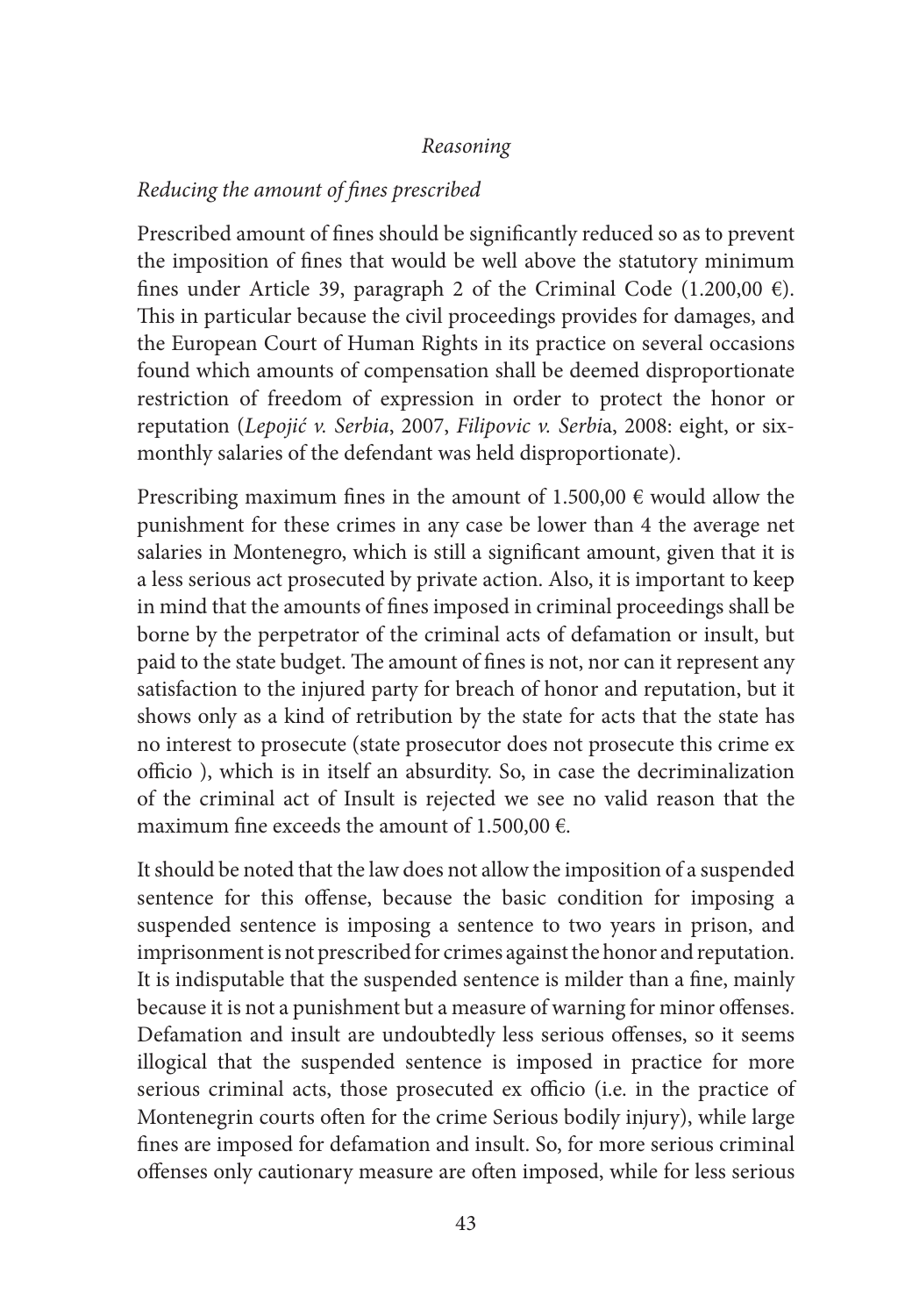offenses (Defamation and Insult) a sentence is always imposed, which is, quite simply, unfair in relation to the general purpose of imposing criminal sanctions.

Further, the provision of Article 42 of the Criminal Code lays down general rules on sentencing and following mitigating and aggravating circumstances which the court takes into consideration when sentencing: the degree of guilt, the motives for the crime committed, the degree of danger or injury to the protected goods, the circumstances under which the act is done, the past of the offender, his personal circumstances, his conduct after the perpetration of the crime, and especially his relationship with the victim of the criminal act and other circumstances related to the offender. It is also provided (paragraph 2) that the court shall take into account the financial status of the offender when imposing a fine. In determining fines for crimes of defamation and insult the Montenegrin courts are not taking into account the circumstances prescribed in Article 42 of the CC, especially the financial status of the offender (e.g., deputy editor of daily "*Dan*" in 2007was fined with 14,000.00  $\epsilon$ , and the president of the Ecological Society  $Breznica''$  with 5,000.00  $\epsilon$ , and the penalty for non-payment within the deadline is replaced by imprisonment). Such practice of courts further justified the proposal to delete the minimum and reduce the maximum of fines prescribed.

# *Amendments to paragraphs 3 and 4 - excluding unlawfulness*

Amendments in paragraph 3 and 4 prescribe cases of impunity for crime, i.e. the exclusion of illegality and lack of criminal acts of insult, in an effort to harmonize the wording with the standards of the European Court of Human Rights, which has frequently found violations of freedom of expression for sanctioning offensive opinions. Those amendments, inter alia, stipulate that the perpetrator of the criminal act of insult shall not be punished if the insult is not an "arbitrary personal attack", which is a standard in the European Court caselaw, explained in detail below (p. 32-33).

Ratio legis of current Article 195, paragraph 3 of the CC (the possibility of exemption from punishment in cases where the offended responded to the offense) concludes that the offender shall not be punished in the case of insult also provoked by an insult. Therefore, the court has the possibility of impunity in the case of the so-called retorsion insults. Such provoked insults can not be considered an *arbitrary personal attack*, and a solution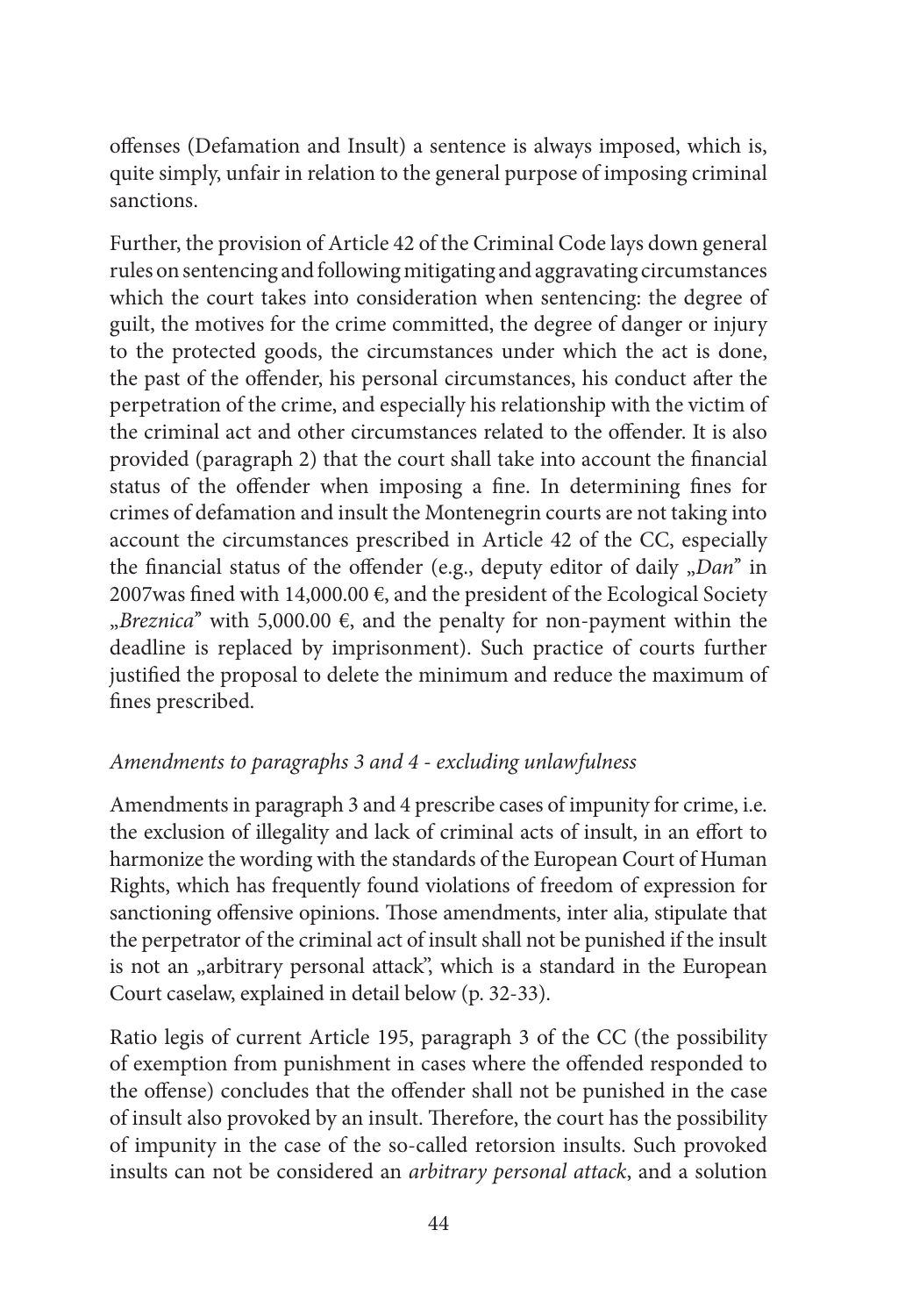proposed covers such situations. If it is not an arbitrary personal attack, then it is much more reasonable to deem that there is no criminal offense, which is also more favorable for the perpetrator (since, if contrary, a criminal offense does exist and the offender is considered to have been convicted).

Formulation "under severe criticism" is omitted because it is a completely inaccurate standard and it is unclear based on which criteria the court should conclude that a particular case is a "severe criticism" given in the scientific, literary or artistic work. For example, satirical cartoons, protected in the practice of the Court in Strasbourg, may not be considered "serious criticism" (*Karatas v. Turkey*, 1999, para. 50-54, *Bergens Tidende and Others v. Norway*, 2000, para. 57; also, see the *Declaration on freedom of political debate in the media*, item 553).

Current wording of the paragraph  $4$  is left out  $\overline{f}$  the manner in which the statement is expressed or other circumstances indicate it is not done on the grounds of discrediting a person" and changed into "unless all the circumstances indicate that it is a random personal attack". The most recent valid solution proves to be contrary to European standards, because the emphasis is on "mode of expression". In this regard, we point to the caselaw of the European Court of Human Rights, protecting the offensive, hyperbolic and satirical way of expression (*Lopes Gomes da Silva v. Portugal*, 2000, para. 34-36, *Oberschlick, no. 2 v. Austria*, 1997, paragraphs 33-34, and the above cited cases *Bergens Tidende* and *Karatas*), and so the current wording does not guarantee that such speech shall be protected in the practice of Montenegrin courts.

In addition to these reasons, insult and defamation are related offenses, whose distinction in practice is often accompanied by difficulties, particularly with regard to the question of whether it is a factual statement, whose authenticity is proved, or value judgment, whose authenticity could not be verified. Therefore, in case the defamation and insult are still being prescribed as a criminal offense, a better legal solution would be to prescribe the basis that exclude the unlawfulness and the existence of these criminal acts in special provisions, as proposed in the amendment in paragraph 3 and 4 of Article 195 and paragraph 3 and 4 of Article 196, in a way that will be closer to European standards.

<sup>53</sup> Committee of Ministers of the Council of Europe, 2004: https://wcd.coe.int/ViewDoc. jsp?id=118995&Lang=en.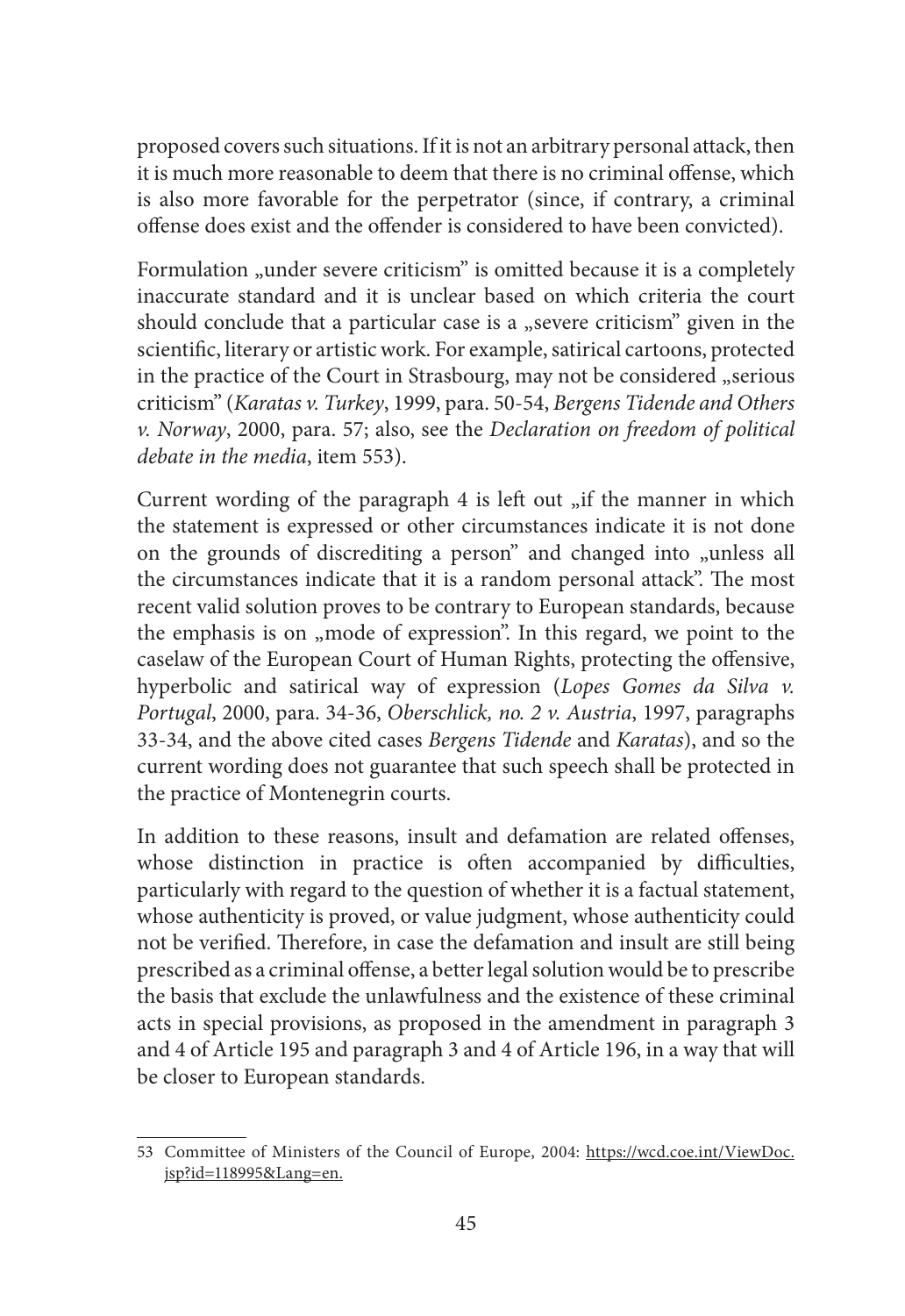*"Arbitrary personal attack'' - instead of "lack of intention to discredit''*

The requirement that an insult is not an arbitrary personal attack is a standard from the caselaw of the European Court of Human Rights, which holds that it is not an arbitrary personal attack when the author of the statement gives an objective explanation for it, or, when such a response was provoked by previous speech or conduct of the prosecutor:

"In the Court's view, the applicant's article, and in particular the word Idiot, may certainly be considered polemical, but they did not on that account constitute a gratuitous personal attack as the author provided an objectively understandable explanation for them derived from Mr. Haider's speech… It is true that calling a politician a Trottel in public may offend him. In the instant case, however, the word does not seem disproportionate to the indignation knowingly aroused by Mr. Haider." (*Oberschlick, no. 2 v. Austria*, 1997, paragraphs 33-34).

In *Lopes Gomes da Silva*, where a candidate in local elections has been called "grotesque", "buffoon" and "boore", the European Court held that the manner of expression, although sharp, was not excessive "gratuitous personal attack", but an acceptable response to the provocative speech of the candidate. The Court pointed out that the "political discussions often spill over to a private sphere", but that this is a danger implied by the very nature of politics and the free exchange of ideas.<sup>54</sup>

So when an opinion has factual basis and objective explanation, then we can talk about arbitrary personal attack. In this regard, it should be noted that the factual basis and objective explanation in this case can not and should not be considered as proving the truth of opinions and value judgments. In deciding whether an arbitrary personal attack or not, it should be noted that when it comes to journalists and discussion on matters of public interest, freedom of expression includes the possibility of resorting to exaggeration or even provocation (*Prager and Oberschlick v. Austria*, 1996, para 38).

Also, bearing in mind that the Criminal Code in the Art. 39, paragraph 7 provides that the unpaid fine amounting to  $\epsilon$  2.000, instead of imprisonment, may be replaced with the punishment of community service, reducing the maximum fine to the amount proposed would enable the convicts who do not have the funds to pay a fine to perform community service, instead of going to prison, which would be in line with European standards, as explained on page 27.

<sup>54</sup> *Lopes Gomes da Silva v. Portugal*, 2000, paragraphs 34-36.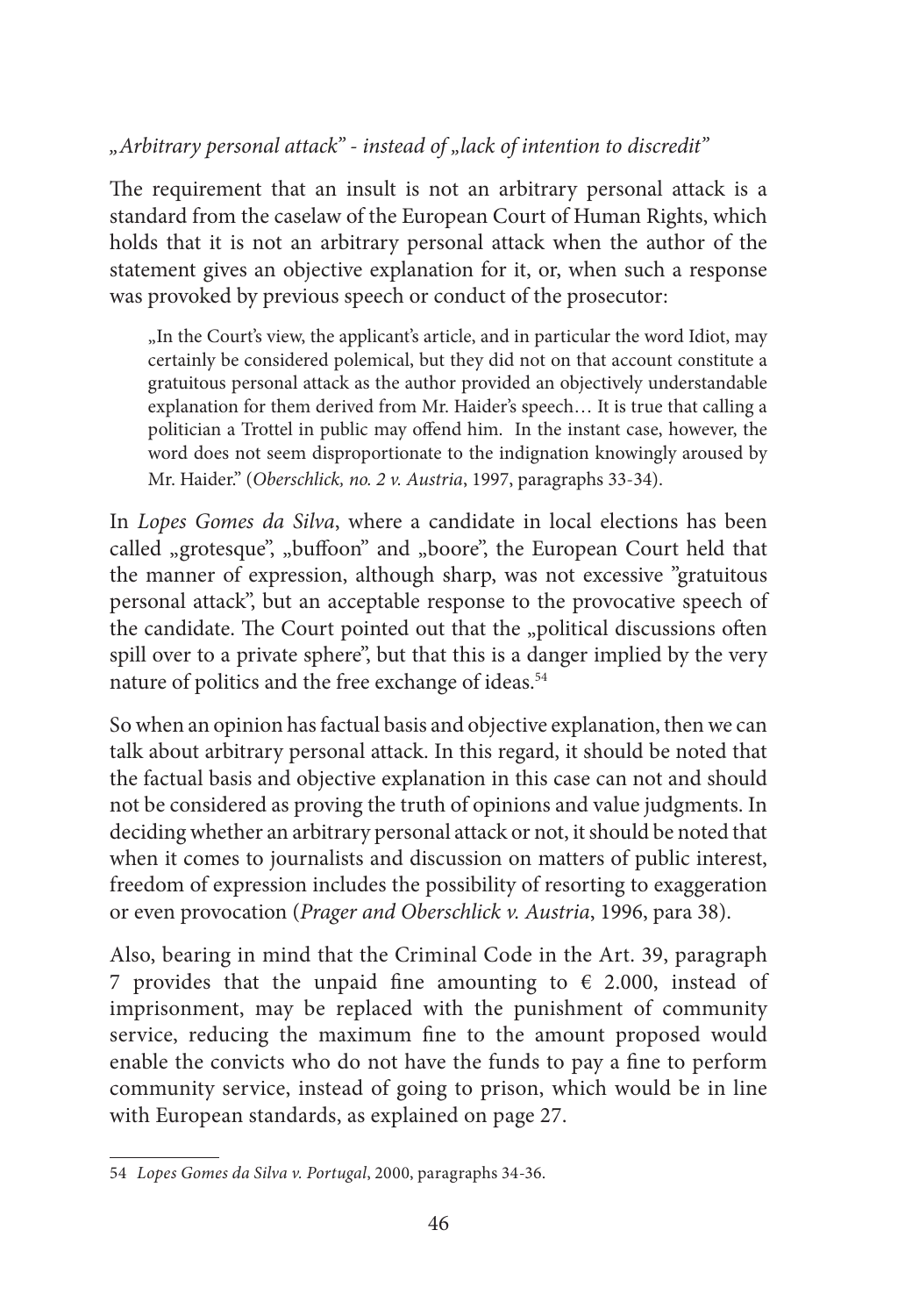#### *"Intention to discredit'''*

Otherwise, for the criminal acts of insult by the current solution, the existence of intent of the perpetrator is not necessary. In other words, the intention is not a subjective element of this crime, because the legal description of the act does not contain it. The current paragraph 4 of Article 195 excludes unlawfulness in some cases, with the condition of absence of perpetrator's intent to discredit. So, for committing the crime of insult to the existence of intent to discredit is not necessary, while the absence of that intent represents the requirement for the exclusion of unlawfulness in cases referred to in paragraph 4, which is contradictory and illogical.

In addition, the intention of discrediting is a subjective category that can lead to violations of the above European standards easier then the formulation of arbitrary personal attack. Arbitrary personal attack directs the court towards an objective assessment of the circumstances under which the statement was made, while the intent to discredit can determine if the "contempt" was, according to all the circumstances, reasonably justified.

# *Exclusion of unlawfulness in the case of performing "other public or social activities''*

Proposal of amendments to paragraph 3 excludes the unlawfulness and the existence of the criminal acts of insult if the statement is a part of the performance of some activities that are of public interest. Bearing in mind the attitudes of the European Court of Human Rights (*Lingens v. Austria*, 1986, *Oberschlick v. Austria*, 1991, *Oberchlick v. Austria* (no. 2), 1997), excluding unlawfulness and the existence of the criminal acts of insult proves to be necessary in cases of exercise of any other public or social activity (for example, the activities of NGOs, trade unions, etc.), provided that it is not an arbitrary personal attack.<sup>55</sup>

# *Paragraph 4 - impunity of journalists and editors for transmitting information of public interest*

The European Court of Human Rights continually emphasizes the key role of newspapers and media in general in a democratic society (*Bergens* 

<sup>55</sup> For the view that NGO activists are protected same as journalists, as they contribute to public debate by spreading information and ideas on topics of public interest, see the European Court of Human Rights ruling *Steel and Morris v. the UK*, 2005.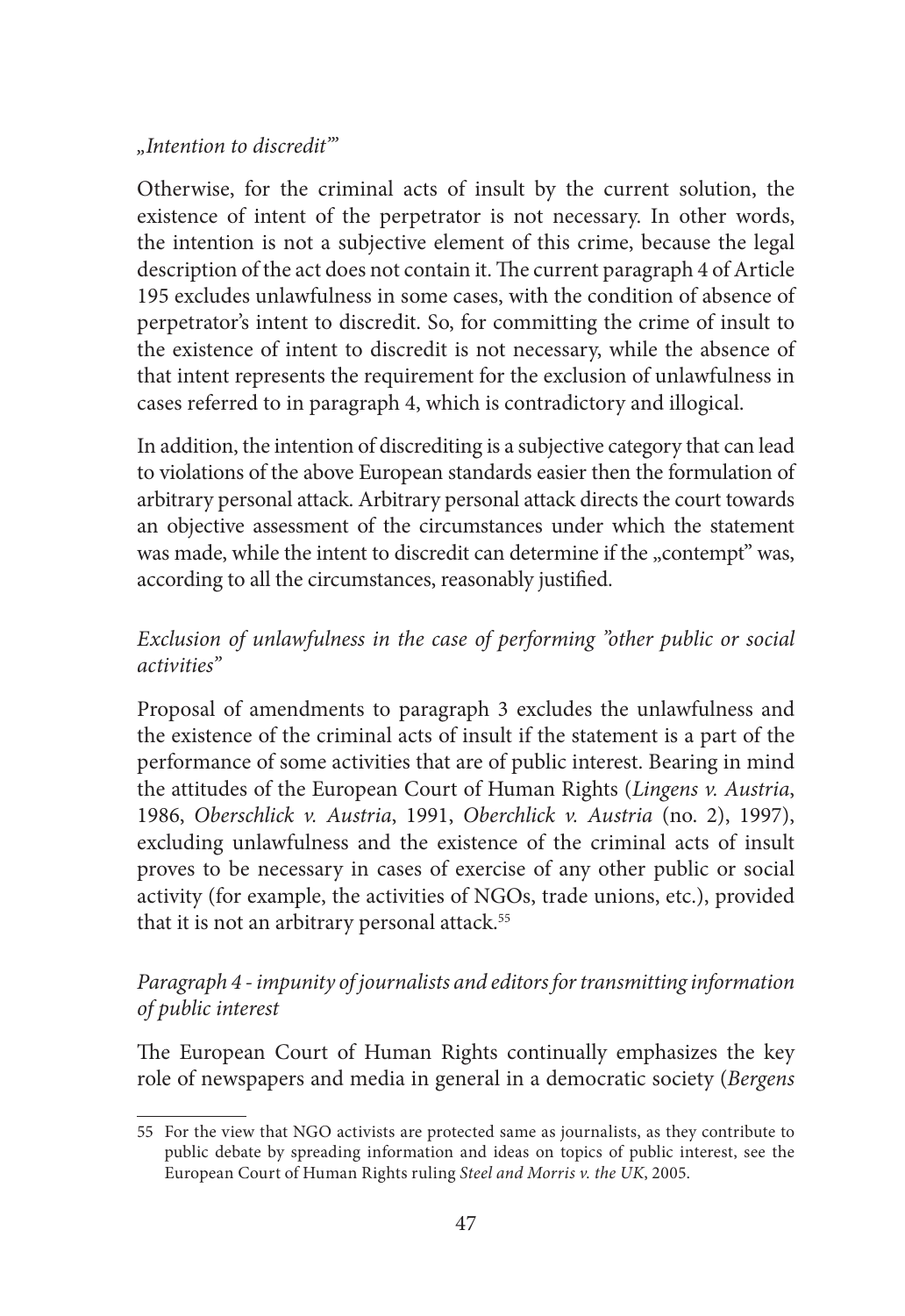*Tidende and Others v. Norway*, 2000, para. 49-50). Reporting on news based on the interviews, editorially processed or not, is one of the most important tools used by the Press to able to play its role of "the public guardian" (*Observer and Guardijan v. United Kingdom*, 1991). In this sense, punishing the media for the dissemination of statements provided by the other person seriously threatens the contribution of the media in debates on issues of public interest. In the case of *Jersild v. Denmark*, 1994, the European Court of Human Rights has stated:

.The punishment of a journalist for assisting in the dissemination of statements made by another person in an interview would seriously hamper the contribution of the press to discussion of matters of public interest and should not be envisaged unless there are particularly strong reasons for doing so.''

Also, in *Thoma v. Luxembourg*, 2001, the Court held:

"A general requirement for journalists systematically and formally to distance themselves from the content of a quotation that might insult or provoke others or damage their reputation is not reconcilable with the press's role of providing information on current events, opinions and ideas''.

In these cases the media have just transmitted the statements of others, and punishing them for doing so is a violation of Article 10 of the *Convention*.

However, the requirement to clearly state that the information is transferred from another source is justified and it prevents the offensive content to be transmitted with impunity. In *Europapress Holding Ltd v. Croatia*, 2009, the European Court of Human Rights has stated:

"The text is written in a way that leaves no doubt about the veracity of the information, and does not include any of its sources. Therefore, it cannot be said that the Globus journalist who wrote it was just reporting what others have said and simply failed to distance himself from the information (see, mutatis mutandis, *Radio France and Others*, cited above, § 38; *Thoma v. Luxembourg*, 38432/97, § 63 and 64, ECHR 2001-III, *Pedersen and Baadsgaard*, cited above , § 77). Instead, he has adopted controversial statements as his own, and the company that published the statements is therefore responsible for their truthfulness."

So, keeping in mind the views of the European Court of Human Rights stated in the cited and other similar cases, the exclusion of illegality and the existence of crime in these cases would be in line with European standards. However, we recall our argument in favor of decriminalization of all criminal offenses under Chapter XVII of the Criminal Code, especially the crime of Insult,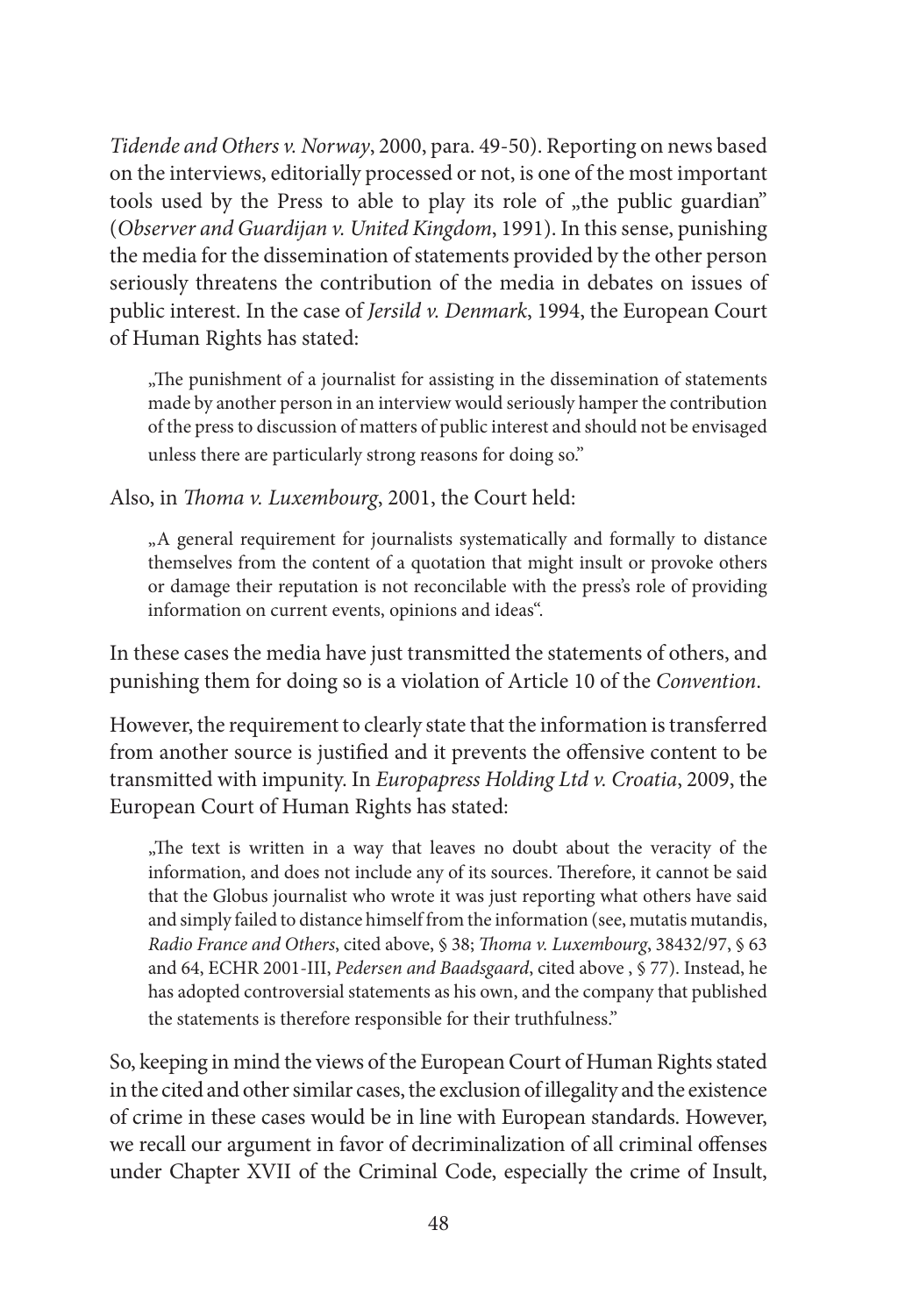considering the need for criminalizing offensive language in a democratic society in the XXI century, which does not constitute hate speech, outdated.

*2.2.3 Defamation*

## *Defamation*

#### *Article 196*

(1) Anyone who speaks or transmits untrue information about someone that may harm his/her honor and reputation shall be punished by a fine in the amount of  $\epsilon$  3.000 to 10.000.

(2) If an act referred to in Paragraph 1 of this Article is performed through media or other similar means or at a public gathering, s/he shall be punished by a fine in the amount of  $\epsilon$  5.000 to 14.000.

(3) If untrue information said or transmitted has caused or could have caused significant harm to the injured party, the perpetrator shall be punished by a fine in the minimum amount of  $\epsilon$  8.000.

(4) If the accused proves to have had founded reasons to believe in truthfulness of what s/he spoke or transmitted, s/he shall not be punished for charged with defamation, but s/he can be punished for insult (Article 195), if the conditions for the existence of such an act have been met.

(5) A journalist and editor who acted with due professional care shall not be punished.

## *Proposal*

In paragraph 1, the words "...untrue information which can damage ..." are replaced by "... false factual statements that harm..." and "...three thousand to ten thousand" replaced by the words "...up to one thousand and five hundred euro.''

In paragraph 2, the words "....five thousand to fourteen thousand" are replaced with words "... to three thousand."

Paragraphs 3 and 4 are amended to read:

The offender shall not be punished for the criminal offense referred to in paragraph 1 and 2 if he had reasonable ground to believe the veracity of the statement.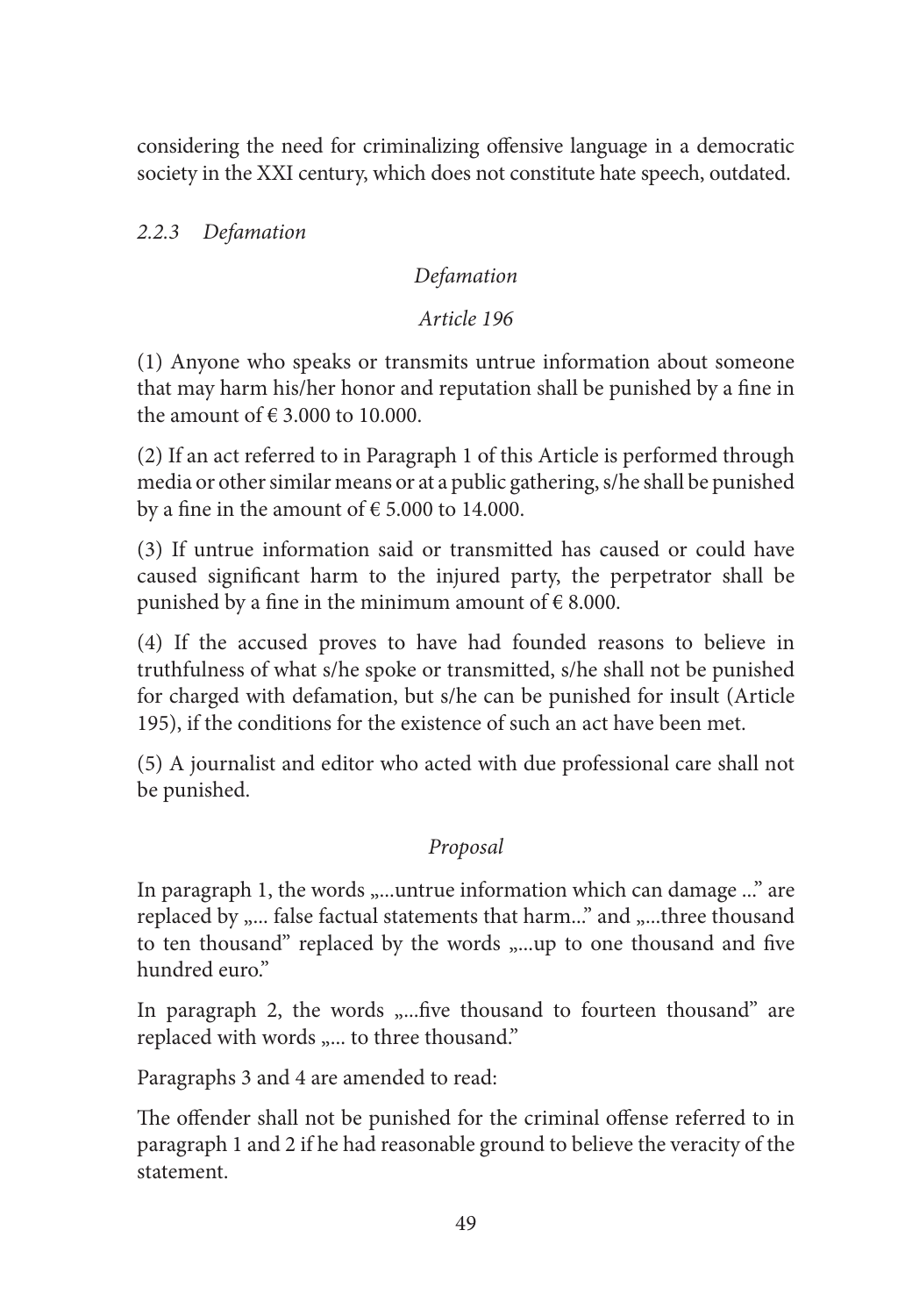A journalist and editor who acted with due professional care in accordance with the law shall not be punished for defamation, so that Article 196 reads:

## *Defamation*

#### *Article 196*

(1) Anyone who speaks or transmits false factual statements that harm his/her honor and reputation shall be punished by a fine in the amount of up to  $\epsilon$  1.500.

(2) If an act referred to in Paragraph 1 of this Article is performed through media or other similar means or at a public gathering, s/he shall be punished by a fine in the amount of up to  $\epsilon$  3.000.

(3) The offender shall not be punished for the criminal offense referred to in paragraph 1 and 2 if s/he had reasonable grounds to believe the veracity of the statement.

(4) A journalist and editor who acted with due professional care in accordance with the law shall not be punished for defamation.

## *Reasoning*

## *Making a distinction between factual allegations and value judgment*

The legal description of the criminal act of defamation should be closer to the European standard, which requires a distinction between factual allegations and opinions (value judgment), because the existence of facts can be proved, while the authenticity of the value judgment can not be proven. 56 Unlike the current explanation of the actions of carrying out the criminal act as presenting or spreading "whatever untrue", with this proposed amendment this action would be described more accurately,''who presents or spreads false factual assertions on behalf of someone else …'' which would allow easier distinction between factual allegations and expressing an opinion in practice, in accordance with the standards of the ECHR.

<sup>56</sup> *Lingens v. Austria*, 1986; *Dalban v. Romania,* 1999; *Jerusalem v. Austria*, 2001.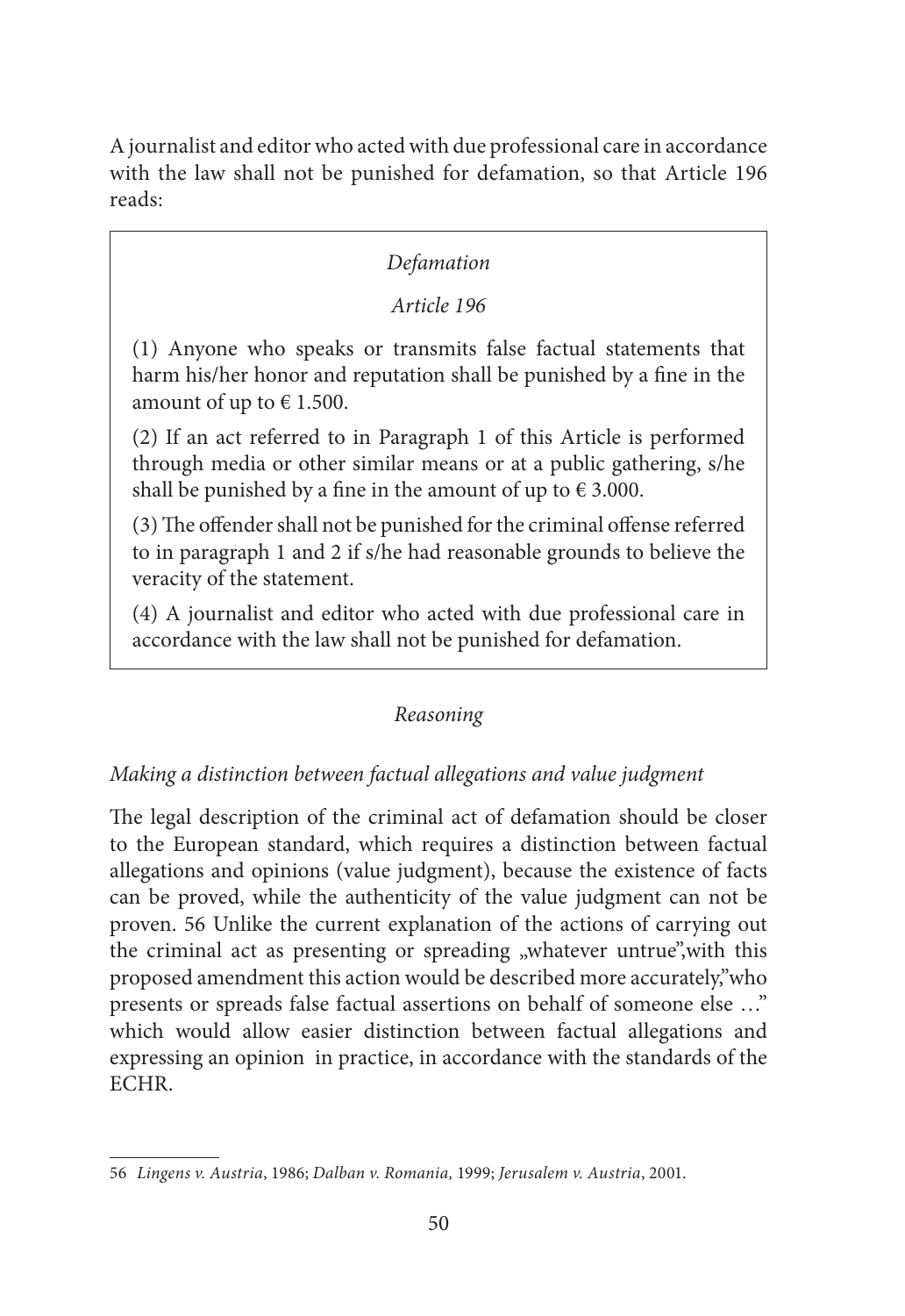## *The consequence - violation of reputation*

According to the current solution, presenting or spreading something false, which *can* damage the honor or reputation, is incriminalized. So, the action that caused the damage of honor or reputation is not required, but only that the action performed could have caused such a result. With this in mind it can be concluded that the criminal act of defamation is classified as a criminal act of jeopardizing, since the result of this act consists in the possibility of violation of honor and reputation. When such a consequence is part of the essence of criminal act, as is the case with the criminal act of defamation, then this option is a significant feature of the criminal act and must be determined in each case.

It is challenging to criminalize such an unspecified and harmless consequence. Acceptable result could be already existing violation of reputation and honor. Even more so because it is more difficult to determine the possibility for a consequence to occur then the consequences itself. The mere existence of difficulties to establish that a statement really damages the honor or reputation often points that there is no criminal act of defamation and that this issue should not cause problems in practice. In addition, in cases where there is a doubt that a statement damages the honor or reputation, the court would have to address that issue in accordance with the principle in *dubio pro reo* (the doubts in favor of the defendant).

## *Reducing the amount of fines*

Arguments and reasoning for a proposal to reduce the amount of fines is the same as for the criminal acts of insult, and there is no particular need to repeat it here.

## *Deletion of Paragraph 3 - the qualified form of defamation*

Paragraph 3 prescribes the liability for defamation that led or could lead to severe consequences for the victim. Besides the inaccuracy of this provision, the main reason for its deletion is that the consequence mentioned can not be covered by the premeditation of the offenders. Otherwise, this would be a more serious criminal act. There are good reasons for punishment for the statement that led or could lead to consequences that the offender was unable to anticipate and predict. Even more so given the difficulties in determining the possibility of occurrence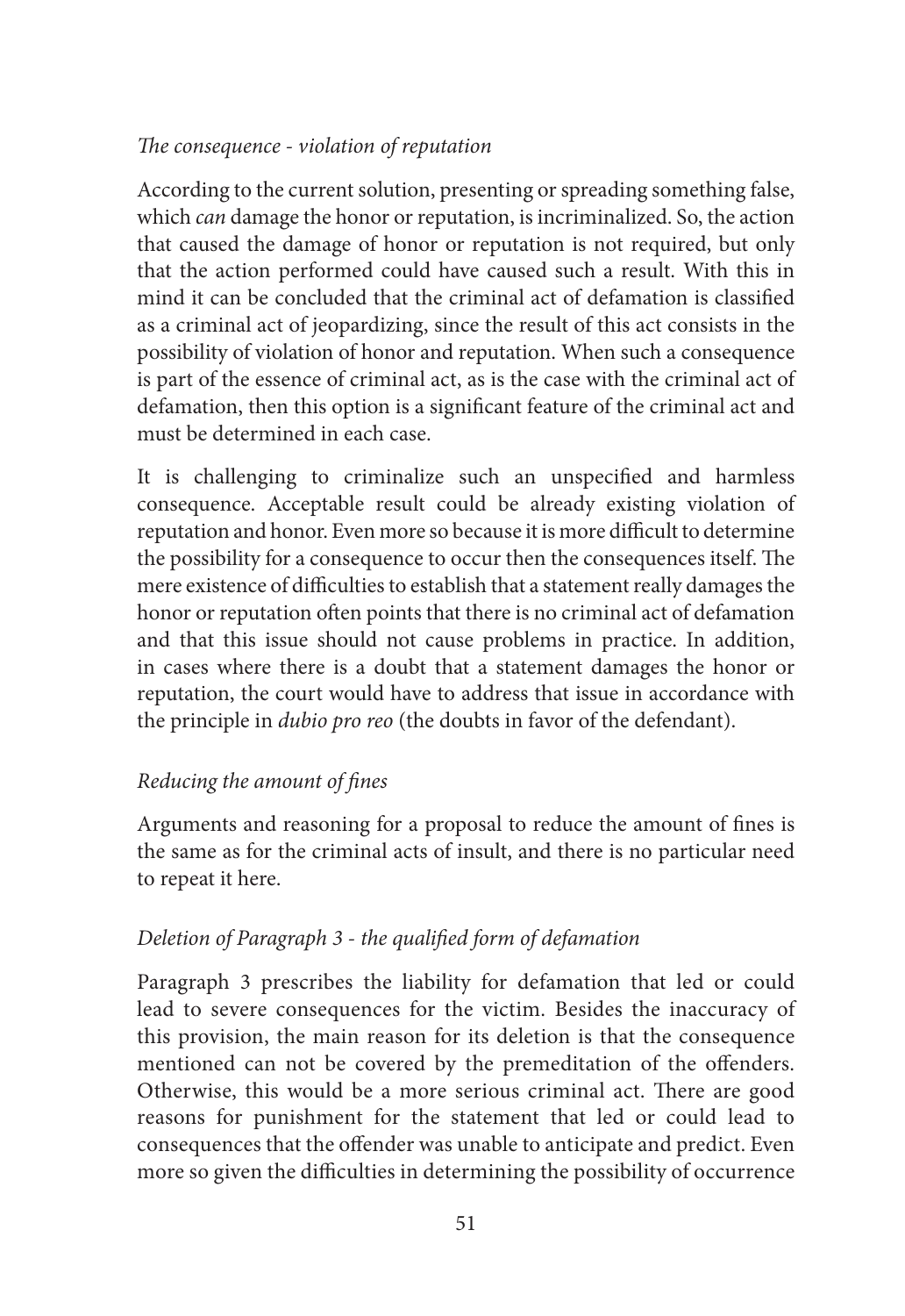of serious consequences, which, as stated, is the reason that the legislator avoids prescribing criminal acts which place the possibility of occurrence of consequences in the essence of the criminal act. Otherwise, in practice there are very few cases in which courts found reasons for the application of paragraph 3 Article 196, which is another reason to question the validity of this provision.

# *Deletion of possibility of punishment for insult*

According to paragraph 4 Article 196 of the Criminal Code, the defendant may be punished for insult even if he proved the truth of his allegations or that he had reasonable grounds to believe the authenticity of what he was presenting or spreading. This solution particularly limits the right to freedom of expression, because it discourages citizens to state allegations for which accuracy they have solid evidence, so they have a justified fear that they could be prosecuted and convicted, even in this case.

# *Paragraph 4 - release of liability for journalists who have acted with "due professional care"*

The standard "due professional care" (referred to in paragraph 5 Article 196 of the Criminal Code, added with the last amendments in April 2010.) is imprecise, because, as such, it is not recognized by any law, nor by the Code of journalistic ethics, the only one that currently exists in Montenegro.57 This proves that it is necessary to specify the meaning of the term, proposed below in the amendments of the media law, so it is therefore proposed to emphasize here that "due professional care" is defined "in accordance with a special law".

## *Reasons for exclusion of unlawfulness*

Exclusion of unlawfulness and the existence of criminal act of defamation, with the proposed amendments of paragraphs 3 and 4 are defined similarly as the criminal acts of insult. However, providing the exclusion of unlawfulness with specific provisions for these criminal acts is justified by the differences and characteristics of criminal acts of insult and defamation, and in this context the proposals of amendments of Article 195 and 196 are defined. In fact, the criminal act of defamation can not be executed by presenting or

<sup>57</sup> Code of Journalists of Montenegro: http://www.nstcg.org/dokumenta/kodeks\_novinara\_ cg.pdf.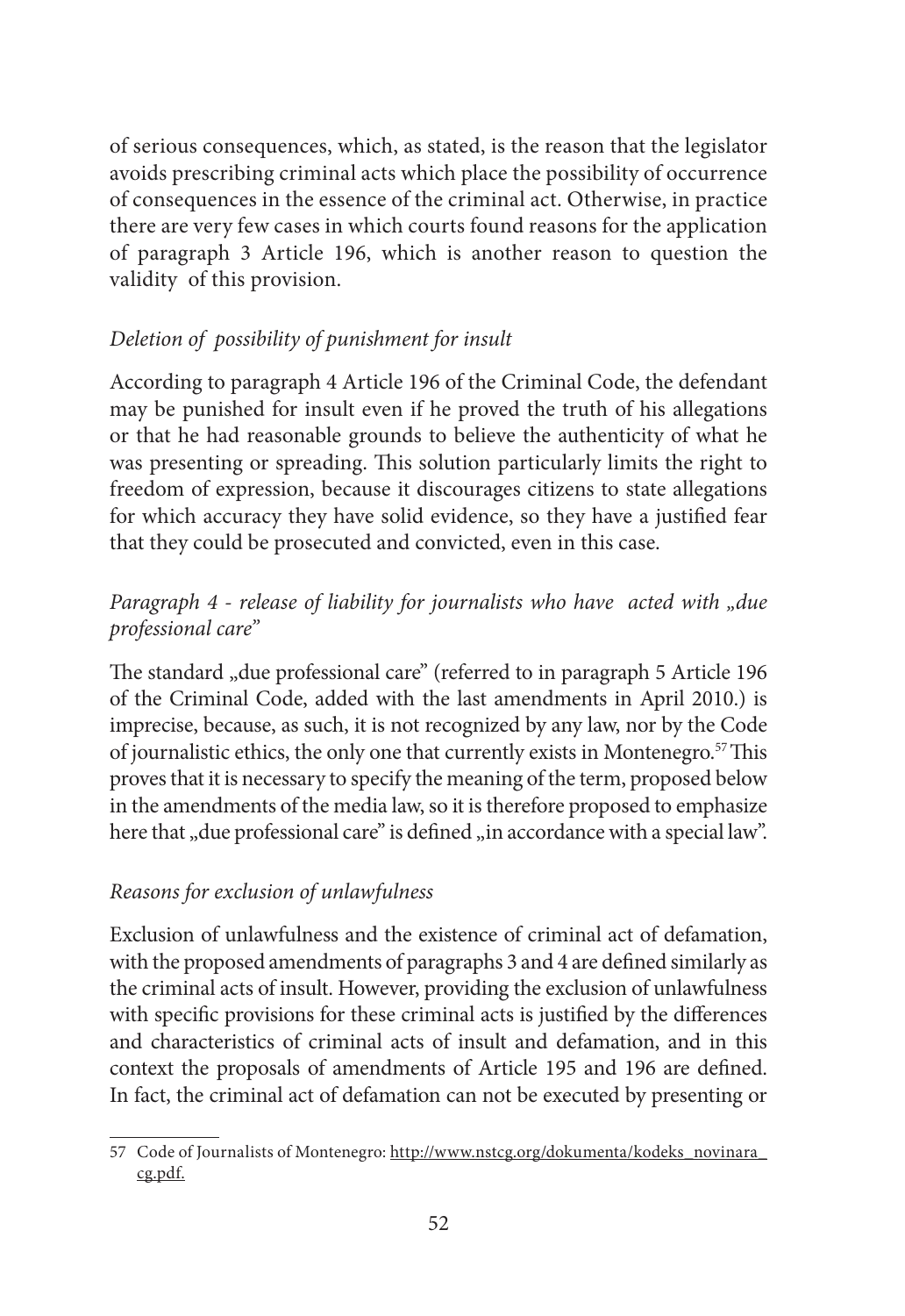spreading value judgments, which is one of key differences between these criminal acts. Also, unlike insult, the untruthfulness of factual allegations is an essential element of the criminal act of defamation. Given the differences between the essences of these criminal acts, the case where the offender had reasonable grounds to believe the veracity of the statement is stated as a reason for excluding unlawfulness for this criminal act, which has been the reason for the exclusion of unlawfulness so far. Keeping in mind the differences between these two criminal acts, in the proposal of paragraph 4 unlawfulness is excluded even if a journalist and editor had reasonably acted with due professional care in accordance with the law.

As for the criminal act of insult, these reasons for excluding unlawfulness would be illogical and absurd, because it would require the offenders to verify the accuracy and consistency of value judgments, which is impossible. Also, if the bases for excluding unlawfulness for the criminal act of defamation were prescribed in the same way as for the criminal acts of insult, it would mean that in a scientific, literary or artistic work, public information, in performing official duties, political or other public or social activities, in the newspaper work, or in the defense of rights one may state false allegations, unless all the circumstances show that it is a random personal attack. Such a solution would be contrary to the terms of the criminal act of defamation, implying the existence of intent with the offender, which would enable deliberate stating of false allegations without punishing the offender.

The fact the untruthfulness of allegations is an essential element of the criminal act of defamation and that the criminal act does not exist if the accuracy is proven, because in this case an essential element of the criminal act is not achieved, exclusion of unlawfulness and the absence of this criminal act is justified in case where the offender had reasonable cause to believe the veracity of the statement. This statutory provision will sufficiently cover all possible situations where the imposing of criminal sanctions represents a violation of the right to freedom of expression, no matter on which occasion and questions the statement has been presented or transmitted.

The proposal in paragraph 4 is based on the specific nature of the journalistic profession and their obligation to quickly publish the news. The ECHR has taken the position that the news is "a perishable commodity and to delay its publication, even for a short period, may well deprive it of all its value and interest'' (*Sunday Times, No. 2, v. the United Kingdom*, 1991). In this regard, the journalist can not have the same level of verification of information as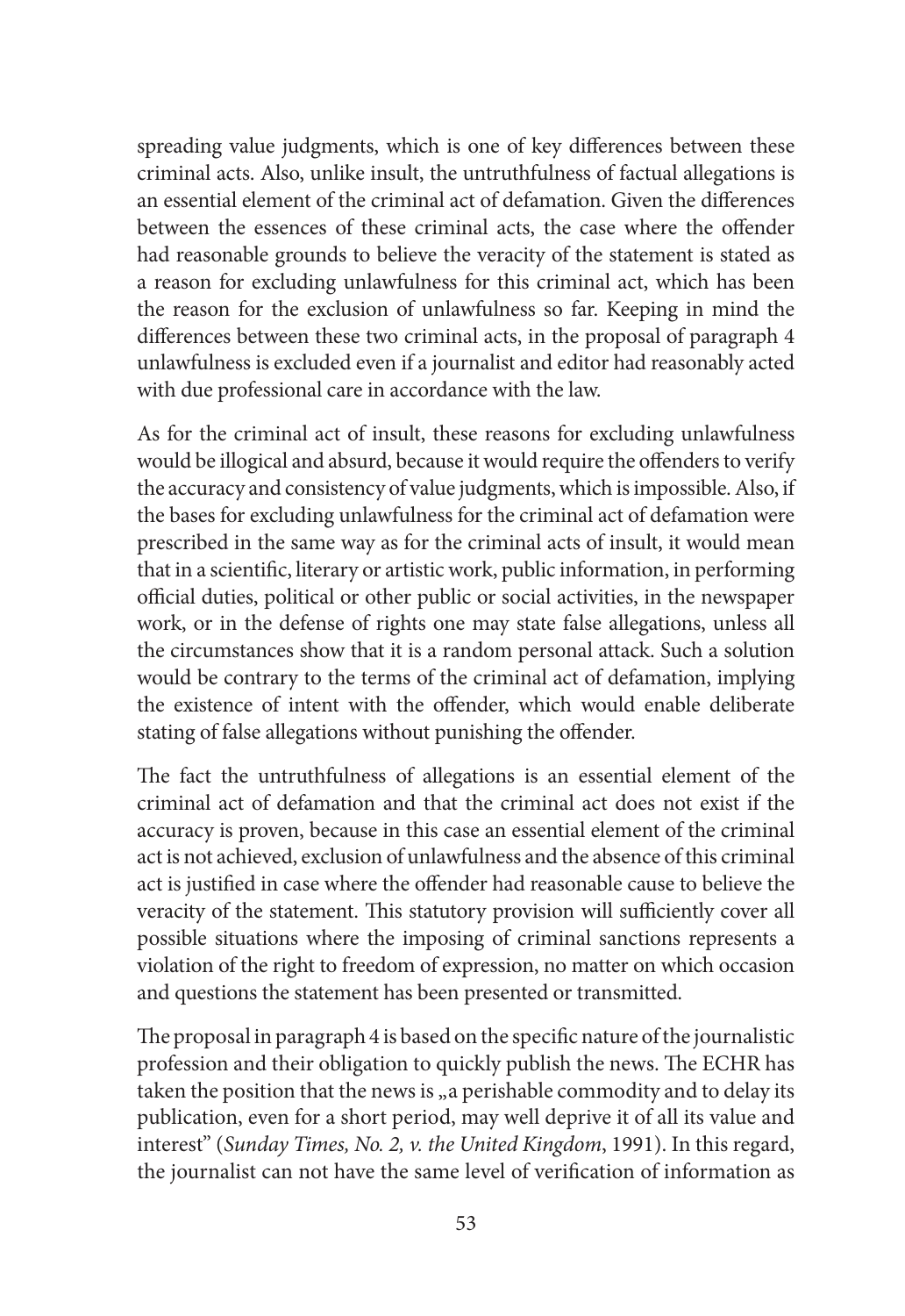the others, because in this way they would often be unable to do their job well. For a more detailed description and explanation view the proposed amendments to the media law stated below (item 3.5 and 3.7).

# *2.2.4 Stating information from personal and family life*

*Stating information from personal and family life* 

#### *Article 197*

(1) Anyone who spreads or transmits information about personal or family life of a person and thereby potentially harms his/her honor or reputation shall be punished by a fine in the amount of  $\epsilon$  3.000 to 10.000.

(2) If an act referred to in Paragraph 1 of this Article is performed through media or other similar means or at a public gathering, the perpetrator shall be punished by a fine in the amount of  $\epsilon$  5.000 to 14.000.

(3) If what is being said or transmitted has entailed or could have entailed serious consequences for the injured party, the perpetrator shall be punished by a fine in the minimum amount of  $\epsilon$  8.000.

(4) If the accused person has spread or transmitted information about personal or family life within performing a official duty, journalist profession, defending a right or protecting justified interest, s/he shall not be punished provided s/he proves that the information is true or that s/ he had founded reasons to believe that the information s/he disclosed or transmitted is true.

(5) The truthfulness or untruthfulness of what is being said or transmitted pertaining to personal or family life is not liable to any evidence establishing procedure, except in cases referred to in Paragraph 4 of this Article.

#### *Proposal*

Delete the entire Article 197.

## *Reasoning*

As stated in the proposal for complete decriminalization of Chapter XVII of the Criminal Code, in the case of retaining the criminal acts of insult and defamation, the article specifically does not make sense.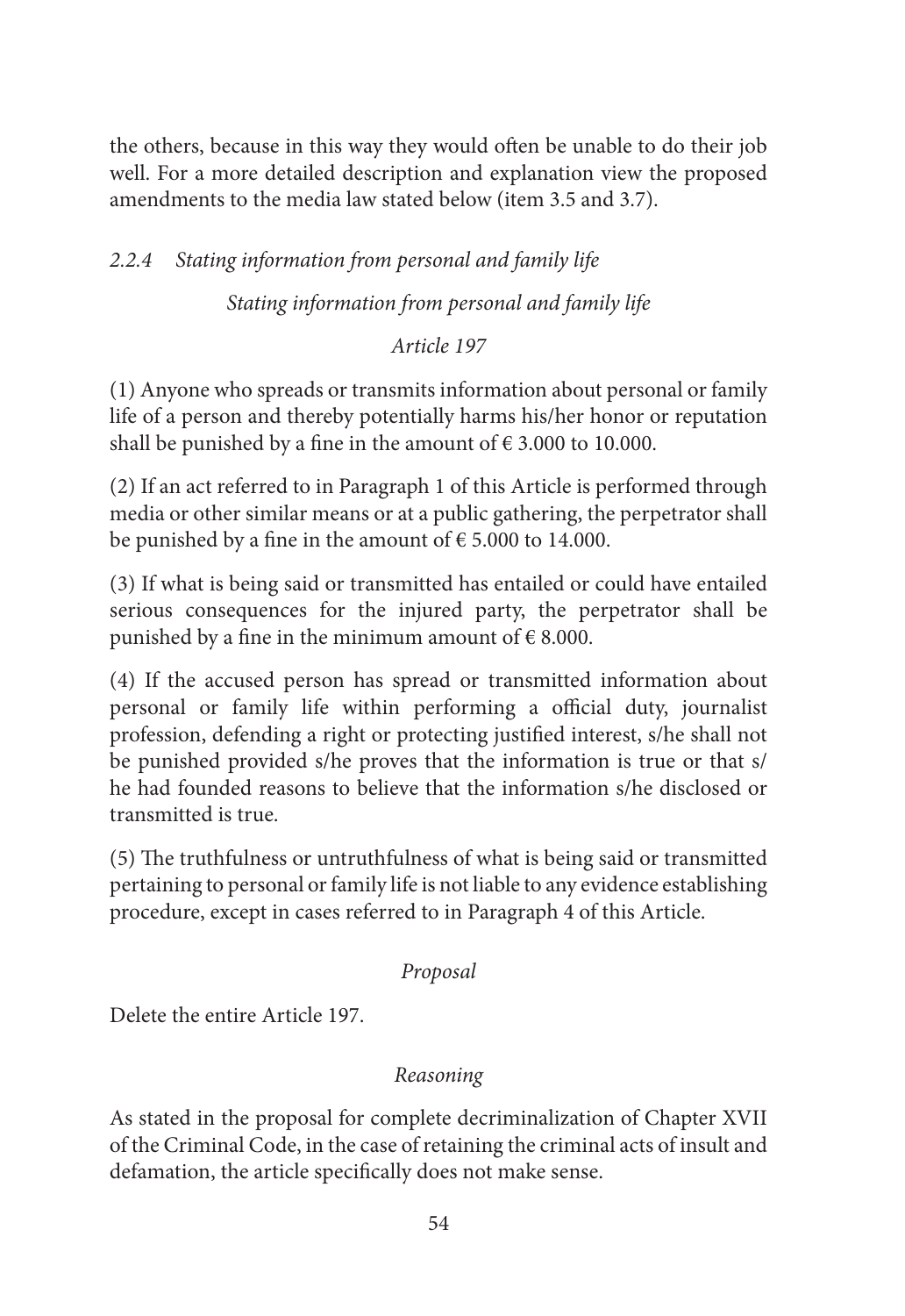*2.2.5 Damaging the reputation of Montenegro; Damaging the reputation of the people, minorities and other minority ethnic groups; Damaging the reputation of the country or international organization and impunity for these crimes*

#### *Damaging the reputation of Montenegro*

#### *Article 198*

Anyone who publicly exposes Montenegro, its flag, coat of arms or anthem to mockery, shall be punished with a fine or prison up to one year.

#### *Proposal*

In Article 198 the words "... or prison up to one year" shall be changed to ...up to one thousand and five hundred euros...", so that Article 198 reads:

*Damaging the reputation of Montenegro*

*Article 198*

Anyone who publicly exposes Montenegro, its flag, coat of arms or anthem to mockery, shall be punished with a fine of up to  $€1.500$ .

> *Damaging the reputation of the people, minorities and other minority ethnic groups*

> > *Article 199*

Anyone who publicly exposes a nation, national or ethnic group living in Montenegro to mockery, shall be punished by a fine in the amount of  $\epsilon$ 3.000 to 10.000.

## *Proposal*

In Article 199 the words ".... three thousand to ten thousand euros..." are replaced by ....up to one thousand and five hundred euros ..." so that Article 199 reads: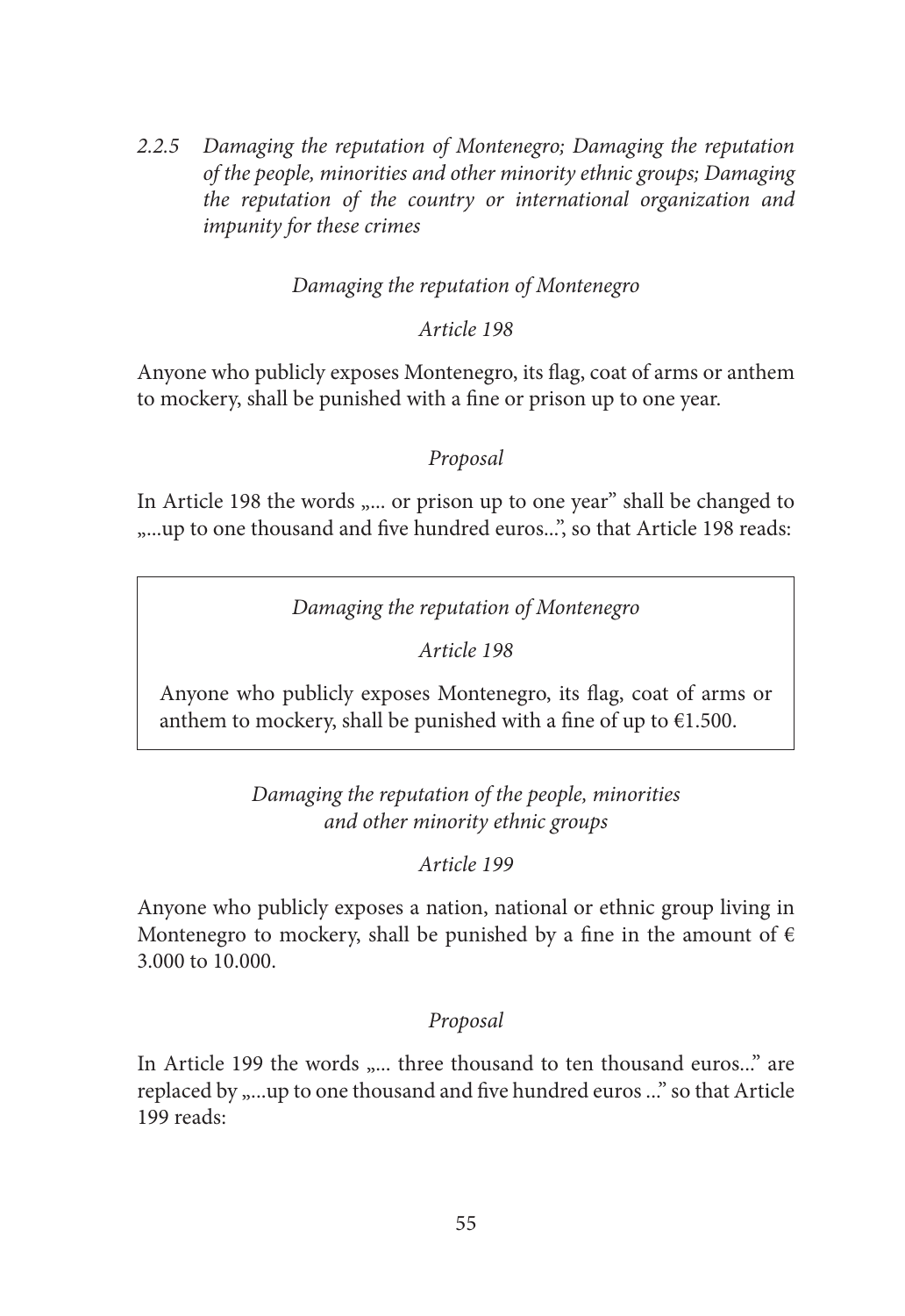# *Damaging the reputation of the people, minorities and other minority ethnic groups*

## *Article 199*

Anyone who publicly exposes a nation, national or ethnic group living in Montenegro to mockery, shall be punished by a fine in the amount of up to €1.500.

*Damaging the reputation of a foreign country or international organization*

*Article 200*

(1) Anyone who exposes to mockery a foreign state with which Montenegro has diplomatic relations, or its flag, coat of arms or anthem, shall be punished by a fine in the amount of  $\epsilon$  3.000 to 10.000.

(2) By punishment referred to in Paragraph 1 of this Article shall be punished the one who publicly exposes to mockery the United Nations Organization, International Red Cross or some other international organization of which Montenegro is a member.

# *Proposal*

In paragraph 1, the words "...with which Montenegro has diplomatic relations ...", deleted.

In paragraph 1, the words "...three thousand to ten thousand euros..." are replaced by the words "...up to one thousand and five hundred euros".

In Article 200, paragraph 2 the words  $, \ldots$  another international organization of which Montenegro is a member...", are deleted, so that Article 200 reads:

> *Damaging the reputation of a foreign country or international organization*

> > *Article 200*

(1) Anyone who exposes to mockery a foreign state, its flag, coat of arms or its anthem, shall be punished by a fine in the amount of  $€1.500$ .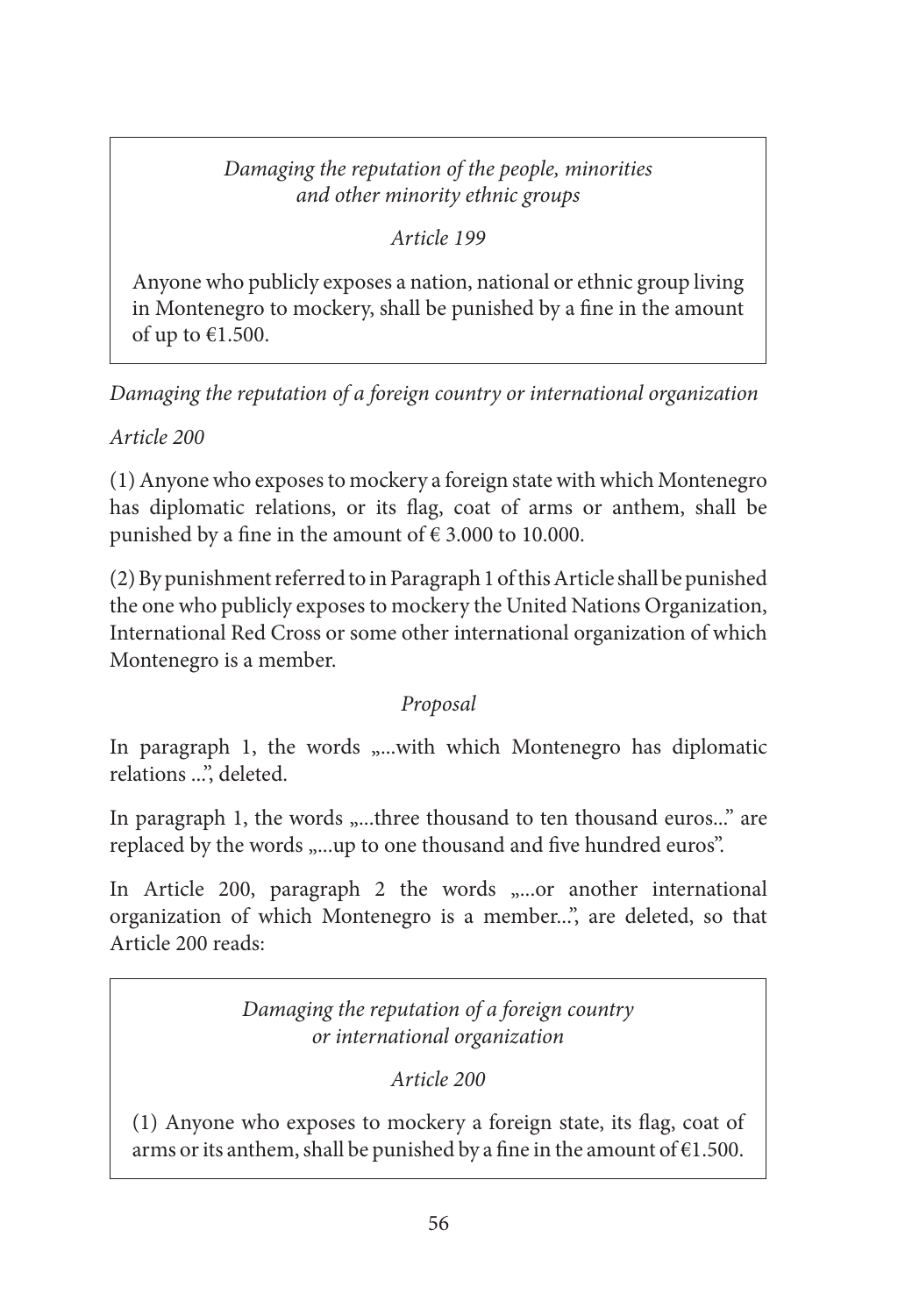(2) By punishment referred to in Paragraph 1 of this Article shall be punished the one who publicly exposes to mockery the United Nations Organization, International Red Cross or some other international organization.

#### *Reasoning*

As highlighted in the proposed decriminalization of these crimes, Articles 198 and 200 of the Criminal Code prescribe specific forms of insult and defamation. Arguments concerning the deletion of the minimum and reducing the maximum fines prescribed is identical to the arguments given for the crimes of insult and defamation. Another reason for the amendment of these provisions, in case of incomplete decriminalization (which we consider a much better solution), is the possibility of a sentence of imprisonment for the offense under Article 200 of the Criminal Code, which specifically limits the freedom of expression and which has already been explained in reasoning for converting fines to imprisonment. The proposal to decriminalize this offense also explains the hypocrisy and absurdity of protecting the reputation of the state "with which Montenegro has diplomatic relations" and "international organization that Montenegro is a member of", so we believe it is unnecessary to repeat the same arguments here.

#### *Impunity for criminal acts under Articles 198 to 200*

#### *Article 201*

Perpetrator of an act referred to in Articles 198 to 200 of the present Code shall not be punished if a statement has been given within serious critique in a scientific, literary or artistic work, performance of an official duty, journalistic writing, political activity, defense of a right or protection of justifiable interests, provided that the way of expression or other circumstances prove that s/he has not done it with intention of belittling or if s/he proves the truthfulness of his/her claims or that he had founded reason to believe in veracity of what s/he was saying or transmitting.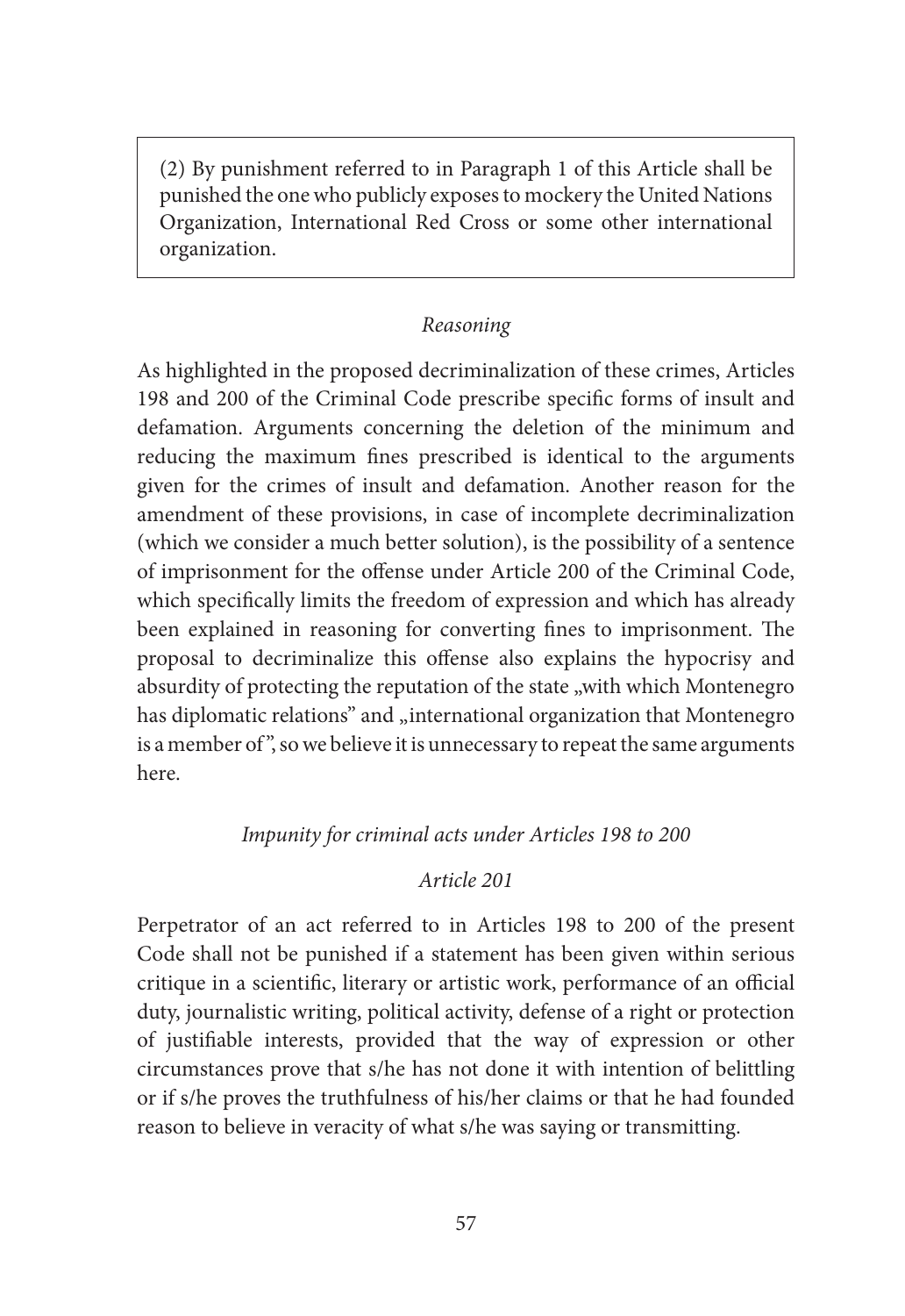*Proposal*

Article 201 is amended to read:

## *Impunity for criminal acts under Articles 198 to 200*

*Article 201* 

Perpetrator of an act referred to in Articles 198 to 200 of the present Code shall not be punished if a statement has been given within a scientific, literary or artistic work, performance of an official duty, journalistic writing, political activity, defense of a right or protection of justifiable interests, unless the circumstances prove that it is an arbitrary personal attack or if s/he proves the reasonable grounds to believe the veracity of what s/he was saying or transmitting.

## *Reasoning*

Reasoning for proposed changes corresponds to the reasoning of the proposed amendment to Article. 195, para. 3, as discussed above.

After Article 201, a new Article 201a is added, which reads:

# *Article 201a*

In determining liability for criminal offenses against honor and reputation, the court will take into consideration that the government and other executive or legislative authority, government officials, politicians, civil servants and public figures are obliged to tolerate greater degree of criticism in comparison to others.

# *Reasoning*

In several of its decisions the European Court of Human Rights has taken the view that the limits of permissible criticism are wider when the criticism relates to the government. In the case of *Castells*, the European Court of Human Rights has stated:

"The limits of permissible criticism are wider with regard to the Government than in relation to a private citizen, or even a politician. In a democratic system the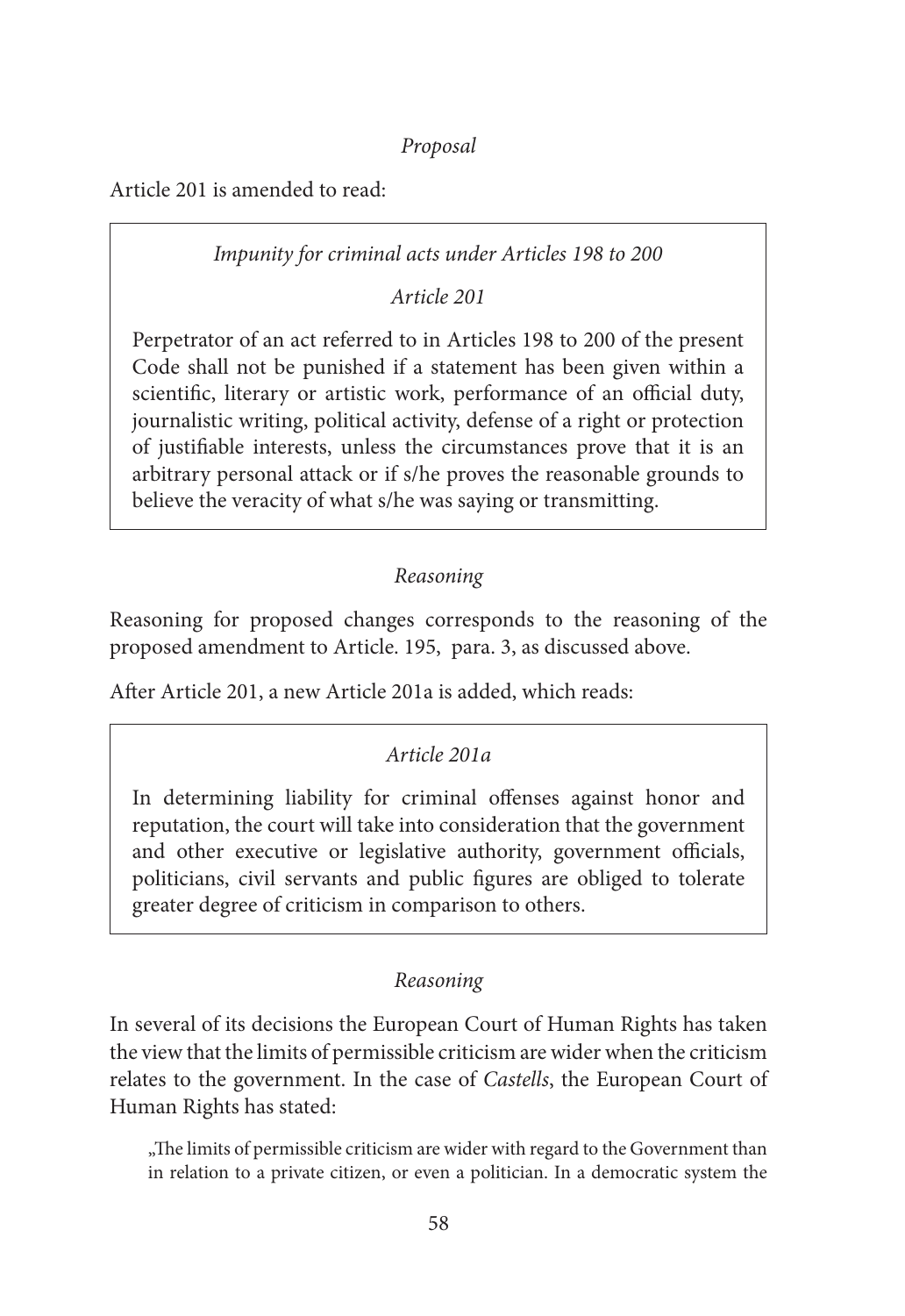actions or omissions of the Government must be subject to the close scrutiny not only of the legislative and judicial authorities but also of the press and public opinion. Furthermore, the dominant position which the Government occupies makes it necessary for it to display restraint in resorting to criminal proceedings, particularly where other means are available for replying to the unjustified attacks and criticisms of its adversaries or the media."

With regard to the protection of the reputation of politicians, which is not excluded, ECtHR stated the following in *Lingens*:

.... Article 10, paragraph 2, provides that the reputation of others ... is protected, and this protection also applies to politicians ... but in such cases, such protection must be weighed against the interest of open discussion on political issues''.

The European Court of Human Rights has established a hierarchy of values protected by Article 10 of the *Convention*. Within that hierarchy the comments and discussion on matters of general-public interest, especially in the area of political expression, provided by public figures and media, are the most protected forms of freedom of expression. In this sense, associations or individuals who actively and voluntarily engage in public dialogue must have a high degree of tolerance towards criticism. The European Court has almost always found a violation of freedom of expression in the proceedings on lawsuits for defamation, i.e. insult of government officials and public officials (*Lingens v. Austria* - 1986, *Oberchlick v. Austria* - 1991, *Oberchlick v. Austria* - 1997).

"The dominant position enjoyed by the public authorities requires them to show restraint in the use of protection in criminal proceedings. Government in a democracy must tolerate criticism, even when it may be considered provocative and offensive." (*Ozgur Gundem v. Turkey*, 2000, paragraph 43)

On the occasion of the ECtHR rulings against Serbia for violation of freedom of expression, the Criminal Section of the Supreme Court of Serbia on 25 November 2008 took following the legal position:

"The limits of acceptable criticism are wider in the case of public figures in relation to private persons. Unlike ordinary citizens, public figures are inevitably and knowingly exposed to close scrutiny of their every word and deed both by the journalists and the public, and therefore must exhibit a greater degree of tolerance."58

<sup>58</sup> Legal position adopted 25 November 2008at the session of the Criminal Section of the Supreme Court of Serbia.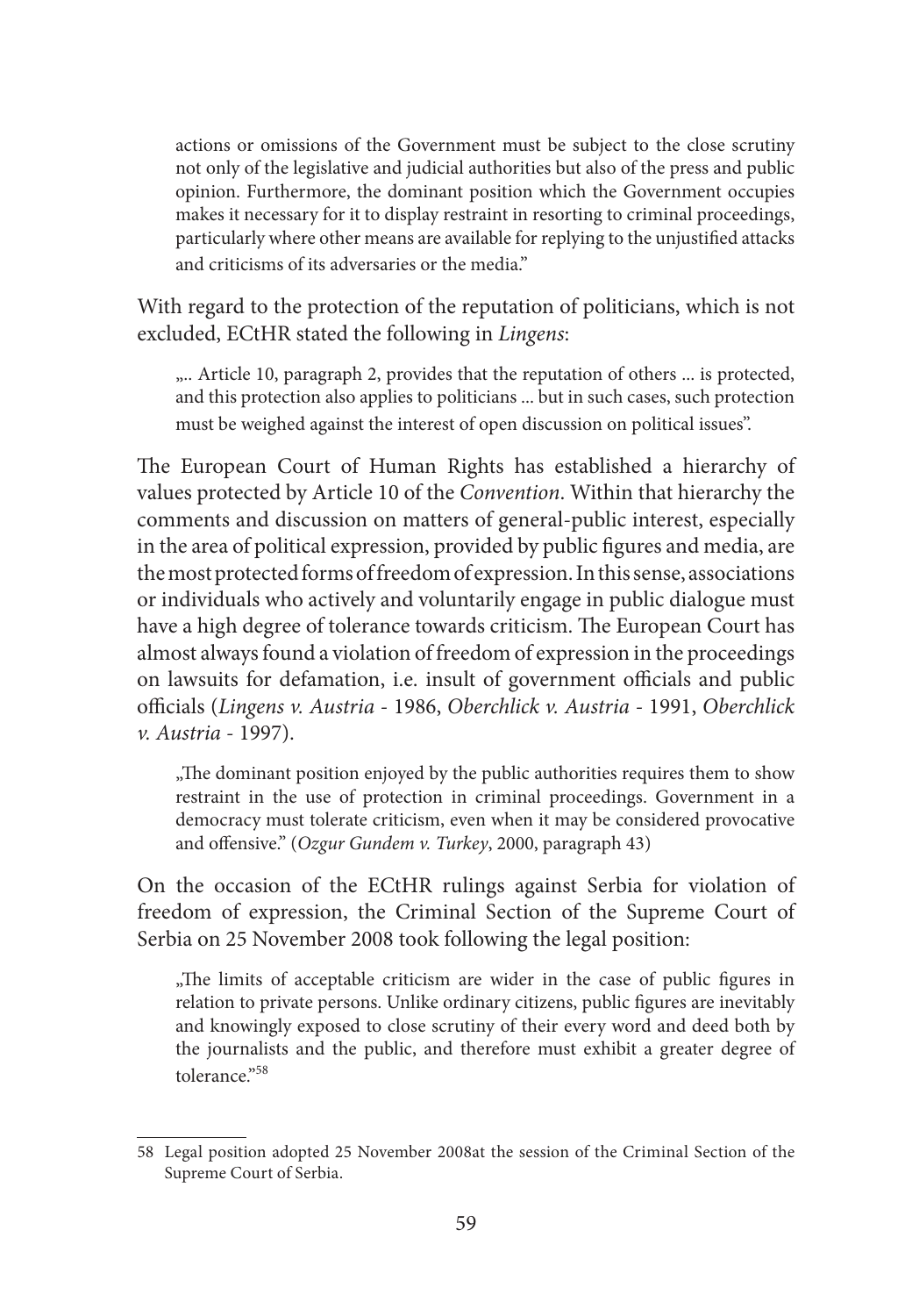*2.2.6 Publication of a sentence for criminal acts against honor and reputation*

*Publication of a sentence for criminal acts against honor and reputation*

*Article 203*

1) For condemnation of acts pursuant to art. 195 to 200 of this Code made by the media, the court shall order the security measure of public announcement of the verdict (Article 77). If it is a criminal offense under Article 195 to 197 of the Code, imposition of this measure requires the consent of the person against whom the offense was committed.

2) The Court will remit the perpetrator of criminal act under art. 195 to 197 of this Code and impose a measure of security of public announcement of the verdict if it finds that in order to achieve the general purpose of criminal sanctions the imposition of that measure is sufficient.

(3) In cases under par. 1 and 2 of this article verdict will be published in the same media on the same page of the press, or in the same program of electronic media in which the information was released in which it achieved characteristics of a criminal offense or in the main news programs. The court may decide to publish the verdict in other media as well.

(4) The court shall determine whether to publish the verdict entirely or in excerpt.

(5) If the publication of an excerpt is made, it must include information on conviction with the verdict and a part of explanation of the verdict on the decision of the court.

# *Proposal*

In Article 203 Paragraph 2 after the word "...measures" a fullstop is deleted and the words added "...and if it is determined that the imposition of sanctions is necessary, especially if the sanctions shows disproportionate to protect the honor or reputation".

In paragraph 3 words "The court may decide that the ruling be published in other media'' are deleted, so that Article 203 reads: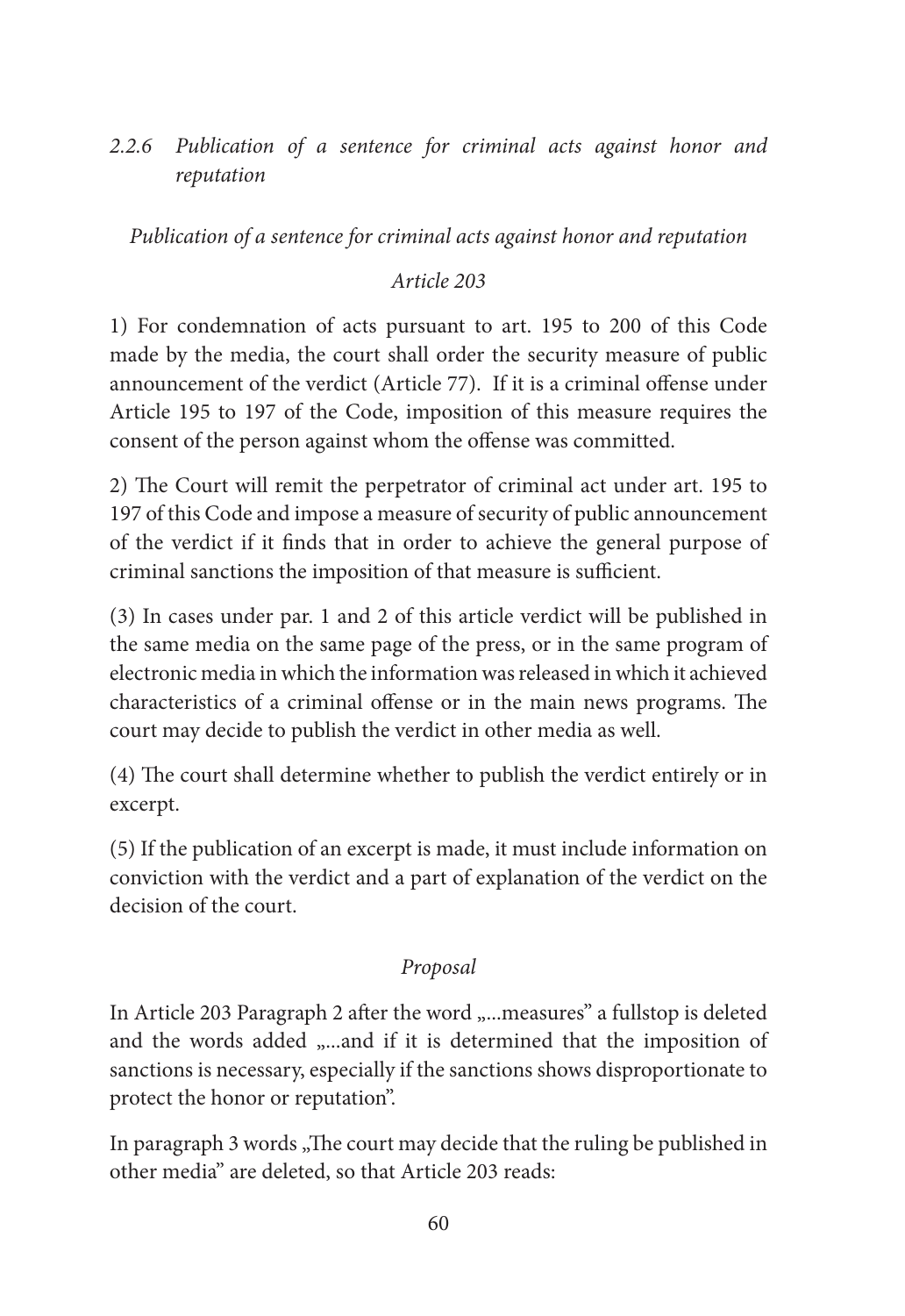# *Publication of a sentence for criminal acts against honor and reputation*

*Article 203*

1) For condemnation of acts pursuant to art. 195 to 200 of this Code made by the media, the court shall order the security measure of public announcement of the verdict (Article 77). If it is a criminal offense under Article 195 to 197 of the Code, imposition of this measure requires the consent of the person against whom the offense was committed.

(2) The Court will remit the perpetrator of criminal act under art. 195 to 197 of this Code and impose a measure of security of public announcement of the verdict if it finds that in order to achieve the general purpose of criminal sanctions the imposition of that measure is sufficient *and if it is determined that the imposition of sanctions is necessary, especially if the sanctions shows disproportionate to protect the honor or reputation.*

(3) In cases under par. 1 and 2 of this article verdict will be published in the same media on the same page of the press, or in the same program of electronic media in which the information was released in which it achieved characteristics of a criminal offense or in the main news programs.

(4) The court shall determine whether to publish the verdict entirely or in excerpt.

(5) If the publication of an excerpt is made, it must include information on conviction with the verdict and a part of explanation of the verdict on the decision of the court.

# *Reasoning*

In addition to cases when the court finds that to achieve the general purpose of criminal sanctions it is sufficient to impose them, this ground of exemption from imposition of penalties and imposition of measures of safe public announcement of the verdict would be in full compliance with the standards and positions established in the jurisprudence of the European Court of Human Rights.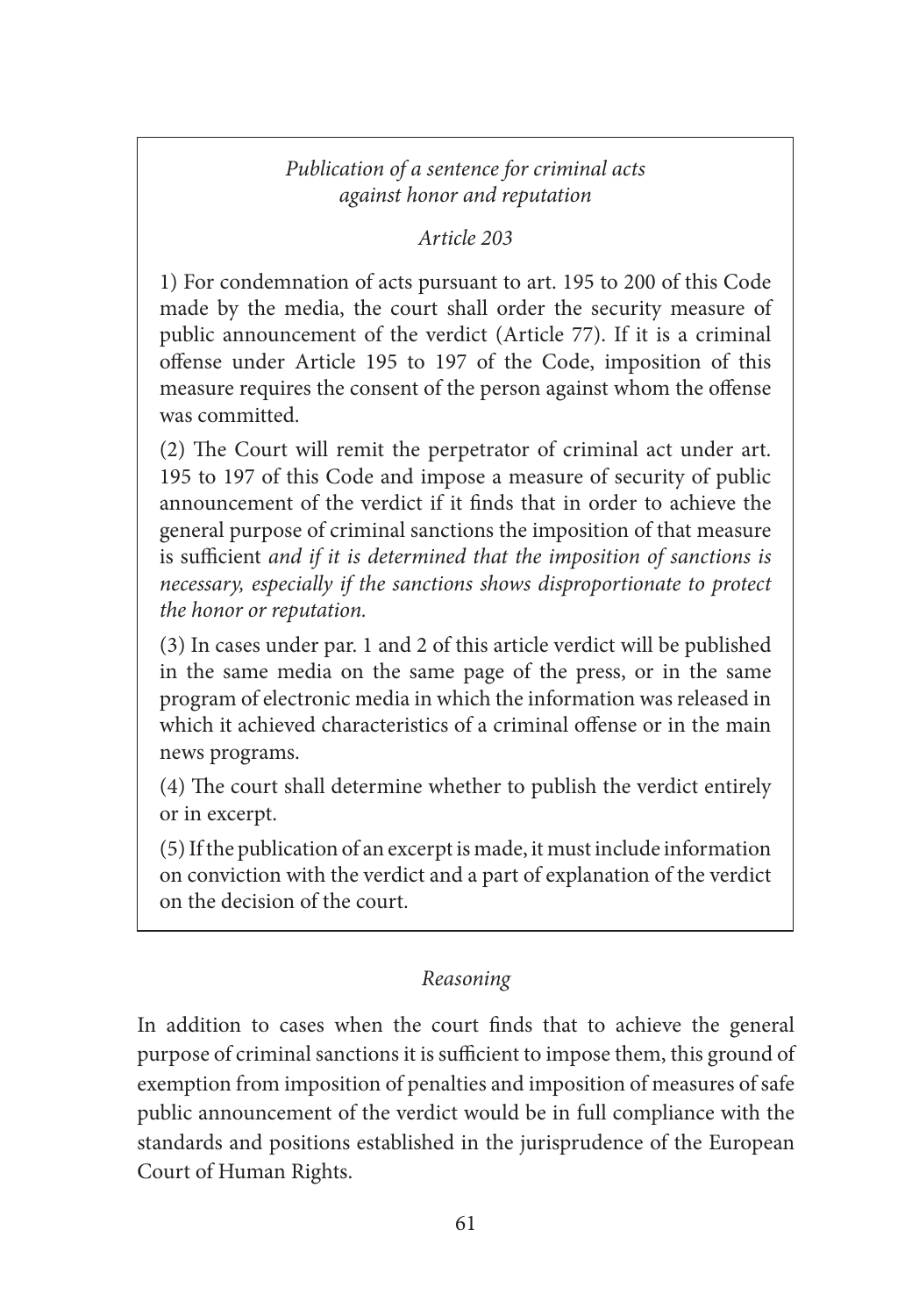As mentioned above, the European Court of Human Rights has taken the view that prosecution and conviction may be considered proportional only in exceptional circumstances of serious attacks on individual rights. (*Gavrilovic v. Moldova*, 2009, *Bodrožić and Vujin v. Serbia*, 2009), and that States should use measures of criminal law to restrict free speech just as the last remaining solution and that criminal sanctions in general should be applied only to protect public order, and not in private conflicts, that the majority of defamation cases is (*Castells v. Spain*, 1992).

Proposed amendment to Article 203, paragraph 2 of the Criminal Code would enable easier and more consistent application of these standards in practice. Also, it is absurd that the court should require other media outlet to publish the verdict, which was not a party in the proceedings and has not even published incriminating content, so it is necessary to delete such regulation.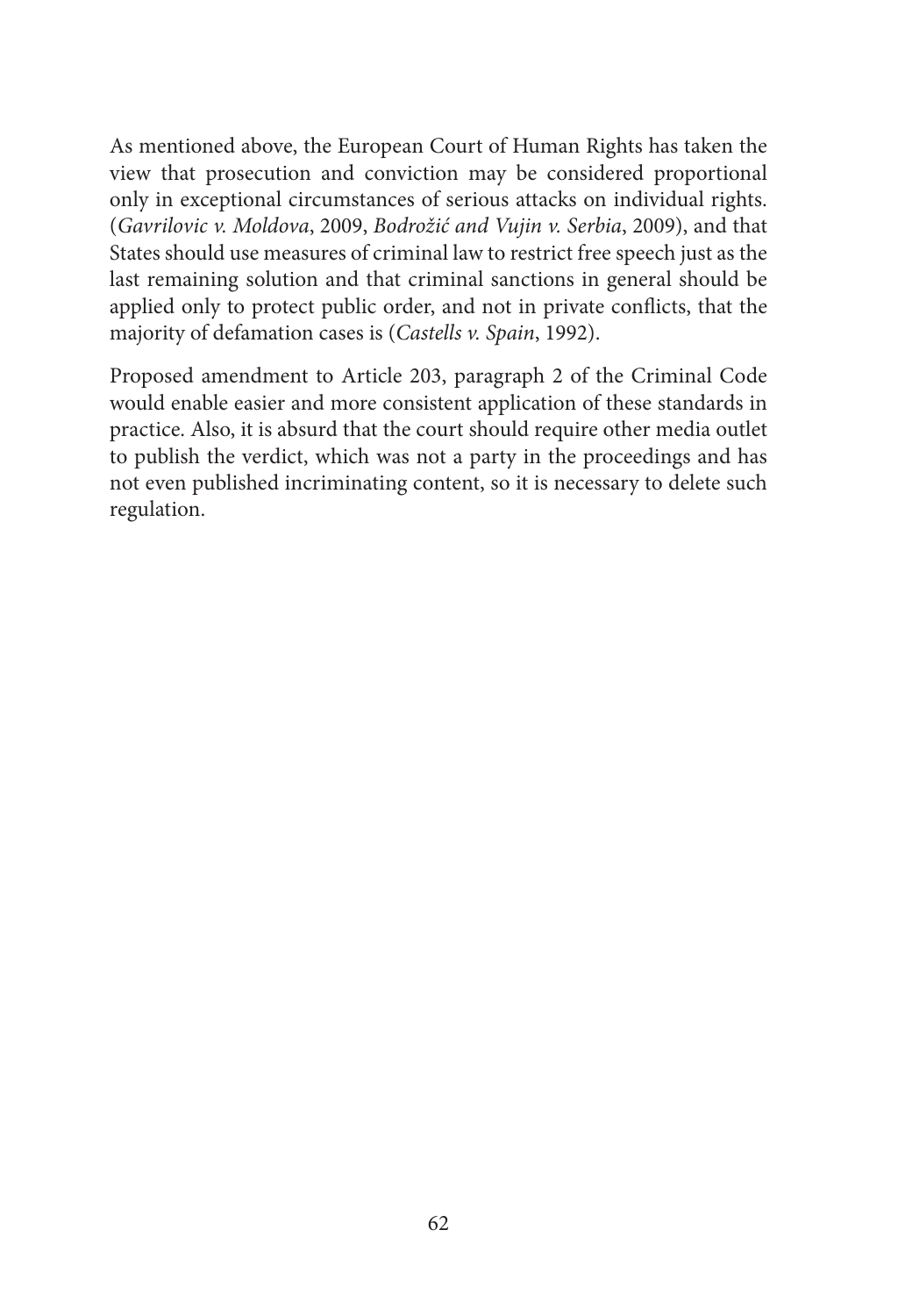# *2.3 Proposal of new criminal acts so as to increase the protection of journalists in performing their professional tasks*

Under Chapter XV of the CC (Criminal acts against freedoms and human and civil rights), after Article 179, Prevention of printing and distributing printed material and program broadcasting, two new articles are added:

Obstructing journalists in performing their professional duties

# Article 179a

(1) Anyone who prevents journalists in performing their professional duty which is within the scope of their powers or by the same means forces journalists to perform their professional duty, by force or threat of immediate use of force, shall be punished with imprisonment from three months to three years.

(2) If during the execution of acts referred to in paragraph 1 of this Article, the offender offends or abuses a journalist or inflicts light bodily injury or threatens with the use of weapons, shall be punished with imprisonment from three months to five years.

(3) If the act referred to in paragraph 1 of this Article is committed in a group or in an organized way, the offender shall be punished with imprisonment from six months to five years.

(4) An attempted act referred to in para. 1, 2 and 3 of this Article shall be punished.

*Assaulting journalists in performing their professional duties*

*Article 179b* 

(1) Whoever assaults or threatens to assault journalists in the exercise of professional duties shall be sentenced to three years of imprisonment.

(2) If during the execution of acts referred to in paragraph 1 of this Article a journalist suffered light bodily injury or has been threatened with the use of weapons, the offender shall be punished with imprisonment from three months to five years.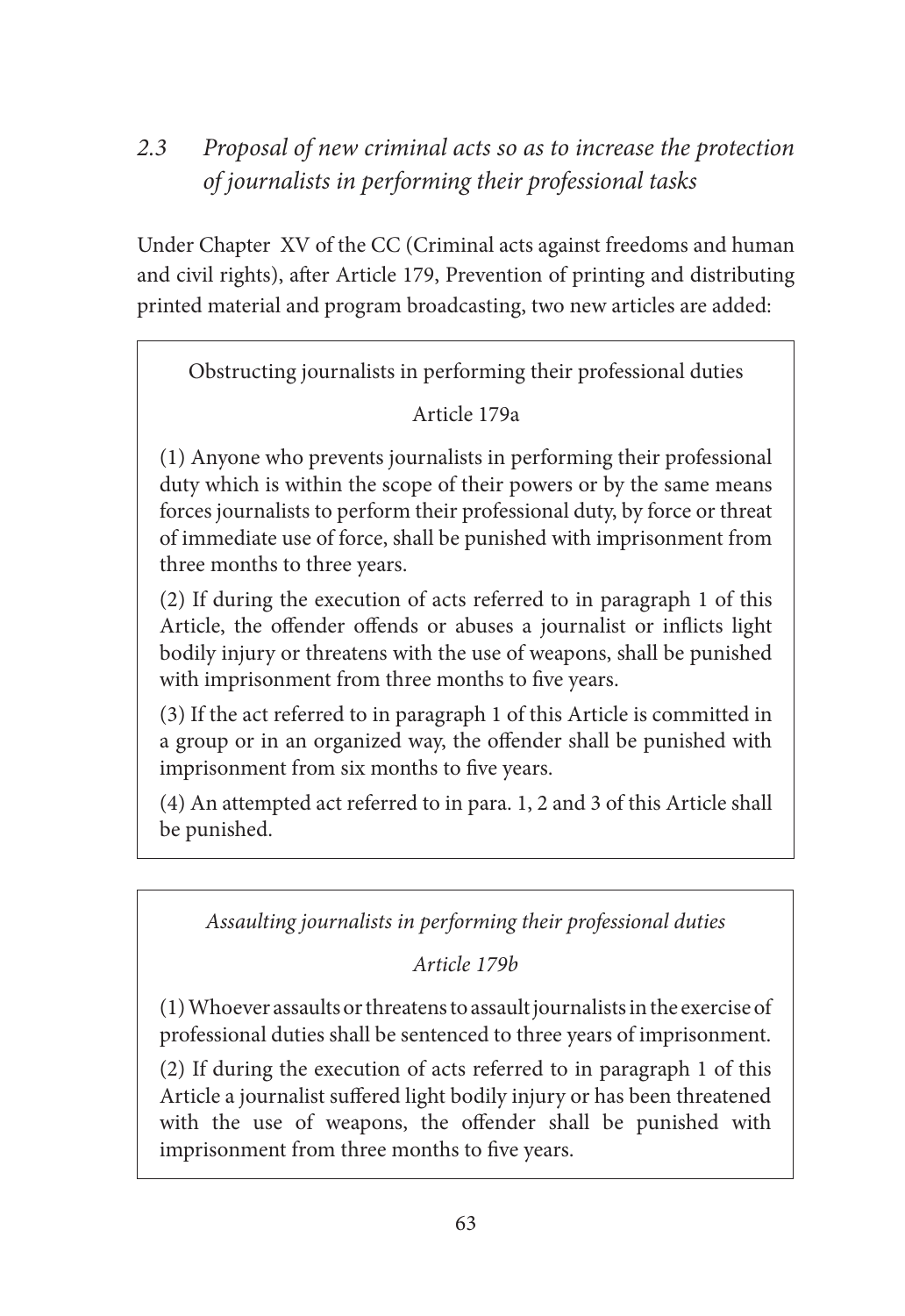(3) If the act referred to in paragraph 1 of this Article is committed in a group or in an organized way, the offender shall be punished with imprisonment from six months to five years.

(4) An attempted act referred to in para. 1, 2 and 3 of this Article shall be punished.

#### *Reasoning*

Bearing in mind the frequent attacks on journalists in the performance of professional duties in Montenegro,<sup>59</sup> we find justified the proposals emphasized in public to ensure their increased criminal protection to prevent such attacks or interference in future<sup>60</sup>. Although the working group members agree that the best form of prevention is an efficient and effective prosecution and punishment of existing cases of attacks on journalists, we believe that the proposed criminal acts could still contribute to the deterrence of potential perpetrators of the attack.

When it comes to protection of journalists in the performance of professional duties, the prescription of a separate crime would be a better solution than giving journalists the status of public officials. This is because the crimes against the state authorities protect the lawful performance of official actions. Usually official action means the execution of some regulations or decisions of competent authorities. Therefore, the professional tasks of journalists can not be equated with official actions of public officials. In this regard, a separate criminal act should protect journalistic professional tasks. These criminal acts would not protect journalists, but social and individual interests for the smooth and normal exercise of journalism.

Starting from the description of the crime Preventing public officials in the performance of official duties (Article 375 CC) and Attack on the official in performing official duties (Article 376 CC), the proposal given contains the same description of criminal acts that protect the smooth and normal exercise of journalism. In contrast to the punishment prescribed for a qualified form of a criminal offense under Article 375, paragraph

<sup>59</sup> Ilija Bakić (2004.), Željko Ivanović (2007.), Tufik Softić (2007.), Mladen Stojović (2008.), Boris Pejović (2008.), Mihailo Jovović (2009.), Božo Jelovac (2010.).

<sup>60</sup> Such proposals were set forth in 2008 by the Socialist People's Party, Movement for Change and the NGO Network for Affirmation of NGO Sector (MANS).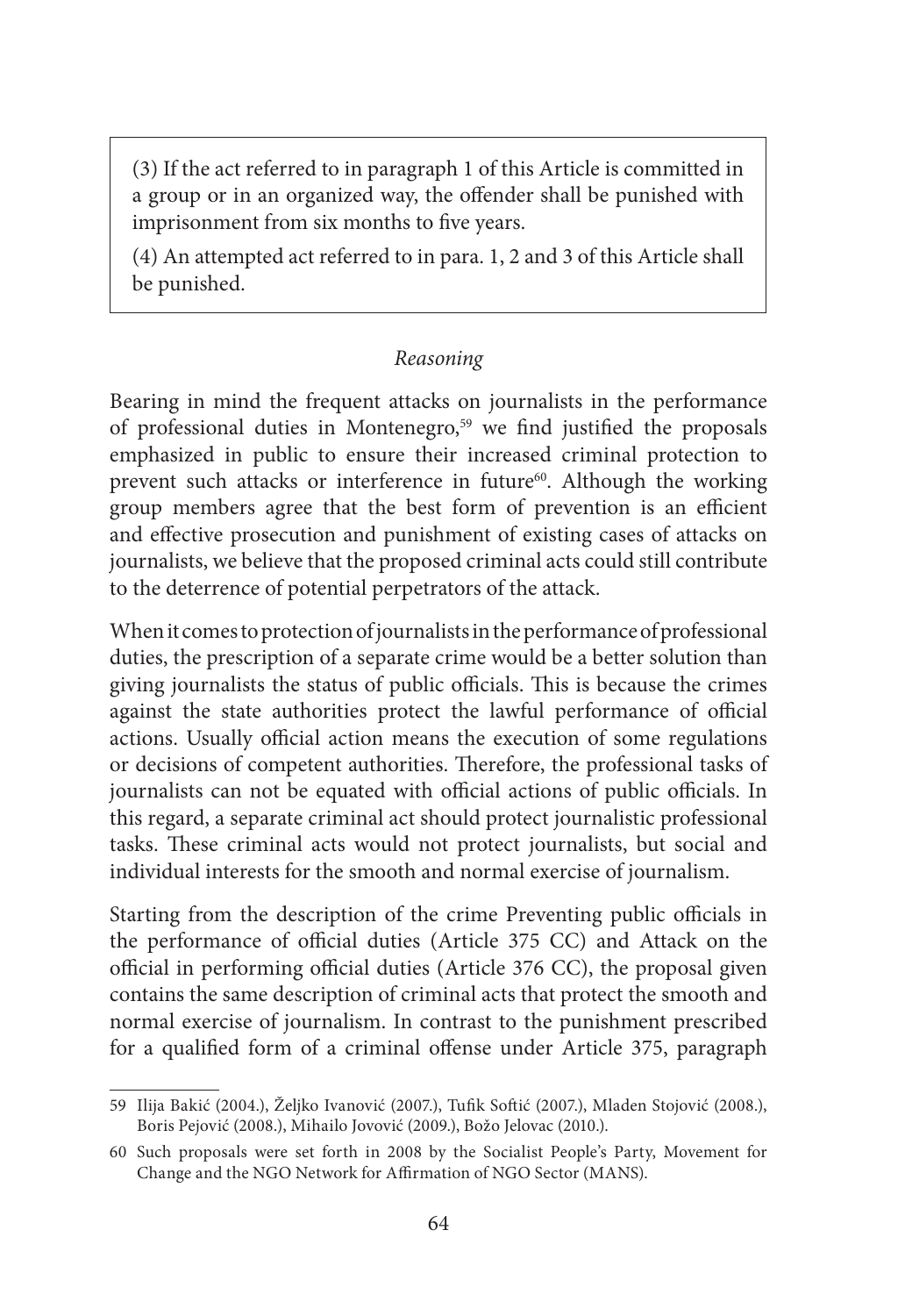2 of the Criminal Code, proposed Article 179a, paragraph 2, prescribes the penalty ranging from 3 months to 5 years. We consider it illogical and unreasonable to prescribe the same penalty for the basic form of the offense and for its more serious qualified form, as prescribed in the case of the crime Preventing public officials in the performance of official duties. In that case, a logical question arises regarding reasons and motives for which the legislator stipulates that qualified - more severe form of the crime.

In this way, the journalists would get the same protection in the performance of professional duties, as well as officials in the performance of official duties. Also, such protection would be in line with European standards and practice of the European Court of Human Rights, emphasizing many times "a positive obligation" of the state under Article 10 of the *Convention* (*Özgür Gündem v. Turkey* - 2000, *Dink v. Turke*y - 2010) to provide such protection. In this regard, States are required to create a secure environment for the enjoyment of freedom of expression, and prescribing these crimes would certainly meet this requirement.<sup>61</sup>

<sup>61</sup> As regards comparative practice, we know that similar crime is specified in Art. 144 of the Criminal Code of Russia, and that there is an initiatives in Serbia to introduce such act.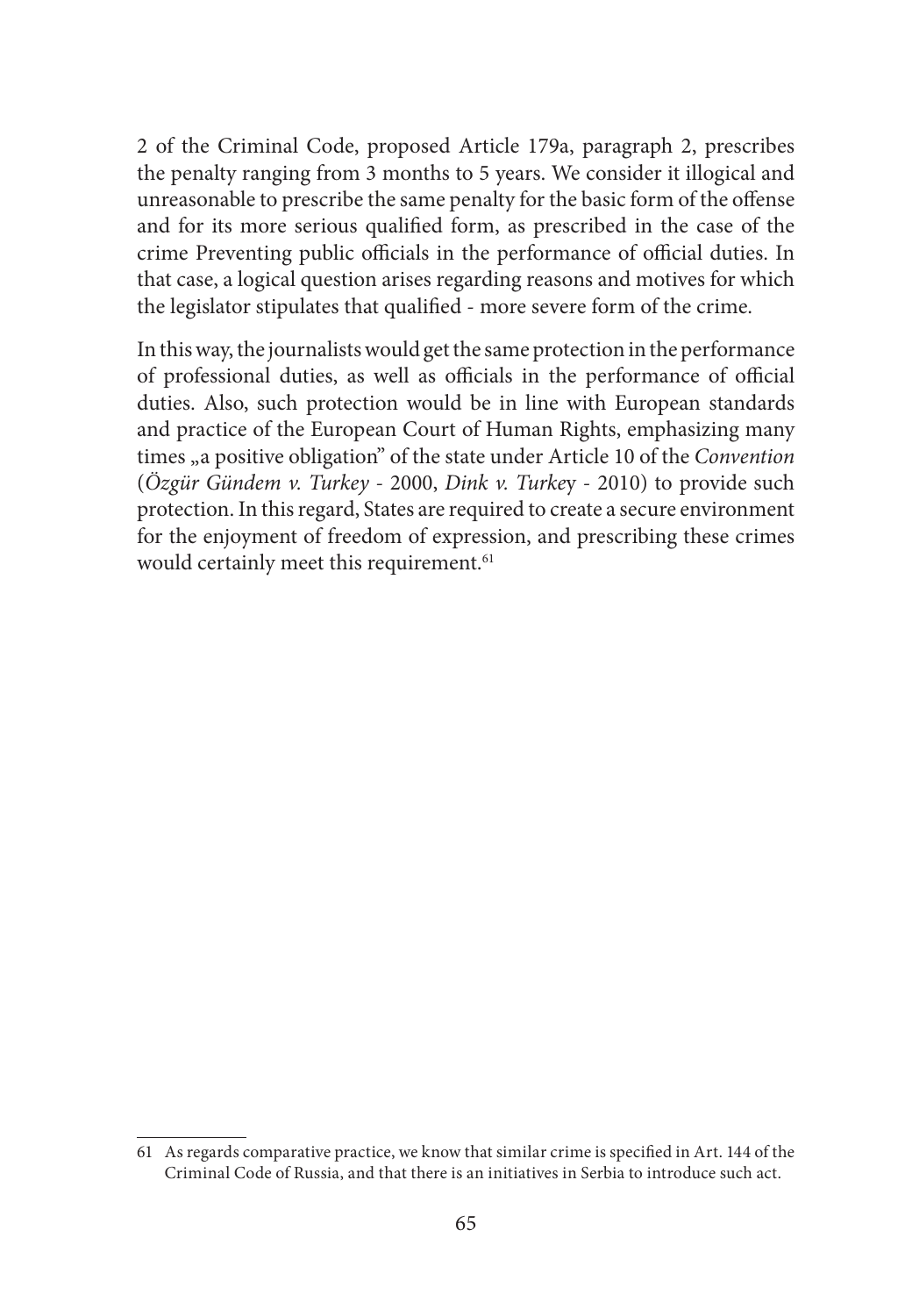# 3. MEDIA LAW REFORM PROPOSAL

*3.1 Proposal of amendments to Article 1 - Basic principles and application of the Law in accordance with international standards*

#### *Article 1*

Media in Montenegro are free.

Media censorship is forbidden in Montenegro.

Montenegro provides and guarantees freedom of information at the level of the standards in international documents on human rights and freedoms (UN, OSCE, Council of Europe, EU).

This law should be interpreted and applied in accordance with the principles of the *European Convention on Human Rights and Fundamental Freedoms*  (ECHR), with the use of common law practice of the European Court of Human Rights (ECtHR).

# *Proposal*

Paragraph 4 is supplemented, and the content of the brackets in paragraph 3 is deleted, so that Article 1 reads:

## *Article 1*

Media in Montenegro are free.

Media censorship is forbidden in Montenegro.

Montenegro provides and guarantees freedom of information at the level of the standards in international documents on human rights and freedoms.

This law should be interpreted and applied in accordance with the practice of international bodies competent to monitor implementation of international human rights agreements, and especially with the use of common law practice of the European Court of Human Rights.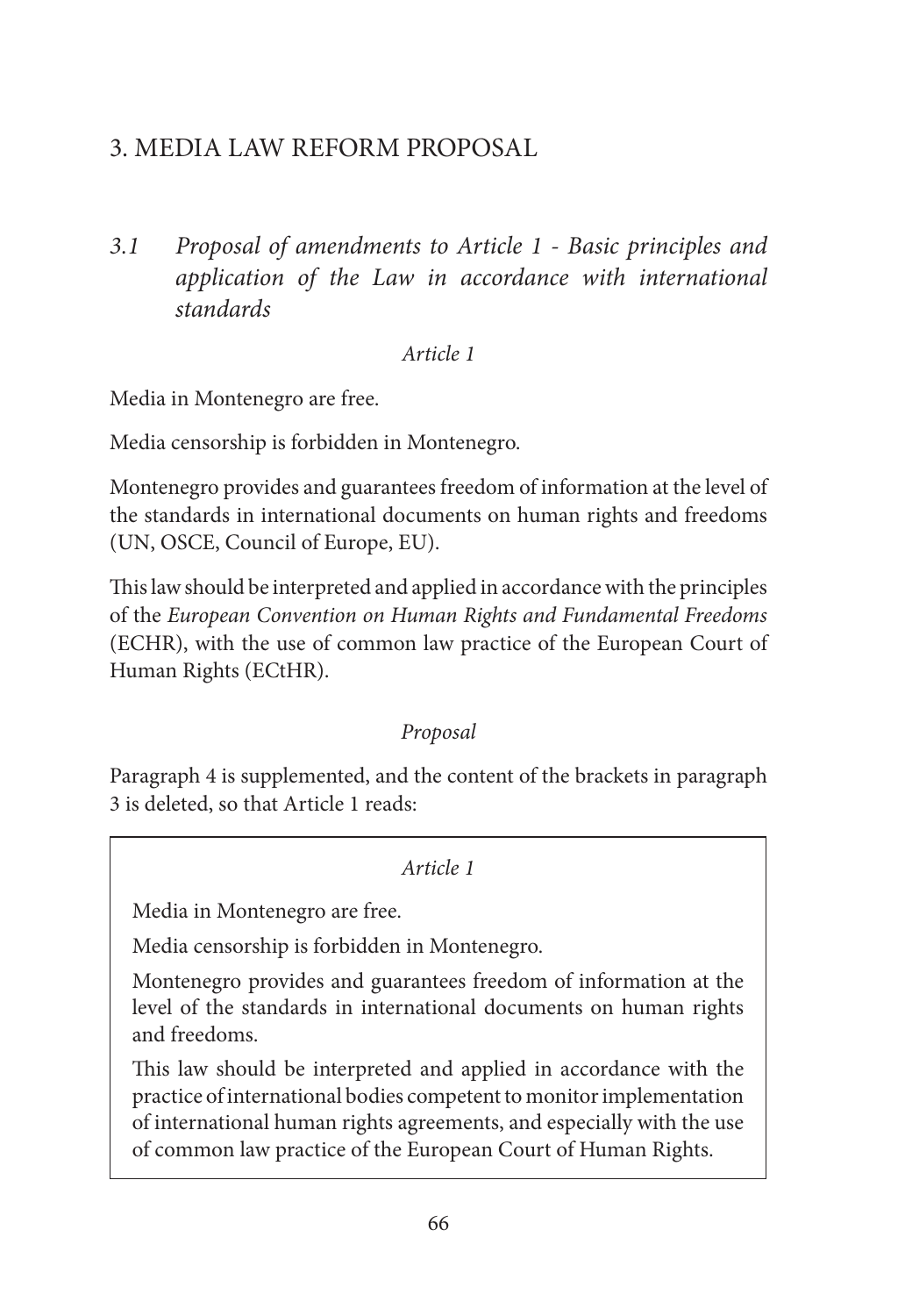#### *Reasoning*

*Amendment to paragraph 3 - Standards in accordance with the practice of international bodies that oversee their implementation*

Previous paragraph 3 stipulated that the freedom of information is guaranteed at the level of standards contained in international documents on human rights and freedoms, with the abbreviations of international organization which have adopted these international instruments listed in parentheses, which is inappropriate in a legal text, so we suggest that the parentheses and its contents be deleted.

*Amendment to Paragraph 4 - application of the law in accordance with the practice of international bodies responsible for monitoring the implementation of international agreements on human right, especially the caselaw of the European Court of Human Rights*

Paragraph 4 particularly emphasizes the *European Convention on Human Rights* and the case law of the European Court of Human Rights. However, as this Convention is one of the international agreements already mentioned in paragraph 3 and the European Court of Human Rights is one of the international bodies whose practice is relevant to the interpretation of contracts referred to in (the others being, for example, *International Covenant on Civil and Political rights* and the practice of the UN Commission on Human Rights), we believe it is necessary to amend this paragraph. Essentially the same provision was contained in Article 10 of the *Charter on Human and Minority Rights and Civil Liberties of Serbia and Montenegro* (Off. Gazette SCG, no. 6/03), and despite the proposal of Human Rights Action to introduce that very provision to the Constitution, and later to the Law on the Constitutional Court, unfortunately that has not been done. Although particular reference to the European Court of Human Rights in addition to the existing definition may be unnecessary, we believe that it still should emphasized, as the most important source of law in this area.

# *Deletion of paragraph 4*

Despite the fact that the intention of highlighting the application of the *European Convention on Human Rights* and the European Court caselaw is undoubtedly positive, this however means repeating the contents of paragraph 3, especially after its proposed amendment.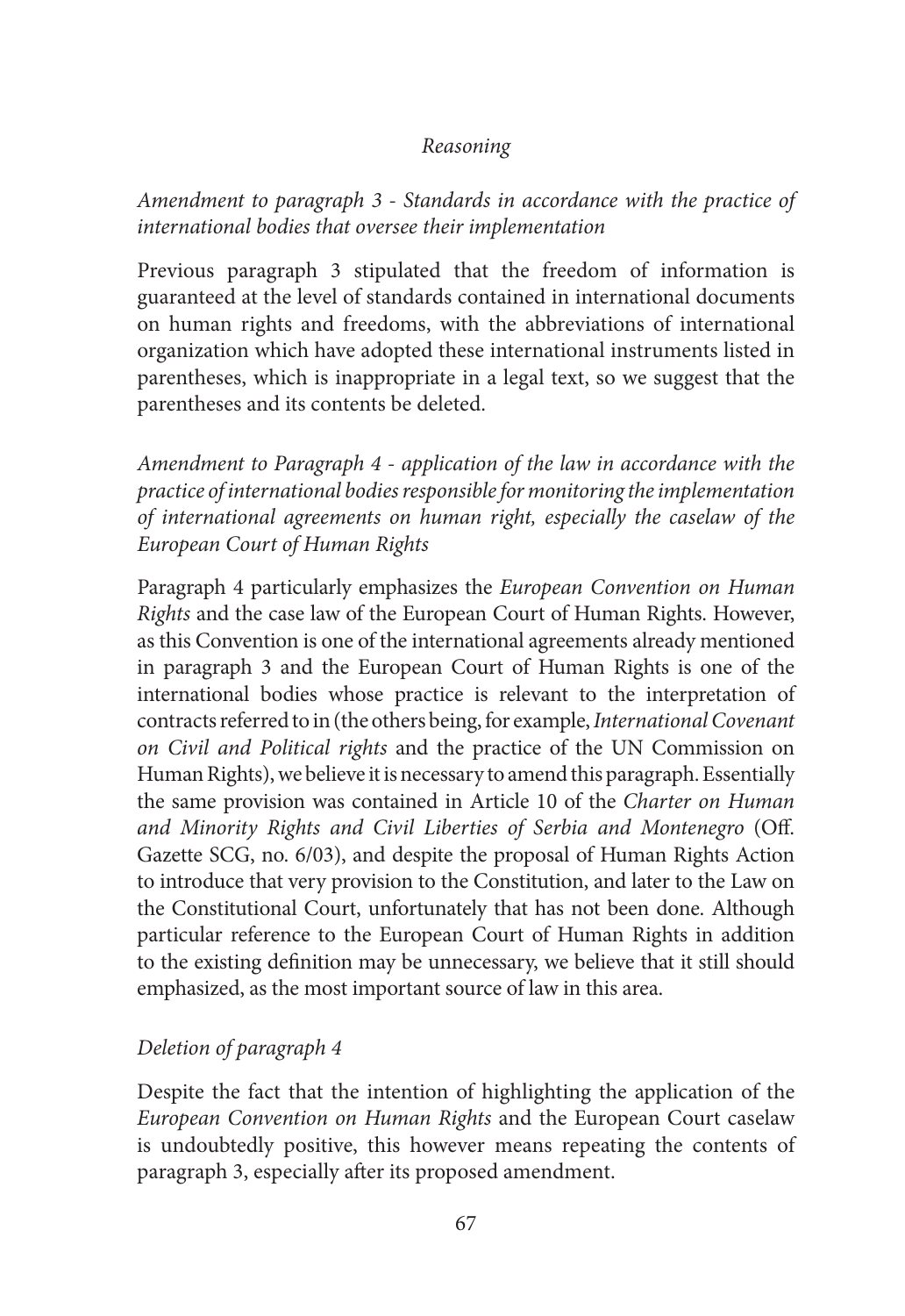# *3.2 Proposal of amendments to Article 2 - basic principles*

#### *Article 2*

The Republic of Montenegro (hereinafter referred to as: the Republic) shall guarantee the right of free founding and undisturbed work of media based on: the freedom of expression; freedom of investigation, collection, dissemination, publicizing and receiving information; free access to all sources of information; protection of man's person and dignity and free flow of information.

The Republic shall guarantee equal participation in information to both domestic and foreign legal and natural persons in compliance with both this Law and the Broadcasting Law.

#### Proposal

In paragraph 1, the words "Republic" and "(hereinafter referred to as Republic)" are deleted.

A new paragraph 2 is added as follows:

"The right to freedom of expression protects the content and manner of" expression and does not apply only to the expression considered to be reasonable and inoffensive, but also to the one that may offend, shock or disturb, especially when it comes to matters of public interest."

A new paragraph 3 is added as follows:

..The media play an important role in a democratic society as public observers, commentators and transmitters of information."

In current paragraph 2 the word "Republic" changes to "Montenegro", and paragraph 2 shall become paragraph 4, so that Article 2 reads: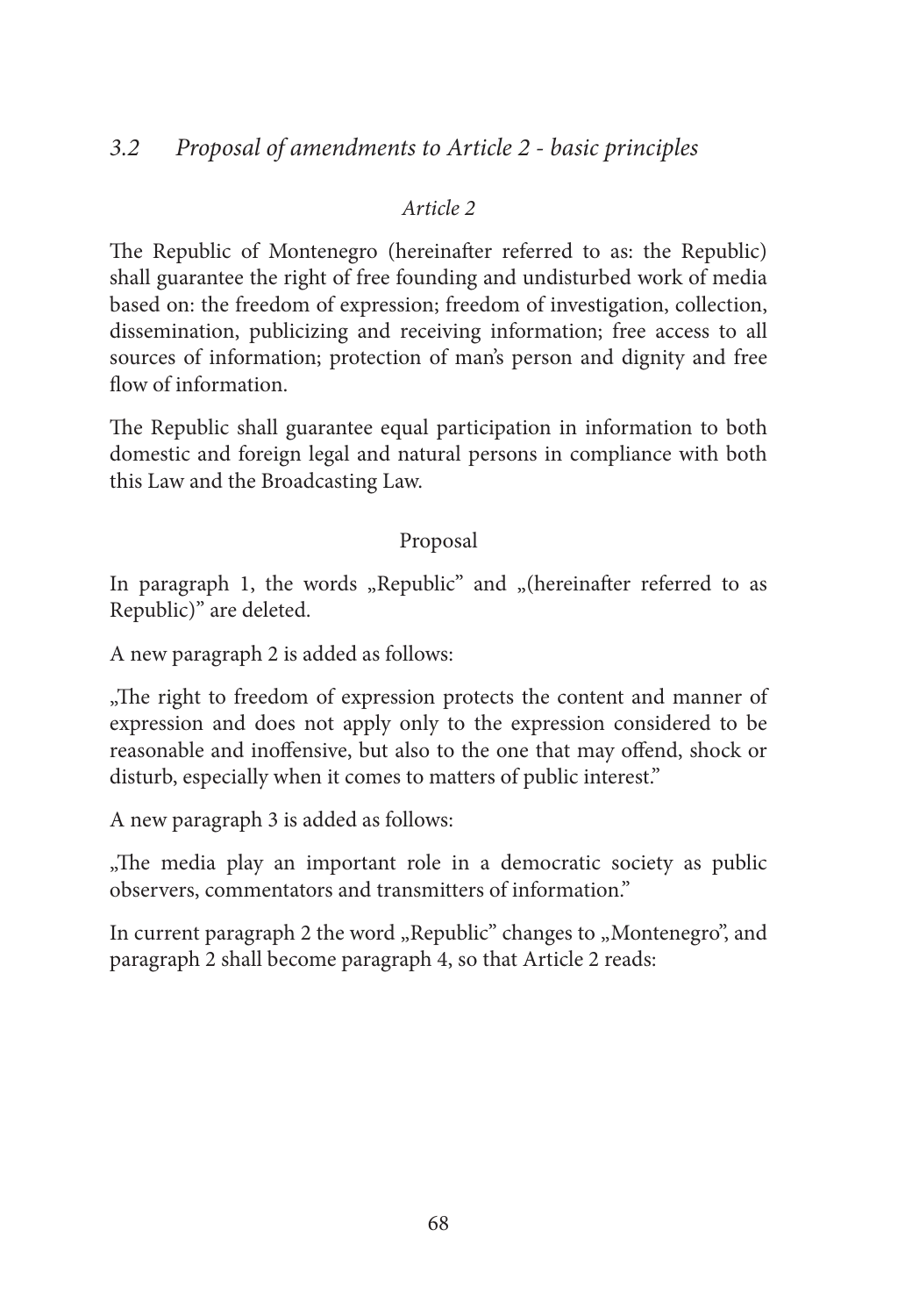# *Proposal of amended article*

# *Article 2*

The Republic of Montenegro shall guarantee the right of free founding and undisturbed work of media based on: the freedom of expression; freedom of investigation, collection, dissemination, publicizing and receiving information; free access to all sources of information; protection of one's person and dignity and free flow of information.

The right to freedom of expression protects the content and manner of expression and does not apply only to the expression considered to be reasonable and inoffensive, but also to the one that may offend, shock or disturb, especially when it comes to matters of public interest.

The media play an important role in a democratic society as public observers, commentators and transmitters of information.

Montenegro shall guarantee equal participation in informing local and foreign legal and natural persons, in accordance with this Act and the Broadcasting Law.

# *Reasoning*

Following the example of the introductory articles of the Law on Defamation of the Federation of Bosnia and Herzegovina, Official Gazette of BiH, no. 32/04, art. 2 and the Law on Defamation of the Republic Srpska of BiH, Official Gazette of RS, no. 67/01, art. 1, we propose adding paragraphs 2 and 3, which highlight some of the basic principles of interpretation of freedom of expression in relation to the media from the European Court of Human Rights.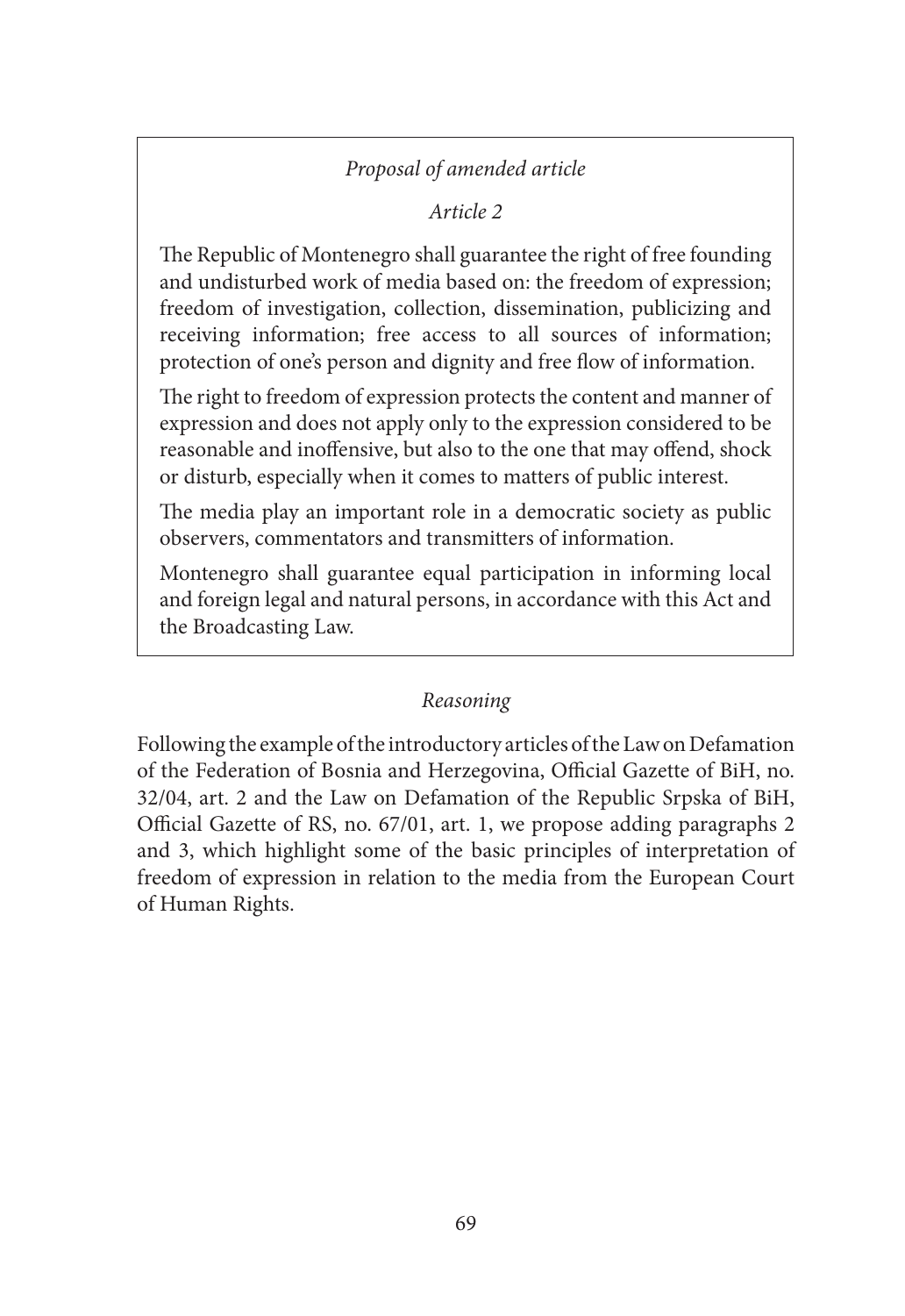Proposal of a new article

#### *Article 2 a*

No provision of this Law shall be interpreted and applied in a manner that would lead to revocation of a right guaranteed by this Law or its restriction to a greater extent than prescribed.

## *Reasoning*

This is an important provision that sets the rules for the interpretation of the provisions of this law governing freedom of expression. Similar provisions are contained in Art. 5 of the *International Covenant on Civil and Political Rights*62 and art. 17 of the *European Convention on Human Rights.*<sup>63</sup>

Purpose of the provision is to prevent the abuse of the law to the detriment of freedom of expression. In case of doubt, publication shall be considered free. Regarding the exception, it will be interpreted closely as possible. In other words, the restriction of freedom of expression will be allowed to the extent necessary to ensure a balance with another right, for example, the right to privacy. The provision ensures that in case of doubt, the right to freedom of information shall outweigh, and on the other hand it does not allow exceptions to be interpreted broadly, which would be contrary to the guarantees of this right given by the Constitution and the principle of this law. The rule exists so that the right to freedom of expression would not

63 Article 17 - Prohibition of abuse of rights.

<sup>62</sup> "1. Nothing in the present Covenant may be interpreted as implying for any State, group or person any right to engage in any activity or perform any act aimed at the destruction of any of the rights and freedoms recognized herein or at their limitation to a greater extent than is provided for in the present Covenant.

<sup>2.</sup> There shall be no restriction upon or derogation from any of the fundamental human rights recognized or existing in any State Party to the present Covenant pursuant to law, conventions, regulations or custom on the pretext that the present Covenant does not recognize such rights or that it recognizes them to a lesser extent."

<sup>&</sup>quot;Nothing in this Convention may be interpreted as implying for any State, group or person any right to engage in any activity or perform any act aimed at the destruction of any of the rights and freedoms set forth herein or at their limitation to a greater extent than is provided for in the Convention."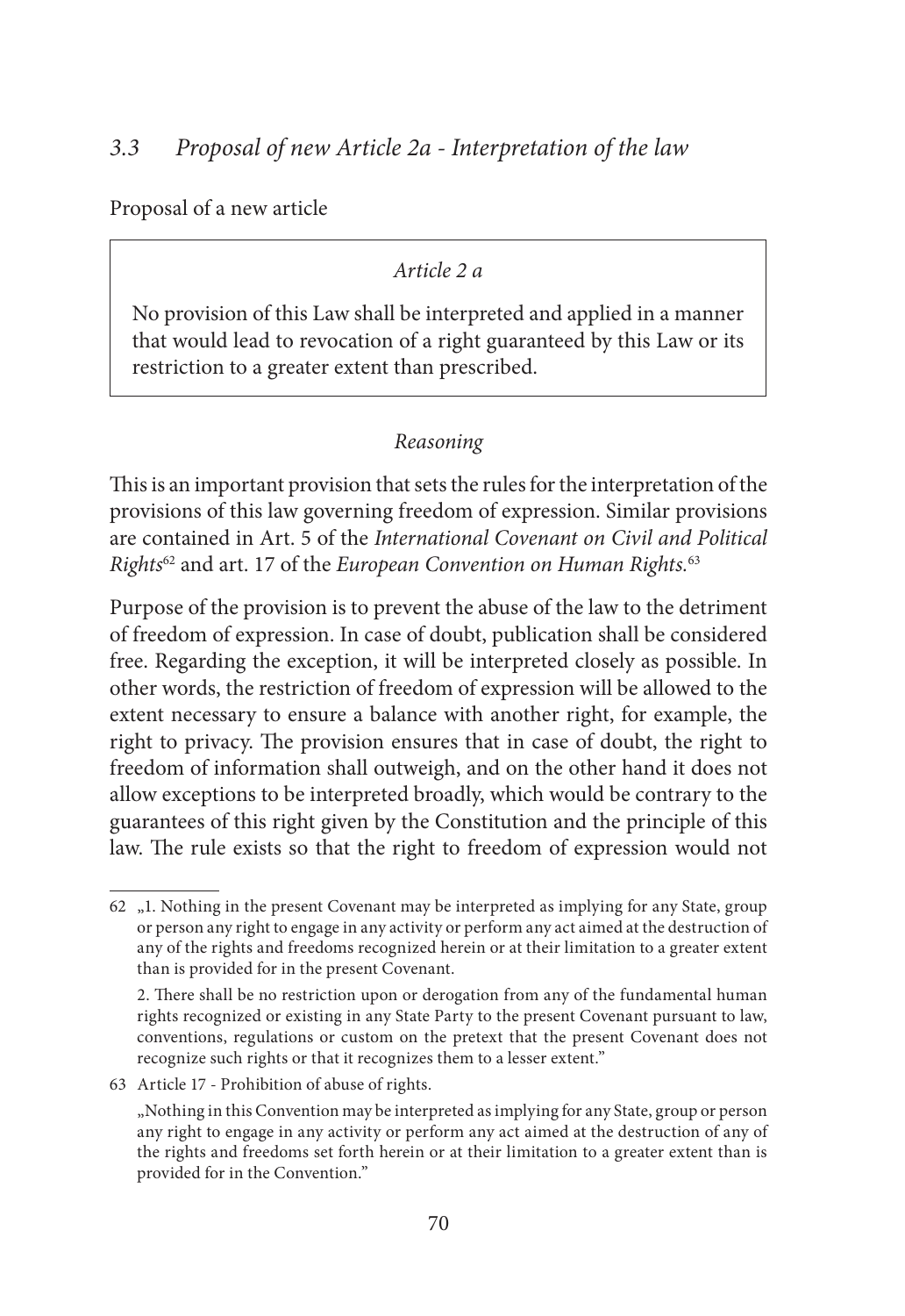be constrained more than is *necessary in a democratic society*, which is a standard specified in Art. 10 para. 2 of the *European Convention on Human Rights*, considered by the European Court in each case of application of restrictions on freedom of expression with some legitimate purpose, such as protecting the reputation and rights of others.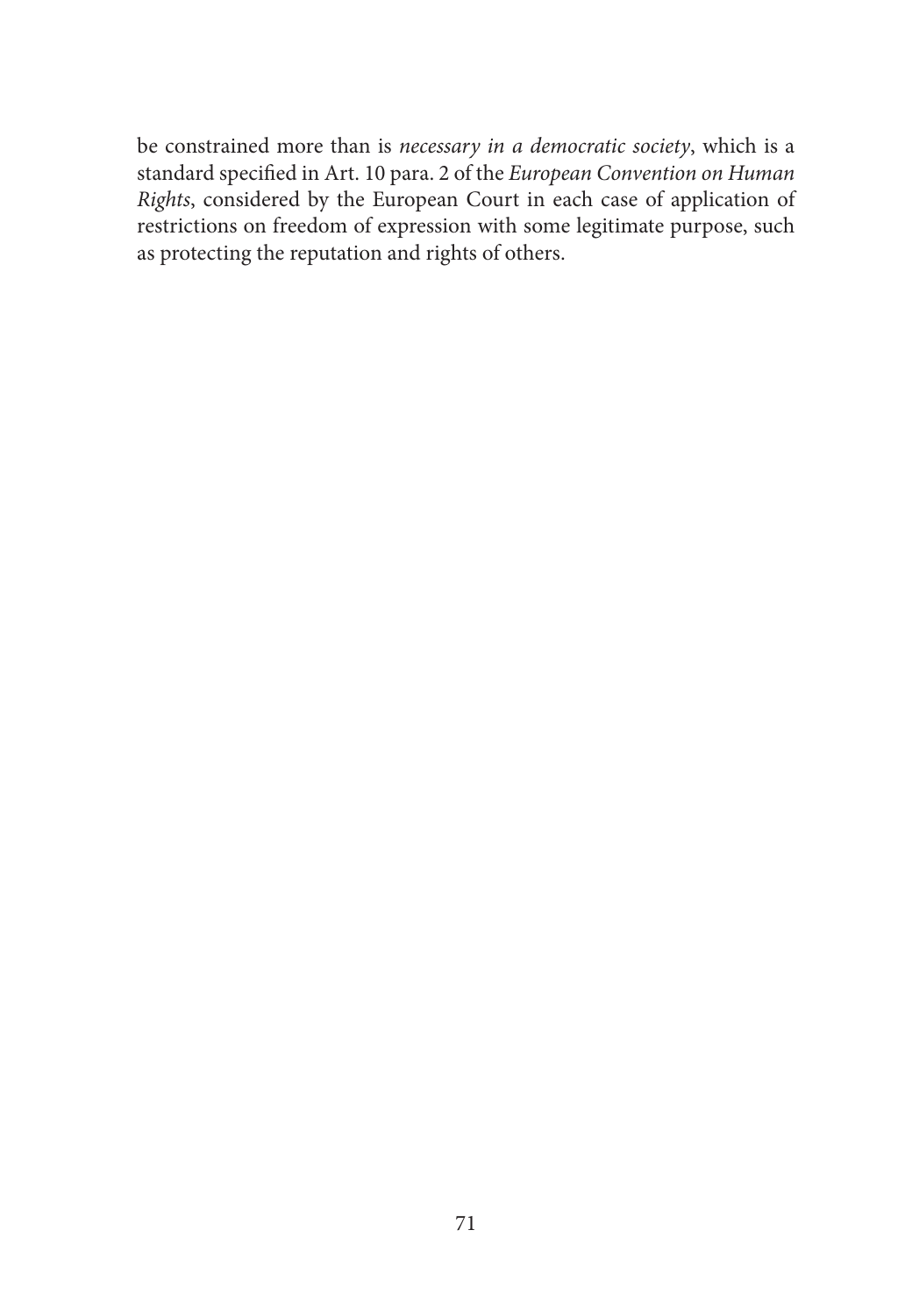*3.4 Proposal of amendments to Article 4 - basic principles, the urgency of judicial protection and access to information in the possession of public authorities and other legal entities with public authority* 

# *Article 4*

Media are free to publish ideas, information and opinions about occurrences, events and persons, while respecting the Constitution, laws and ethical rules of journalism.

Court decides on violation of freedom of information stipulated by the Constitution and the law, in an urgent procedure.

Information available to the legislative, executive and judicial authorities, companies and institutions entrusted with public authority, is available to the public, in compliance with the Law on Free Access to Information.

# *Proposal:*

In paragraph 1, the words "respecting the Constitution, laws and ethical rules of journalism," shall be replaced with words "in accordance with the Constitution, international standards and law."

Paragraph 2 is amended to read: "The Court decides in urgent procedure on violation of freedom of information."

In paragraph 3, the words "Companies and institutions" are replaced with words "public institutions and other legal entities", so that Article 4 reads:

## *Article 4*

Media are free to publish ideas, information and opinions about occurrences, events and persons, in accordance with the Constitution, international standards and laws.

Court decides on violation of freedom of information in an urgent procedure.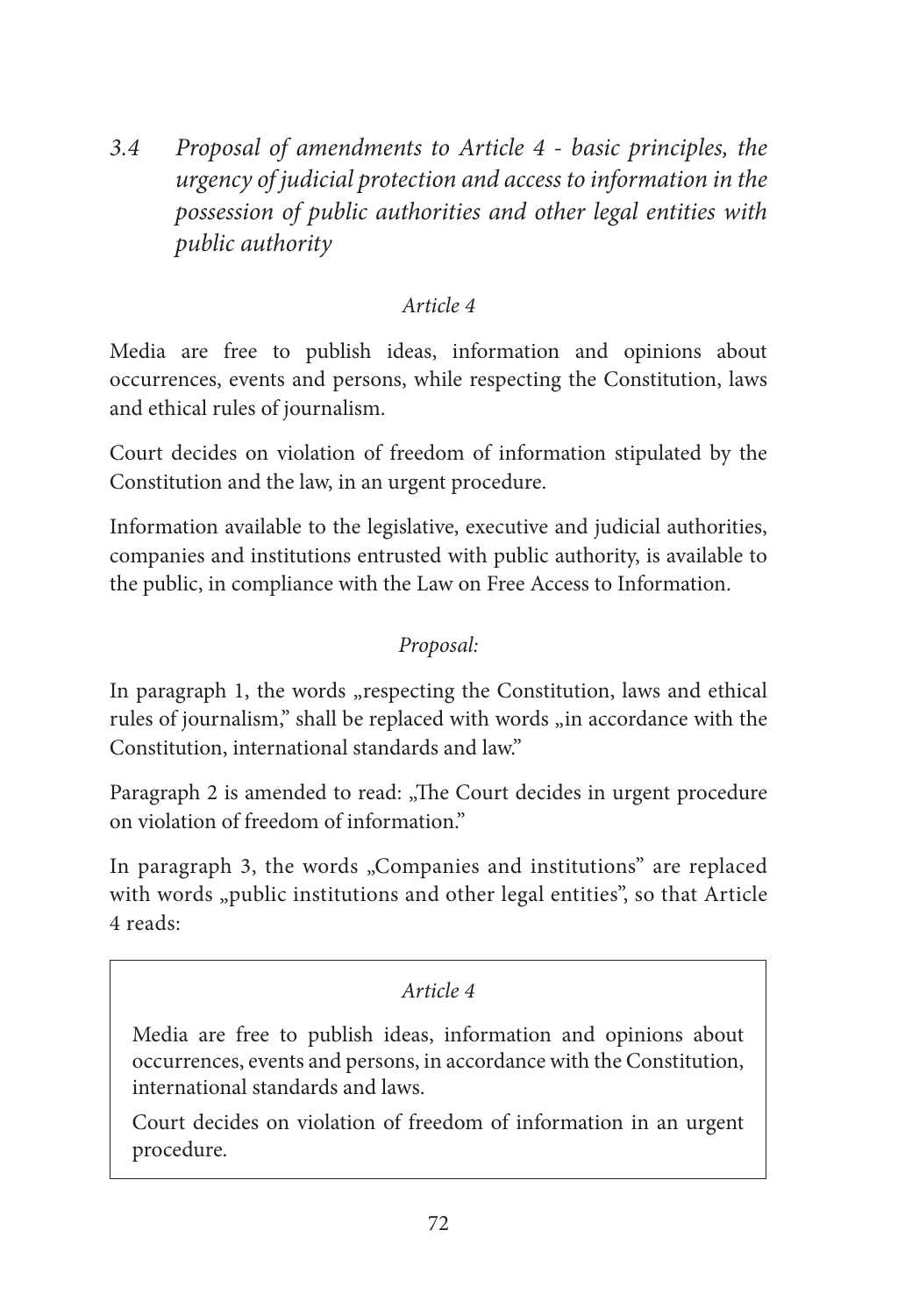Information available to the legislative, executive and judicial authorities, public institutions and other legal persons entrusted with public authority, is available to the public, in compliance with the Law on Free Access to Information.

## *Reasoning*

Minor changes are proposed in the first paragraph for greater accuracy. In addition to the Constitution and laws, the application of international standards is emphasized as well. It is proposed to delete references to "ethical rules of journalism" given that the amendments propose to provide legal definition of the standard "due journalistic care", and we believe that the court should not apply the rules of ethics of journalism (Code of journalistic ethics), but the journalist's self-regulatory body.

The existing second paragraph provides that the court decides in urgent procedure on violation of the Constitution and the freedom of information established by the law. The proposal omits that the freedom of information is prescribed by the Constitution and the law, since it is also regulated by numerous international documents, which are binding for Montenegro.

Therefore, the current legal provision is contrary to Article 1 which stipulates that Montenegro provides and guarantees freedom of information with respect to the standards contained in international instruments on human rights and freedoms, and the practices of international bodies that are responsible for supervising their implementation.

The third paragraph contains less terminological corrections in terms of persons or bodies that possess information available in accordance with the special Law on Free Access to Information (*Official Gazette*, No. 68/2005).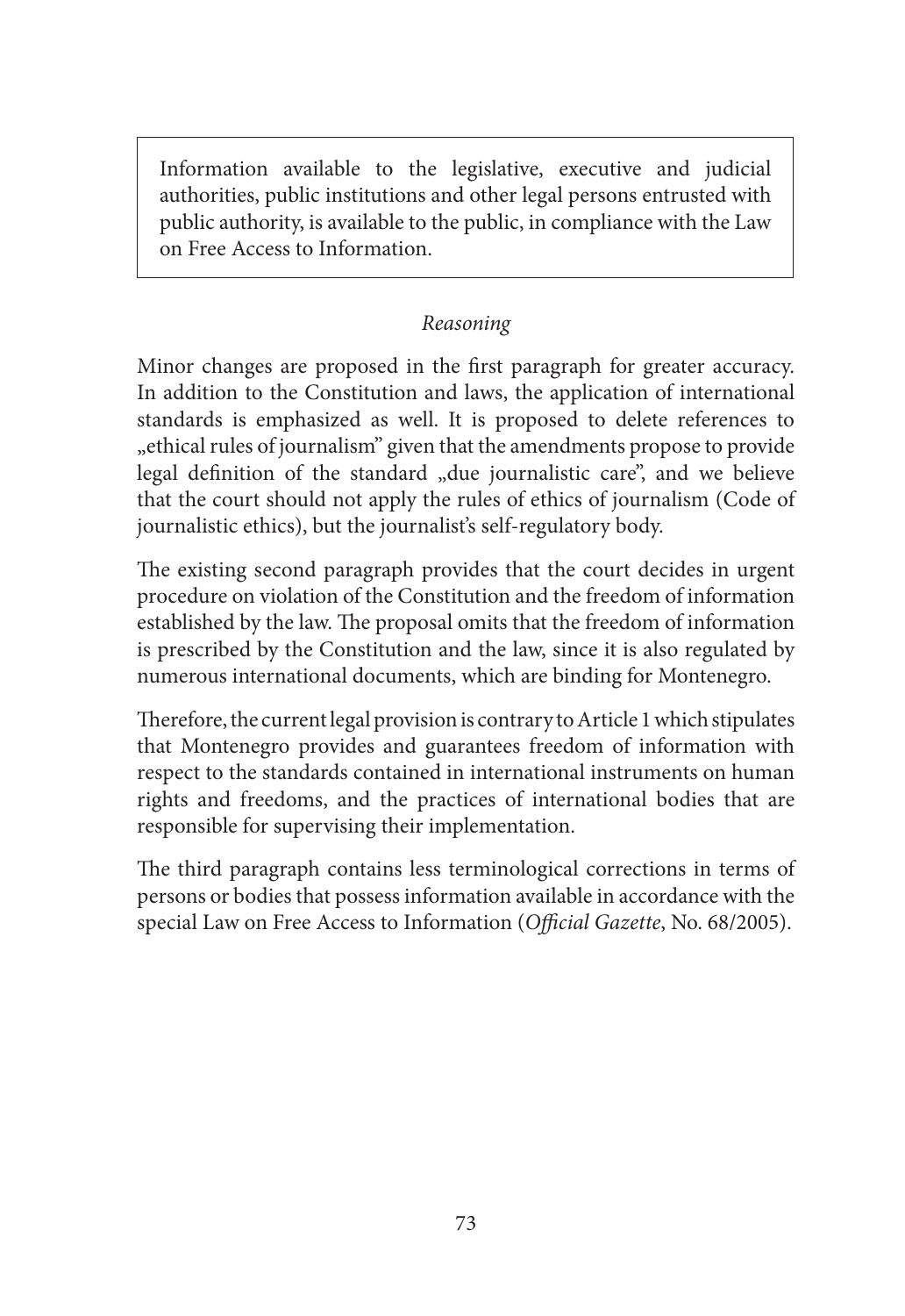# *3.5 Proposal of new Article 4a - the standard of Due Professional Care*

Proposal of a new article:

## *Article 4 a*

A journalist is obliged to reasonably verify the truthfulness and completeness of every information before its publishing.

Before publication of information, a journalist and responsible editor has to make a reasonable effort to give an opportunity to the person the information relates to express his/her opinion, if that does not prevent timely disclosure of information.

A journalist is obliged to publish other people's information, ideas and opinions credibly and completely, and if the information is taken from other media, a journalist is obliged to cite that media.

The degree of due professional care is proportional to the gravity of the possible consequence of the published information.

# *Reasoning*

# *New article 4a - specifying standards of due professional care*

Because of the importance of journalists' due professional care in releasing information, it is necessary to emphasize and define this standard, which represents adequate attention to the circumstances. It is necessary to prescribe this duty as legal, to ensure proper understanding of the standard of accountability by the courts and media.

## *Paragraph 1 - checking the veracity of the information*

Condition for the admissibility of the publication is that the information is *examined with due care* before its publication, i.e. due professional care, within certain limits, which vary from case to case. Note that the appropriate care with regard to circumstances is the care *allowed and imposed to journalists by the circumstances of the case*. This *standard* relates to verification of accuracy and completeness of the information, and other conditions for admissibility of publication, for example, is there consent for publication of private letters, audio recording or photographs, assessed in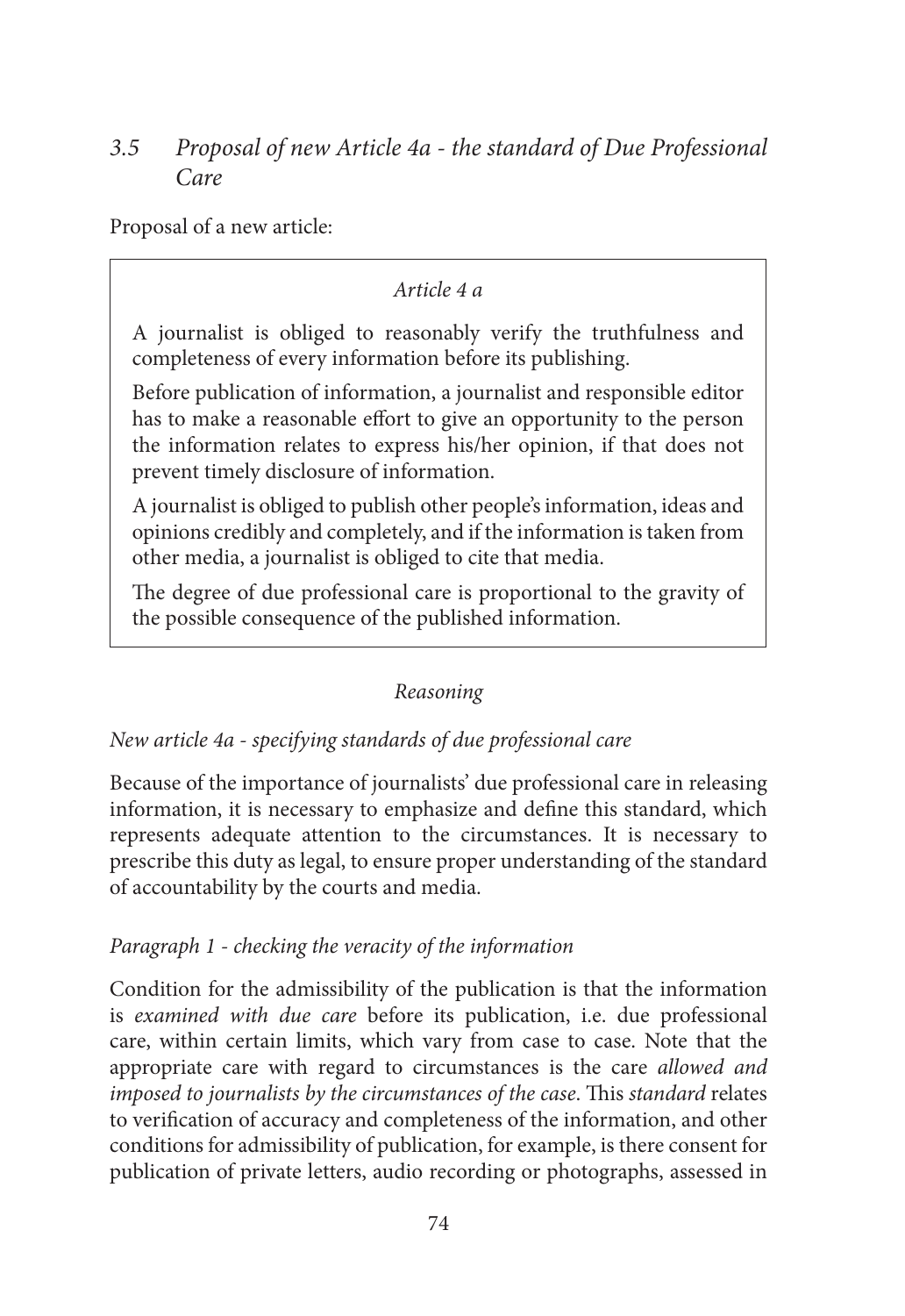each separate case. If at the time of publication, the journalist had ample reason to believe that certain information is true, it should be considered that he has acted with due care. The European Court has recognized the importance of swiftness of publication of news in the media business, and stressed that the news is "a commodity that is disappearing, and postponing its publication, even for a short period, can take away all its value and interest" (*Sunday Times (no. 2) v. United Kingdom*, 1991). Therefore, the standard of due care must be assessed in the context of what is reasonable to do in the short term in order to verify the authenticity of the news, which should be taken into account in each case. For example, the European Court assessed "the extent to which the newspaper could reasonably regard the Lindberg report as reliable with respect to the allegations in question. The latter issue must be determined in the light of the situation as it presented itself to Bladet Tromsø at the material time, rather than with the benefit of hindsight" (*Bladet Tromsø and Stensaas v. Norway*, para 66).

The obligation of the previous review with due care does not mean that a journalist may publish information only if entirely convinced about its veracity. The information in respect of which a journalist still has doubts may be published as well when there is *justified interest* in their publication, provided that there is an obligation to point that out, i.e. the reasons for having doubts: what is uncertain shall not be published as certain, nor shall a journalist omit to state it is not certain, and other information may not be constructed on that information. The Court emphasized the importance of a way of presenting the information in respect of which there is no evidence of truth, including, for example, interrogative sentences (*Bladet Tromso, Flux v. Moldova*, no. 6, etc.). If a journalist fails to point out that that information is beyond doubt, he does not act with due care. Thus, in the *Europapress Holding v. Croatia,* 2009, the Court found no violation of Art. 10 of the *Convention*, inter alia, because the editor of Globus did not act in accordance with due care:

"The article was written in a manner leaving the reader in no doubt as to the truthfulness of the published information and made no reference to its source. Therefore, it cannot be said that the Globus journalist who wrote it was merely reporting what others had said and had simply omitted to distance himself from the information (see, mutatis mutandis, Radio France and Others, cited above, § 38; Thoma v. Luxembourg, no. 38432/97, §§ 63 and 64, ECHR 2001-III; and Pedersen and Baadsgaard, cited above, § 77). Rather, he adopted the offending allegations as his own, and the applicant company which published them was therefore liable for their veracity (see, mutatis mutandis, Rumyana Ivanova, cited above, § 62)."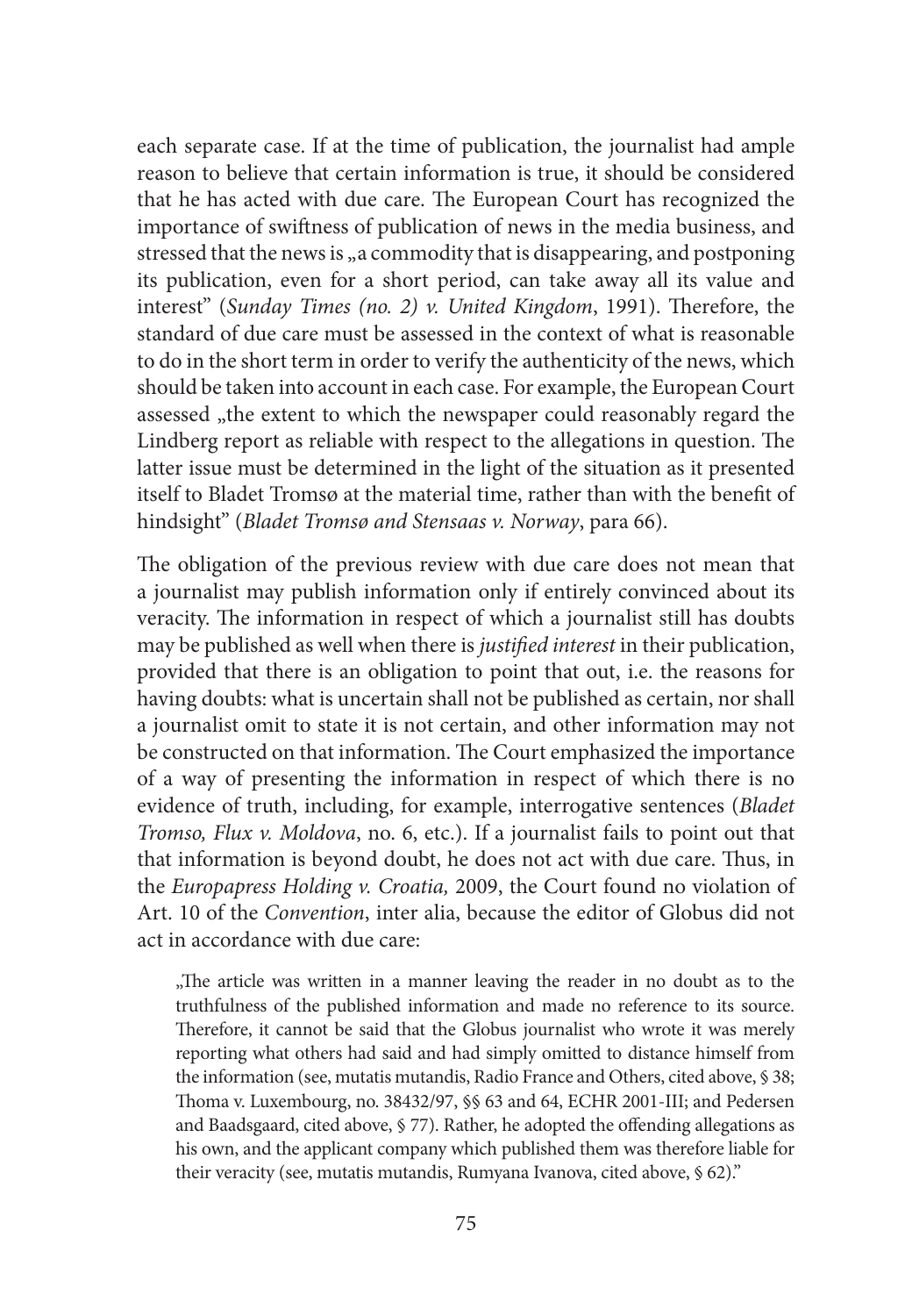Below are the excerpts from the case law of the Supreme Court of the Republic of Serbia, matching the European standards:

"Due professional care appropriate in certain circumstances is the care allowed and imposed to a good journalist by the circumstances of the case, bearing in mind the rules of the journalistic profession. Legal standard of such care is directly proportional to the severity of violations of rights, or interests caused by the release of information, meaning that greater attention is needed in checking the factual basis for the information." (Judgment of the Supreme Court of Serbia, rev. 2898/2007 of 13 March 2008).

"The media law cannot require from journalists to establish the truth of facts as in judicial proceedings (correspondence with reality and elimination of all reasonable doubt), and for freedom of expression and publication of factual statements it is not necessary to have evidence of their absolute truth, it is sufficient to express and publish the information after verifying that it is true in accordance with the appropriate circumstances of the case, or in accordance with journalistic attention (Judgment of the Supreme Court of Serbia, Rev. 3139/2007 of 19 March 2008)."

### *Paragraph 2 - addressing the person to whom the information relates*

The duty of journalistic care also includes *addressing a person to whom the information relates*, in order to hear his opinion before publishing the information. If it was impossible to previously determine the accuracy of the information, even with due care and reasonable effort to get in touch with those to whom the information relates, the publication is allowed. In the case of *Flux v. Moldova* (no. 6), 2008, the Court ruled in favor of the respondent State, finding that the journalist had acted unprofessionally, because despite the expressed serious allegations of corruption at the expense of the plaintiff he did not attempt to get a statement from the plaintiff, nor did he subsequently accept to publish that statement about the allegations. Also, in *Europapress Holding v. Croatia*, the Court emphasized "that where particularly serious allegations have been made by one of the parties to a dispute, particular vigilance is called for. In such situations journalists, rather than automatically giving credence to such allegations, should ascertain whether they were true by obtaining further information and, if appropriate, by hearing the other side's version of the facts"(para 68).

### *Paragraph 3 - republishing claims from other media*

Improper claims presented to a journalist in the statement or interview, or during live broadcast on radio or television (broadcasting of an event, studio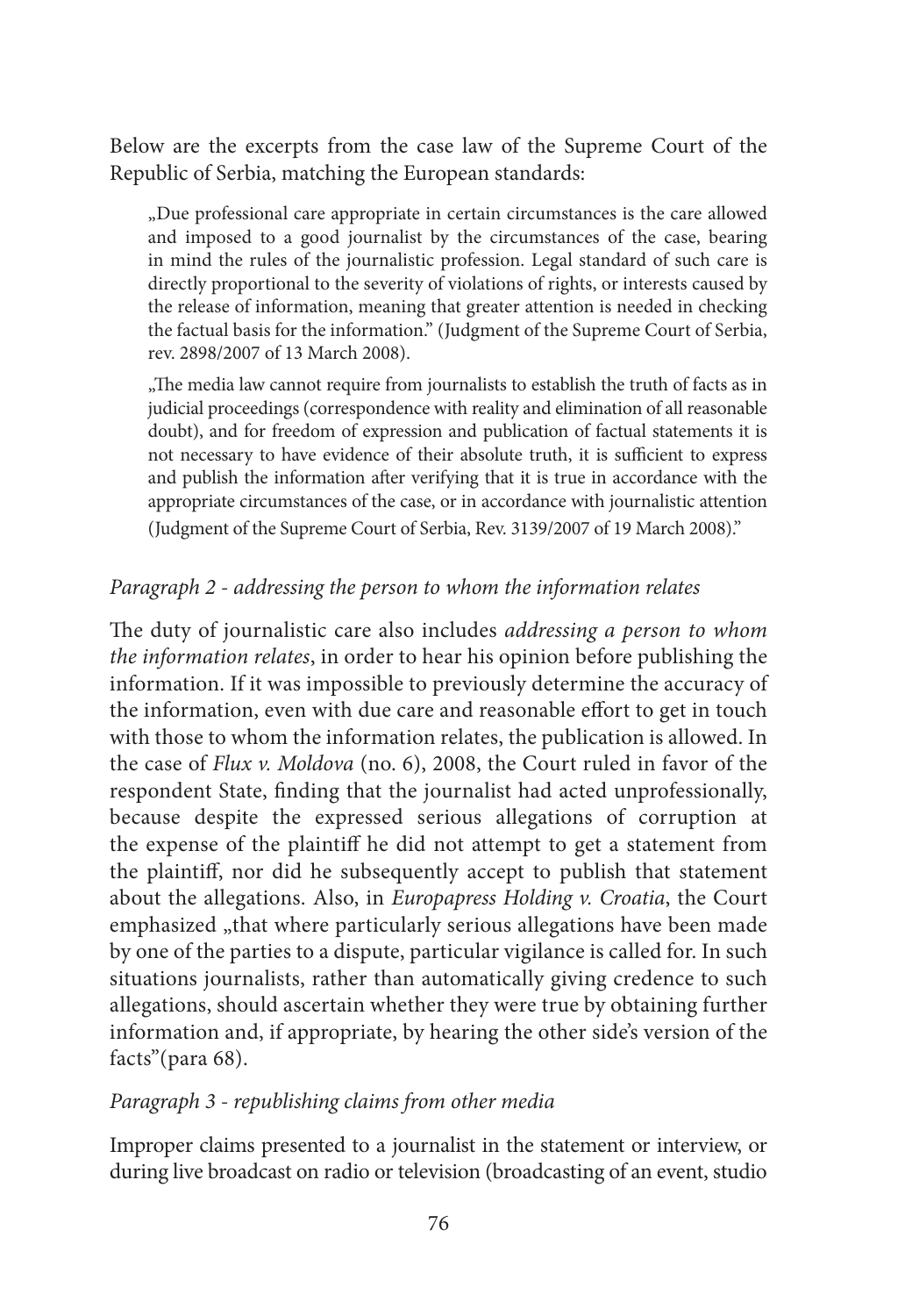shows, talk shows etc.), although broadcasted by radio or television, are not illicit disseminations. In *Thoma v. Luxembourg*, the ECtHR has stated: "The general requirement for journalists to systematically and formally distance themselves from the contents of statements that might offend or provoke others or damage their reputation is not in accordance with the role of the press to provide information on current events, opinions and ideas" (para 64)

If the mass media outlet, however, in any way *joined* someone else's improper statement by adopting and published it as their own (for example through a commentary, subtitle, editorial presentation etc.), it shall be deemed that the statement in question is their own (see the above cited judgment *Europapress Holding v. Croatia*, para 60).

A journalist can not be held liable if accurately conveyed the information of public interest he's been told by others; sanctions in such cases may be justified only when there are particularly strong reasons (*Jersild v. Denmark*, 1994, paragraph 35, and *Pedesen Baadsgard v. Denmark*, 2004, paragraph 77).

# *Paragraph 4 - degree of due care is proportionate to the gravity of possible consequences*

Examination of information prior to publication must be in proportion to weight of given statements (*Prager and Oberschlick v. Austria*, 1995, paragraph 37). If the factual allegations are extremely serious, the greatest possible caution in their checking and moderation in their publication must be shown. Such allegations should not be overstressed, making the situation more dramatic than it really is (*Radio France and others v. France*, 2004, par 39). Therefore, journalist must always act with an awareness of the possible consequences of publication, and with the severity of possible consequences, the degree of his due care on a prior assessment grows as well.

In *Cumpana and Mazare v. Romania*, 2004, the Grand Chamber of the European Court emphasized:

"While the role of the press certainly entails a duty to alert the public where it is informed about presumed misappropriation on the part of local elected representatives and public officials, the fact of directly accusing specific individuals by mentioning their names and positions placed the applicants under an obligation to provide a sufficient factual basis for their assertions... This was particularly so because the accusations against Mrs. R.M. were so serious as to render her criminally liable.,, (para. 101-102).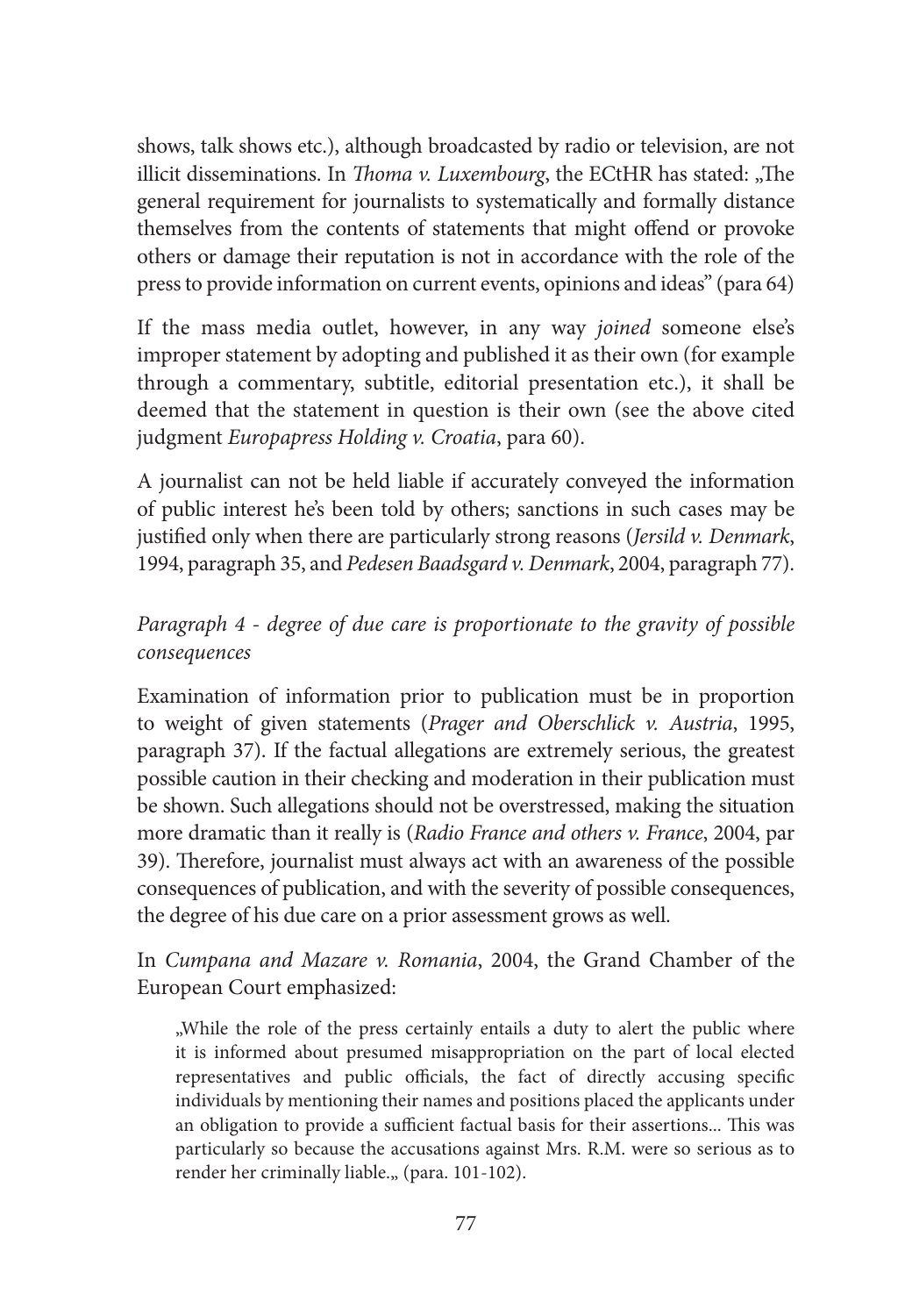*3.6 Proposal of amendments to Article 20 - Liability of the founder, editor and journalist*

## *Liability for damages caused by the media*

#### *Article 20*

The founder of the media is responsible for the published program content, unless this Law provides otherwise.

If the media publishes the program content that violates legally protected interest of a person to whom the information relates or harms the honor or integrity of an individual, states or transmits false statements about his/her life, knowledge and abilities, the person has a right of action to the competent court for damages against the author and founder of the media.

## *Proposal of amended article*

#### *Article 20*

The author, responsible editor and founder of the media have the joint responsibility for damage caused by publication of false, incomplete or other information, which publication is prohibited by this Law, and which violates the reputation or rights of a person, if it is proven that the author or responsible editor acted contrary to due professional care.

#### Reasoning

Current article 20 of the Media Law prescribes the responsibility of the media founder and the journalists, as an author, for the damage caused by the media.

The proposal differently regulates damages caused by the media. In addition to the media founders and program content author (journalist), it is proposed to hold the editor-in-chief liable as well. They have joint liability.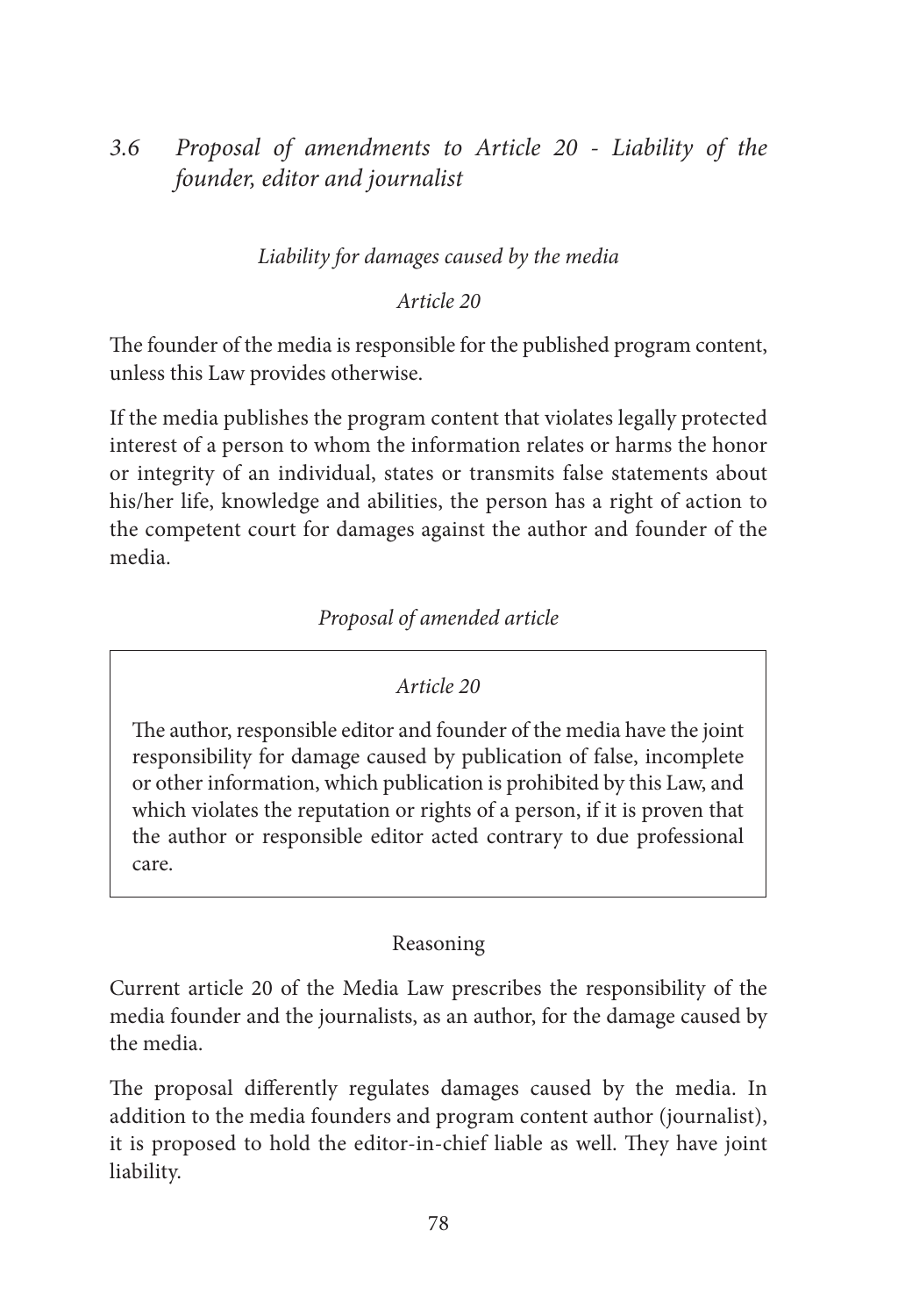The existing Media Law does not stipulate liability for the editor for published program content, which is unusual in the comparative practice.<sup>64</sup> However, bearing in mind the role of editor-in-chief in regulating the media, especially in the final decision on the publication of information (graphics, titles, subtitles, etc.), it is necessary to prescribe his responsibility, too. Editor in chief is an authority before the journalists, and a link between the media (business) and journalists (journalism). As the editor and usually a journalist himself, he should be the most capable one, and therefore the most responsible, to take care of the interests of the public media and to use his knowledge and experience to prevent publication of information that are the result of ignorance, inexperience or bad intentions.

The editor has the power to ultimately decide what shall be published, hence it is natural and reasonable for him to bear the responsibility together with the media founder and journalists, who can not change the decision of the editor.

We have also made changes in wording to comply with European standards. Article 10 of the *European Convention on Human Rights* in paragraph 2 among the legitimate objectives of restrictions on freedom of expression states "the reputation and rights of others".

In the proposed Article 20 the term  $_{\rm m}$  an individual" is missing, because of the alignment of the Media Law with the Law of Obligations adopted in 2008 and which, unlike the previous one, provides that a legal entity shall be awarded damages for harm to reputation and personal rights, if a court deems that the severity of the violation and the circumstances justify it (Article 207, paragraph 3).

Here it is necessary to distinguish between false and incomplete program content and false and incomplete program content that causes damage. It is indisputable that any false content is not necessarily offensive or causes damage. Therefore it is necessary that the law stipulates that one shall be held liable only for false and incomplete information that caused the damage.

<sup>64</sup> The European Court caselaw shows that in European countries, generally, media editors are held liable (France, Austria, United Kingdom). Most of the media laws in the region also prescribe the liability of the chief editor: The Law on Public Information of Serbia (*"Official Gazette RS''*, no. 61/2005), Law on Media of Croatia (*"Official Gazette"*. 59/04), the Law on Media of the Republic of Slovenia and the Laws on protection against defamation of Bosnia and Herzegovina Federation and the Republic Srpska, Bosnia and Herzegovina, also lay the responsibility on the chief editor.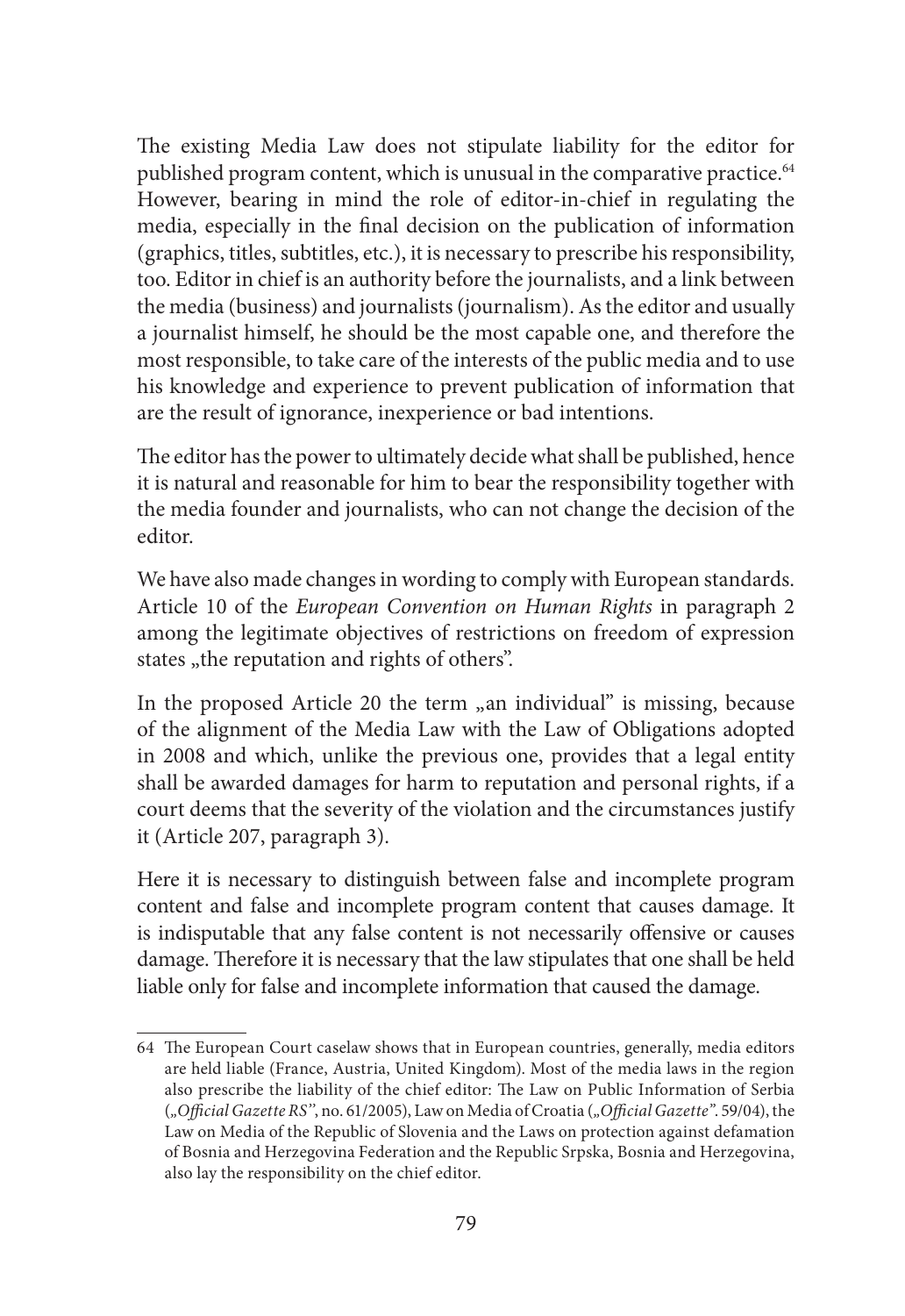The amended article stipulates that the burden of proof for the action of a journalist and editor inconsistent with due professional attention is not on the defendant  $\int$ , if it is proven that the author or editor acted contrary to due professional care"). When assessing whether they acted with due professional care all the circumstances are taken into account and all the evidence offered to determine whether the journalist acted with due care appropriate in given circumstances.

The European Court of Human Rights in some of his decisions criticized shifting the burden of proving to the defendant, finding that the plaintiff is in a better position to prove that something is true, and that the obligation of proving the truth of his statements, especially in the case of value judgments, represents a violation of Article 10 of the Convention (*Lingens v. Austria*).

On the other hand, the requirement to prove that the factual statement is substantially true, in accordance with a reasonable standard of proof, to the degree of probability, in civil proceedings, is not contrary to Article 10 of the Convention (see, for example, *McVicar v. the United Kingdom,*  para 87, *Europapress Holding v. Croatia*, art. 54 and 63). The burden of proof on the defendant has been criticized by the Special Rapporteurs and Representatives for the freedom of expression of the United Nations, Council of Europe, the Organization for Security and Cooperation, the Organization of American States and the African Commission on Human and Peoples' Rights<sup>65</sup>, and the 2003 OSCE conference participants in Paris, who said that shifting the burden of proof to the defendant particularly in criminal proceedings is unacceptable deviation from the general principle of the presumption of innocence, based on which the plaintiff bears the burden of proof.<sup>66</sup>

<sup>65</sup> Joint Declaration "*Ten key challenges to freedom of expression in the next decade,*" Washington, 2 February 2010. http://www.article19.org/pdfs/standards/tenthanniversary-joint-declaration-ten-key-challenges-to-freedom-of-express.pdf.

<sup>66</sup> *Ending the Chilling Effect - Working to Repeal Criminal Libel and Insult Laws*, OSCE Representative on Freedom of the Media, Paris, 2003; http://www.osce.org/publications/ rfm/2004/06/12242\_100\_en.pdf.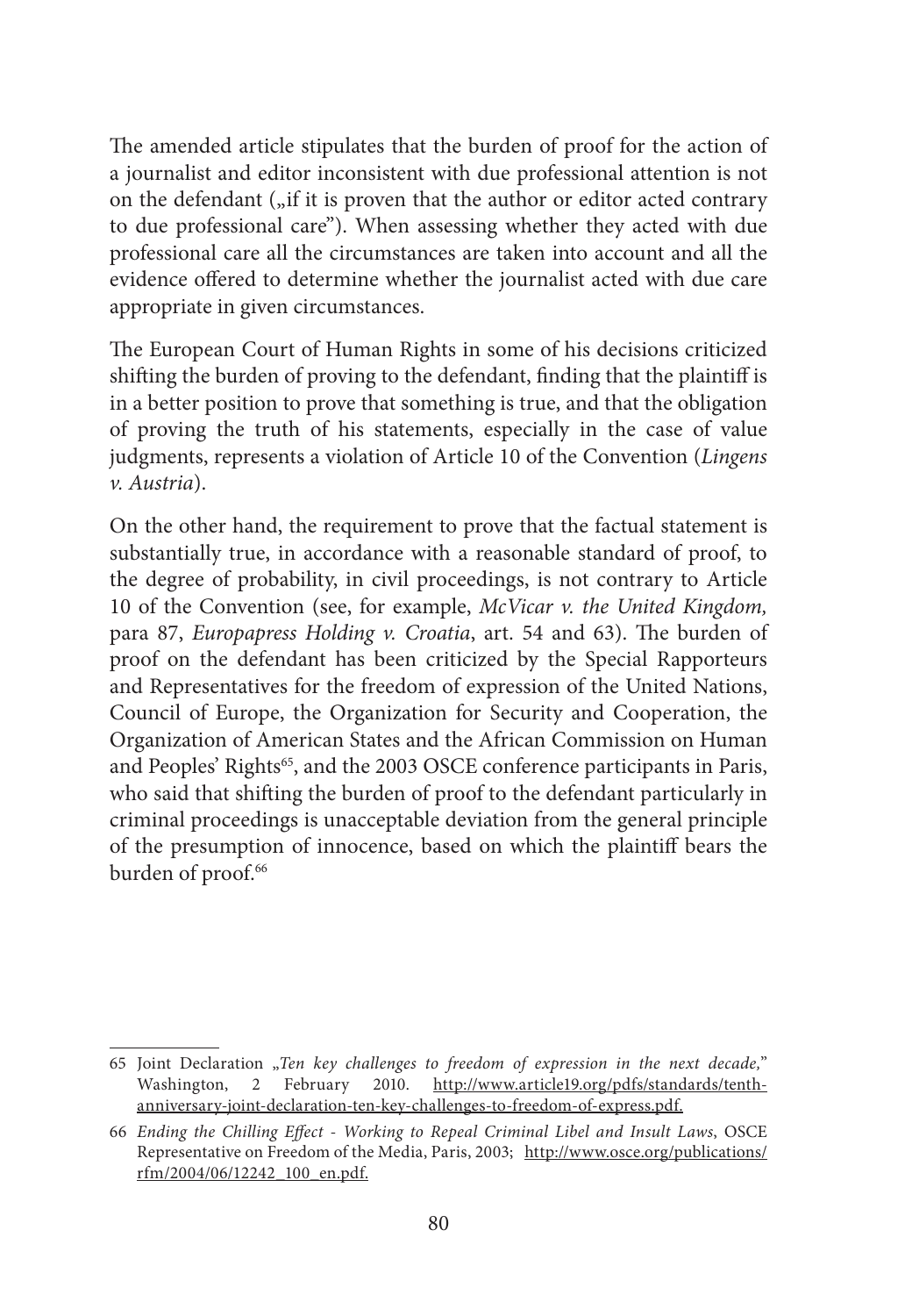Proposal of a new article

# *Article 20 a*

The media founder, editor and author of program content are not liable for damages if they acted with due professional care, and especially if the program content that caused the damage was:

- 1) essentially true, and false only in unimportant elements;
- 2) based on the facts that the author had reasonable grounds to believe that they are complete or accurate, while there was a legitimate public interest to be familiar with this information;
- 3) accurately transferred from discussion at the session of the legislative, executive or judicial authorities, bodies of local selfgovernment or at a public meeting; or from the act of the state bodies or other legal persons entrusted by public authority, and its meaning has not been changed by the journalistic editing;
- 4) of public interest, transmitted as a quote from other media or published within an authorized interview;
- 5) from private life, true or complete, and the circumstances of the case show that the author in good faith concluded that the damaged party agrees to its publication;
- 6) from private life or personal recording, which may have been published without authorization of the person in stake;
- 7) an opinion of the author, whose publication was in public interest, and if given in good faith.

On the course of determining responsibility of the person from paragraph 1, the court will take into account all circumstances of the case and especially the manner, form and timing of the publication, the probability of causing damage in the case if the program content would not have been published, as well as the reasons for speedy publication.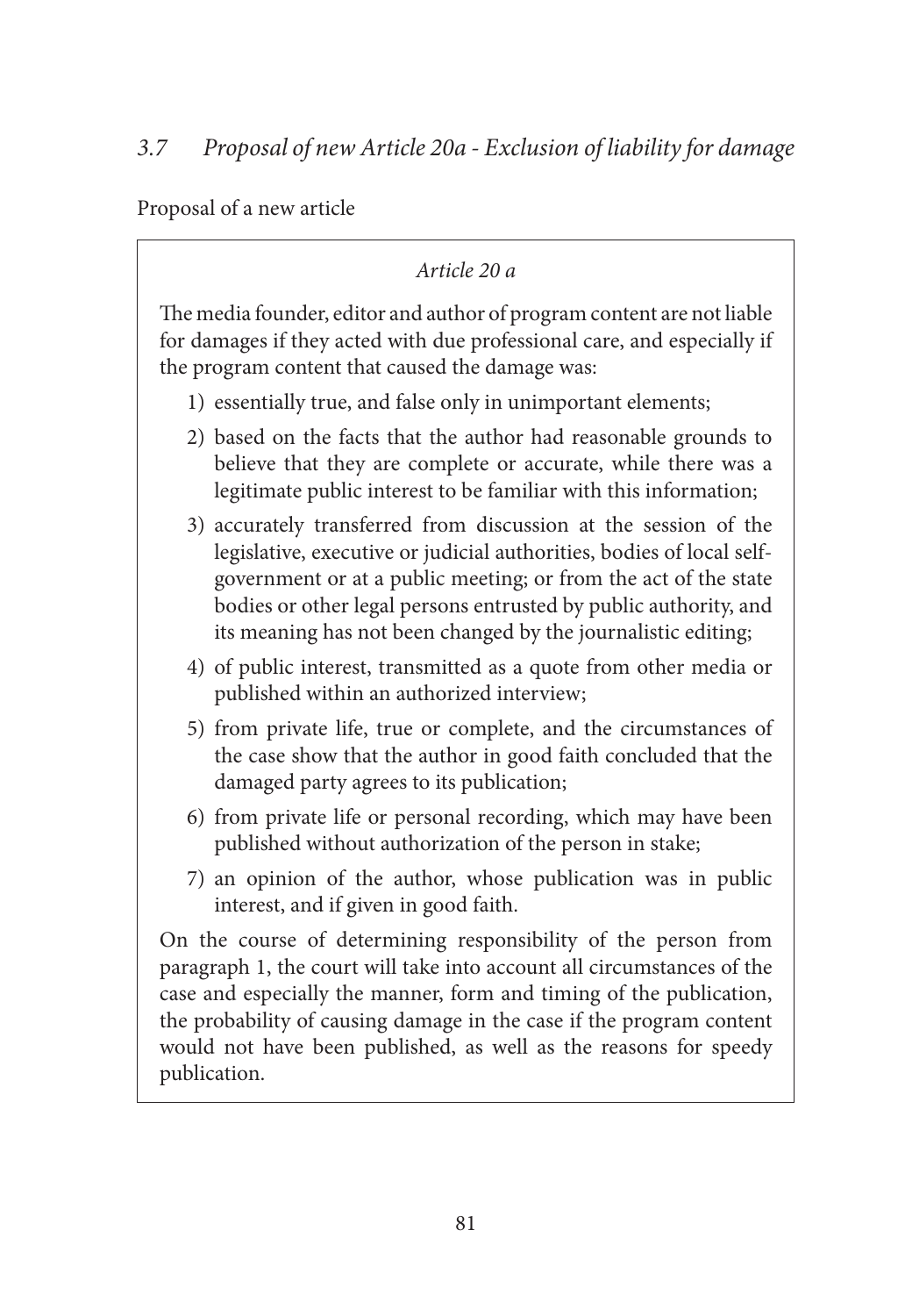## *Reasoning*

*New Article 20a - Exclusion of liability of the author of program content, editor and founder of the media in case of compliance with due professional care* 

Due to many lawsuits against journalists in Montenegro and very often not the best handling by the courts, it is necessary to lay down in the Media Law situation when the media founder and text author are not liable for damages resulting from publishing or transmitting information. These are always those cases when they acted with due professional care. Also, certain situations are prescribed when liability for damages is excluded. Although there are numerous cases of the European Court which set standards for these situations, it is necessary that the most important standards are defined as legal norms.

*Item 1 - Publishing content which is essentially true, and false only in insignificant elements*

In each separate case it shall be assessed whether the content is essentially true, and whether any misrepresentation refer to the information of peripheral importance to the main. Such a legal solution is prescribed in the defamation laws in BiH, determining the exempt from liability for defamation as follows: "if an opinion is stated or if the statement is substantially true and false only in insignificant elements".<sup>67</sup> Also, the draft law on defamation, which was recently introduced in the House of Lords of the British Parliament provides that the defendant may invoke the defense that the publication was "substantially true."<sup>68</sup>

*Item 2 - Publishing content based on information for which there are reasonable grounds to believe it is complete or accurate, and the public has a valid interest to be aware* 

When assessing whether there are circumstances which exclude liability for damages it is taken into account whether it is information for which there is a legitimate public interest to be informed. There is a number of

<sup>67</sup> Article 7 of the Law on defamation of the Federation of Bosnia and Herzegovina and Art. 5 of the Law on defamation of the Republic Srpska, Bosnia and Herzegovina.

<sup>68</sup> See www.parliament.uk for full text *Defamation Act*.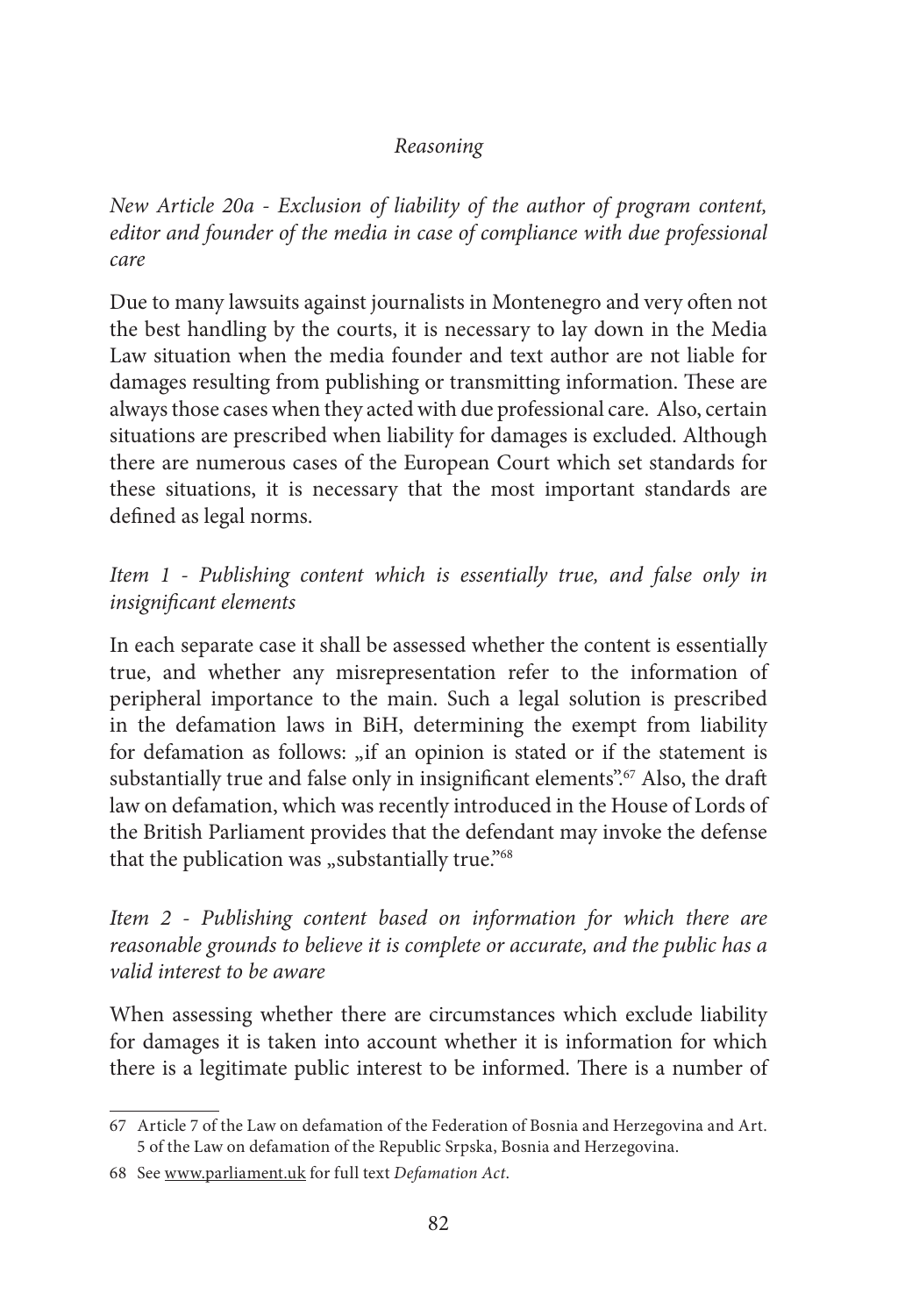European Court rulings related to expressing opinions on matters of public interest. Thus, for example, the Court, in the case Thorgeirson v. Iceland (1992) where the applicant was sentenced for defamation for publishing articles about alleged police brutality based on the stories of the alleged victims, has found a violation of Article 10 because the texts appeared at a time when there was public debate about police brutality, and that the texts were dealing with issues of "serious public concern."69

However, if a media engages in an obvious personal attack on a party, publishes uninvestigated claims of an anonymous source and denies a right to respond, the Court will not accept that the issue continues to involve public interest:

"In response to the principal's reply, the applicant newspaper published a further article on 14 February 2003. It argued before the Court that the purpose of that article was to discuss issues of public interest (see paragraph 19 above); however, in view of the repetition of some of the accusations made against the principal taken from the article of 4 February 2003 and of the language used, the Court regards this article more as a form of reprisal against the persons who had questioned the newspaper's professionalism. Indeed, the tone of the article indicates a degree of mockery and the article contains innuendo about an alleged personal relationship between the principal and a teacher, without any evidence of such or regard to the reputation and authority which school teachers must have in the eyes of their pupils."70

## *Item 3 - Transmitting information from discussions at the meetings of legislative, executive and judicial authorities, or the acts of these authorities*

It seems that the situation where information is transmitted from parliamentary debates or debates of executive authorities does not create doubt about the exclusion of responsibility of journalists and should not be specifically explained. It should also be stressed that the journalist is not liable when transmitting information from a document of the competent state authority. The European Court has taken such position in the verdict Bladet Tromso and Stensaas v. Norway (1999), para 68 and 72, where the Court held that the defendant newspaper "have reasonably relied on the official report and there was no need to check the accuracy of the facts from the report''.

<sup>69</sup> *Thorgeirson v. Iceland*, 1992, paras 67-68.

<sup>70</sup> *Flux v. Moldova (no. 6),* 2008, para. 30.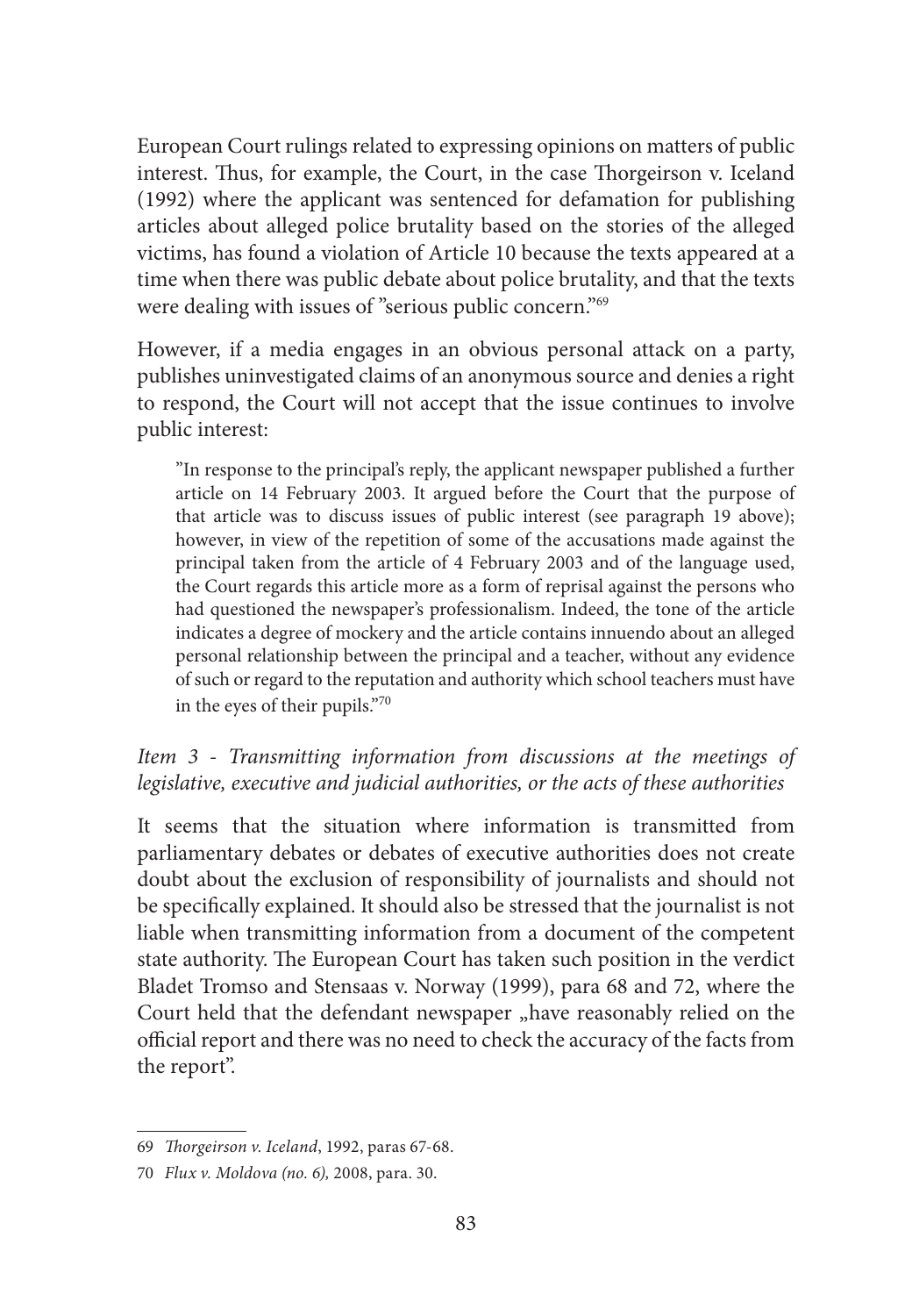# *Item 4 - Transmitting information of public interest from other media and publishing interviews*

This provision specifies provisions of Art. 4a, paragraph 3 on due professional care when transmitting other people's information. The journalist is not responsible if faithfully conveyed information of public interest told to him by others, and punishment in such cases can be justified only when there are particularly strong reasons (*Jersild v. Denmark*, 1994, paragraph 35, and *Pedersen Baadsgard v. Denmark*, 2004, paragraph 77).

Emphasizing that the statement is a quote is a form of journalists' distancing from transferred claims. In the verdict *Thoma v. Luxembourg*, 2001, para. 64, the Court held that "the applicant had taken sufficient precautions when mentioning that the statement is a quote". However, we can not go to extremes with checking the accuracy of the information and distancing from what is transmitted. Therefore, the Court concluded in the same verdict, as already stated in comments on Art. 4a, para. 3, that journalists can not be required to constantly, systematically and formally distance themselves from the contents of citations.

It is particularly important to exclude liability in cases where the information is published in the authorized interview. Improper claims presented to a journalist in the statement or interview, or during live broadcast on radio or television (broadcasting of an event, studio shows, talk shows etc.), although broadcasted by radio or television, are not illicit disseminations. In terms of interviews, the European Court found that "the punishment of journalists for helping to spread statements of others through interviews would seriously obstruct media in contributing to public debate on matters of public interest, and can not be supported unless there are particularly important reasons" (*Jersild v. Denmark*, 1997).

If the media, however, in any way *joined* someone else's improper statement and published it (with commentary, editorial presentation), as stated in the above-cited case *Europapress Holding v. Croatia*, it is considered as if the transferred claim is their own.

The courts in in the above situations have different practice, which generally sanctiones the transfer of information whose authenticity can not be proven, so it is expected that the proposed new Article 20a contribute to the alignment of practice in Montenegro with European standards and legal security.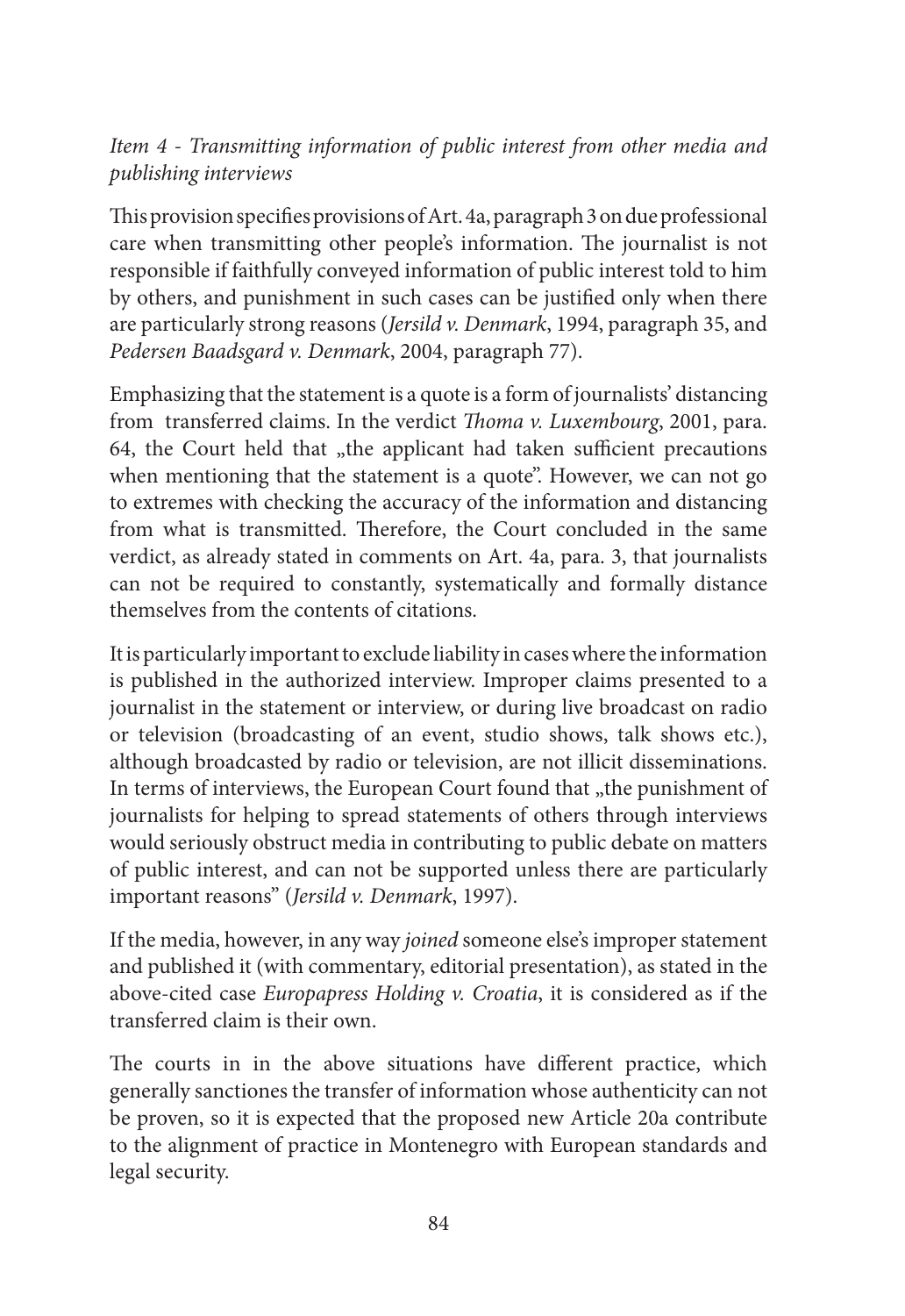# *3.8 Proposal of new Article 20b - Limiting the amount of nonpecuniary damages*

Proposal of a new article

## *Article 20b*

The author of the program content and the responsible editor may not be obliged to the award of non-material damage by the media that exceeds four times the amount of the average monthly wage in Montenegro.

The founder of the media may not be obliged to the award of nonmaterial damage by the media in the amount that may cause great material loss or bankruptcy of the founder.

On the course of determination of the level of damage, the court will take into account whether the injured party requested publication of a correction or answer, as well as whether the responsible editor published the correction, answer or apology.

### *Reasoning*

#### *New article 20b - limiting the amount of non-pecuniary damages.*

It is necessary to limit the maximum amount of non-pecuniary damages done by the media, to prevent imposing fines which would cause disproportionate restriction of freedom of expression in relation to the actual need for protection of the reputation (*Cumpana and Mazare v. Romania*, 2004, para 111). Bearing in mind that the limit on the possible imposition of non-pecuniary damages already exists in the Montenegrin legal system, in the Law on Protection of Rights to a trial within a reasonable time, we believe that it is entirely appropriate to introduce restrictions to this law which would ensure that damages are proportionate and in accordance with standards of the European Court of Human Rights.

## *Paragraph 1 - limiting the amount of damages paid by a journalist and editor*

The current legal practice has shown that in many cases the right to compensation is realized for purely commercial reasons, since courts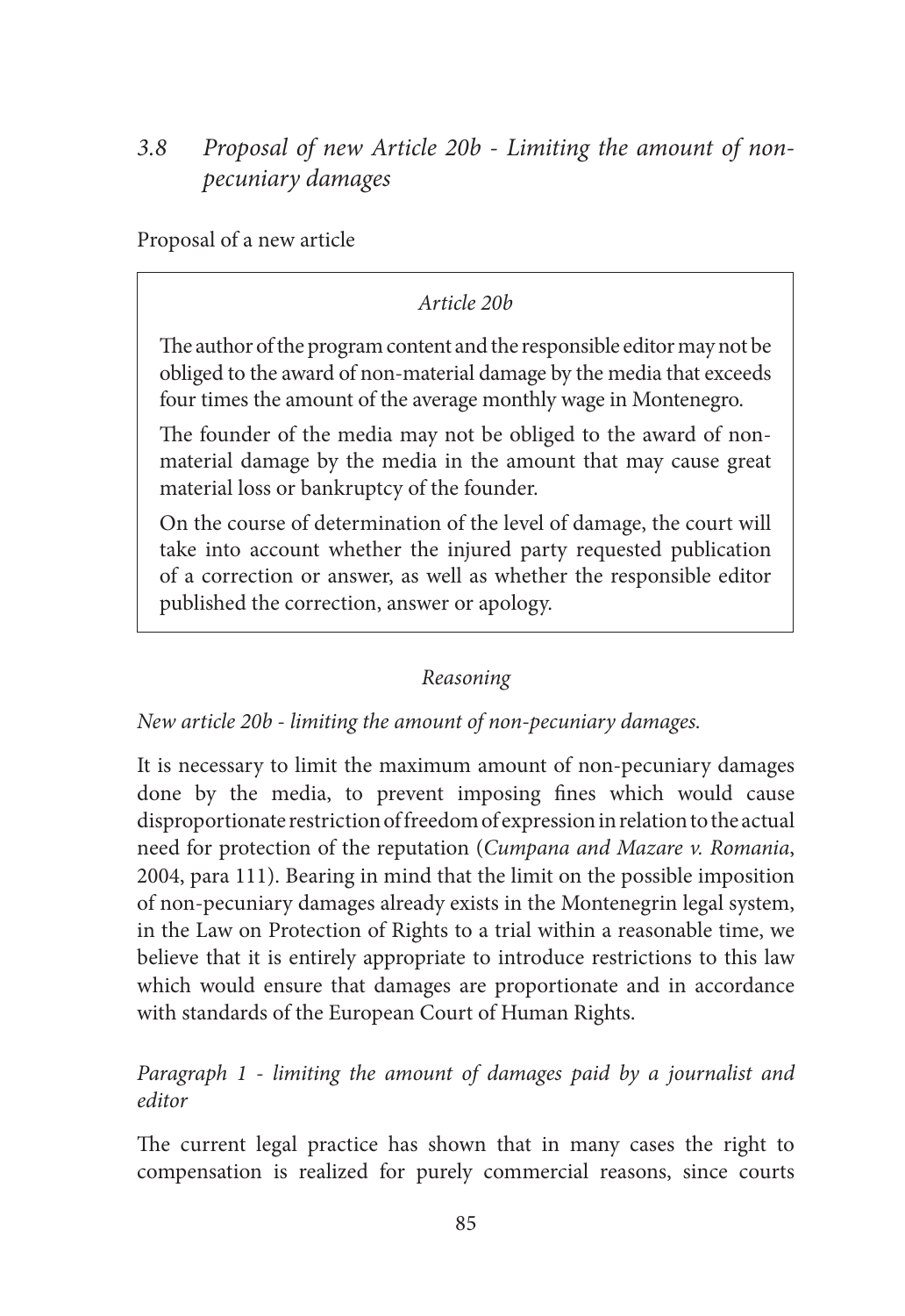award disproportionately high amount. This practice encourages the filing of lawsuits.

Case law in Montenegro is extremely inconsistent. Inconsistency exists for the compensation of non-pecuniary damages for harm to reputation and honor, especially that of politicians and government officials, and if these damages are compared with damages awarded for a disability. Range of damages for violation of the reputation ranges from  $\epsilon$  3,000 to 15,00071, while  $\epsilon$  3,000 is awarded for a 10% disability. The high amounts paid by the media in Montenegro threaten their survival and lead to self-censorship, which is unacceptable in a democratic society. It must be borne in mind that the Montenegrin market is small and that the revenues of the media are far lower than those of the media in Europe.

In determining the amount of damages in each case the European Court requires that the amount of compensation is proportionate with the violation of reputation, and when assessing the proportionality it is taken into account whether the damages are imposed to a legal entity - the founder of the media or the editor or journalist as an individual. It also takes into account the financial capacity of legal entities, for example, is it a media giant or not (*Europapress Holding v. Croatia*, para. 73).

In the case of individuals, the European Court, for example, in the case *Filipovic v. Serbia*, 2007, concluded that the compensation equal to sixmonth net earnings of the applicant was disproportionate. In the case against Great Britain, the Court found that, although the awarded damages were relatively modest in relation to damages awarded by the courts in that country, were nonetheless significant given the modest income of the applicants (*Steel and Morris v. the United Kingdom*, para. 77). On the other hand, the Court did not find that the fine of 8,000 euros for defamation for the largest newspaper publisher in Croatia, Europapress Holding, was disproportionate, given that one fifth of the amount demanded has been awarded, and the size of the defendant publisher (*Europapress Holding v. Croatia*, para 73).

There is a dilemma in determining the maximum amount of compensation - whether to prescribe a specific amount or present descriptively a request

<sup>71</sup> Judgment of the Higher court in Podgorica of 18 May 2007, according to which the defendant DOO JU ,,Medija Mont" (founder of the daily *Dan*) is to pay 15,000 euros of damages for violation of honour and reputation to the plaintiff Dusanka Jeknic, as well as the legal costs in the amount of 672.50 euros.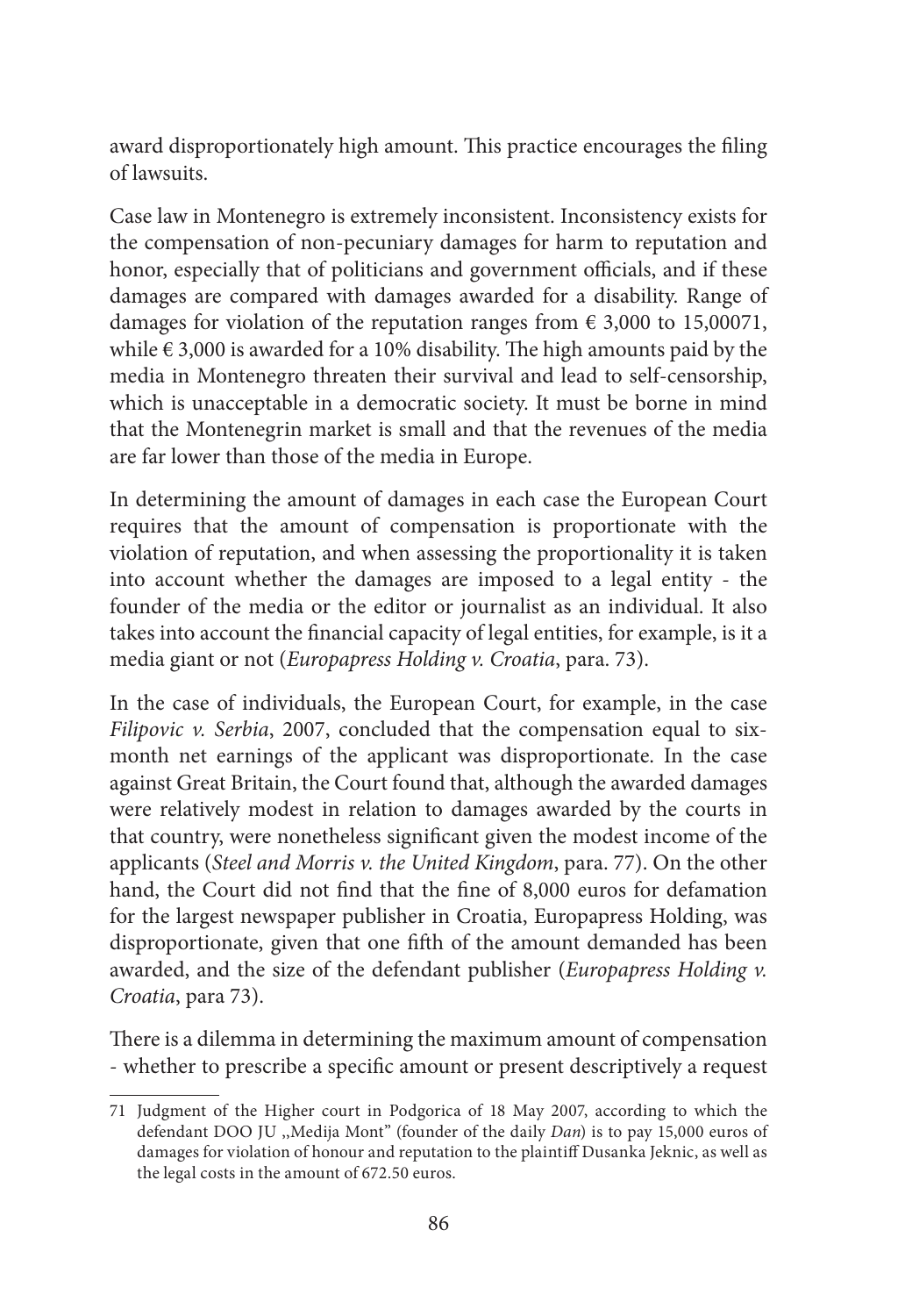for proportionate damages. Since the salary in Montenegro changes rather frequently, it seems more appropriate that the maximum amount of compensation is tied to the average monthly salary in Montenegro, published each month by the Statistical Office of Montenegro. Most recent average monthly salary was 465 EUR.

## *Paragraph 2 - limiting the amount of damages paid by the media founder*

In 2007 the Parliamentary Assembly of the Council of Europe in the resolution *Towards decriminalization of defamation* urged the governments to <sub>"</sub>establish reasonable and proportionate restrictions on the maximum amount of damages, so that the survival of the media does not come into question" (item 17.8), and to introduce adequate guarantees against the imposition of damages disproportionate in relation to the actual damage"(item 17.9).

The proposed limitation of damages <sub>n</sub>as the amount which could lead to severe financial difficulties or bankruptcy of the founders of the media'' means that depending on the case the economic status of the media founder shall be determined, in accordance with the obligation of Montenegro to the Council of Europe. The courts are to apply reasonable standards, especially considering the amount of damages that are imposed in practice for death or bodily injury. The Court has compared, for example, the compensation for the violation of reputation and compensation to victims of "serious violence" and found that it is disproportionate to award more for a violation of reputation (*Karhuvaara and Iltalehti v. Finland*, 2004, para. 54).

## *Paragraph 3 - circumstances relevant in determining the amount of damages*

In awarding damages the courts will take into consideration whether the defendant has taken measures to mitigate the damage by using the right to reply or correction and, on the other hand, whether the media published the reply or correction in accordance with the law.

Laws in the region contain similar solutions. Defamation Law of the BiH Federation in Article 8 under the title  $\sqrt{n}$ The obligation to mitigate the damage" provides that "the victim shall take all necessary measures to mitigate damage caused by the expression of untrue fact and, in particular, requesting a correction of the expression from the defendant''.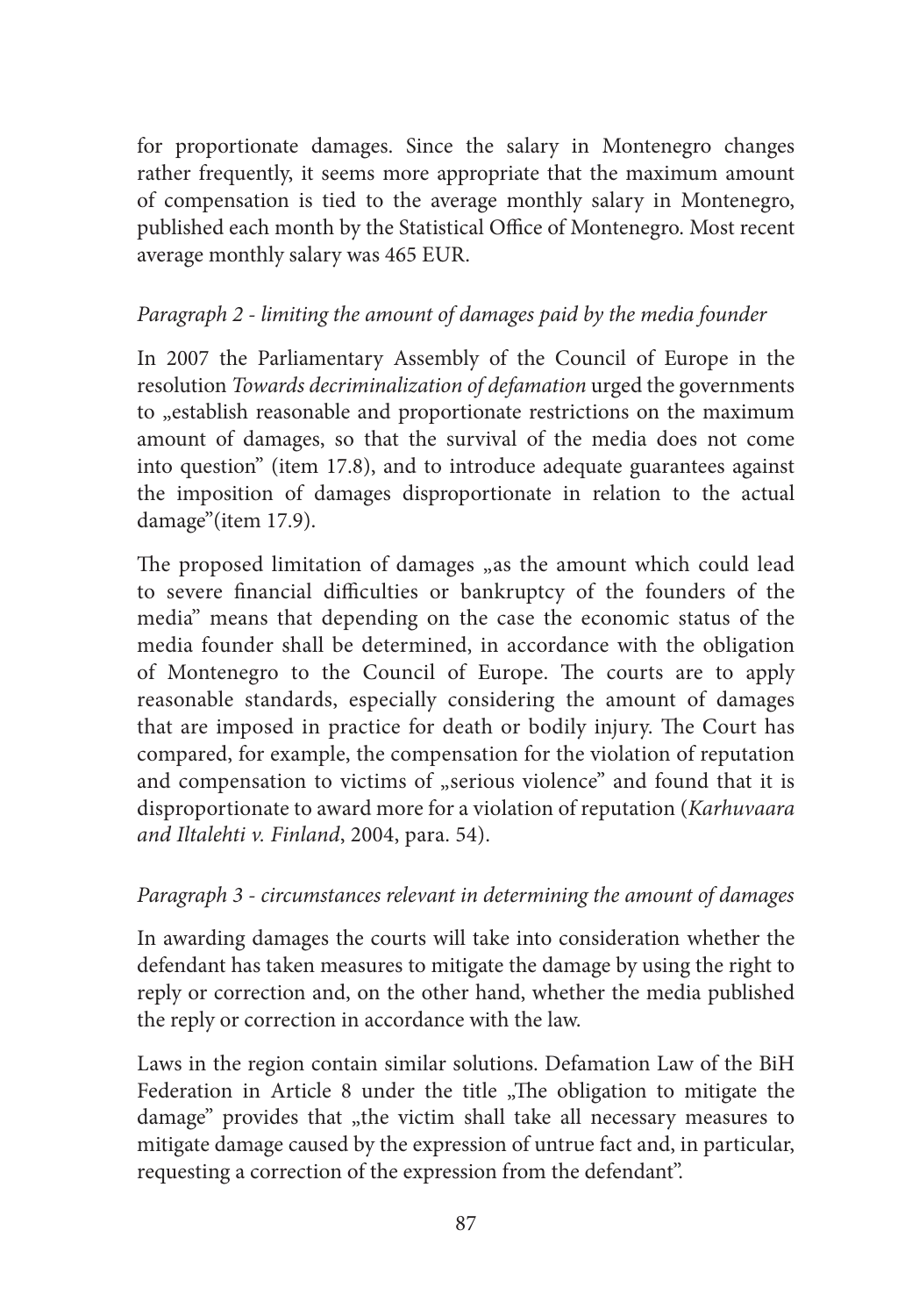The Media Law of the Republic of Croatia prescribes previous request for a correction or apology as a condition for filing a claim to court for nonpecuniary damages. "A person who has previously asked the publishers to publish a correction or apology to the disputed information when a correction is not possible is entitled to a right to sue for non-pecuniary damage in accordance with the general provisions of the law of obligations'' (Article 22, paragraph 2). The attitude of the working group is that the right of access to court should not be limited with the previous requirement to publish a correction or reply, but that it is necessary that the court, in determining damages, take into account whether such a request is filed, and adopted, in accordance with the law.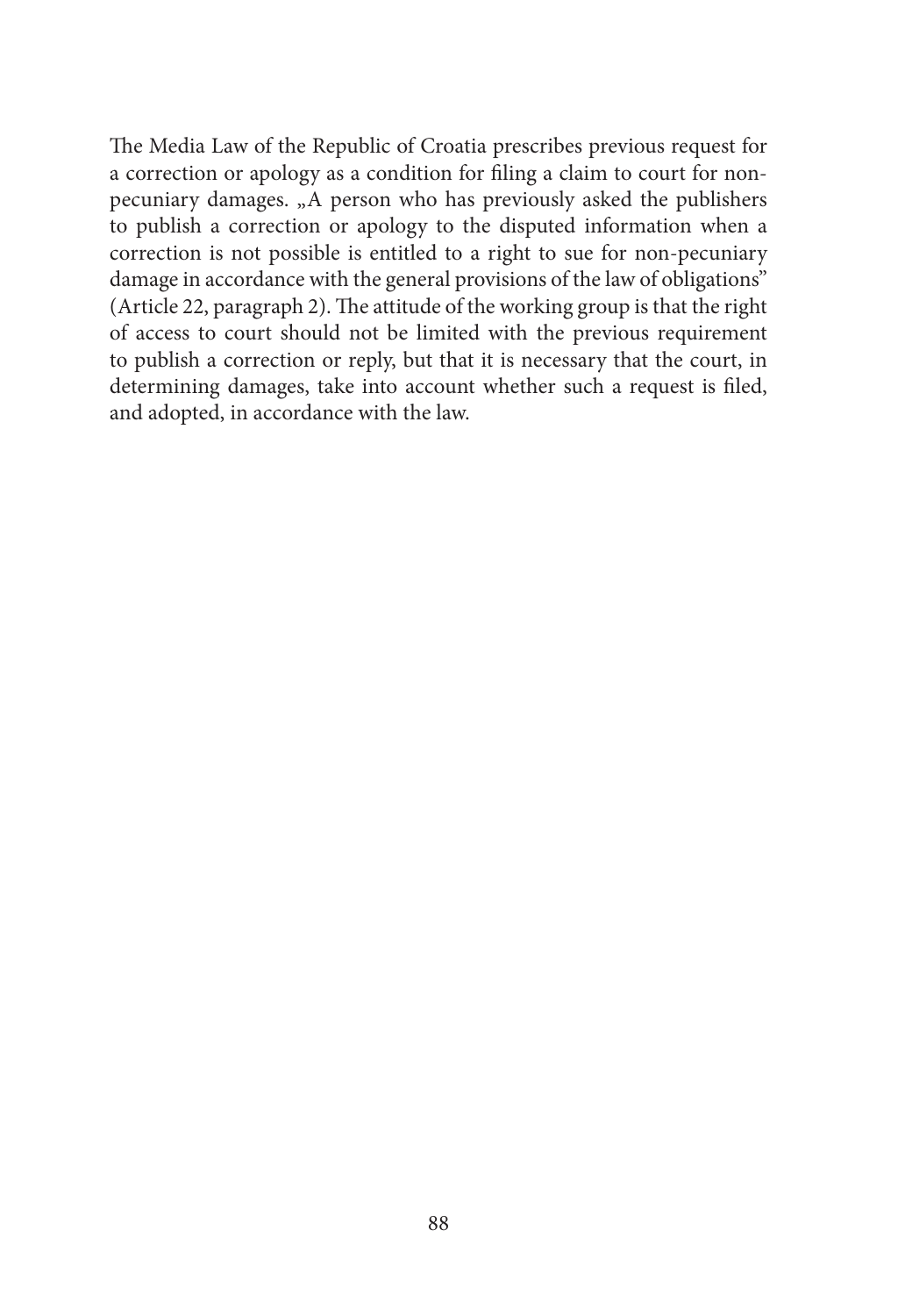# *3.9 Proposal of new Article 20c - Responsibility of state authorities and rights of state and political authorities*

Proposal of a new article

## Article 20c

State is always responsible for damage caused by publication of false, incomplete or other information originating from the state body, no matter the guilt.

The state body may not file a claim for damages due to violation of reputation.

The holders of state and political functions may file the claim for damages exclusively in their personal capacity.

On the course of debate of a public interest the persons from articles 2 and 3 as well as other public figures are obliged to sustain higher level of criticism than other persons.

### *Reasoning*

## *New article 20c - Responsibility of state authorities*

This article is in line with the general rules of liability. It provides the state's liability for all damages caused by the publication of false, incomplete or other information published by its organ. The state is always responsible for the work of its organs. The Law on Public Information of Serbia prescribes the same solution in Article 84 entitled "Objective responsibility of the state" which stipulates that "the state is always held liable for the damage caused by the publication of false or incomplete information that originates from a state authority, regardless of guilt."

In this sense, the responsibility of journalists for damages resulting from the publication of false, incomplete or other information is excluded, since journalists can not be required to verify information obtained from the authorities. The European Court in its verdict *Colombani (Le Monde) v. France* (2002) found that "when contributing to public debate on matters of legitimate interest, the media in general may rely on official reports and they are not required to carry out their separate research''.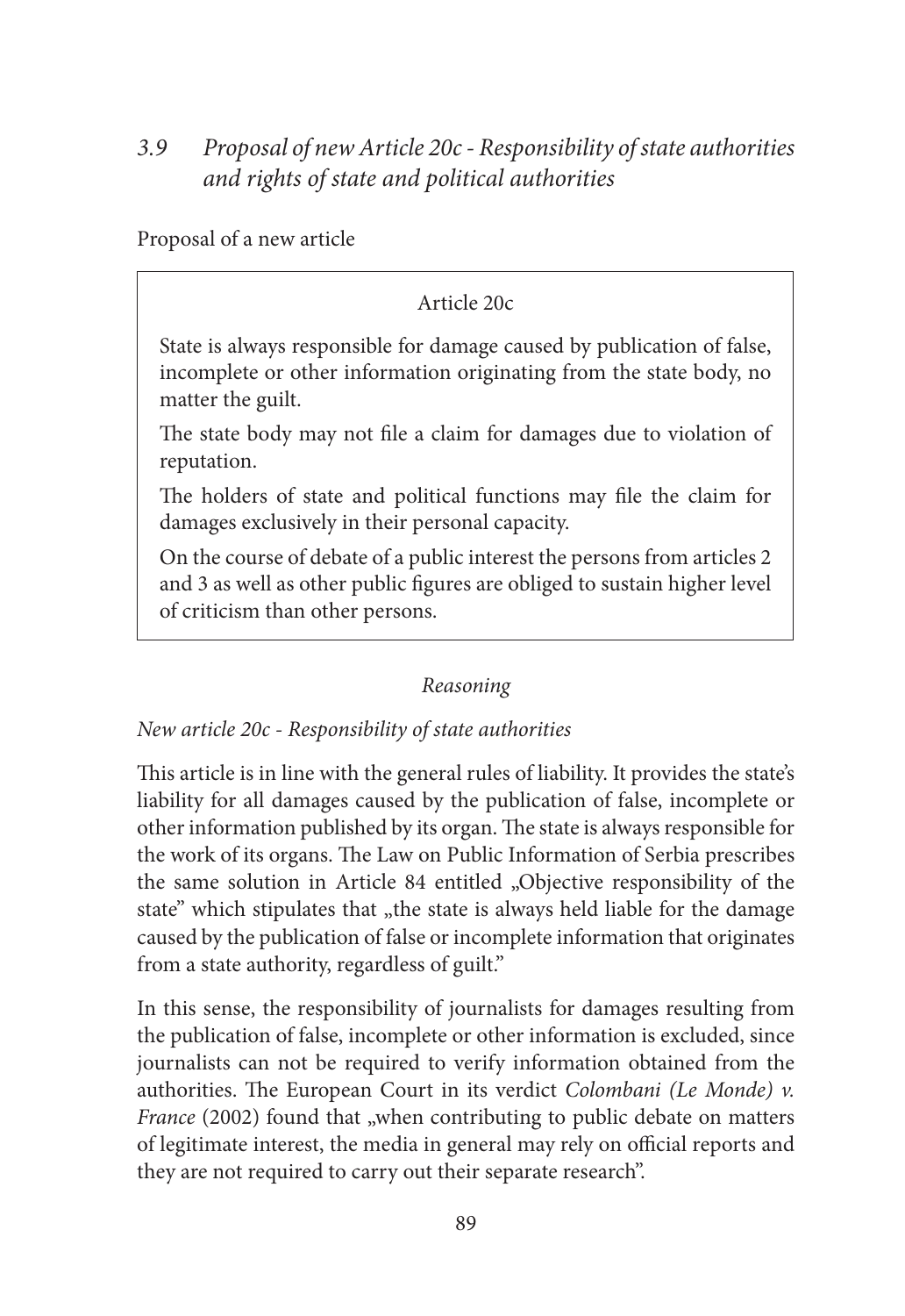*Paragraph 2 - Prohibition for government authorities to file claims for harm to reputation*

It is useful to provide that the state authorities are not allowed to file claims for harm to reputation. The same solution are stipulated in laws in BiH, which provide that "the public body is not allowed to claim for damages" for defamation"<sup>72</sup>

This position is stated in numerous judgments of the European Court. In *Castells v. Spain*, 1992, the Court found that " the dominant position which the Government occupies makes it necessary for it to display restraint in resorting to criminal proceedings, particularly where other means are available for replying to the unjustified attacks and criticisms of its adversaries or the media". *Declaration of the Committee of Ministers of the Council of Europe on freedom of political debate in the media* 2004 includes explicit prohibition of initiation of criminal proceedings for defamation and insult by the state institutions. Also, one of the conclusions of the 2003 Rome conference organized by the OSCE Representative for Freedom of Media and Reporters without Borders was that "public or state bodies should not be allowed to institute defamation law suits".<sup>73</sup>

*Paragraphs 3 and 4 - Claims filed by holders of government functions in their individual capacity and degree of tolerance for criticism of politicians, civil servants and other public figure*

Freedom of information and degree of its limitation varies depending on the subject of information: to whom the information relates. State authority has the weakest protection from information, weaker than a politician, politician weaker than a civil servant, and civil servant lower than a private citizen; state authority is obliged to tolerate the most, a politician more than a civil servant, a civil servant more than a private citizen.

In a democratic system, acts or omissions of the government shall be subjected to strict control not only by the legislative and judicial authorities but also by public opinion (*Erdogdu and Ince v. Turkey*, 1999, paragraph 54). The authority of a democratic state must tolerate criticism, even

<sup>72</sup> The Law on defamation of the Federatin Bosnia and Herzegovina, Article 5, para 2 and the Law on defamation of the Republic Srpska, Art. 4, para 2.

<sup>73</sup> *Libel and insult laws: what more can be done to decriminalise libel and repeal insult laws?*  24 - 25. novembar 2003, Paris, http://www.osce.org/documents/rfm/2003/11/3346\_en.pdf.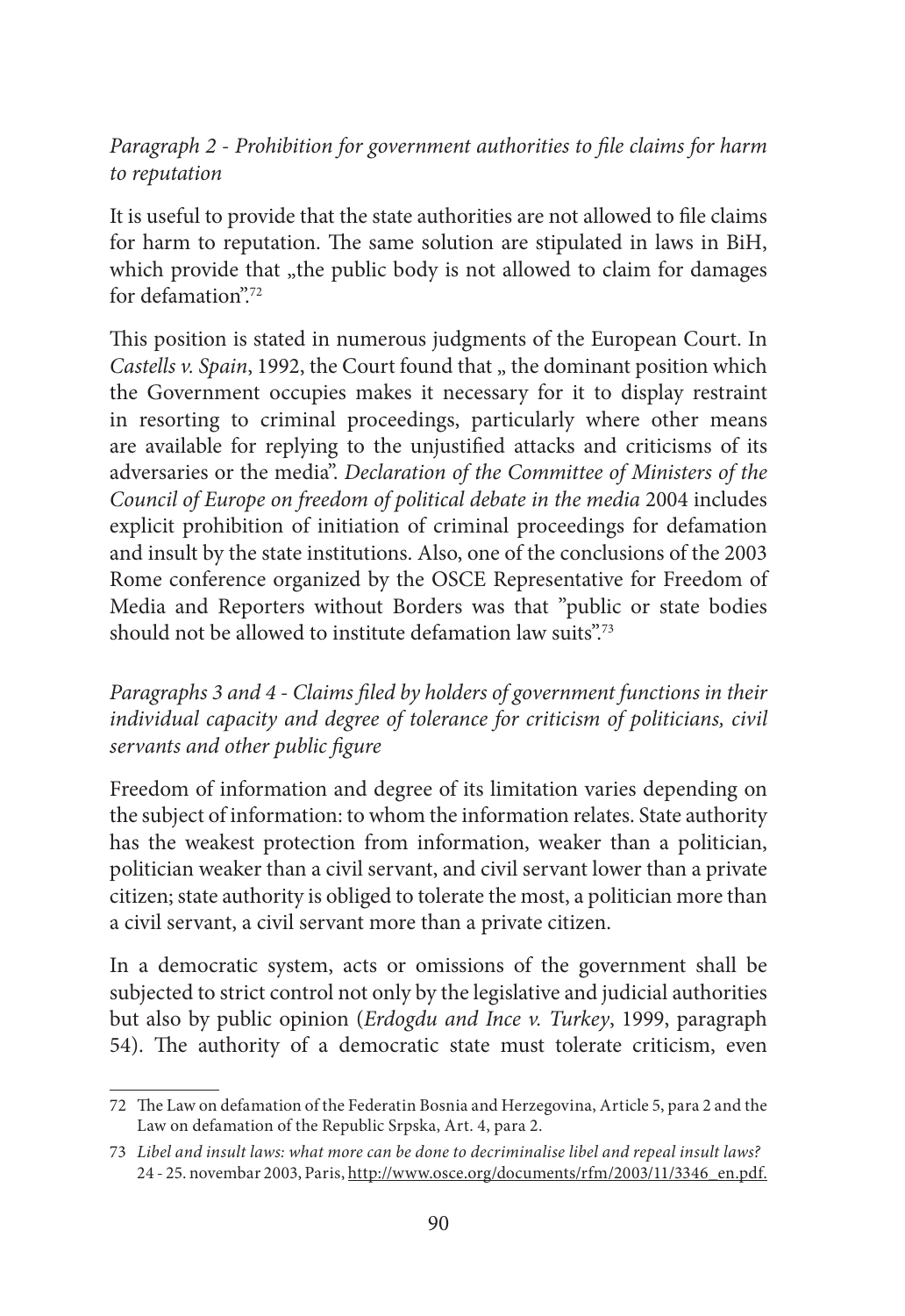when it may be considered provocative or offensive (*Özgür Gündem v. Turkey*, 2000, para. 60). Permissible criticism of politicians is wider than permitted criticism of private individuals, and a politician is obliged to a greater degree of tolerance than a private citizen. A politician inevitably and knowingly exposes himself to close scrutiny of every word and deed, both by journalists and by the general public. (*Lingens v. Austria*, 1986, para. 42, *Barfod v. Denmark*, 1989, para. 35, *Oberschlick v. Austria*, 1991, para. 59, *Janowski v. Poland*, 1999, para. 33, *Oberschlick v. Austria* ( no. 2), 1997, para. 29, *Lopes Gomes da Silva v. Portugal*, 2000, para. 30, T*ammer v. Estonia*, 2001, para. 62).

A politician whose attitudes are provoking must also accept provocative statements about himself (*Oberschlick v. Austria (no. 2)*, 1997, para. 33, 34), because the nature of political debate implies the use of exaggerated and offensive terms (*Lopes Gomes Da Silva v. Portugal*, 2000, paragraph 34, *Roseiro Bento v. Portugal*, 2006, para. 43).

Fierce political debates easily turn into personal debates, and this is one of the risk accepted along with the participation in political life (*Roseiro Bento v. Portugal*, 2006, paragraph 43, *Lopes Gomes da Silva v. Portugal*, 2000, paragraph 34). But when common citizens or non-political organizations engage in public debate, they have to tolerate more than others who do not (*Jerusalem v. Austria*, 02.27.2001, para 38, 28). So, if the individual brought his private life in connection with public life, we can not talk about the violation of right to privacy (recording of a persons participating in public incident or statement made during public appearances). Accordingly, the scope of unauthorized intrusions into one's privacy depends on the extent to which that person attracts attention. However, the media can not rely on any notion of celebrity as a justification for intrusive following and recording. E.g. publishing photos of Caroline of Hanover riding, shopping, going to a restaurant, beach, etc., clearly come within the sphere of her private life (*von Hannover v. Germany*, 2004, para. 63 and 64):

"The Court considers that a fundamental distinction needs to be made between reporting facts - even controversial ones - capable of contributing to a debate in a democratic society relating to politicians in the exercise of their functions, for example, and reporting details of the private life of an individual who, moreover, as in this case, does not exercise official functions. The situation here does not come within the sphere of any political or public debate because the published photos and accompanying commentaries relate exclusively to details of the applicant's private life."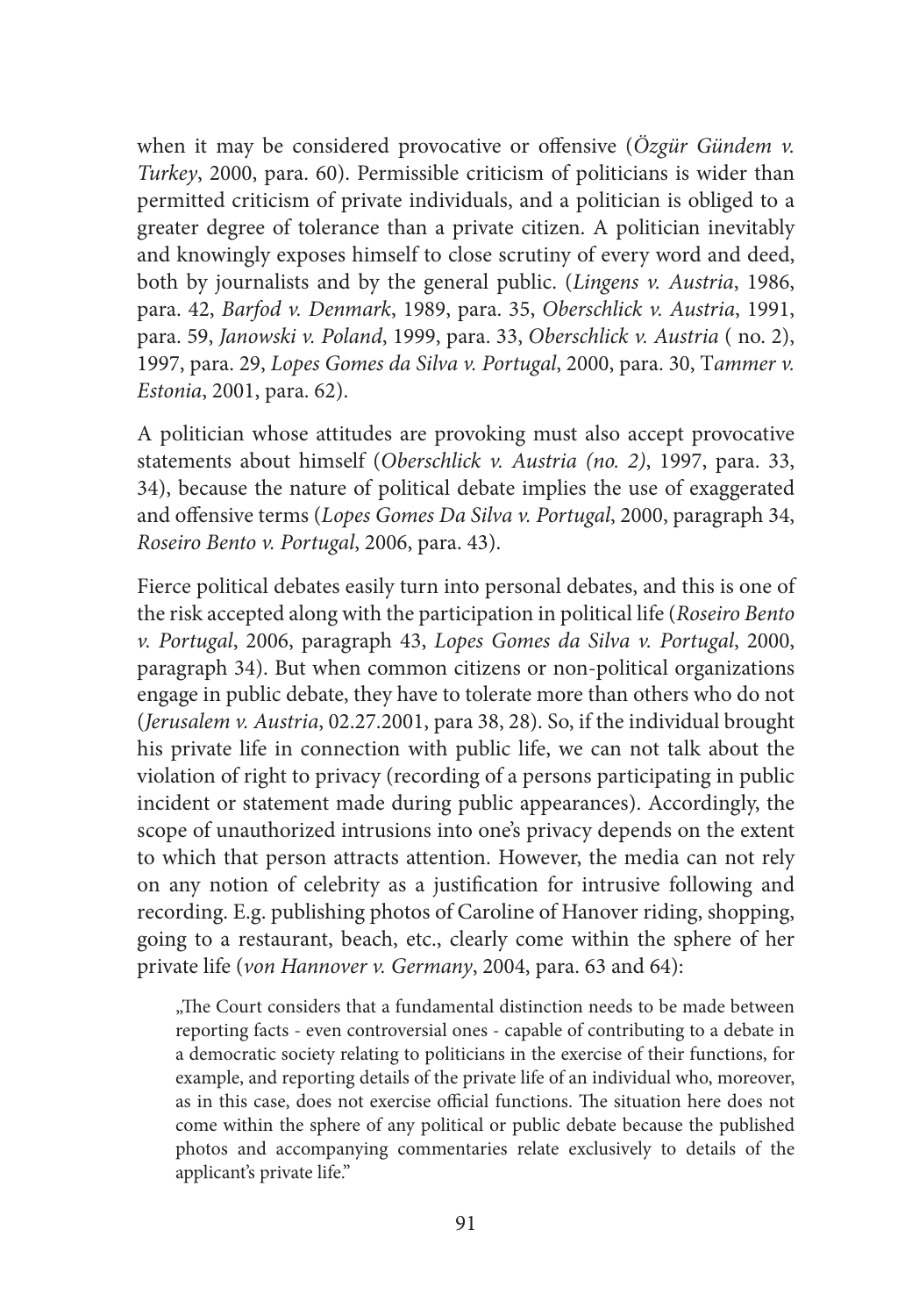Politicians, as public figures, are not entirely deprived of their right to privacy either. Specifically, it must be determined in a specific case whether there is a prevailing need to protect something as inaccessible to the public and in accordance with the so-called "Functional limitation". Functional limitation involves narrowing of their inaccessibility to the public regarding the functions they hold. This means that, without the consent, it is allowed to publish information from private life of the state or political officials, whose publication is important to the public with regard to the position or function they hold or are running for. The definition of a public persona who is not a politician or civil servant, is offered in Article 23d, item 1.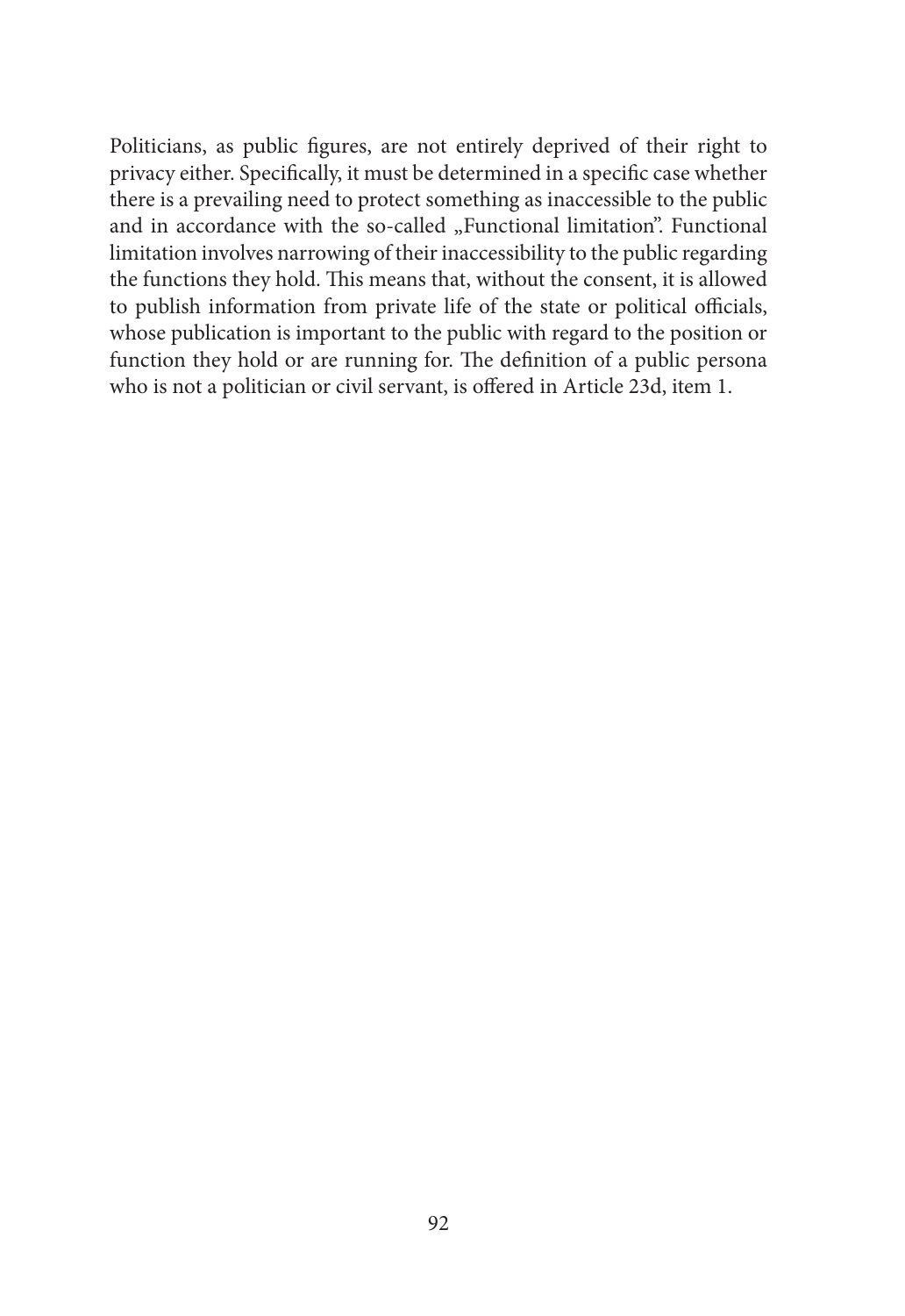# *3.10 Proposal of provisions on the right to privacy*

Bearing in mind that the right to protection of private life is guaranteed by the Constitution of Montenegro (art. 40), but that the Media Law does not contain any provisions on the right to privacy with regard to prohibition of publication of data from private life or exceptions from this rule in accordance with arts. 8 and 10 of the *European Convention on Human Rights* and the case-law of the European Court of Human Rights, we hereby propose articles that should provide for appropriate practice of the media and courts in this field.

# *3.10.1 Proposal of new articles 23a and 23b - Giving consent to publishing private information*

Proposal of a new article

# *Article 23a*

Information from private life or personal written record (letter, diary, note, digital recording etc.), an image (photograph, cartoon, film, video, digital, etc.) and voice recording (tape, digital, etc.) - may not be published without the consent of the person the information relates to.

Consent is also needed for direct transmission of image or voice (by means of television, radio etc.).

Information and records specified in paragraph 1 of this article can not be published without the consent of a person to whom they are intended, or a person concerned, if the publication can violate the right to privacy or any other right of that person.

Consent given for one publication, in a certain way or with a certain purpose, is not considered to be the consent for repeated publication, in any other way or for other purposes.

If the consent to obtain information or to obtain or access the record, included material award, the consent for publication shall be deemed to be given.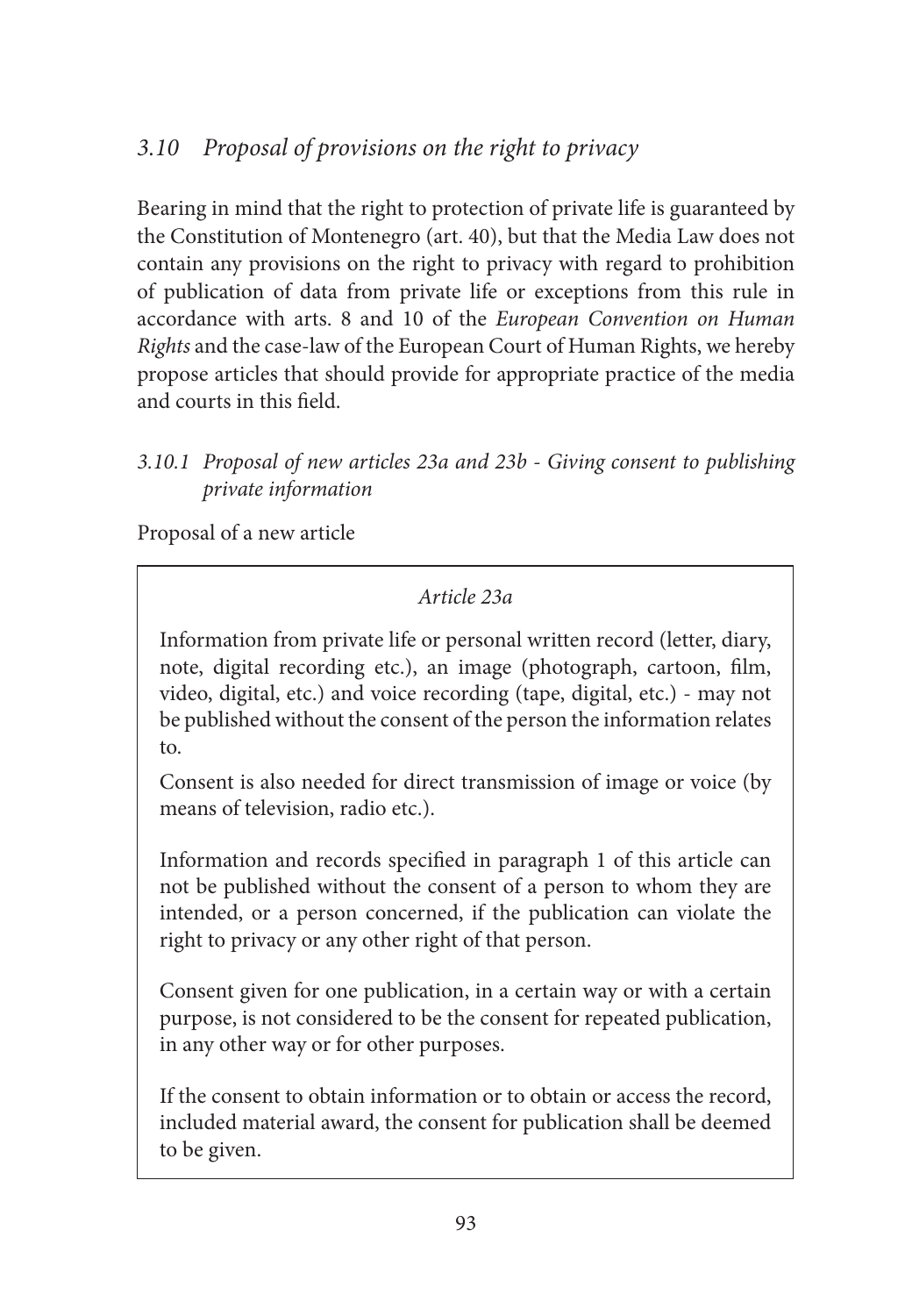## *Article 23b*

If the person referred to in Article 23a of this law died, consent to publish is given by the spouse of the deceased, children from the age of sixteen, parents or siblings, the legal entity the deceased was a part of (organ, member, employee), if the information or records concern his/her participation in that legal entity, i.e. a person authorized by the deceased.

The termination of a legal entity does not terminate the right of participants of the legal entity that the information or record personally relates to.

It is believed that the consent is given if it has given by any person referred to in paragraph 1 above, regardless of whether the other parties refused to give it.

# *Reasoning*

The aim of the proposed regulations is to ensure the right to privacy or information from the private life regarding its publication in the media. The concept of private life includes legitimate right not to disclose one's personal information without prior consent. This includes the right to use one's own facial appearance, and publication of photographs therefore falls within the sphere of a protected private life (see Von Hannover v. Germany para. 50-53), as well as voice, private records and correspondence, as stated in the proposed regulations , modeled on the provisions of the Law on Public Information of Serbia (Art. 43).

For the protection of information from private life after death of a person it relates to, Art. 23b defines the persons who could give consent to the disclosure of such information after the death or termination of a legal entity to which it relates.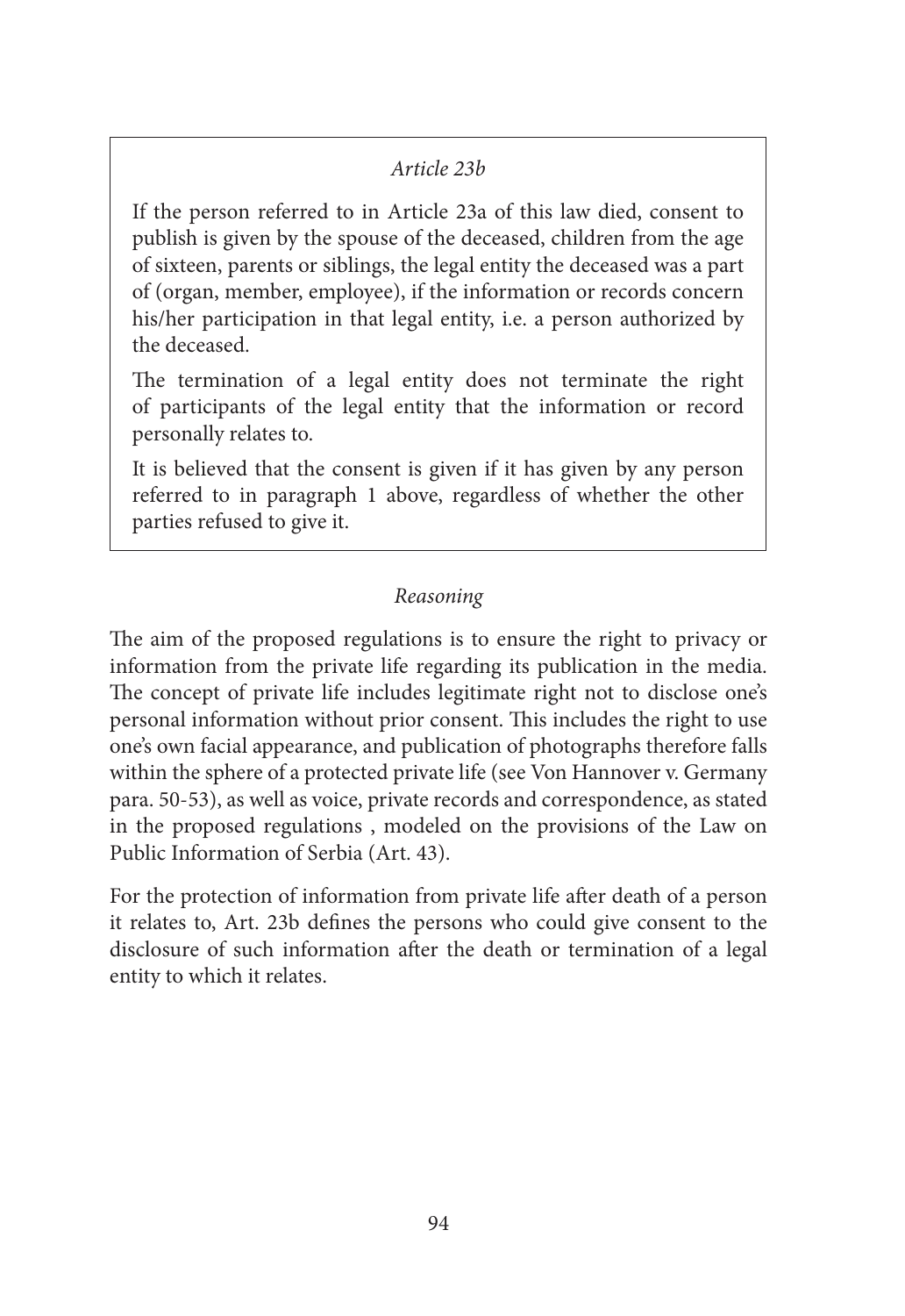## *Article 23c*

Notwithstanding Article 23a of this Act, information from private life or a personal record may be published without the consent of the person to whom it relates if:

1) the person intended the information or a record to the public;

2) the person has given rise to publication of the information or record by his/her conduct;

3) the person did not object to obtaining information or making a record, although s/he known that it is done for publication;

4) it is a record from a public place.

# *Article 23d*

There is no violation of right to privacy if publishing information where the legitimate public interest prevails over the protection of privacy, especially if:

1) the information, or personal record, refers to the personality who attracts the attention of the public by his/her statements, conduct and other actoins in connection with her personal or family life, or a state or political officer, and publishing is important given the fact that the person performs that function;

2) the information or a record refers to the occurrence or event of interest to the public and publication is in the interest of science or education;

3) the publication is necessary to warn about the risk (prevention of the criminal offense, spreading of infectious diseases, environmental protection, finding missing persons etc).

# *Reasoning*

The proposed articles prescribe circumstances under which disclosure of private life is not an invasion of privacy or violation of privacy rights.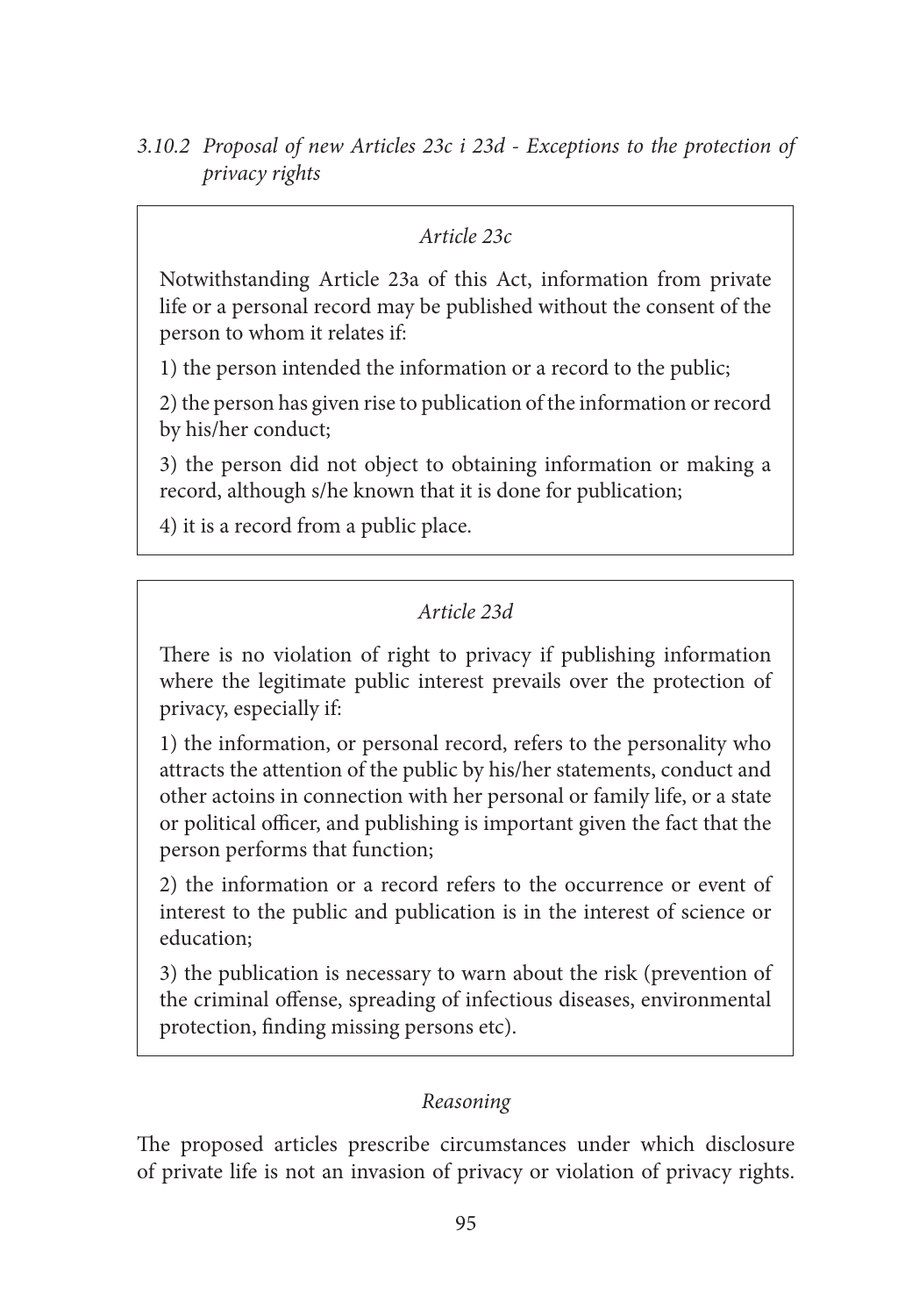Although those situations are quite clear, it seems useful to regulate them and thus remove any doubt from the wording of the law as much as possible.

The proposed Article 23d provides the exception to the right to privacy, which is not limited to the number of cases by the principle of *numerus clausus*, as is the case in the Law on Public Information of the Republic of Serbia. Following the example from the Media Law of the Republic of Croatia, $74$  in each case there is a possibility to estimate whether a justified interest of the public to be informed should prevail over the right to privacy of an individual.

Protection of private life, protected by Art. 8 of the *European Convention*, should be brought into balance with the right to freedom of expression, and particularly the public's right to be informed, in accordance with Art. 10. The substance of Article 8 is to protect the privacy of the individual from interference by state authorities. However, the European Court found that the state, in addition to the negative obligation to act with restraint, has a positive obligation to provide protection for family and private life and found that «the boundary between positive and negative obligations of the state in this case is not possible to define precisely» (*Von Hannover*, para. 57, *Stjerna v. Finland*, 1994, para. 38). The essence is the justification of public interest which competes with the right to privacy in this case. Although the privacy of anonymous person is less protected then the privacy of public figure, particularly political official,<sup>75</sup> in cases when such a person gets involved with the politician and participates in a family

<sup>74</sup> Article 8 of the Media Law of the Republic of Croatia: "There is no violation of right to privacy, if regarding information the benefit of public interest prevails over the protection of privacy in relation to the activities of journalists or information.»

Article 7 para 2 of the Media Law of the Republic of Croatia: "A person who performs a public duty has the right to privacy, except in cases related to public duty which a person performs.»

Article 7 para 3 of the Media Law of the Republic of Croatia: "A person who attracts attention by his/her statements, conduct and other activities in connection with his/her personal or family life can not require the same level of privacy as other citizens.»

<sup>75</sup> In 2004 *Declaration on freedom of political debate in the media* The Committee of Ministers of the Council of Europe found that although private and family lives of politicians and civil servants deserve protection from disclosure in the media pursuant to right to privacy under Article 8 of the Convention, information about their private life may be revealed when they are of immediate public concern regarding the way they perform their duty, although even so one has to take into account the need to avoid damage to third parties. In the case in which politicians and civil servants draw attention to their personal life, the media have a right to criticize it.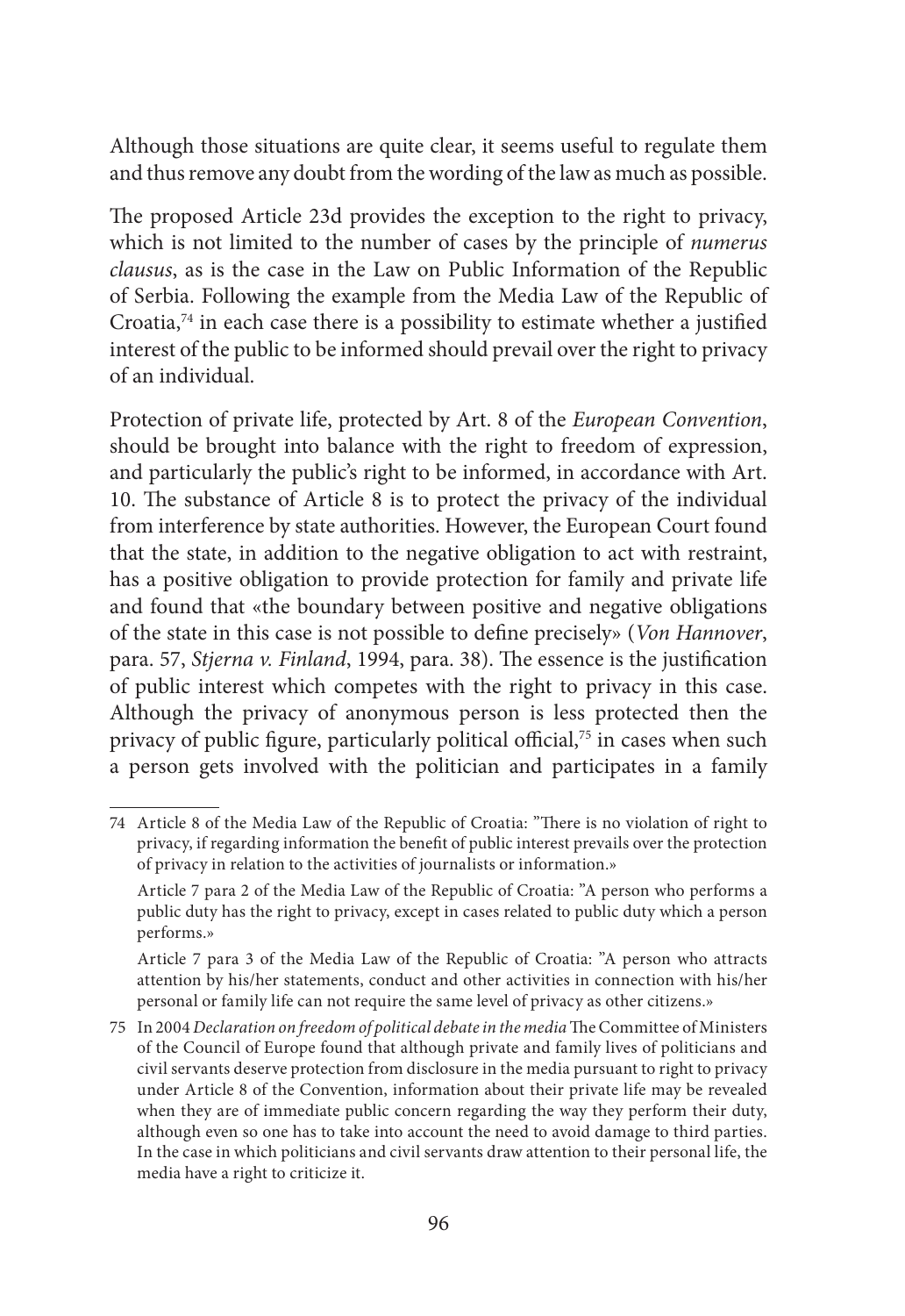incident that leads to litigation, that person no longer has the right to expect the protection of privacy and identity from disclosure, because it is considered that there is a legitimate public interest to be informed about these events (*Iltalehti and Karhuvaara v. Finland*, 2010). On the other hand, the European Court found that the privacy of politicians is quite reasonably protected when the sole purpose of disclosing information from his/her private life is to satisfy public curiosity and provide cost-effective goods to the media (admissibility decision in the case of *Société Prisma Presse v. France* (application no. 66910/01 and 71612/01, 2003).

In order to facilitate understanding of the balance that needs to be achieved between the right to public information and the right to privacy of individuals, provided are the examples of legitimate exceptions to the right to privacy, in the case of public figures, civil servants and political officials; interest of science or education, and warning of the danger, in line with exemptions recognized by the European Court, or mentioned in the Law on Public Information of the Republic of Serbia.

When interpreting the balance between privacy rights and freedom of expression, an area still not sufficiently defined in the law of the European Court of Human Rights,<sup>76</sup> it is necessary to take into account the following documents of the Council of Europe: *Declaration on the mass media and human rights*, in Resolution of the Parliamentary Assembly of the Council of Europe no. 428, 197077, *Recommendation of the Committee of Ministers of privacy on the Internet*, no. R (99) 5, and the Resolution of the Parliamentary Assembly of Council of Europe Right to Privacy, no. 1165 of 1998.78

<sup>76</sup> For example, in one of the most striking cases which ought to define many standards, the case *Von Hannover v Germany*, 2004, where the first instance court found that the media violated the right to privacy of Carolina of Monaco, is currently, upon appeal, being considered by the Grand Chamber of the European Court of Human Rights.

<sup>77</sup> http://assembly.coe.int//main.asp?link=http://assembly.coe.int/Documents/ AdoptedText/TA70/ERES428.htm.

<sup>78</sup> http://assembly.coe.int/main.asp?Link=/documents/adoptedtext/ta98/eres1165.htm.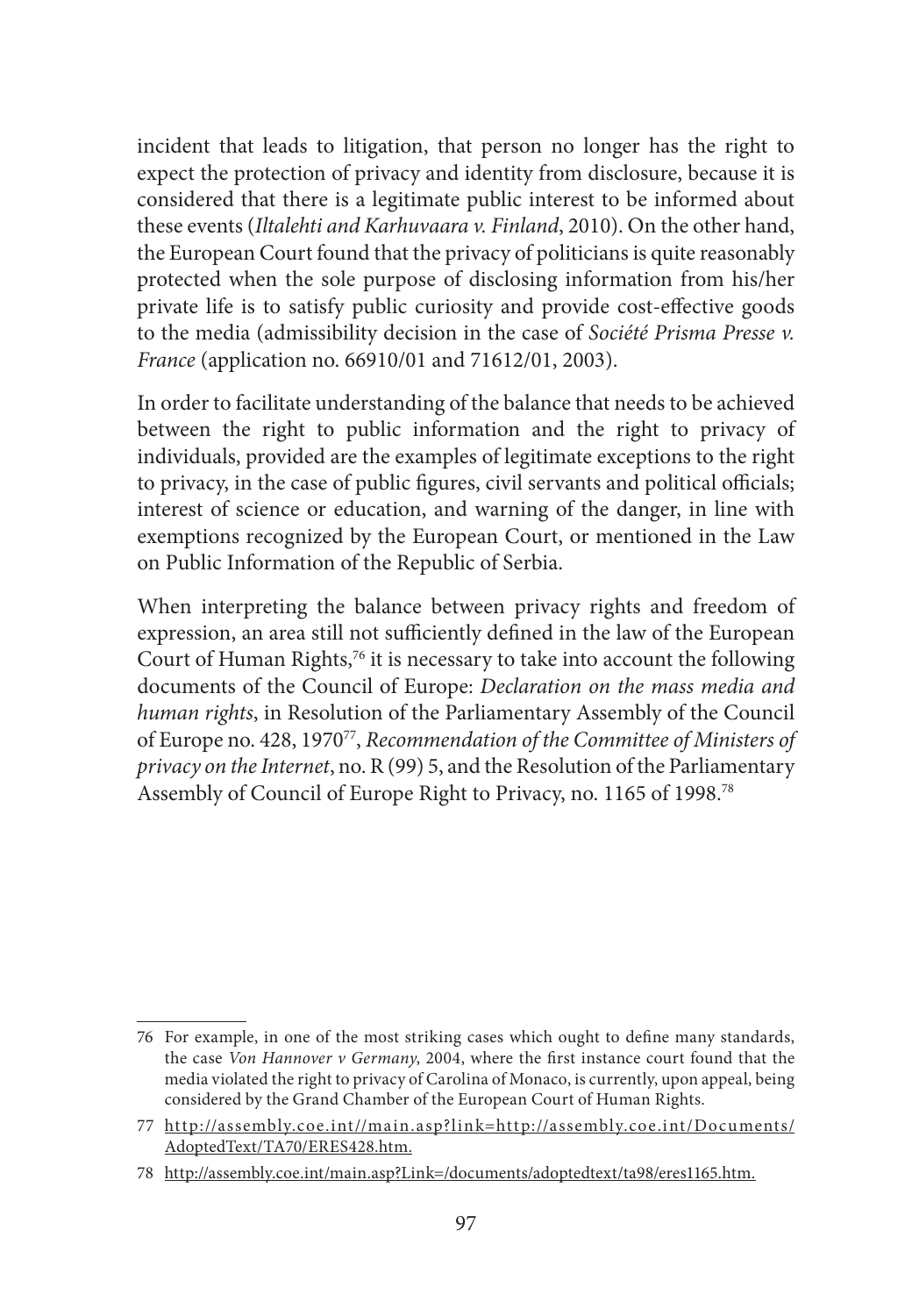## *Article 23e*

In case of violation of right to privacy, or rights to personal records, the person whose rights have been violated may file a suit to require:

1) failure to release information or records;

2) submission of records, exclusion or destruction of the published records (video or sound recordings, negatives, exclusion from the publication, etc.);

3) compensation;

4) publication of the court ruling.

# *Reasoning*

New article regulates what may be required in a claim in case of violation of right to private life.

Although the right to damages and the publication of the verdict may be accomplished based on the Law of Obligations, it seems useful to stipulate, in one place, requirements that can be set in a claim for violation of the right to private life.

Basic forms of violation of right to private life are: unauthorized disclosure of private life (for example, data on sexual habits, relationships, hygiene and neatness of the apartment, family situation), images (photography, film, video and other recordings of a persons, including immediate broadcast of image or voice on the radio or television), audio record of one's voice (for example, tape, digital or other recording of what a person have spoken, including live broadcast) and one's personal written records (diaries, letters, personal messages, etc.)So, even when the unauthorized disclosure does not "intrude" and does not intrude "noticeably" private lives of persons, unauthorized disclosure is a violation of privacy rights. E.g. it is not necessary to publish some intimate scenes footage, publishing footage from a birthday celebration at the beach, the supermarket, in restaurants and so on, is also a violation of privacy rights. Unauthorized publication in the mass media represents more severe, qualified form of violation.